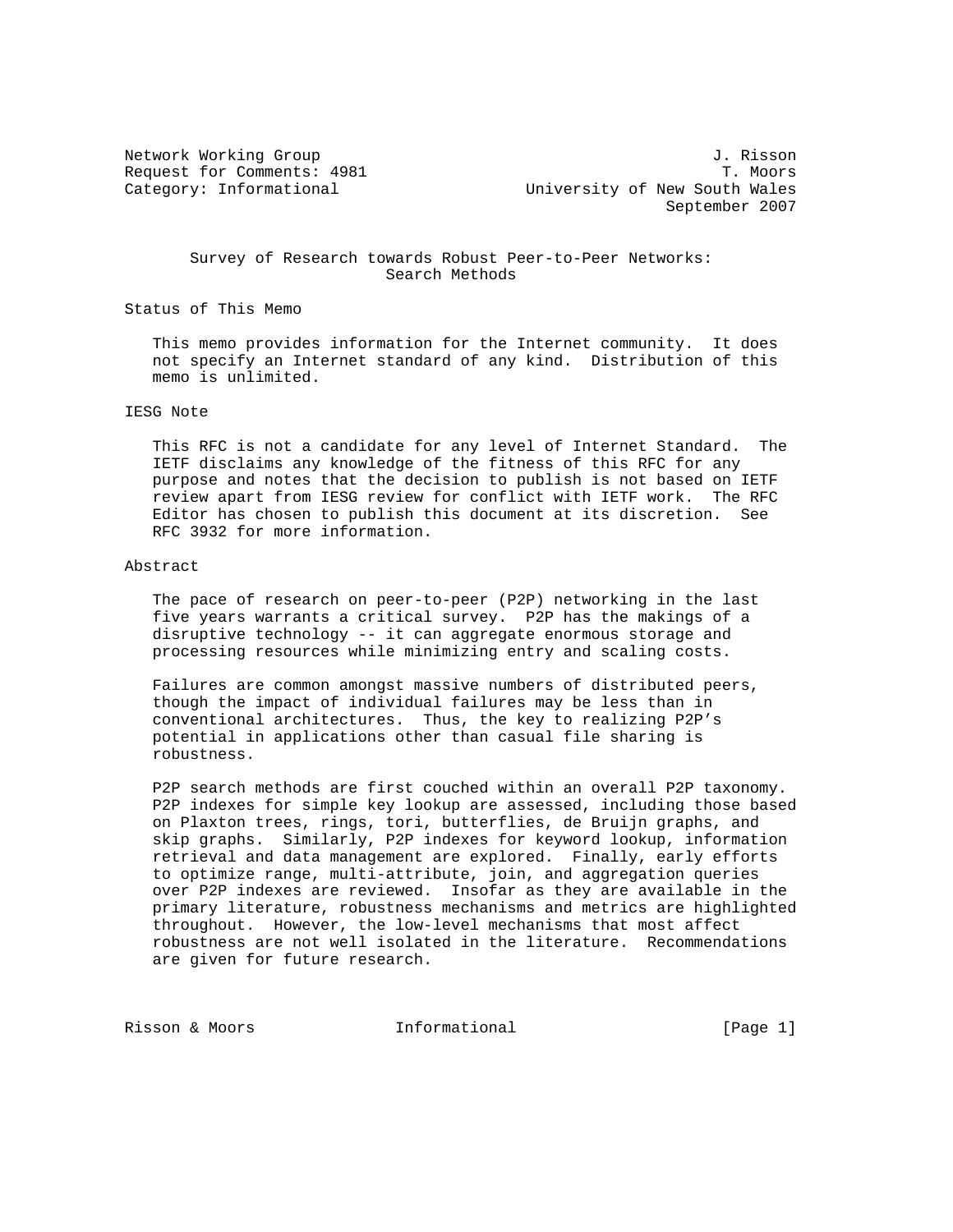# Table of Contents

| 1.2. Structured and Unstructured Routing 7                |  |
|-----------------------------------------------------------|--|
|                                                           |  |
|                                                           |  |
|                                                           |  |
|                                                           |  |
| 2.3. Distributed Index (Freenet) 13                       |  |
|                                                           |  |
|                                                           |  |
| 3.1.1. Plaxton, Rajaraman, and Richa (PRR) 15             |  |
|                                                           |  |
| 3.1.3. Scalable Distributed Data Structures (LH*) 16      |  |
|                                                           |  |
| 3.2.1. Static Dependability 17                            |  |
| 3.2.2. Dynamic Dependability 18                           |  |
| 3.2.3. Ephemeral or Stable Nodes -- O(log n) or           |  |
|                                                           |  |
|                                                           |  |
|                                                           |  |
|                                                           |  |
| $3.3.2$ . Proximity and the O(log n)-Hop DHTs 22          |  |
|                                                           |  |
| 3.4.1. Multicasting vs. Broadcasting 23                   |  |
| 3.4.2. Motivation for DHT-based Multicasting 23           |  |
|                                                           |  |
|                                                           |  |
| 3.5.1. Plaxton Trees (Pastry, Tapestry) 25                |  |
|                                                           |  |
|                                                           |  |
| 3.5.4. Butterflies (Viceroy) 29                           |  |
| 3.5.5. de Bruijn (D2B, Koorde, Distance Halving, ODRI) 30 |  |
|                                                           |  |
|                                                           |  |
|                                                           |  |
| 4.1.1. Gnutella Enhancements 36                           |  |
| 4.1.2. Partition-by-Document, Partition-by-Keyword 38     |  |
| 4.1.3. Partial Search, Exhaustive Search 39               |  |
|                                                           |  |
| 4.2.1. Vector Model (PlanetP, FASD, eSearch) 41           |  |
| 4.2.2. Latent Semantic Indexing (pSearch) 43              |  |
|                                                           |  |
|                                                           |  |
|                                                           |  |
|                                                           |  |
|                                                           |  |

Risson & Moors **Informational** [Page 2]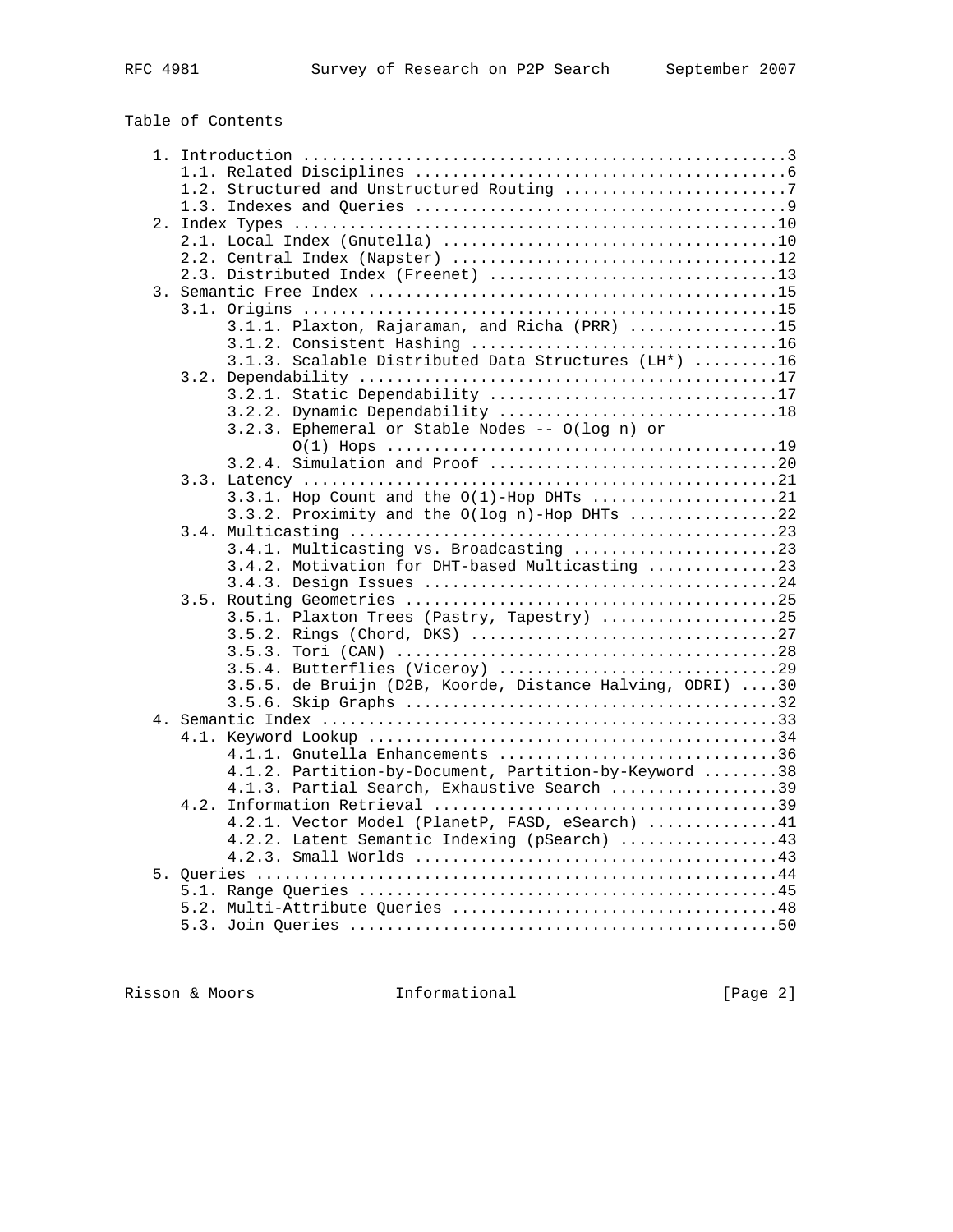#### 1. Introduction

 Peer-to-peer (P2P) networks are those that exhibit three characteristics: self-organization, symmetric communication, and distributed control [1]. A self-organizing P2P network "automatically adapts to the arrival, departure and failure of nodes" [2]. Communication is symmetric in that peers act as both clients and servers. It has no centralized directory or control point. USENET servers and BGP peers have these traits [3] but the emphasis here is on the flurry of research since 2000. Leading examples include Gnutella [4], Freenet [5], Pastry [2], Tapestry [6], Chord [7], the Content Addressable Network (CAN) [8], pSearch [9], and Edutella [10]. Some have suggested that peers are inherently unreliable [11]. Others have assumed well-connected, stable peers [12].

 This critical survey of P2P academic literature is warranted, given the intensity of recent research. At the time of writing, one research database lists over 5,800 P2P publications [13]. One vendor surveyed P2P products and deployments [14]. There is also a tutorial survey of leading P2P systems [15]. DePaoli and Mariani recently reviewed the dependability of some early P2P systems at a high level [16]. The need for a critical survey was flagged in the peer-to-peer research group of the Internet Research Task Force (IRTF) [17].

 P2P is potentially a disruptive technology with numerous applications, but this potential will not be realized unless it is demonstrated to be robust. A massively distributed search technique may yield numerous practical benefits for applications [18]. A P2P system has potential to be more dependable than architectures relying on a small number of centralized servers. It has potential to evolve better from small configurations -- the capital outlays for high performance servers can be reduced and spread over time if a P2P assembly of general purpose nodes is used. A similar argument motivated the deployment of distributed databases -- one thousand, off-the-shelf PC processors are more powerful and much less expensive than a large mainframe computer [19]. Storage and processing can be aggregated to achieve massive scale. Wasteful partitioning between servers or clusters can be avoided. As Gedik and Liu put it, if P2P is to find its way into applications other than casual file sharing, then reliability needs to be addressed [20].

Risson & Moors **Informational** [Page 3]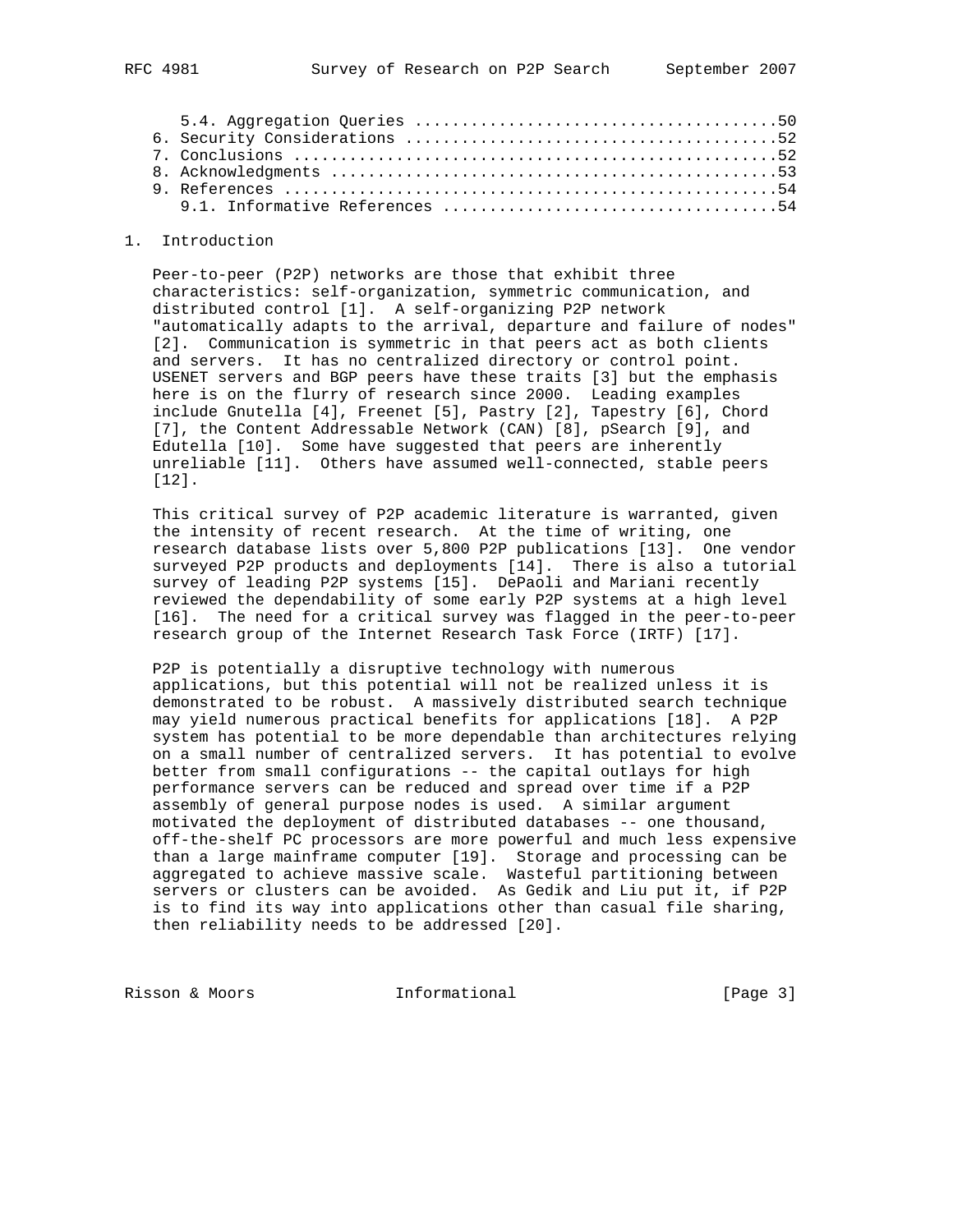The taxonomy of Figure 1 divides the entire body of P2P research literature along four lines: search, storage, security, and applications. This survey concentrates on search aspects. A P2P search network consists of an underlying index (Sections 2 to 4) and queries that propagate over that index (Section 5). Search [18, 21-29] Semantic-Free Indexes [2, 6, 7, 30-52] Plaxton Trees Rings Tori Butterflies de Bruijn Graphs Skip Graphs Semantic Indexes [4, 53-71] Keyword Lookup Peer Information Retrieval Peer Data Management Queries [20, 22, 23, 25, 32, 38, 41, 56, 72-100] Range Queries Multi-Attribute Queries Join Queries Aggregation Queries Continuous Queries Recursive Queries Adaptive Queries Storage Consistency & Replication [101-112] Eventual consistency Trade-offs Distribution [39, 42, 90, 92, 113-131] Epidemics, Bloom Filters Fault Tolerance [40, 105, 132-139] Erasure Coding Byzantine Agreement Locality [24, 43, 47, 140-160] Load Balancing [37, 86, 100, 107, 151, 161-171]

Risson & Moors **Informational** [Page 4]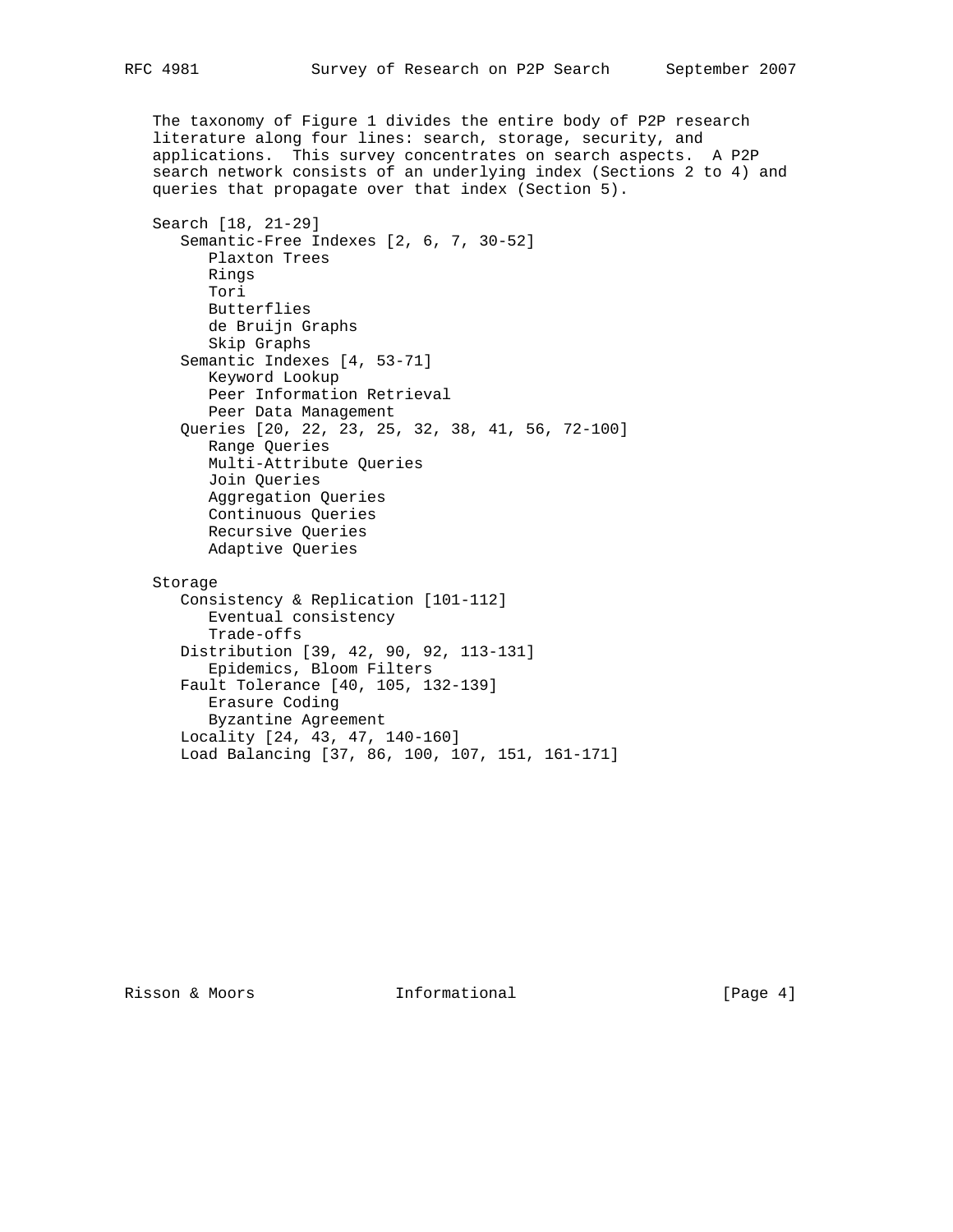Security Character [172-182] Identity Reputation and Trust Incentives Goals [25, 27, 71, 183-197] Availability Authenticity Anonymity Access Control Fair Trading Applications [1, 198-200] Memory [32, 90, 142, 201-222] File Systems Web Content Delivery Networks Directories Service Discovery Publish / Subscribe ... Intelligence [223-228] GRID Security... Communication [12, 92, 119, 229-247] Multicasting Streaming Media Mobility Sensors...

Figure 1: Classification of P2P Research Literature

 This survey is concerned with two questions. The first, "How do P2P search networks work?" This foundation is important given the pace and breadth of P2P research in the last five years. In Section 2, we classify indexes as local, centralized and distributed. Since distributed indexes are becoming dominant, they are given closer attention in Sections 3 and 4. Section 3 compares distributed P2P indexes for simple key lookup; in particular, their origins (Section 3.1), dependability (Section 3.2), latency (Section 3.3), and their support for multicast (Section 3.4). It classifies those indexes according to their routing geometry (Section 3.5) -- Plaxton trees, rings, tori, butterflies, de Bruijn graphs and skip graphs. Section 4 reviews distributed P2P indexes supporting keyword lookup (Section 4.1) and information retrieval (Section 4.2). Section 5 probes the embryonic research on P2P queries; in particular, range queries (Section 5.1), multi-attribute queries (Section 5.2), join queries (Section 5.3), and aggregation queries (Section 5.4).

Risson & Moors **Informational** [Page 5]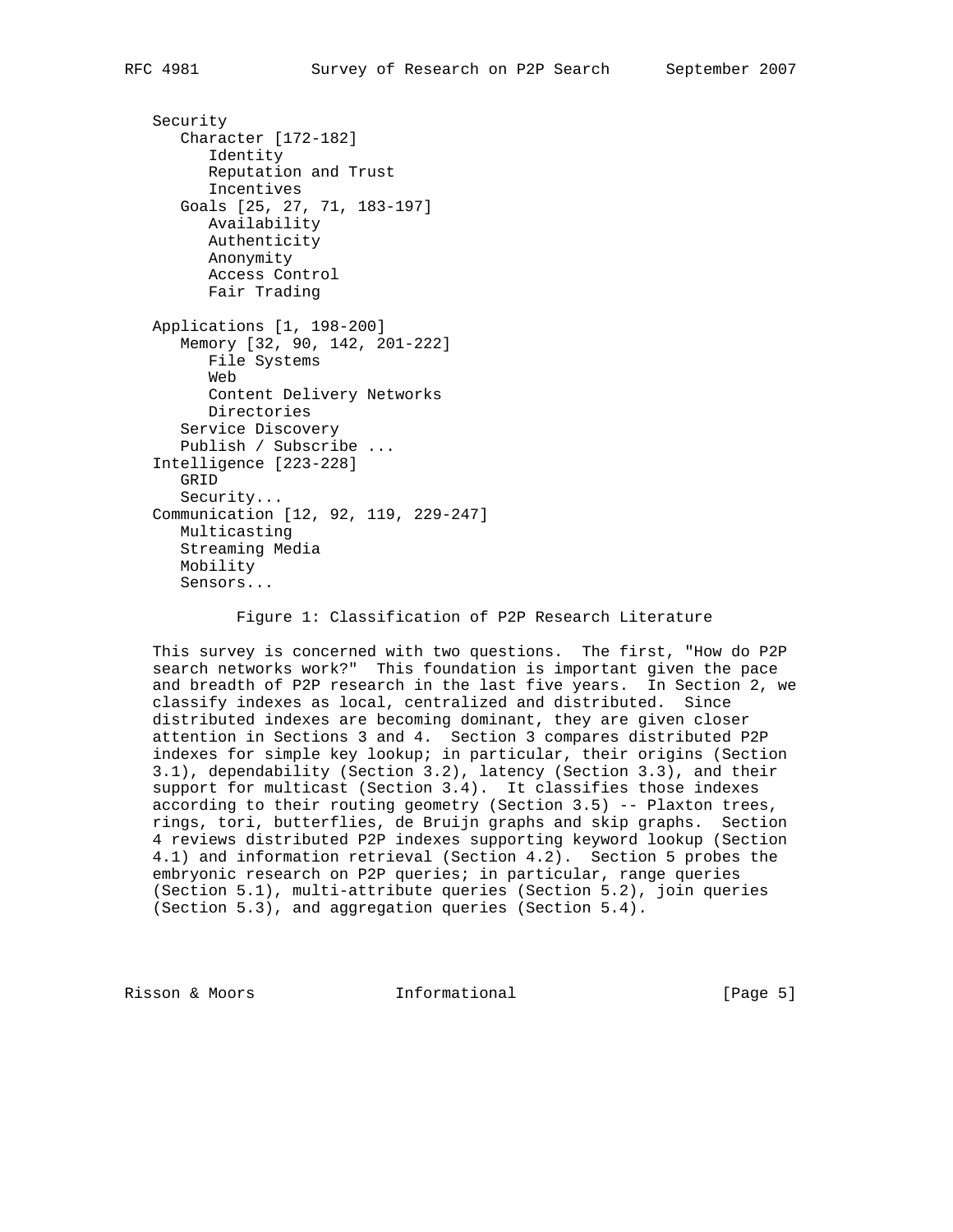The second question, "How robust are P2P search networks?" Insofar as it is available in the research literature, we tease out the robustness mechanisms and metrics throughout Sections 2 to 5. Unfortunately, robustness is often more sensitive to low-level design choices than it is to the broad P2P index structure, yet these underlying design choices are seldom isolated in the primary literature [248]. Furthermore, there has been little consensus on P2P robustness metrics (Section 3.2). Section 8 gives recommendations to address these important gaps.

## 1.1. Related Disciplines

 Peer-to-peer research draws upon numerous distributed systems disciplines. Networking researchers will recognize familiar issues of naming, routing, and congestion control. P2P designs need to address routing and security issues across network region boundaries [152]. Networking research has traditionally been host-centric. The Web's Universal Resource Identifiers are naturally tied to specific hosts, making object mobility a challenge [216].

 P2P work is data-centric [249]. P2P systems for dynamic object location and routing have borrowed heavily from the distributed systems corpus. Some have used replication, erasure codes, and Byzantine agreement [111]. Others have used epidemics for durable peer group communication [39].

 Similarly, P2P research is set to benefit from database research [250]. Database researchers will recognize the need to reapply Codd's principle of physical data independence, that is, to decouple data indexes from the applications that use the data [23]. It was the invention of appropriate indexing mechanisms and query optimizations that enabled data independence. Database indexes like B+ trees have an analog in P2P's distributed hash tables (DHTs). Wide-area, P2P query optimization is a ripe, but challenging, area for innovation.

 More flexible distribution of objects comes with increased security risks. There are opportunities for security researchers to deliver new methods for availability, file authenticity, anonymity, and access control [25]. Proactive and reactive mechanisms are needed to deal with large numbers of autonomous, distributed peers. To build robust systems from cooperating but self-interested peers, issues of identity, reputation, trust, and incentives need to be tackled. Although it is beyond the scope of this paper, robustness against malicious attacks also ought to be addressed [195].

 Possibly the largest portion of P2P research has majored on basic routing structures [18], where research on algorithms comes to the

Risson & Moors **Informational** [Page 6]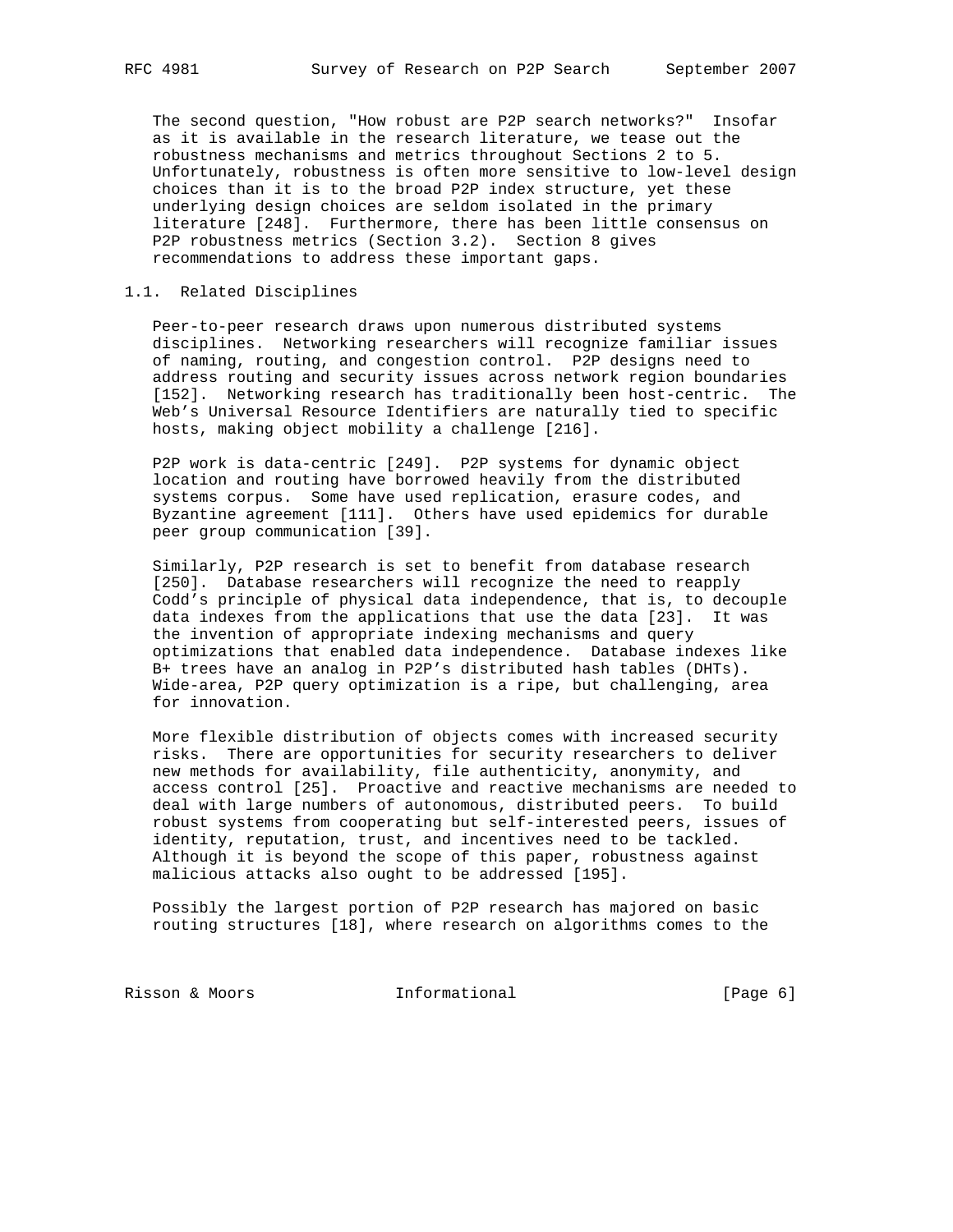fore. Should the overlay be "structured" or "unstructured"? Are the two approaches competing or complementary? Comparisons of the "structured" approaches (hypercubes, rings, toroids, butterflies, de Bruijn, and skip graphs) have weighed the amount of routing state per peer and the number of links per peer against overlay hop counts. While "unstructured" overlays initially used blind flooding and random walks, overheads usually trigger some structure, for example, super-peers and clusters.

 P2P applications rely on cooperation between these disciplines. Applications have included file sharing, directories, content delivery networks, email, distributed computation, publish-subscribe middleware, multicasting, and distributed authentication. Which applications will be suited to which structures? Are there adaptable mechanisms that can decouple applications from the underlying data structures? What are the criteria for selection of applications amenable to a P2P design [1]?

 Robustness is emphasized throughout the survey. We are particularly interested in two aspects. The first, dependability, was a leading design goal for the original Internet [251]. It deserves the same status in P2P. The measures of dependability are well established: reliability, a measure of the mean-time-to-failure (MTTF); availability, a measure of both the MTTF and the mean-time-to-repair (MTTR); maintainability; and safety [252]. The second aspect is the ability to accommodate variation in outcome, which one could call adaptability. Its measures have yet to be defined. In the context of the Internet, it was only recently acknowledged as a first-class requirement [253]. In P2P, it means planning for the tussles over resources and identity. It means handling different kinds of queries and accommodating changeable application requirements with minimal intervention. It means "organic scaling" [22], whereby the system grows gracefully, without a priori data center costs or architectural breakpoints.

 In the following section, we discuss one notable omission from the taxonomy of P2P networking in Figure 1 -- routing.

## 1.2. Structured and Unstructured Routing

 P2P routing algorithms have been classified as "structured" or "unstructured". Peers in unstructured overlay networks join by connecting to any existing peers [254]. In structured overlays, the identifier of the joining peer determines the set of peers that it connects to [254]. Early instantiations of Gnutella were unstructured -- keyword queries were flooded widely [255]. Napster [256] had decentralized content and a centralized index, so it only partially satisfies the distributed control criteria for P2P systems.

Risson & Moors **Informational** [Page 7]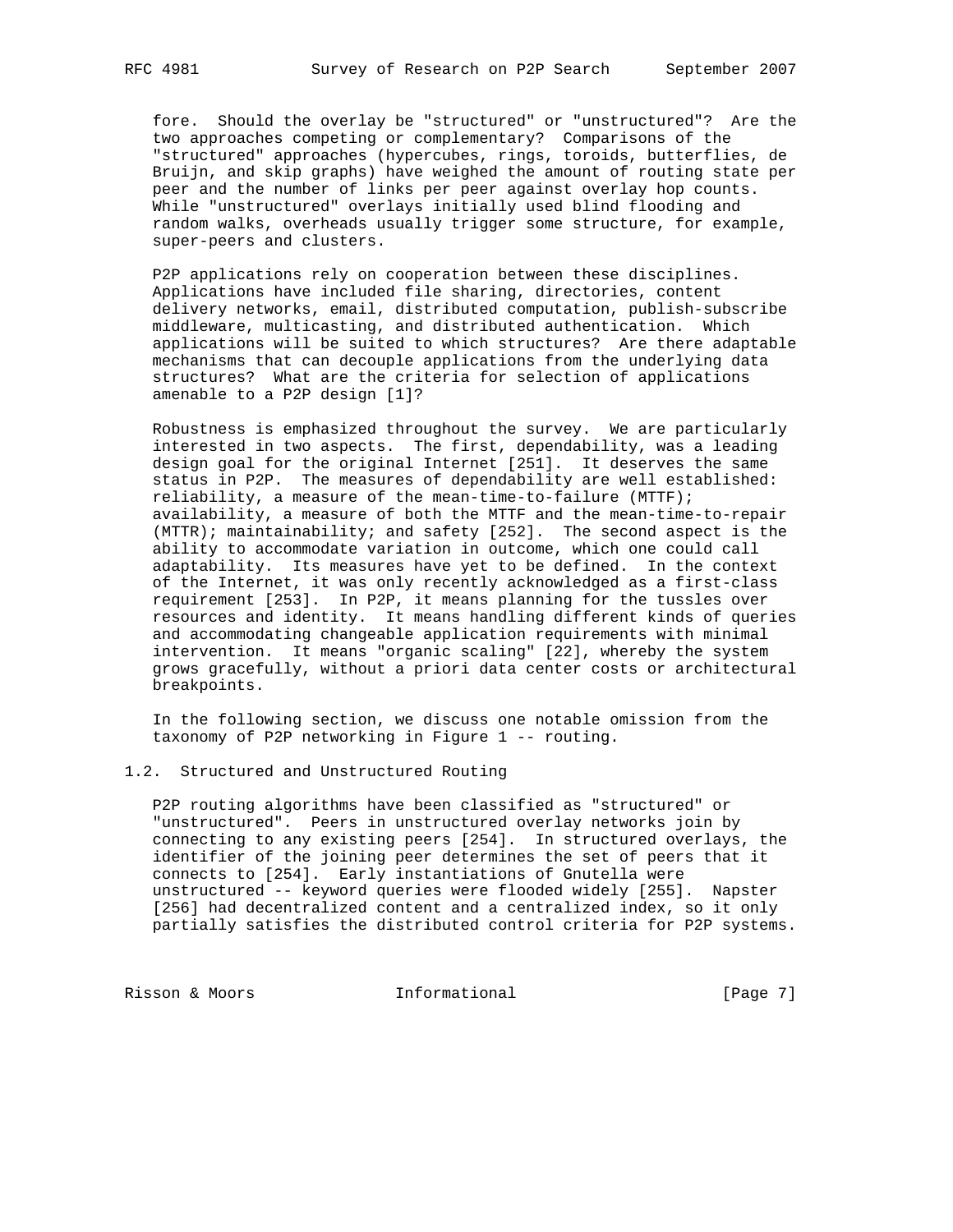Early structured algorithms included Plaxton, Rajaraman and Richa (PRR) [30], Pastry [2], Tapestry [31], Chord [7], and the Content Addressable Network [8]. Mishchke and Stiller recently classified P2P systems by the presence or absence of structure in routing tables and network topology [257].

 Some have cast unstructured and structured algorithms as competing alternatives. Unstructured approaches have been called "first generation", implicitly inferior to the "second generation" structured algorithms [2, 31]. When generic key lookups are required, these structured, key-based routing schemes can guarantee location of a target within a bounded number of hops [23]. The broadcasting unstructured approaches, however, may have large routing costs, or fail to find available content [22]. Despite the apparent advantages of structured P2P, several research groups are still pursuing unstructured P2P.

 There have been two main criticisms of structured systems [61]. The first relates to peer transience, which in turn, affects robustness. Chawathe, et al. opined that highly transient peers are not well supported by DHTs [61]. P2P systems often exhibit "churn", with peers continually arriving and departing. One objection to concerns about highly transient peers is that many applications use peers in well-connected parts of the network. The Tapestry authors analyzed the impact of churn in a network of 1000 nodes [31]. Others opined that it is possible to maintain a robust DHT at relatively low cost [258]. Very few papers have quantitatively compared the resilience of structured systems. Loguinov, Kumar, et al. claimed that there were only two such works [24, 36].

 The second criticism of structured systems is that they do not support keyword searches and complex queries as well as unstructured systems. Given the current file-sharing deployments, keyword searches seem more important than exact-match key searches in the short term. Paraphrased, "most queries are for hay, not needles" [61].

 More recently, some have justifiably seen unstructured and structured proposals as complementary, and have devised hybrid models [259]. Their starting point was the observation that unstructured flooding or random walks are inefficient for data that is not highly replicated across the P2P network. Structured graphs can find keys efficiently, irrespective of replication. Castro, et al. proposed Structella, a hybrid of Gnutella built on top of Pastry [259]. Another design used structured search for rare items and unstructured search for massively replicated items [54].

Risson & Moors **Informational** [Page 8]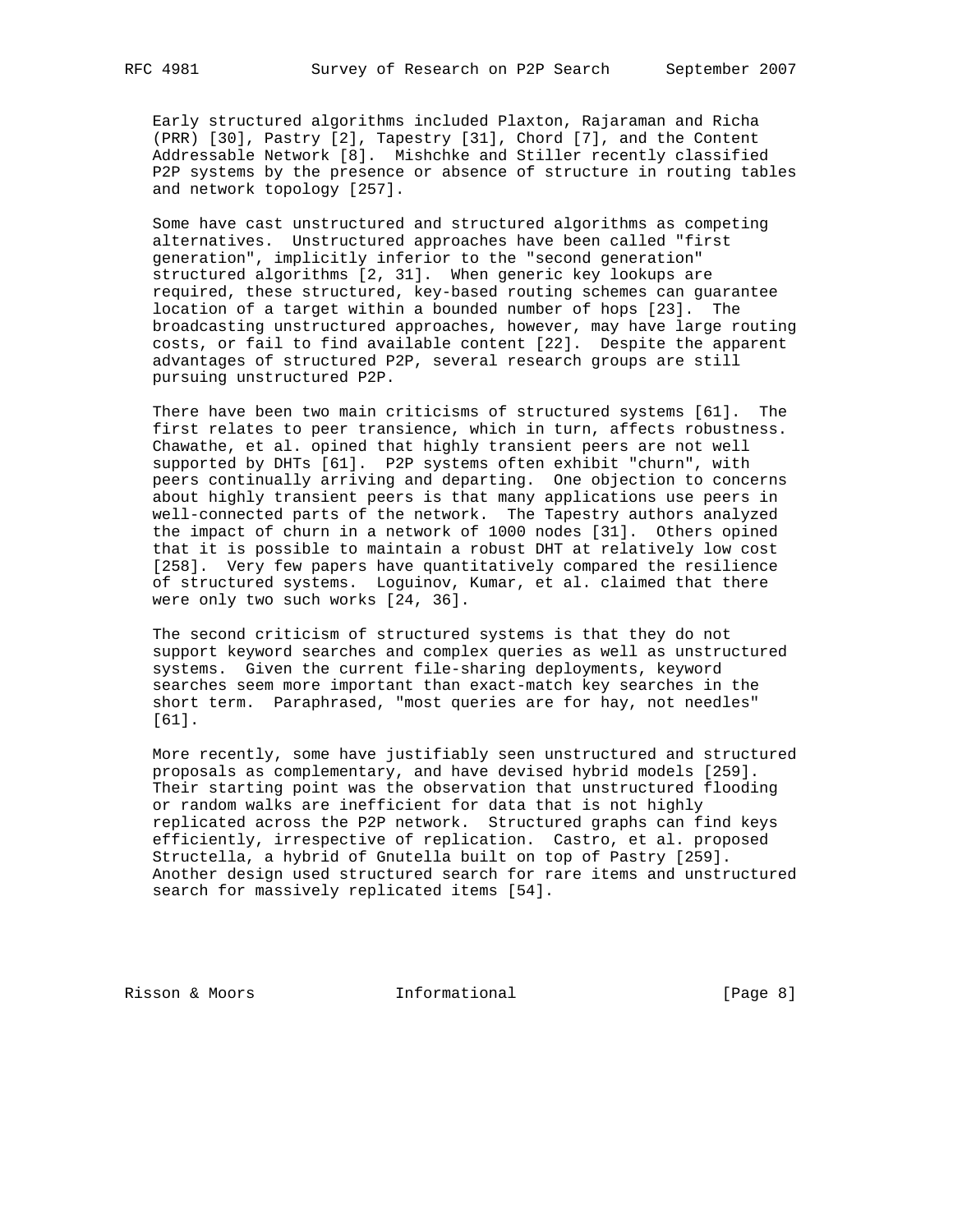However, the "structured versus unstructured routing" taxonomy is becoming less useful, for two reasons, Firstly, most "unstructured" proposals have evolved and incorporated structure. Consider the classic "unstructured" system, Gnutella [4]. For scalability, its peers are either ultrapeers or leaf nodes. This hierarchy is augmented with a query routing protocol whereby ultrapeers receive a hashed summary of the resource names available at leaf nodes. Between ultrapeers, simple query broadcast is still used, though methods to reduce the query load here have been considered [260]. Secondly, there are emerging schema-based P2P designs [59], with super-node hierarchies and structure within documents. These are quite distinct from the structured DHT proposals.

## 1.3. Indexes and Queries

 Given that most, if not all, P2P designs today assume some structure, a more instructive taxonomy would describe the structure. In this survey, we use a database taxonomy in lieu of the networking taxonomy, as suggested by Hellerstein, Cooper, and Garcia-Molina [23, 261]. The structure is determined by the type of index (Sections 2 , 3, and 4). Queries feature in lieu of routing (Section 5). The DHT algorithms implement a "semantic-free index" [216]. They are oblivious of whether keys represent document titles, meta-data, or text. Gnutella-like and schema-based proposals have a "semantic index".

 Index engineering is at the heart of P2P search methods. It captures a broad range of P2P issues, as demonstrated by the Search/Index Links model [261]. As Manber put it, "the most important of the tools for information retrieval is the index -- a collection of terms with pointers to places where information about documents can be found" [262]. Sen and Wang noted that a "P2P network" usually consists of connections between hosts for application-layer signaling, rather than for the data transfer itself [263]. Similarly, we concentrate on the "signaled" indexes and queries.

 Our focus here is the dependability and adaptability of the search network. Static dependability is a measure of how well queries route around failures in a network that is normally fault-free. Dynamic dependability gives an indication of query success when nodes and data are continually joining and leaving the P2P system. An adaptable index accommodates change in the data and query distribution. It enables data independence, in that it facilitates changes to the data layout without requiring changes to the applications that use the data [23]. An adaptable P2P system can support rich queries for a wide range of applications. Some applications benefit from simple, semantic-free key lookups [264]. Others require more complex, Structured Query Language (SQL)-like

Risson & Moors **Informational** [Page 9]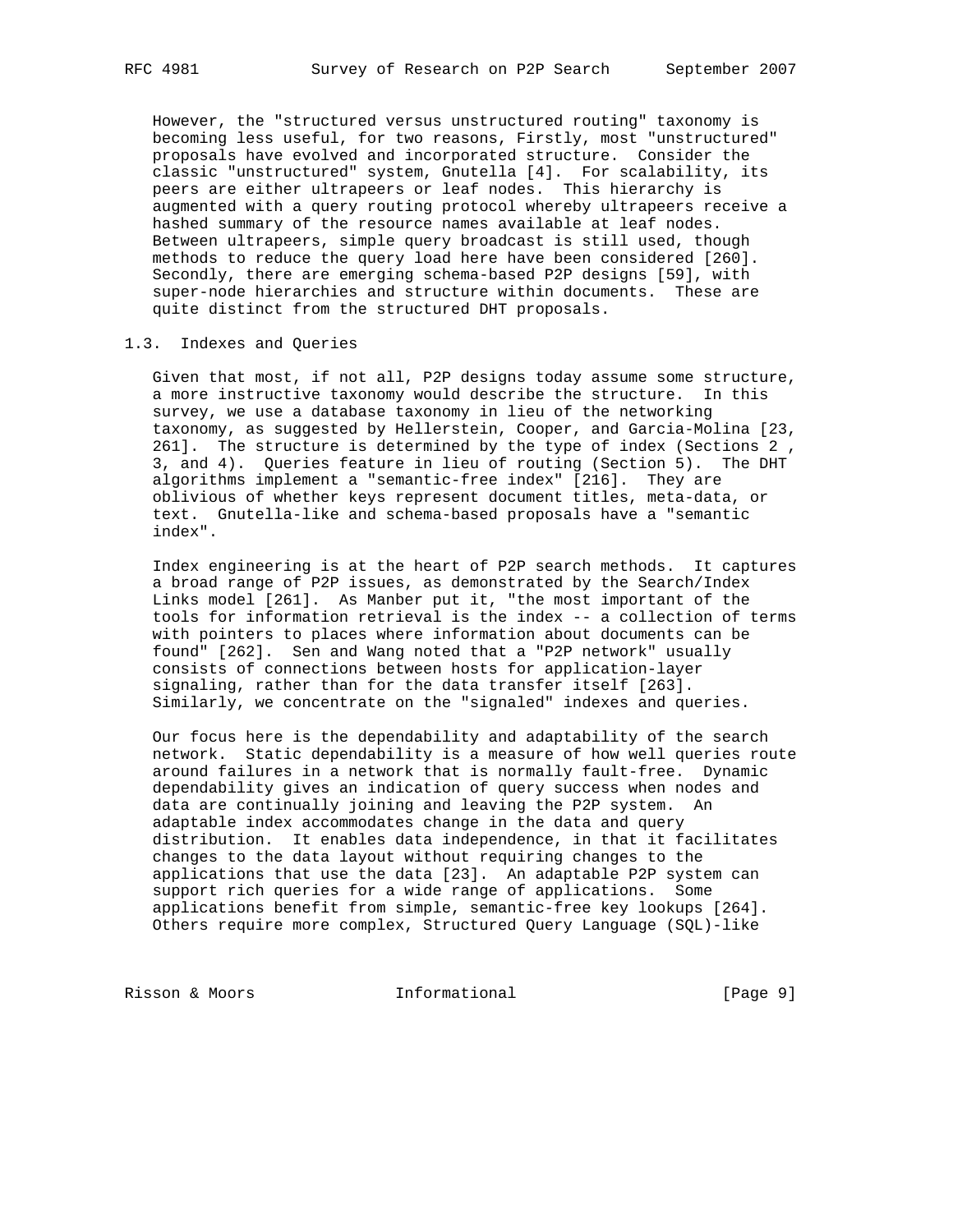queries to find documents with multiple keywords, or to aggregate or join query results from distributed relations [22].

2. Index Types

 A P2P index can be local, centralized, or distributed. With a local index, a peer only keeps the references to its own data, and does not receive references for data at other nodes. The very early Gnutella design epitomized the local index (Section 2.1). In a centralized index, a single server keeps references to data on many peers. The classic example is Napster (Section 2.2). With distributed indexes, pointers towards the target reside at several nodes. One very early example is Freenet (Section 2.3). Distributed indexes are used in most P2P designs nowadays -- they dominate this survey.

 P2P indexes can also be classified as non-forwarding and forwarding. When queries are guided by a non-forwarding index, they jump to the node containing the target data in a single hop. There have been semantic and semantic-free one-hop schemes [138, 265, 266]. Where scalability to a massive number of peers is required, these schemes have been extended to two hops [267, 268]. More common are the forwarding P2Ps, where the number of hops varies with the total number of peers, often logarithmically. The related trade-offs between routing state, lookup latency, update bandwidth, and peer churn are critical to total system dependability.

## 2.1. Local Index (Gnutella)

 P2Ps with a purely local data index are becoming rare. In such designs, peers flood queries widely and only index their own content. They enable rich queries - the search is not limited to a simple key lookup. However, they also generate a large volume of query traffic with no guarantee that a match will be found, even if it does exist on the network. For example, to find potential peers on the early instantiations of Gnutella, 'ping' messages were broadcast over the P2P network and the 'pong' responses were used to build the node index. Then, small 'query' messages, each with a list of keywords, are broadcast to peers that respond with matching filenames [4].

 There have been numerous attempts to improve the scalability of local-index P2P networks. Gnutella uses fixed time-to-live (TTL) rings, where the query's TTL is set less than 7-10 hops [4]. Small TTLs reduce the network traffic and the load on peers, but also reduce the chances of a successful query hit. One paper reported, perhaps a little too bluntly, that the fixed "TTL-based mechanism does not work" [67]. To address this TTL selection problem, they proposed an expanding ring, known elsewhere as iterative deepening [29]. It uses successively larger TTL counters until there is a

Risson & Moors **Informational** [Page 10]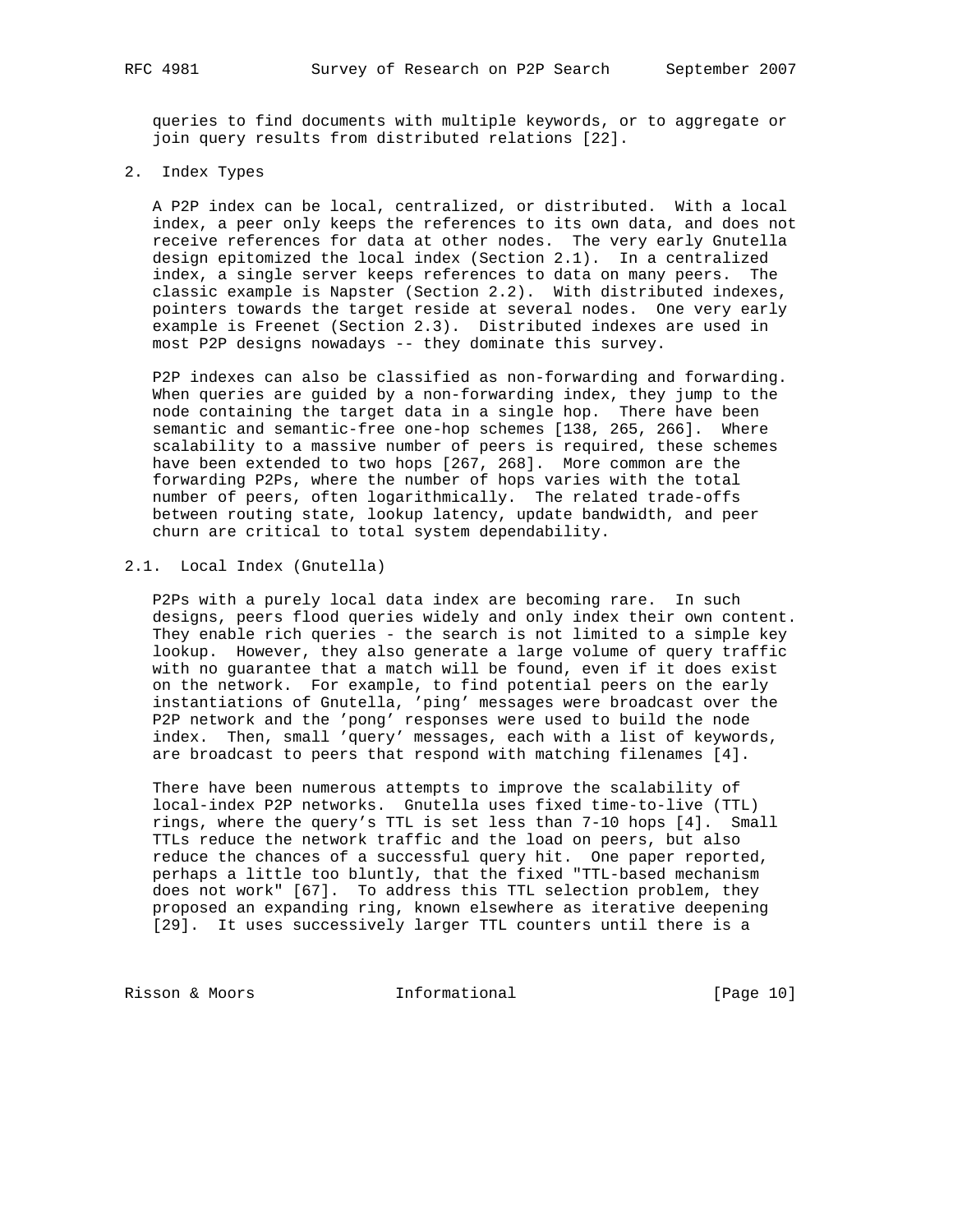match. The flooding, ring, and expanding ring methods all increase network load with duplicated query messages. A random walk, whereby an unduplicated query wanders about the network, does indeed reduce the network load but massively increases the search latency. One solution is to replicate the query k times at each peer. Called random k-walkers, this technique can be coupled with TTL limits, or periodic checks with the query originator, to cap the query load [67]. Adamic, Lukose, et al. suggested that the random walk searches be directed to nodes with a higher degree, that is, with larger numbers of inter-peer connections [269]. They assumed that higher degree peers are also capable of higher query throughputs. However, without some balancing design rule, such peers would be swamped with the entire P2P signaling traffic. In addition to the above approaches, there is the 'directed breadth-first' algorithm [29]. It forwards queries within a subset of peers selected according to heuristics on previous performance, like the number of successful query results. Another algorithm, called probabilistic flooding, has been modeled using percolation theory [270].

 Several measurement studies have investigated locally indexed P2Ps. Jovanovic noted Gnutella's power law behaviour [70]. Sen and Wang compared the performance of Gnutella, Fasttrack [271], and Direct Connect [263, 272, 273]. At the time, only Gnutella used local data indexes. All three schemes now use distributed data indexes, with hierarchy in the form of Ultrapeers (Gnutella), Super-Nodes FastTrack), and Hubs (Direct Connect). It was found that a very small percentage of peers have a very high degree and that the total system dependability is at the mercy of such peers. While peer up time and bandwidth were heavy-tailed, they did not fit well with the Zipf distribution. Fortunately for Internet Service Providers, measures aggregated by IP prefix and Autonomous System (AS) were more stable than for individual IP addresses. A study of University of Washington traffic found that Gnutella and Kazaa together contributed 43% of the university's total TCP traffic [274]. They also reported a heavy-tailed distribution, with 600 external peers (out of 281,026) delivering 26% of Kazaa bytes to internal peers. Furthermore, objects retrieved from the P2P network were typically three orders of magnitude larger than Web objects -- 300 objects contributed to almost half the total outbound Kazaa bandwidth. Others reported Gnutella's topology mismatch, whereby only 2-5% of P2P connections link peers in the same Autonomous System (AS), despite over 40% of peers being in the top 10 ASs [65]. Together these studies underscore the significance of multimedia sharing applications. They motivate interesting caching and locality solutions to the topology mismatch problem.

 These same studies bear out one main dependability lesson: total system dependability may be sensitive to the dependability of high-

Risson & Moors **Informational** [Page 11]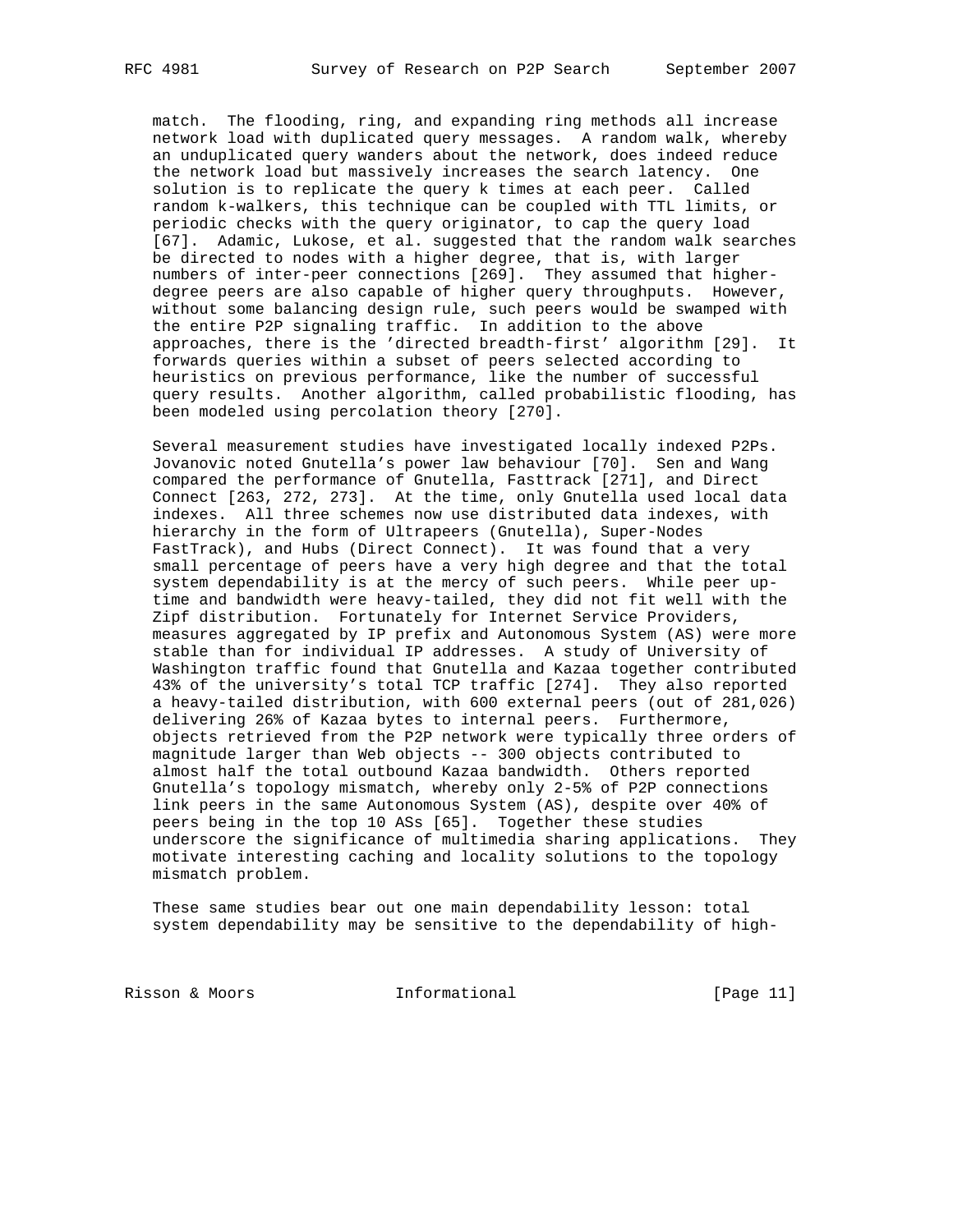degree peers. The designers of Scamp translated this observation to the design heuristic, "have the degree of each node be of nearly equal size" [153]. They analyzed a system of N peers, with mean degree c.log(n), where link failures occur independently with probability e. If  $d>0$  is fixed and  $c>(1+d)/(-log(e))$ , then the probability of graph disconnection goes to zero as N->infinity. Otherwise, if c<(1-d)/(-log(e)), then the probability of disconnection goes to one as N->infinity. They presented a localizer, which finds approximate minima to a global function of peer degree and arbitrary link costs using only local information. The Scamp overlay construction algorithms could support any of the flooding and walking routing schemes above, or other epidemic and multicasting schemes for that matter. Resilience to high churn rates was identified for future study.

### 2.2. Central Index (Napster)

 Centralized schemes like Napster [256] are significant because they were the first to demonstrate the P2P scalability that comes from separating the data index from the data itself. Ultimately, 36 million Napster users lost their service not because of technical failure, but because the single administration was vulnerable to the legal challenges of record companies [275].

 There has since been little research on P2P systems with central data indexes. Such systems have also been called 'hybrid' since the index is centralized but the data is distributed. Yang and Garcia-Molina devised a four-way classification of hybrid systems [276]: unchained servers, where users whose index is on one server do not see other servers' indexes; chained servers, where the server that receives a query forwards it to a list of servers if it does not own the index itself; full replication, where all centralized servers keep a complete index of all available metadata; and hashing, where keywords are hashed to the server where the associated inverted list is kept. The unchained architecture was used by Napster, but it has the disadvantage that users do not see all indexed data in the system. Strictly speaking, the other three options illustrate the distributed data index, not the central index. The chained architecture was recommended as the optimum for the music-swapping application at the time. The methods by which clients update the central index were classified as batch or incremental, with the optimum determined by the query-to-login ratio. Measurements were derived from a clone of Napster called OpenNap[277]. Another study of live Napster data reported wide variation in the availability of peers, a general unwillingness to share files (20-40% of peers share few or no files), and a common understatement of available bandwidth so as to discourage other peers from sharing one's link [202].

Risson & Moors **Informational** [Page 12]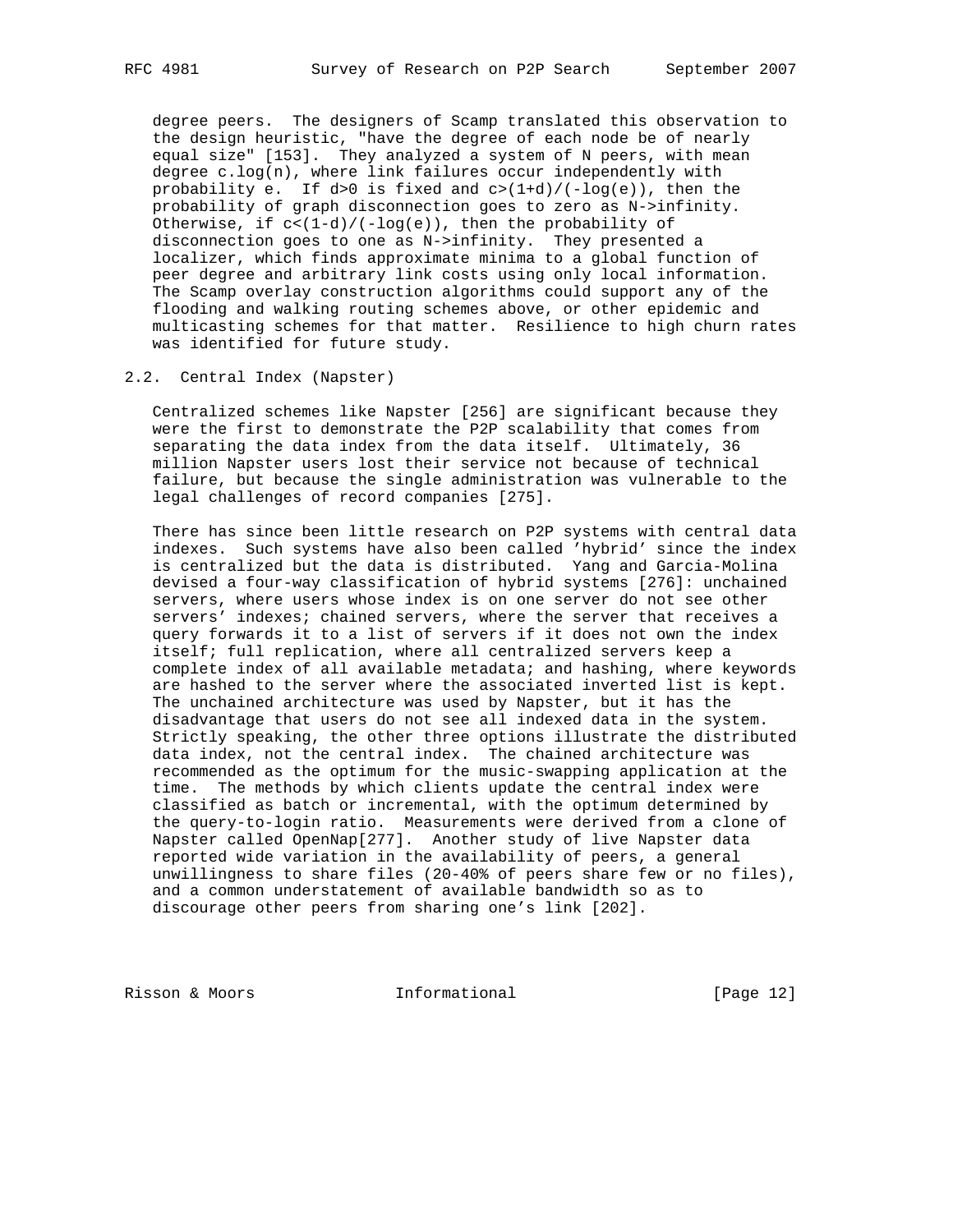Influenced by Napster's early demise, the P2P research community may have prematurely turned its back on centralized architectures. Chawathe, Ratnasamy, et al. opined that Google and Yahoo demonstrate the viability of a centralized index. They argued that "the real barriers to Napster-like designs are not technical but legal and financial" [61]. Even this view may be a little too harsh on the centralized architectures -- it implies that they always have an up front capital hurdle that is steeper than for distributed architectures. The closer one looks at scalable 'centralized' architectures, the less the distinction with 'distributed' architectures seems to matter. For example, it is clear that Google's designers consider Google a distributed, not centralized, file system [278]. Google demonstrates the scale and performance possible on commodity hardware, but still has a centralized master that is critical to the operation of each Google cluster. Time may prove that the value of emerging P2P networks, regardless of the centralized-versus-distributed classification, is that they smooth the capital outlays and remove the single points of failure across the spectra of scale and geographic distribution.

### 2.3. Distributed Index (Freenet)

 An important early P2P proposal for a distributed index was Freenet [5, 71, 279]. While its primary emphasis was the anonymity of peers, it did introduce a novel indexing scheme. Files are identified by low-level "content-hash" keys and by "secure signed-subspace" keys, which ensure that only a file owner can write to a file while anyone can read from it. To find a file, the requesting peer first checks its local table for the node with keys closest to the target. When that node receives the query, it too checks for either a match or another node with keys close to the target. Eventually, the query either finds the target or exceeds time-to-live (TTL) limits. The query response traverses the successful query path in reverse, depositing a new routing table entry (the requested key and the data holder) at each peer. The insert message similarly steps towards the target node, updating routing table entries as it goes, and finally stores the file there. Whereas early versions of Gnutella used breadth-first flooding, Freenet uses a more economic depth-first search [280].

 An initial assessment has been done of Freenet's robustness. It was shown that in a network of 1000 nodes, the median query path length stayed under 20 hops for a failure of 30% of nodes. While the Freenet designers considered this as evidence that the system is "surprisingly robust against quite large failures" [71], the same datapoint may well be outside meaningful operating bounds. How many applications are useful when the first quartile of queries have path lengths of several hundred hops in a network of only 1000 nodes, per

Risson & Moors **Informational** [Page 13]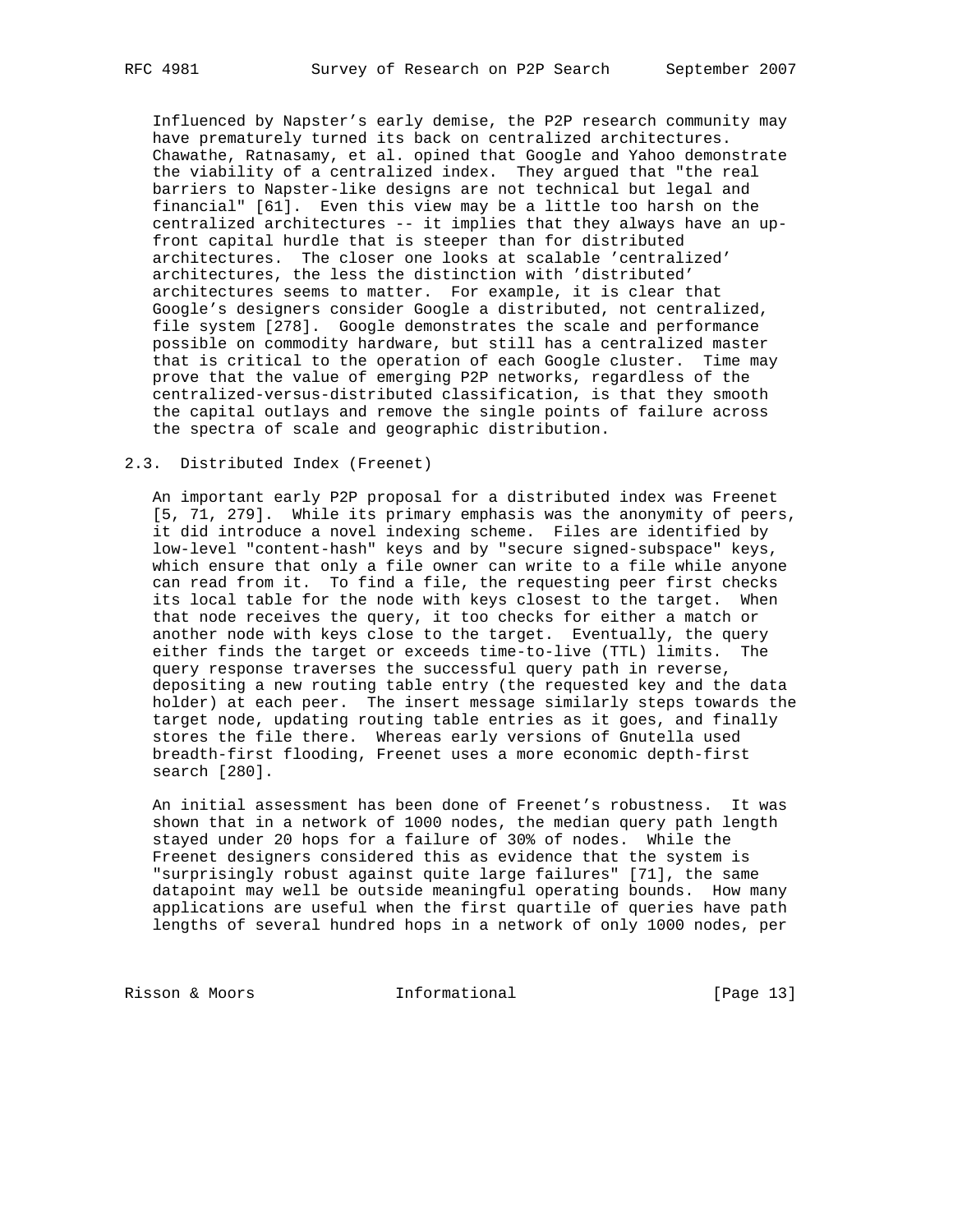Figure 4 of [71]? To date, there has been no analysis of Freenet's dynamic robustness. For example, how does it perform when nodes are continually arriving and departing?

 There have been both criticisms and extensions of the early Freenet work. Gnutella proponents acknowledged the merit in Freenet's avoidance of query broadcasting [281]. However, they are critical on two counts: the exact file name is needed to construct a query; and exactly one match is returned for each query. P2P designs using DHTs, per Section 3, share similar characteristics -- a precise query yields a precise response. The similarity is not surprising since Freenet also uses a hash function to generate keys. However, the query routing used in the DHTs has firmer theoretical foundations. Another difference with DHTs is that Freenet will take time, when a new node joins the network, to build an index that facilitates efficient query routing. By the inventor's own admission, this is damaging for a user's first impressions [282]. It was proposed to download a copy of routing tables from seed nodes at startup, even though the new node might be far from the seed node. Freenet's slow startup motivated Mache, Gilbert, et al. to amend the overlay after failed requests and to place additional index entries on successful requests -- they claim almost an order of magnitude reduction in average query path length [280]. Clarke also highlighted the lack of locality or bandwidth information available for efficient query routing decisions [282]. He proposed that each node gather response times, connection times, and proportion of successful requests for each entry in the query routing table. When searching for a key that is not in its own routing table, it was proposed to estimate response times from the routing metrics for the nearest known keys and consequently choose the node that can retrieve the data fastest. The response time heuristic assumed that nodes close in the key space have similar response times. This assumption stemmed from early deployment observations that Freenet peers seemed to specialize in parts of the keyspace -- it has not been justified analytically. Kronfol drew attention to Freenet's inability to do keyword searches [283]. He suggested that peers cache lists of weighted keywords in order to route queries to documents, using Term Frequency Inverse Document Frequency (TFIDF) measures and inverted indexes (Section 4.2.1). With these methods, a peer can route queries for simple keyword lists or more complicated conjunctions and disjunctions of keywords. Robustness analysis and simulation of Kronfol's proposal remain open.

 The vast majority of P2P proposals in following sections rely on a distributed index.

Risson & Moors **Informational** [Page 14]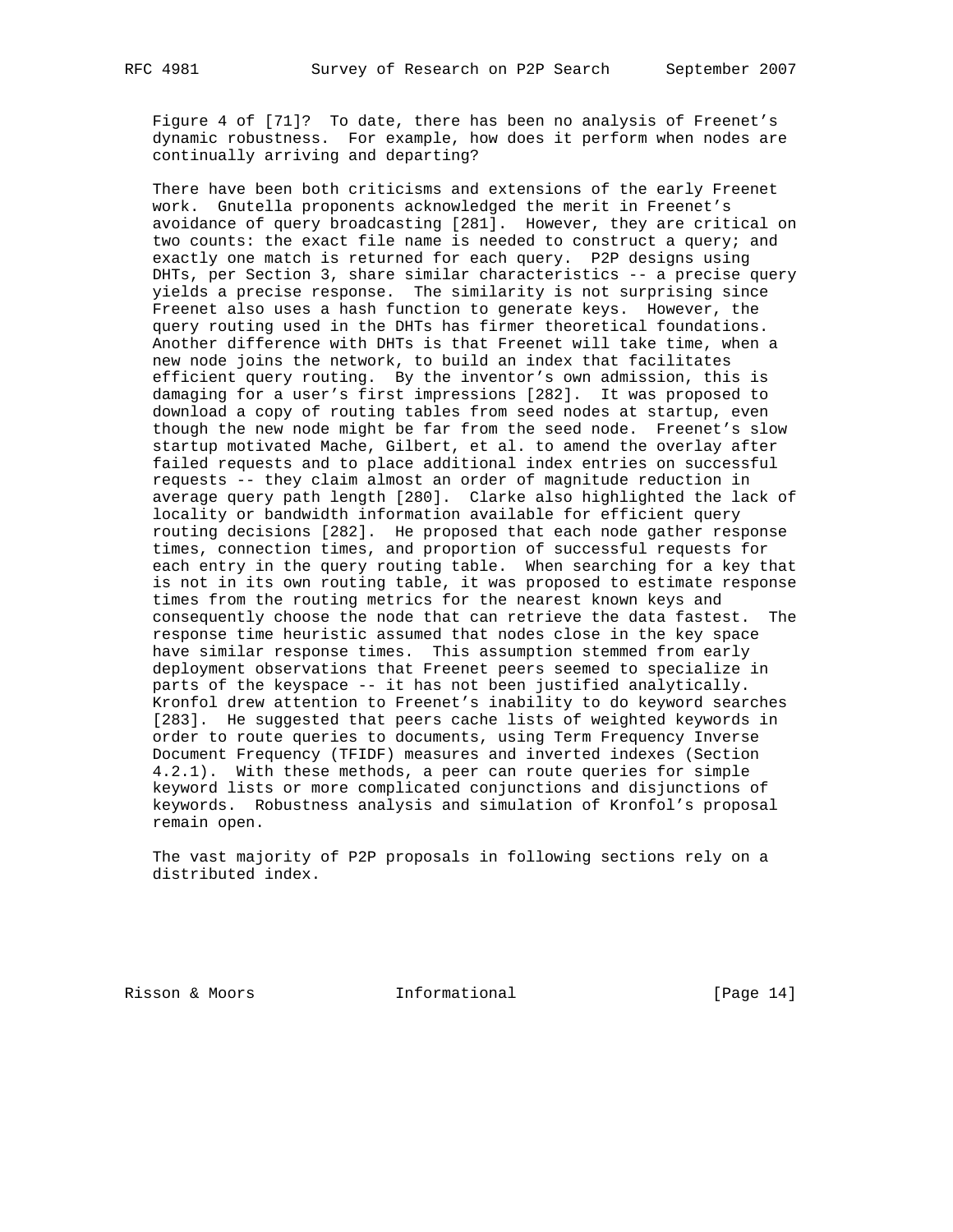## 3. Semantic Free Index

 Many of today's distributed network indexes are semantic. The semantic index is human-readable. For example, it might associate information with other keywords, a document, a database key, or even an administrative domain. It makes it easy to associate objects with particular network providers, companies, or organizations, as evidenced in the Domain Name System (DNS). However, it can also trigger legal tussles and frustrate content replication and migration [216].

 Distributed Hash Tables (DHTs) have been proposed to provide semantic-free, data-centric references. DHTs enable one to find an object's persistent key in a very large, changing set of hosts. They are typically designed for [23]:

- a) low degree. If each node keeps routing information for only a small number of other nodes, the impact of high node arrival and departure rates is contained;
- b) low hop count. The hops and delay introduced by the extra indirection are minimized;
- c) greedy routing. Nodes independently calculate a short path to the target. At each hop, the query moves closer to the target; and
- d) robustness. A path to the target can be found even when links or nodes fail.
- 3.1. Origins

 To understand the origins of recent DHTs, one needs to look to three contributions from the 1990s. The first two -- Plaxton, Rajaraman, and Richa (PRR) [30] and Consistent Hashing [49] -- were published within one month of each other. The third, the Scalable Distributed Data Structure (SDDS) [52], was curiously ignored in significant structured P2P designs despite having some similar goals [2, 6, 7]. It has been briefly referenced in other P2P papers [46, 284-287].

3.1.1. Plaxton, Rajaraman, and Richa (PRR)

 PRR is the most recent of the three. It influenced the designs of Pastry [2], Tapestry [6], and Chord [7]. The value of PRR is that it can locate objects using fixed-length routing tables [6]. Objects and nodes are assigned a semantic-free address, for example a 160-bit key. Every node is effectively the root of a spanning tree. A message routes toward an object by matching longer address suffixes, until it encounters either the object's root node or another node

Risson & Moors **Informational** [Page 15]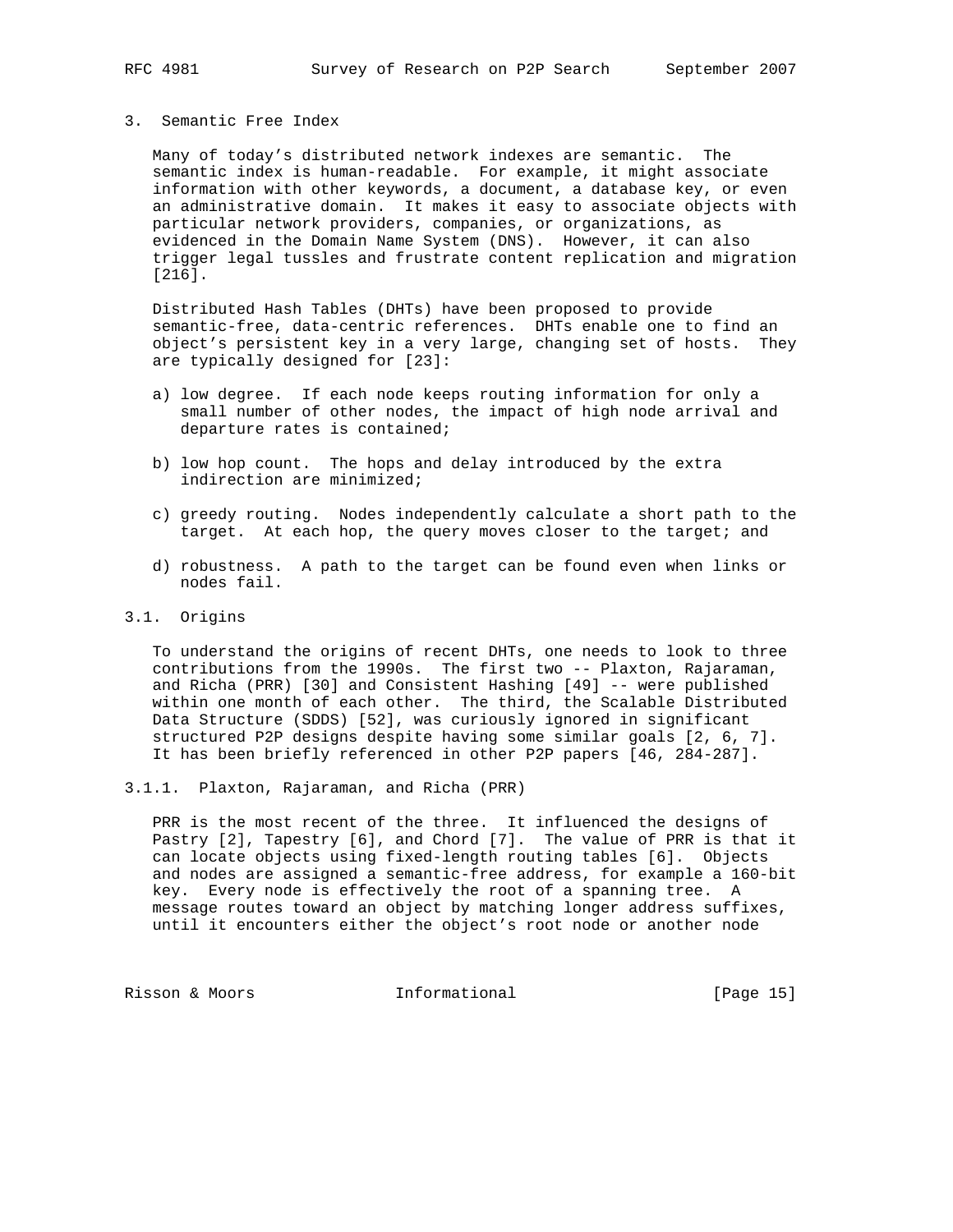with a 'nearby' copy. It can route around link and node failure by matching nodes with a related suffix. The scheme has several disadvantages [6]: global knowledge is needed to construct the overlay; an object's root node is a single point of failure; nodes cannot be inserted and deleted; and there is no mechanism for queries to avoid congestion hot spots.

## 3.1.2. Consistent Hashing

 Consistent Hashing [288] strongly influenced the designs of Chord [7] and Koorde [37]. Karger, et al. introduced Consistent Hashing in the context of the Web-caching problem [49]. Web servers could conceivably use standard hashing to place objects across a network of caches. Clients could use the approach to find the objects. For normal hashing, most object references would be moved when caches are added or deleted. On the other hand, Consistent Hashing is "smooth" -- when caches are added or deleted, the minimum number of object references move so as to maintain load balancing. Consistent Hashing also ensures that the total number of caches responsible for a particular object is limited. Whereas Litwin's Linear Hashing (LH\*) scheme requires 'buckets' to be added one at a time in sequence [50], Consistent Hashing allows them to be added in any order [49]. There is an open Consistent Hashing problem pertaining to the fraction of items moved when a node is inserted [165]. Extended Consistent Hashing was recently proposed to randomize queries over the spread of caches to significantly reduce the load variance [289]. Interestingly, Karger [49] referred to an older DHT algorithm by Devine that used "a novel autonomous location discovery algorithm that learns the buckets' locations instead of using a centralized directory" [51].

#### 3.1.3. Scalable Distributed Data Structures (LH\*)

 In turn, Devine's primary point of reference was Litwin's work on SDDSs and the associated LH\* algorithm [52]. An SDDS satisfies three design requirements: files grow to new servers only when existing servers are well loaded; there is no centralized directory; and the basic operations like insert, search, and split never require atomic updates to multiple clients. Honicky and Miller suggested the first requirement could be considered a limitation since expansion to new servers is not under administrative control [286]. Litwin recently noted numerous similarities and differences between LH\* and Chord [290]. He found that both implement key search. Although LH\* refers to clients and servers, nodes can operate as peers in both. Chord 'splits' nodes when a new node is inserted, while LH\* schedules 'splits' to avoid overload. Chord requests travel O(log n) hops, while LH\* client requests need, at most, two hops to find the target. Chord stores a small number of 'fingers' at each node. LH\* servers

Risson & Moors **Informational** [Page 16]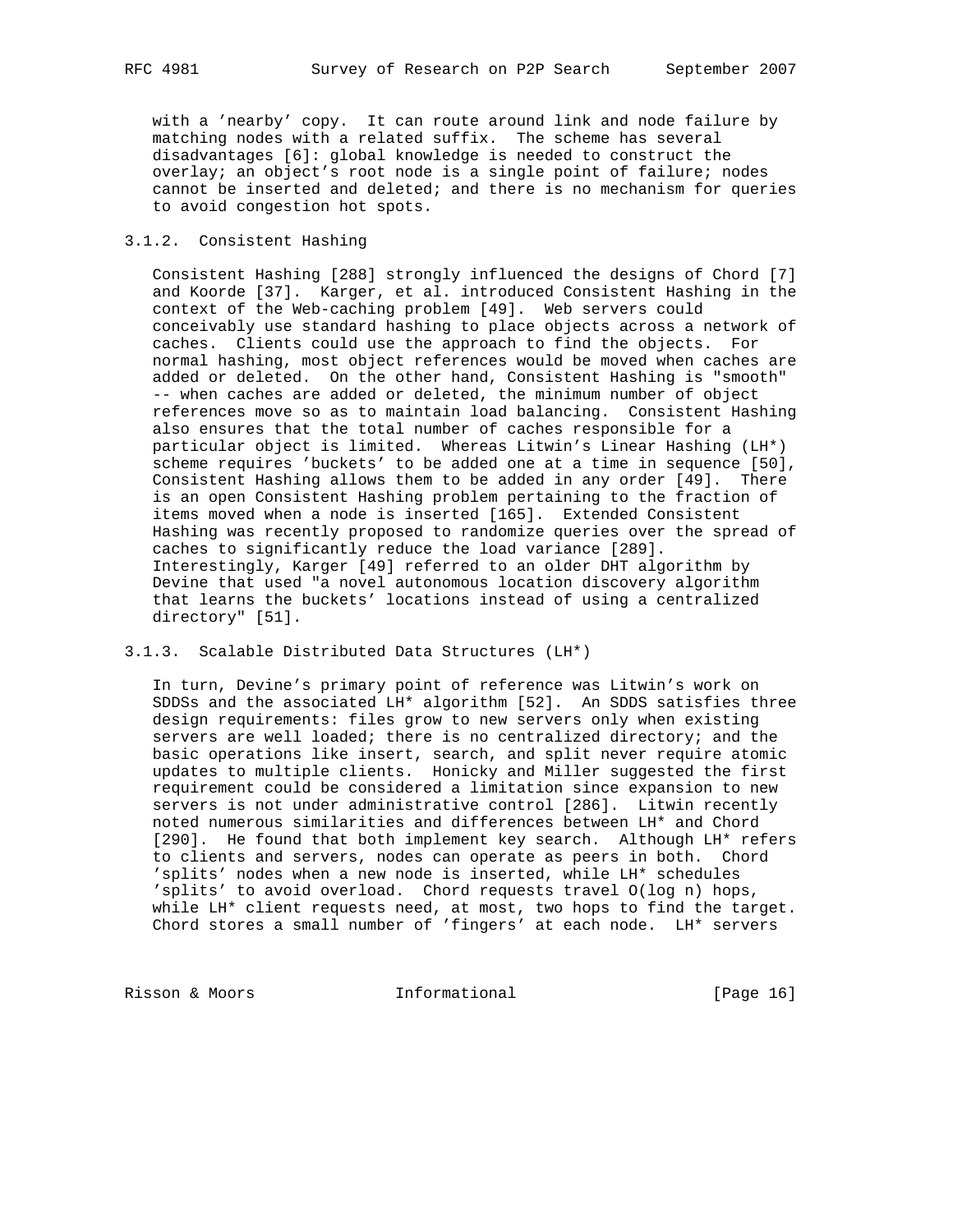store N/2 to N addresses while LH\* clients store 1 to N addresses. This trade-off between hop count and the size of the index affects system robustness, and bears striking similarity to recent one- and two-hop P2P schemes in Section 2. The arrival and departure of LH\* clients does not disrupt LH\* server metadata at all. Given the size of the index, the arrival and departure of LH\* servers are likely to cause more churn than that of Chord nodes. Unlike Chord, LH\* has a single point of failure, the split coordinator. It can be replicated. Alternatively, it can be removed in later LH\* variants, though details have not been progressed for lack of practical need [290].

## 3.2. Dependability

 We make four overall observations about their dependability. Dependability metrics fall into two categories: static dependability, a measure of performance before recovery mechanisms take over; and dynamic dependability, for the most likely case in massive networks where there is continual failure and recovery ("churn").

#### 3.2.1. Static Dependability

 Observation A: Static dependability comparisons show that no O(log n) DHT geometry is significantly more dependable than the other O(log n) geometries.

 Gummadi, et al. compared the tree, hypercube, butterfly, ring, XOR, and hybrid geometries. In such geometries, nodes generally know about O(log n) neighbors and route to a destination in O(log n) hops, where N is the number of nodes in the overlay. Gummadi, et al. asked "Why not the ring?" They concluded that only the ring and XOR geometries permit flexible choice of both neighbors and alternative routes [24]. Loguinov, et al. added the de Bruijn graph to their comparison [36]. They concluded that the classical analyses, for example the probability that a particular node becomes disconnected, yield no major differences between the resilience of Chord, CAN, and de Bruijn graphs. Using bisection width (the minimum edge count between two equal partitions) and path overlap (the likelihood that backup paths will encounter the same failed nodes or links as the primary path), they argued for the superior resilience of the de Bruijn graph. In short, ring, XOR, and de Bruijn graphs all permit flexible choice of alternative paths, but only in de Bruijn are the alternate paths independent of each other [36].

Risson & Moors **Informational** [Page 17]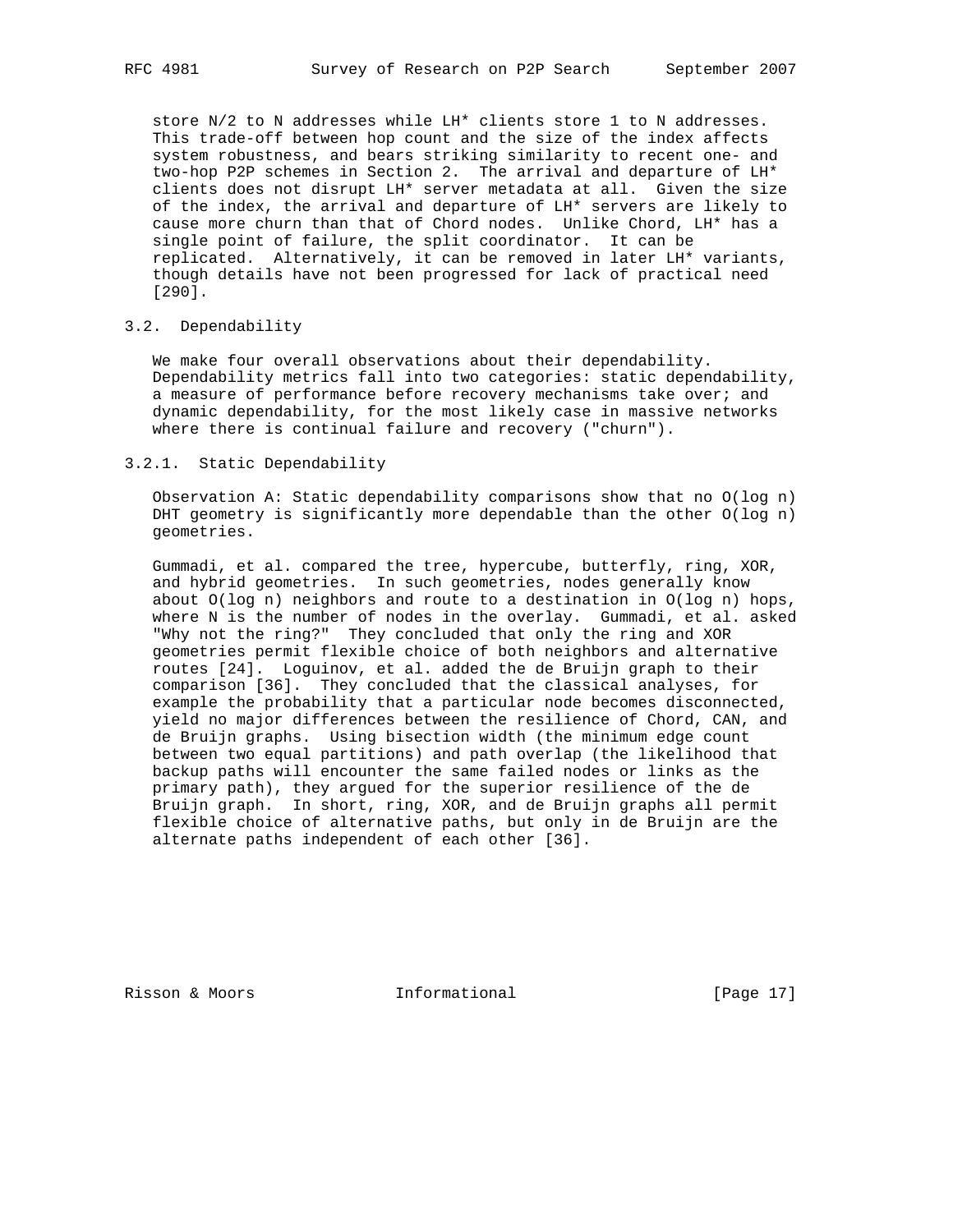## 3.2.2. Dynamic Dependability

 Observation B: Dynamic dependability comparisons show that DHT dependability is sensitive to the underlying topology maintenance algorithms.

 Li, et al. give the best comparison to date of several leading DHTs during churn [291]. They relate the disparate configuration parameters of Tapestry, Chord, Kademlia, Kelips, and OneHop to fundamental design choices. For each of these DHTs, they plotted the optimal performance in terms of lookup latency (milliseconds) and fraction of failed lookups. The results led to several important insights about the underlying algorithms, for example: increasing routing table size is more cost-effective than increasing the rate of periodic stabilization; learning about new nodes during the lookup process sometimes eliminates the need for stabilization; and parallel lookups reduce latency due to timeouts more effectively than faster stabilization. Similarly, Zhuang, et al. compared keep-alive algorithms for DHT failure detection [292]. Such algorithmic comparisons can significantly improve the dependability of DHT designs.

 In Figure 2, we propose a taxonomy for the topology maintenance algorithms that influence dependability. The algorithms can be classified by how nodes join and leave, how they first detect failures, how they share information about topology updates, and how they react when they receive information about topology updates.

Risson & Moors **Informational** [Page 18]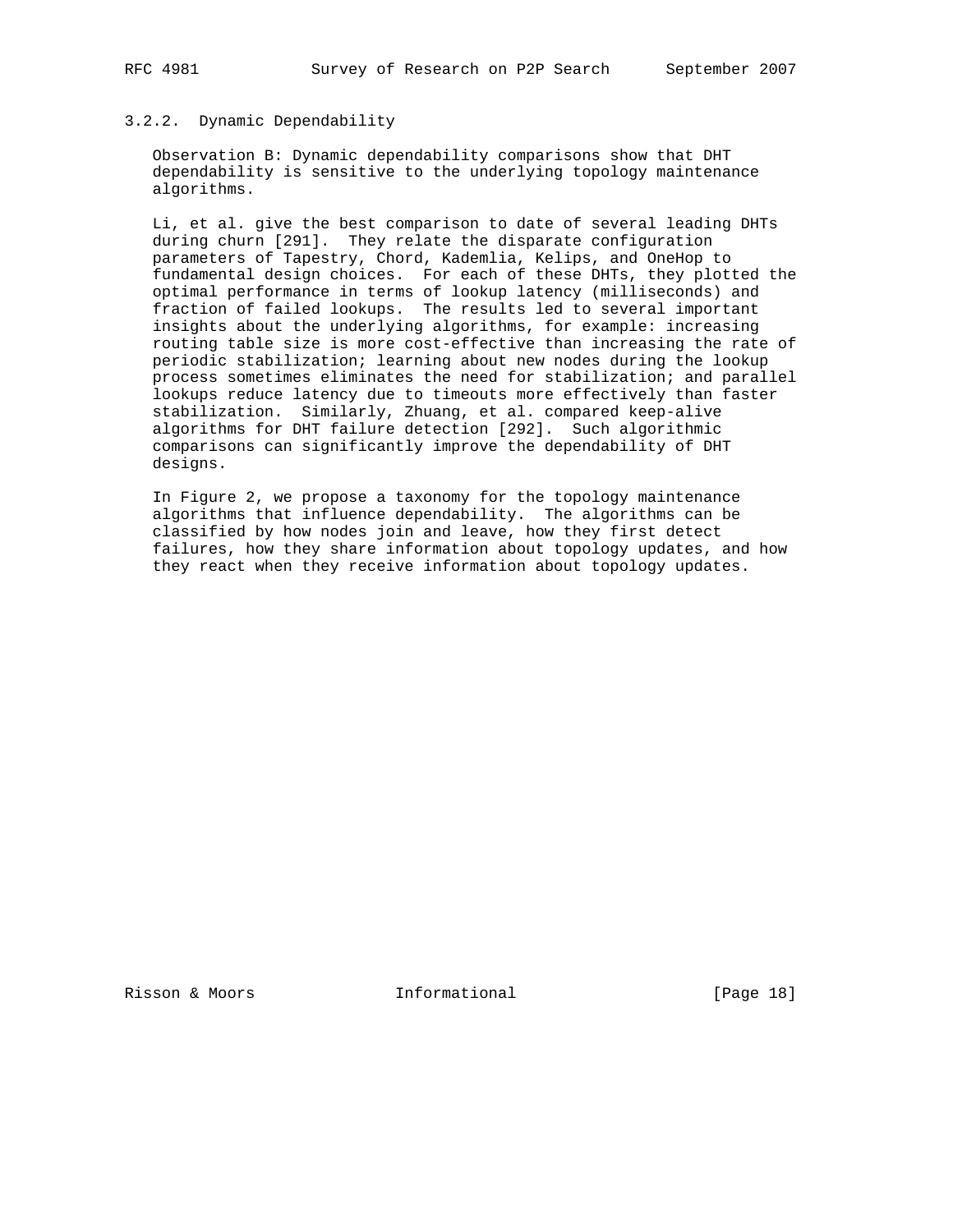Normal Updates Joins (passive; active) [293] Leaves (passive; active) [293] Fault Detection [292] Maintenance Proactive (periodic or keep-alive probes) Reactive (correction-on-use, correction-on-failure) [294] Report Negative (all dead nodes, nodes recently failed) Positive (all live nodes; nodes recently recovered) [292] Topology Sharing: yes/ no [292] Multicast Tree (explicit, implicit) [267, 295] Gossip (timeouts; number of contacts) [39] Corrective Action Routing Rerouting actions (reroute once; route in parallel [291]; reject) Routing timeouts (TCP-style, virtual coordinates) [296] Topology Update action (evict/ replace/ tag node) Update timeliness (immediate, periodic[296], delayed [297]) Figure 2: Topology Maintenance in Distributed Hash Tables

3.2.3. Ephemeral or Stable Nodes -- O(log n) or O(1) Hops

 Observation C: Most DHTs use O(log n) geometries to suit ephemeral nodes. The O(1) hop DHTs suit stable nodes and deserve more research attention.

 Most of the DHTs in Section 3.5 assume that nodes are ephemeral, with expected lifetimes of one to two hours. Therefore, they mostly use an O(log n) geometry. The common assumption is that maintenance of full routing tables in the O(1) hop DHTs will consume excessive bandwidth when nodes are continually joining and leaving. The corollary is that, when they run on stable infrastructure servers [298], most of the DHTs in Section 3.5 are less than optimal - lookups take many more hops than necessary, wasting latency and bandwidth budgets. The O(1) hop DHTs suit stable deployments and high lookup rates. For a churning 1024-node network, Li, et al. concluded that OneHop is superior to Chord, Tapestry, Kademlia, and Kelips in terms of latency and lookup success rate [291]. For a 3000-node network, they concluded that "OneHop is only preferable to Chord when the deployment scenario allows a communication cost

Risson & Moors **Informational** [Page 19]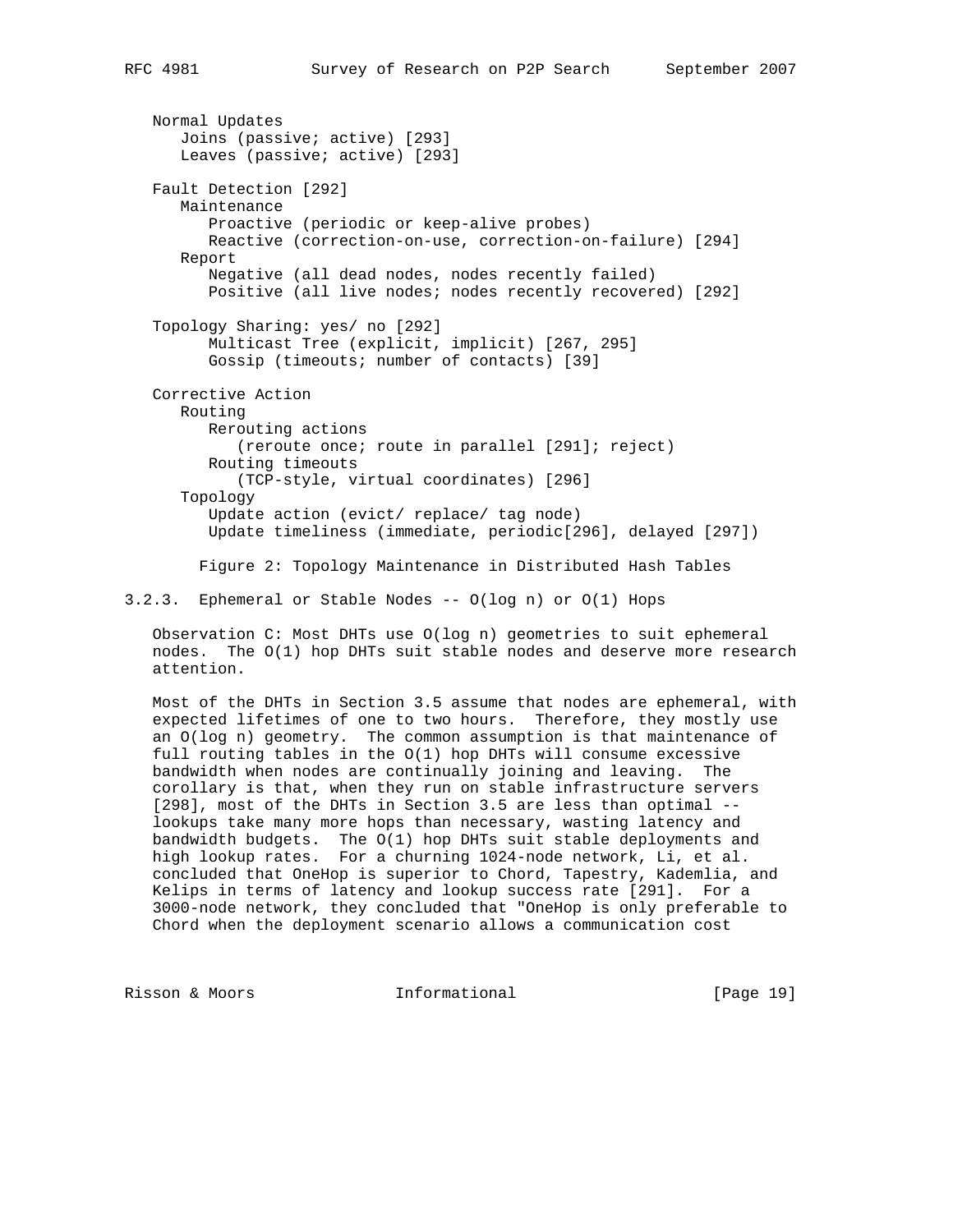greater than 20 bytes per node per second" [291]. This apparent limitation needs to be put in context. They assumed that each node issues only one lookup every 10 minutes and has a lifetime of only 60 minutes. It seems reasonable to expect that in some deployments, nodes will have a lifetime of weeks or more, a maintenance bandwidth of tens of kilobits per second, and a load of hundreds of lookups per second. O(1) hop DHTs are superior in such situations. OneHop can scale at least to many tens of thousands of nodes [267]. The recent  $O(1)$  hop designs [267, 295] are vastly outnumbered by the  $O(log n)$  DHTs in Section 3.5. Research on the algorithms of Figure 2 will also yield improvements in the dependability of the O(1) hop DHTs.

## 3.2.4. Simulation and Proof

 Observation D: Although not yet a mature science, the study of DHT dependability is helped by recent simulation and formal development tools.

 While there are recent reference architectures [294, 298], much of the DHT literature in Section 3.5 does not lend itself to repeatable, comparative studies. The best comparative work to date [291] relies on the Peer-to-Peer Simulator (P2PSIM) [299]. At the time of writing, it supports more DHT geometries than any other simulator. As the study of DHTs matures, we can expect to see the simulation emphasis shift from geometric comparison to a comparison of the algorithms of Figure 2.

 P2P correctness proofs generally rely on less-than-complete formal specifications of system invariants and events [7, 45, 300]. Li and Plaxton expressed concern that "when many joins and leaves happen concurrently, it is not clear whether the neighbor tables will remain in a 'good' state" [47]. While acknowledging that guaranteeing consistency in a failure-prone network is impossible, Lynch, Malkhi, et al. sketched amendments to the Chord algorithm to guarantee atomicity [301]. More recently, Gilbert, Lynch, et al. gave a new algorithm for atomic read/write memory in a churning distributed network, suggesting it to be a good match for P2P [302]. Lynch and Stoica show in an enhancement to Chord that lookups are provably correct when there is a limited rate of joins and failures [303]. Fault Tolerant Active Rings is a protocol for active joins and leaves that was formally specified and proven using B-method tools [304]. A good starting point for a formal DHT development would be the numerous informal API specifications [22, 305, 306]. Such work could be informed by other efforts to formally specify routing invariants [307, 308].

Risson & Moors **Informational** [Page 20]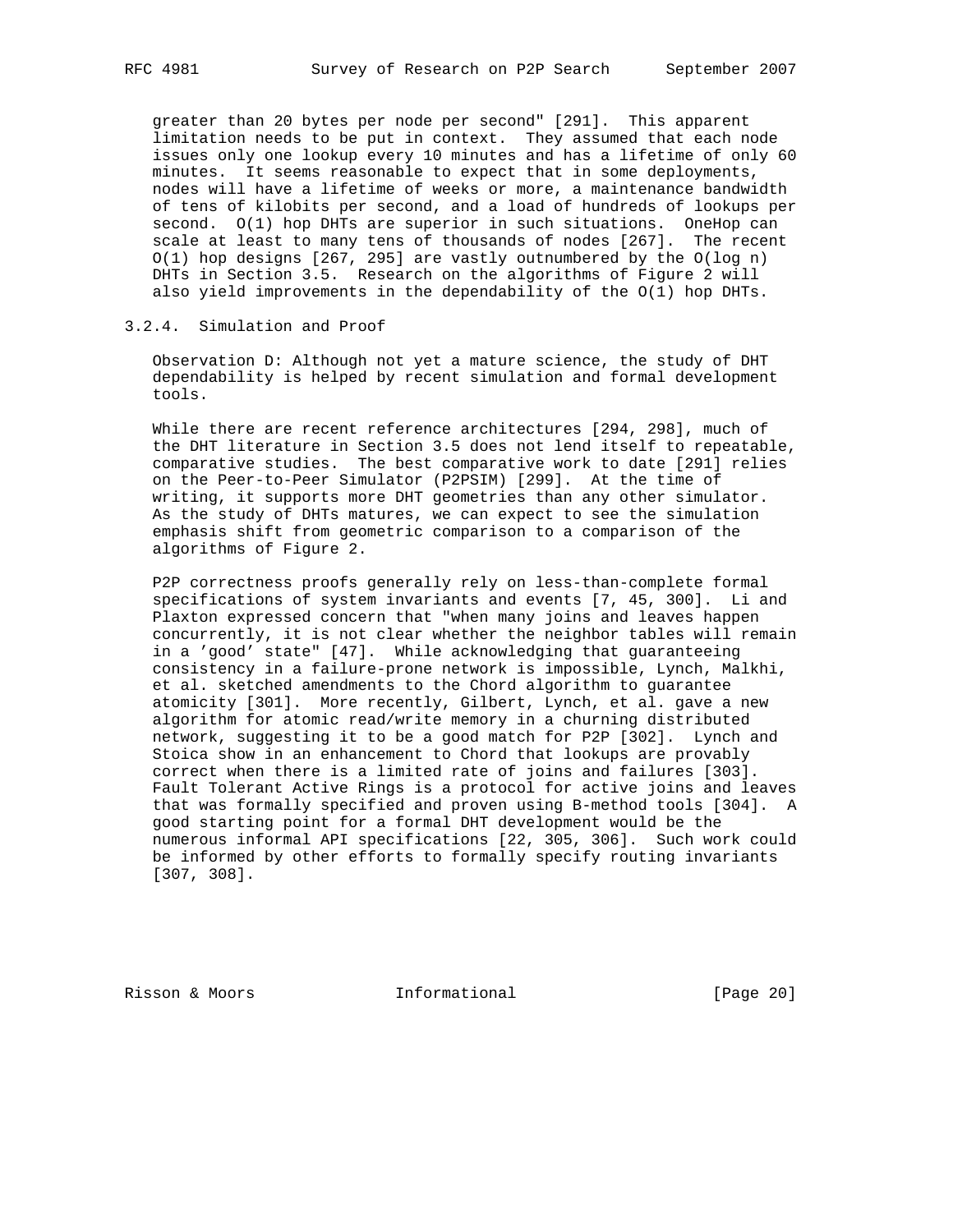## 3.3. Latency

The key metrics for DHT latency are:

- 1) Shortest-Path Distance and Diameter. In graph theory, the shortest-path distance is the minimum number of edges in any path between two vertices of the graph. Diameter is the largest of all shortest-path distances in a graph [309]. Networking synonyms for distance on a DHT are "hop count" and "lookup length".
- 2) Latency and Latency Stretch. Two types of latency are relevant here -- network-layer latency and overlay latency. Network-layer latency has been referred to as "proximity" or "locality" [24]. Stretch is the cost of an overlay path between two nodes, divided by the cost of the direct network path between those nodes [310]. Latency stretch is also known as the "relative delay penalty" [311].

## 3.3.1. Hop Count and the O(1)-Hop DHTs

 Hop count gives an approximate indication of path latency. O(1)-hop DHTs have path latencies lower than the O(log n)-hop DHTs [291]. This significant advantage is often overlooked on account of concern about the messaging costs to maintain large routing tables (Section 3.2.3). Such concern is justified when the mean node lifetime is only a few hours and the mean lookup interval per node is more than a few seconds (the classic profile of a P2P file-sharing node). However, for a large, practical operating range (node lifetimes of days or more, lookup rates of over tens of lookups per second per node, up to  $\tilde{100}$ , 000 nodes), the total messaging cost in  $O(1)$  hop DHTs is lower than in O(log n) DHTs [312]. Lookups and routing table maintenance contribute to the total messaging cost. If a deployment fits this operating range, then  $O(1)$ -hop DHTs will give lower path latencies and lower total messaging costs. An additional merit of the O(1)-hop DHTs is that they yield lower lookup failure rates than their O(log N)-hop counterparts [291].

Low hop count can be achieved in two ways: each node has a large  $O(N)$  index of nodes; or the object references can be replicated on many nodes. Beehive [313], Kelips [39], LAND [310], and Tulip [314] are examples of the latter category. Beehive achieves O(1) hops on average and O(log n) hops in the worst case, by proactive replication of popular objects. Kelips replicates the 'file index'. It incurs  $O(sqrt(N))$  storage costs for both the node index and the file index. LAND uses O(log n) reference pointers for each stored object and an O(log n) index to achieve a worst-case 1+e stretch, where 0<e. The Kelips-like Tulip [314] requires 2 hops per lookup. Each node

Risson & Moors **Informational** [Page 21]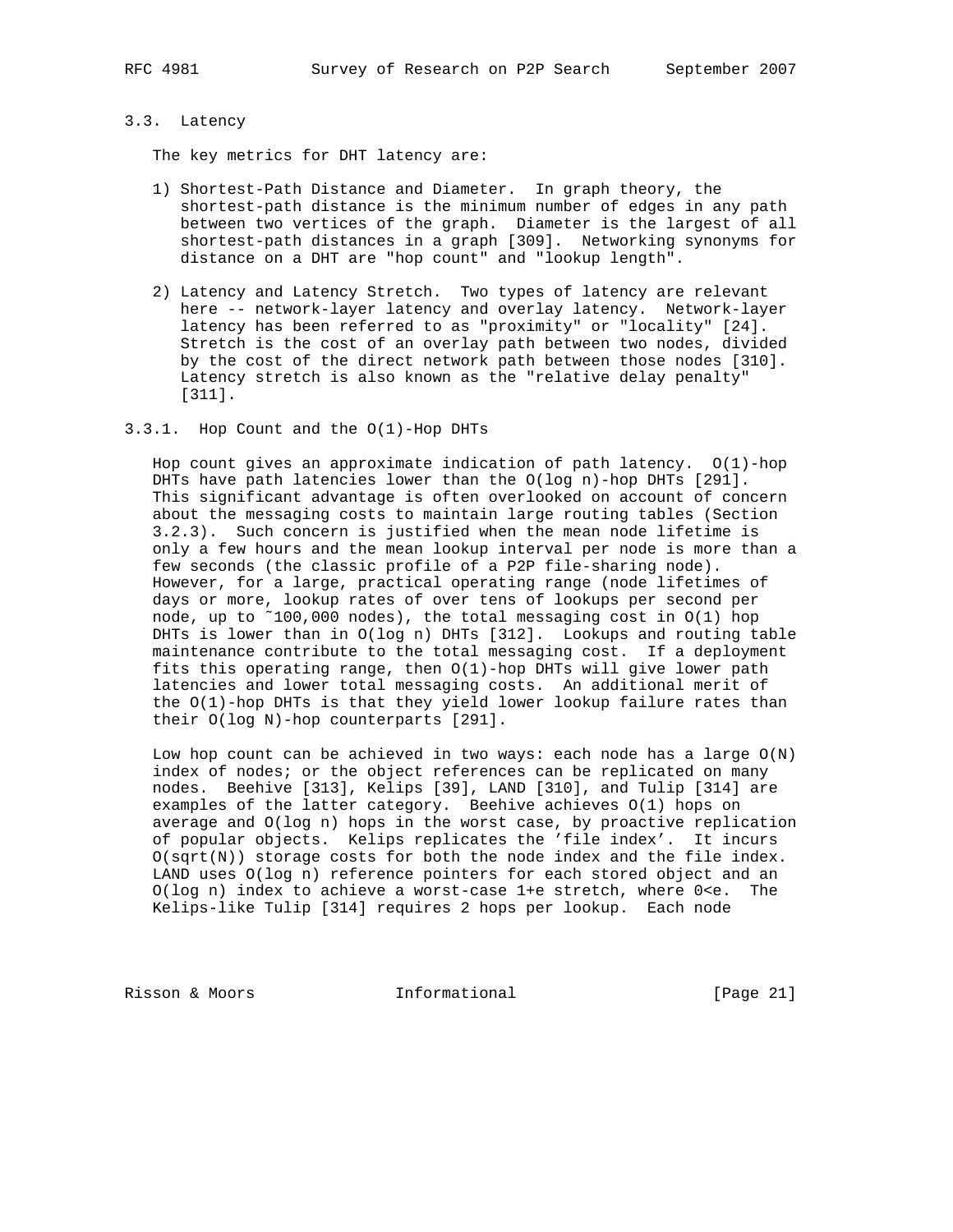maintains 2sqrt(N)log(N) links to other nodes and objects are replicated on O(sqrt(N)) nodes.

 The DHTs with a large O(N) node index can be divided into two groups: those for which the index is always  $O(N)$ ; and those for which the index opportunistically ranges from O(log n) to O(N). Linear Hashing (LH\*) servers [52], OneHop [267], and 1h-Calot [295] fall into the former category. EpiChord [315] and Accordion [316] are examples of the latter.

3.3.2. Proximity and the O(log n)-Hop DHTs

 If one chooses not to use single-hop DHTs, hop count is a weak indicator of end-to-end path latency. Some hops may incur large delays because of intercontinental or satellite links. Consequently, numerous DHT designs minimize path latency by considering the proximity of nodes. Gummadi, et al. classified the proximity methods as follows [24]:

- 1) Proximity Neighbor Selection (PNS). The nodes in the routing table are chosen based on the latency of the direct hop to those nodes. The latency may be explicitly measured [317], or it may be estimated using one of several synthetic coordinate systems [150, 154, 318]. As a lower bound on PNS performance, Dabek, et al. showed that lookups on O(log n) DHTs take at least 1.5 times the average roundtrip time of the underlying network [154].
- 2) Proximity Route Selection (PRS). At lookup time, the choice of the next-hop node relies on the latency of the direct hop to that node. PRS is less effective than PNS, though it may complement it [24]. Some of the routing geometries in Section 3.5 do not support PNS and/or PRS [24].
- 3) Proximity Identifier Selection (PIS). Node identifiers indicate geographic position. PIS frustrates load balancing, increases the risk of correlated failures, and is not often used [24].

 The proximity study by Gummadi, et al. assumed recursive routing, though they suggested that PNS would also be superior to PRS with iterative routing [24]. Dabek, et al. found that recursive lookups take 0.6 times as long as iterative lookups [150].

 Beyond the explicit use of proximity information, redundancy can help to avoid slow paths and servers. One may increase the number of replicas [150], use parallel lookups [291, 316], use alternate routes on failure [150], or use multiple gateway nodes to enter the DHT [317].

Risson & Moors **Informational** [Page 22]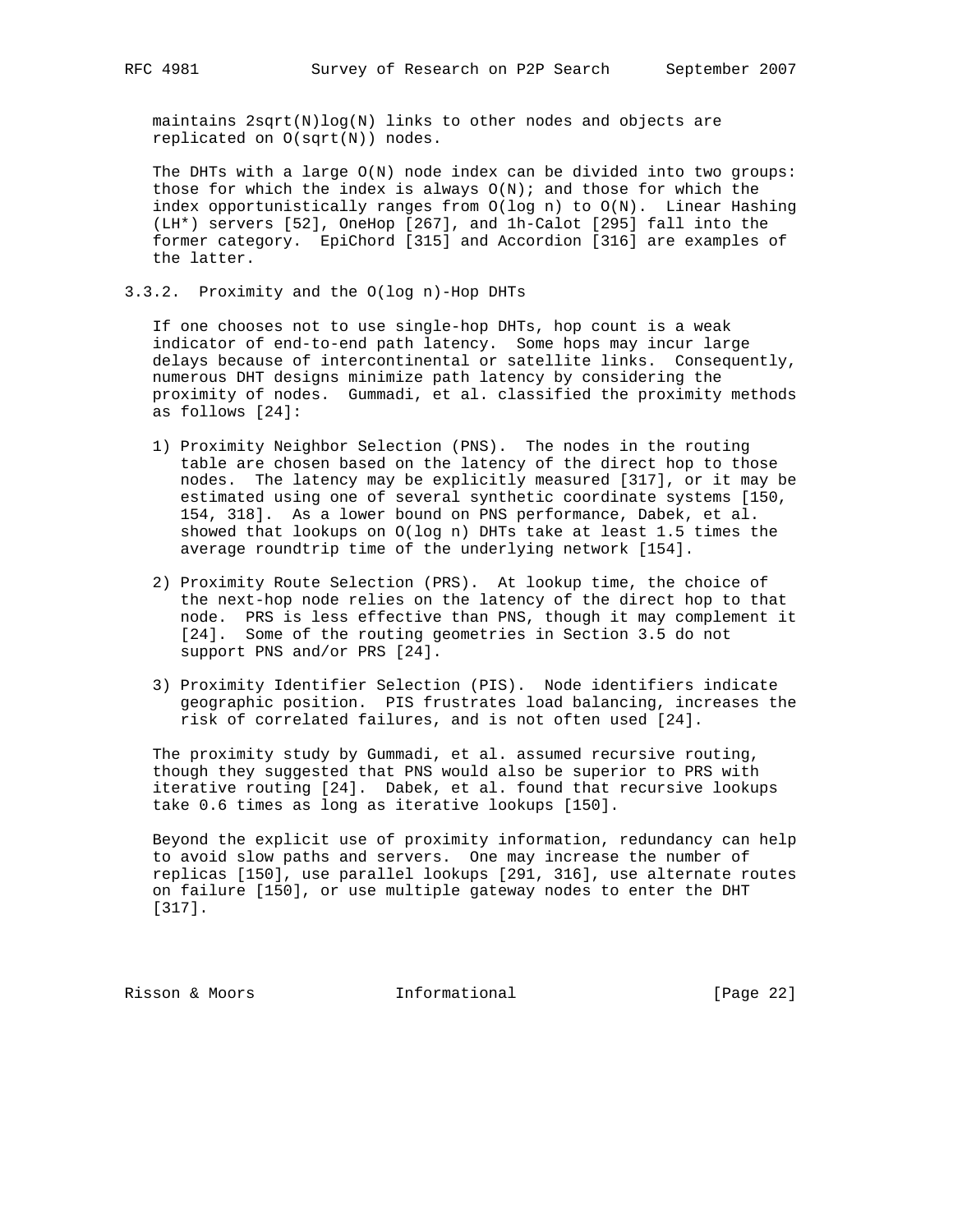## 3.4. Multicasting

3.4.1. Multicasting vs. Broadcasting

 "Multicasting" here means sending a message to a subset of an overlay's nodes. Nodes explicitly join and leave this subset, called a "multicast group". "Broadcasting" here is a special case of multicasting in which a message is sent to all nodes in the overlay. Broadcasting relies on overlay membership messages -- it does not need extra group membership messaging. Castro, et al. said multicasting on structured overlays is either "flooding" (one overlay per group) or "tree-based" (one tree per group) [319]. These are synonyms for broadcasting and multicasting respectively.

 The first DHT-based designs for multicasting were CAN multicast [320], Scribe [241], Bayeux [242], and i3 [231]. They were based on CAN [8], Pastry [2], Tapestry [31], and Chord [7] respectively. El- Ansary, et al. devised the first DHT-based broadcasting scheme [321]. It was based on Chord.

 Multicast trees can be constructed using reverse-path forwarding or forward-path forwarding. Scribe uses reverse-path forwarding [241]. Bayeux uses forward-path forwarding [242]. Borg, a multicast design based on Pastry, uses a combination of forward-path and reverse-path forwarding to minimize latency [237].

### 3.4.2. Motivation for DHT-based Multicasting

 Multicasting complements DHT search capability. DHTs naturally support exact match queries. With multicasting, they can support more complex queries. Multicasting also enables the dissemination and collection of global information.

 Consider, for example, aggregation queries like minimum, maximum, count, sum, and average (Section 5.4). A node at the root of a dissemination tree might multicast such a query [322]. The leaf nodes return local results towards the root node. Successive parents aggregate the result so that eventually the root node can compute the global result. Such queries may help to monitor the capacity and health of the overlay itself.

 Why bother with structured overlays for multicasting? In Section 2.1, we saw that Gnutella can multicast complex queries without them [4]. Castro, et al. posed the question, "Should we build Gnutella on a structured overlay?" [259]. While acknowledging that their study was preliminary, they did conclude that "we see no reason to build Gnutella on top of an unstructured overlay" [259]. The supposedly high maintenance costs of structured overlays were outweighed by

Risson & Moors **Informational** [Page 23]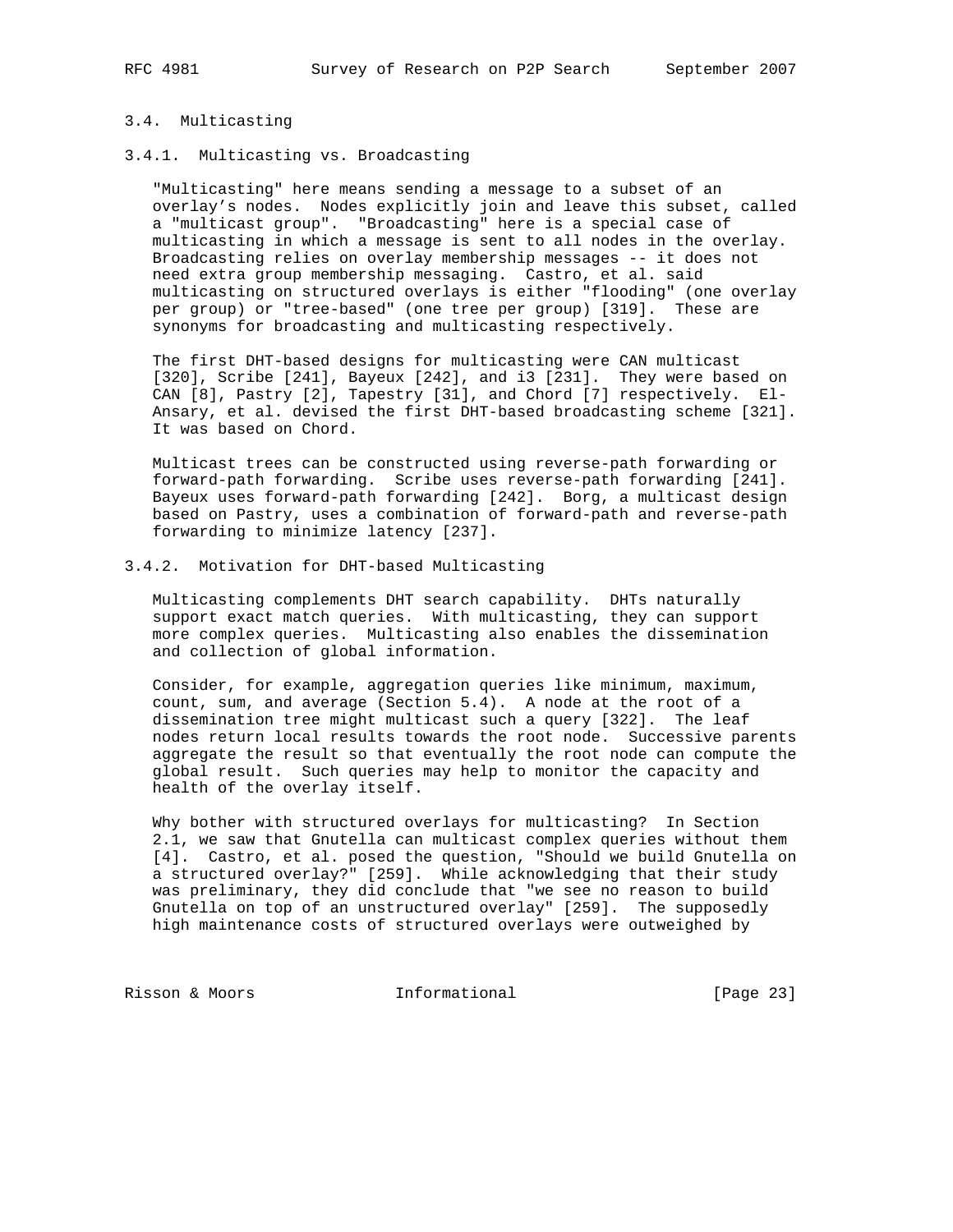query cost savings. The structured overlay ensured that nodes were only visited once during a complex query. It also helped to accurately limit the total number of nodes visited. Pai, et al. acknowledged that multicast trees based on structured overlays contribute to simple routing rules, low delay and low delay variation [323]. However, they opted for unstructured, gossip-based multicasting for reliability reasons: data loss near the tree root affects all subtended nodes; interior node failures must be repaired quickly; interior nodes are obliged to disseminate more than their fair share of traffic, giving leaf nodes a "free ride". The most promising research direction is to improve on the Bimodal Multicasting approach [324]. It combines the bandwidth efficiency and low latency of structured, best-effort multicasting trees with the reliability of unstructured gossip protocols.

## 3.4.3. Design Issues

 None of the early structured overlay multicast designs addressed all of the following issues [325]:

- 1) Heterogeneous Node Capacity. Nodes differ in their processing, memory, and network capacity. Multicast throughput is largely determined by the node with smallest throughput [325]. To limit the multicasting load on a node, one might cap its out-degree. If the same node receives further join requests, it refers them to its children ("pushdown") [240]. Bharambe, et al. explored several pushdown strategies but found them inadequate to deal with heterogeneity [326]. They concluded that the heterogeneity issue remains open, and should be addressed before deploying DHTs for high-bandwidth multicasting applications. Independently, Zhang et al. partially tackled heterogeneity by allowing nodes in their CAM-Chord and CAM-Koorde designs to vary out-degree according to the node's capacity [325]. However, they made no mention of the "pushdown" issue -- they did not describe topology maintenance when the out-degree limit is reached.
- 2) Reliability (Dynamic Membership). If a multicast tree is to be resilient, it must survive dynamic membership. There are several ways to deal with dynamic membership: ensure that the root node of the multicasting tree does not handle all requests to join or leave the multicast group [242]; use multiple interior-node disjoint trees to avoid single points of failure in tree structures [322]; and split the root node into several replicas and partition members across them [241]. For example, Bayeux requires the root node to track all group membership changes whereas Scribe does not [241]. CAN-multicast uses a single, well-known host to bootstrap the join operations [320]. The earliest DHT-based broadcasting work by El-Ansary, et al. did not

Risson & Moors **Informational** [Page 24]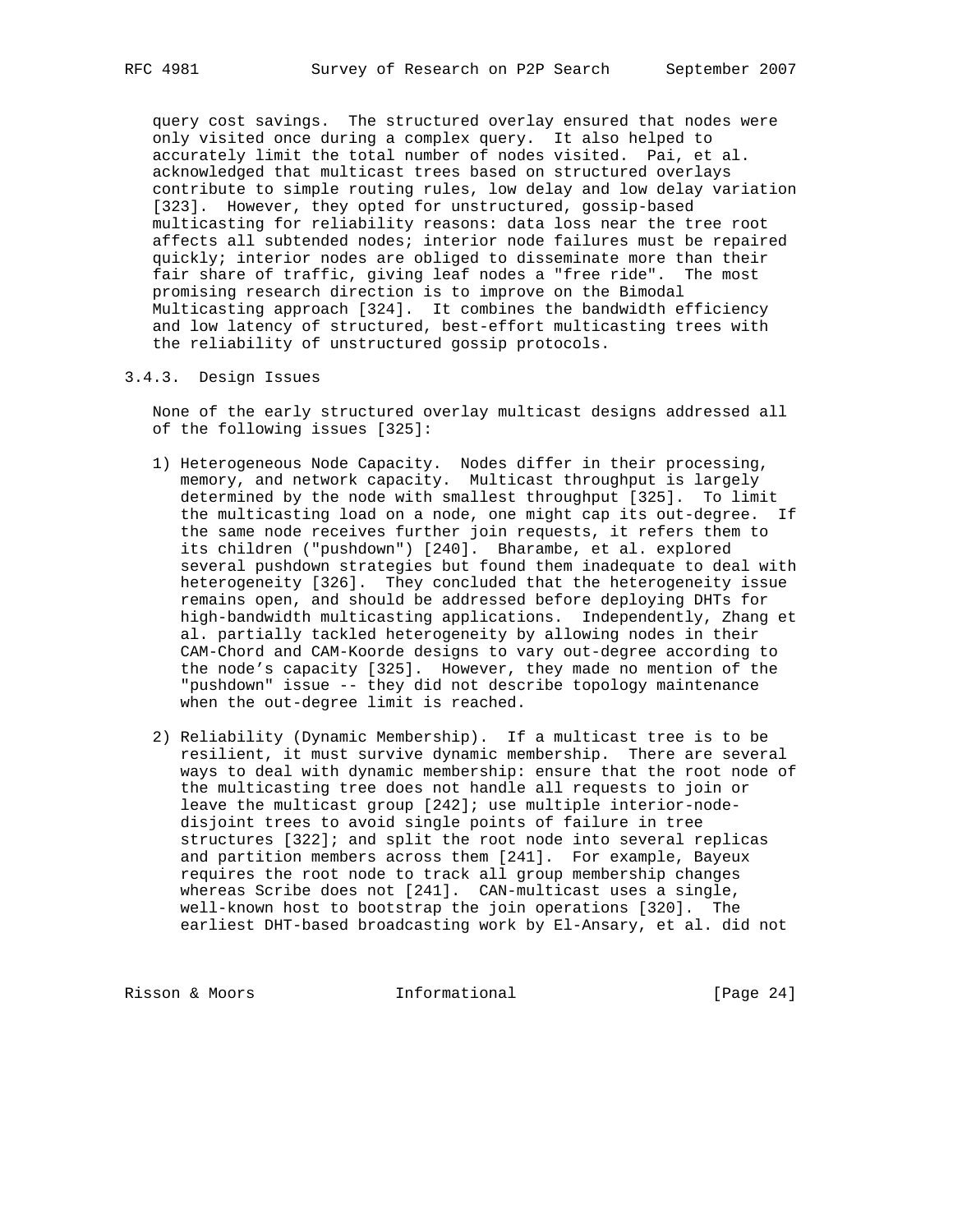address the issue of dynamic membership [321]. Ghodsi, et al. addressed it in a subsequent paper, though, giving two broadcast algorithms that accommodate routing table inconsistencies [327]. One algorithm achieves a more optimal multicasting network at the expense of greater correction overhead. Splitstream, based on Scribe and Pastry, redundantly striped content across multiple interior-node-disjoint multicast trees -- if one interior node fails, then only one stripe is lost [240].

- 3) Large Any-Source Multicast Groups. Any group member should be allowed to send multicast messages. The group should scale to a very large number of hosts. CAN-based multicast was the first application-level multicast scheme to scale to groups of several thousands of nodes without restricting the service model to a single source [320]. Bayeux scales to large groups but has a single root node for each multicast group. It supports the any source model only by having the root node operate as a reflector for multiple senders [242].
- 3.5. Routing Geometries

 In Sections 3.5.1 to 3.5.6, we introduce the main geometries for simple key lookup and survey their robustness mechanisms.

3.5.1. Plaxton Trees (Pastry, Tapestry)

 Work began in March 2000 on a structured, fault-tolerant, wide-area Dynamic Object Location and Routing (DOLR) system called Tapestry [6, 155]. While DHTs fix replica locations, a DOLR API enables applications to control object placement [31]. Tapestry's basic location and routing scheme follows Plaxton, Rajaraman, and Richa (PRR) [30], but it remedies PRR's robustness shortcomings described in Section 3.1. Whereas each object has one root node in PRR, Tapestry uses several to avoid a single point of failure. Unlike PRR, it allows nodes to be inserted and deleted. Whereas PRR required a total ordering of nodes, Tapestry uses 'surrogate routing' to incrementally choose root nodes. The PRR algorithm does not address congestion, but Tapestry can put object copies close to nodes generating high query loads. PRR nodes only know of the nearest replica, whereas Tapestry nodes enable selection from a set of replicas (for example, to retrieve the most up to date). To detect routing faults, Tapestry uses TCP timeouts and UDP heartbeats for detection, sequential secondary neighbours for rerouting, and a 'second chance' window so that recovery can occur without the overhead of a full node insertion. Tapestry's dependability has been measured on a testbed of about 100 machines and on simulations of

Risson & Moors **Informational** [Page 25]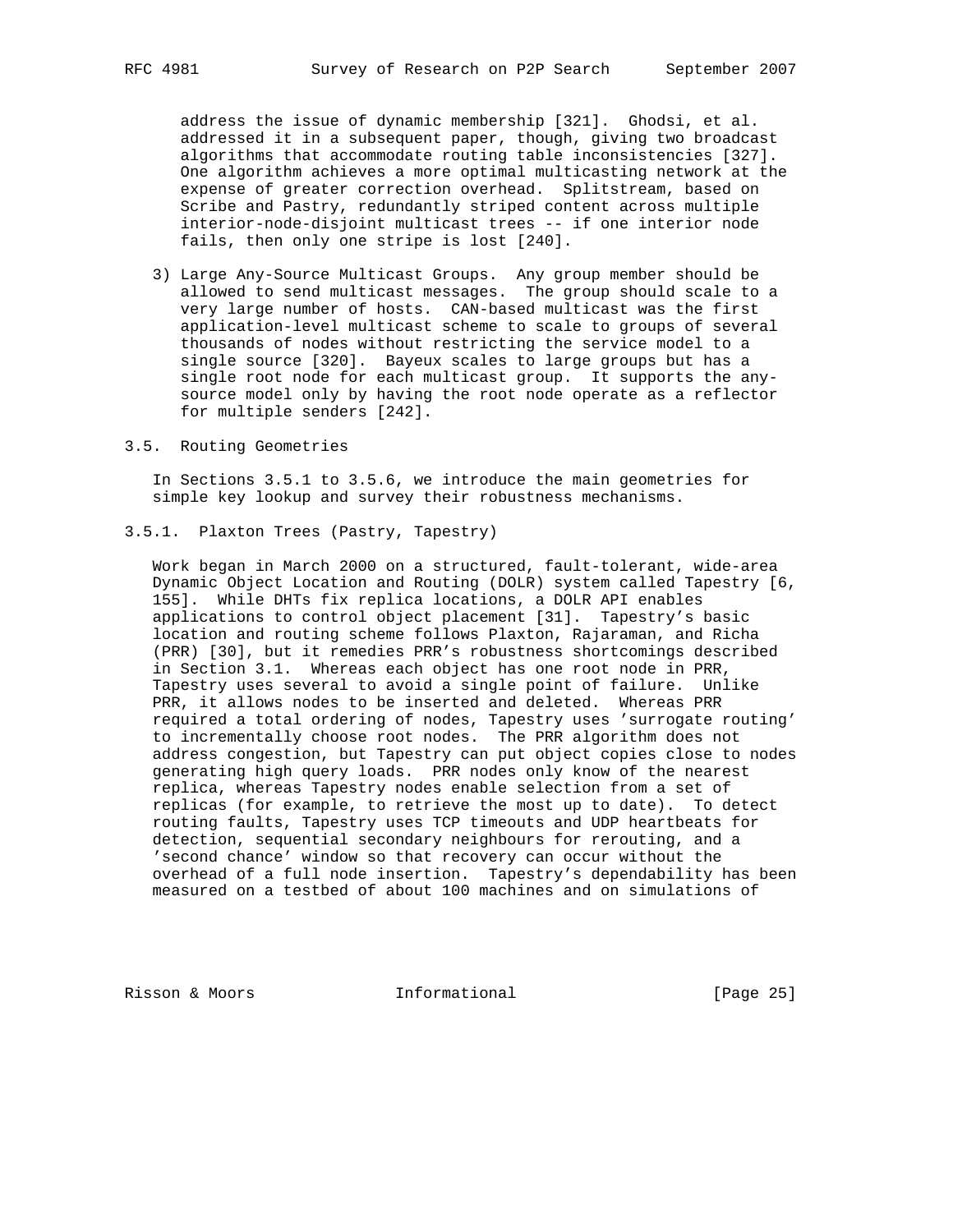about 1000 nodes. Successful routing rates and maintenance bandwidths were measured during instantaneous failures and ongoing churn [31].

 Pastry, like Tapestry, uses Plaxton-like prefix routing [2]. As in Tapestry, Pastry nodes maintain O(log n) neighbours and route to a target in O(log n) hops. Pastry differs from Tapestry only in the method by which it handles network locality and replication [2]. Each Pastry node maintains a 'leaf set' and a 'routing table'. The leaf set contains l/2 node IDs on either side of the local node ID in the node ID space. The routing table, in row r, column c, points to the node ID with the same r-digit prefix as the local node, but with an r+1 digit of c. A Pastry node periodically probes leaf set and routing table nodes, with periodicity of Tls and Trt and a timeout Tout. Mahajan, Castry, et al. analyzed the reliability versus maintenance cost trade-offs in terms of the parameters l, Tls, Trt, and Tout [328]. They concluded that earlier concerns about excessive maintenance cost in a churning P2P network were unfounded, but suggested follow-up work for a wider range of reliability targets, maintenance costs, and probe periods. Rhea Geels, et al. concluded that existing DHTs fail at high churn rates [329]. Building on a Pastry implementation from Rice University, they found that most lookups fail to complete when there is excessive churn. They conjectured that short-lived nodes often leave the network with lookups that have not yet timed out, but no evidence was provided to confirm the theory. They identified three design issues that affect DHT performance under churn: reactive versus periodic recovery of peers; lookup timeouts; and choice of nearby neighbours. Since reactive recovery was found to add traffic to already congested links, the authors used periodic recovery in their design. For lookup timeouts, they advocated an exponentially weighted moving average of each neighbour's response time, over alternative fixed timeout or 'virtual coordinate' schemes. For selection of nearby neighbours, they found that 'global sampling' was more effective than simply sampling a 'neighbour's neighbours' or 'inverse neighbours'. Castro, Costa, et al. have refuted the suggestion that DHTs cannot cope with high churn rates [330]. By implementing methods for continuous detection and repair, their MSPastry implementation achieved shorter routing paths and a maintenance overhead of less than half a message per second per node.

 There have been more recent proposals based on these early Plaxton like schemes. Kademlia uses a bit-wise exclusive or (XOR) metric for the 'distance' between 160-bit node identifiers [45]. Each node keeps a list of contact nodes for each section of the node space that is between  $2^i$  and  $2^i(i+1)$  from itself  $(0.i<160)$ . Longer-lived nodes are deliberately given preference on this list -- it has been found in Gnutella that the longer a node has been active, the more likely

Risson & Moors **Informational** [Page 26]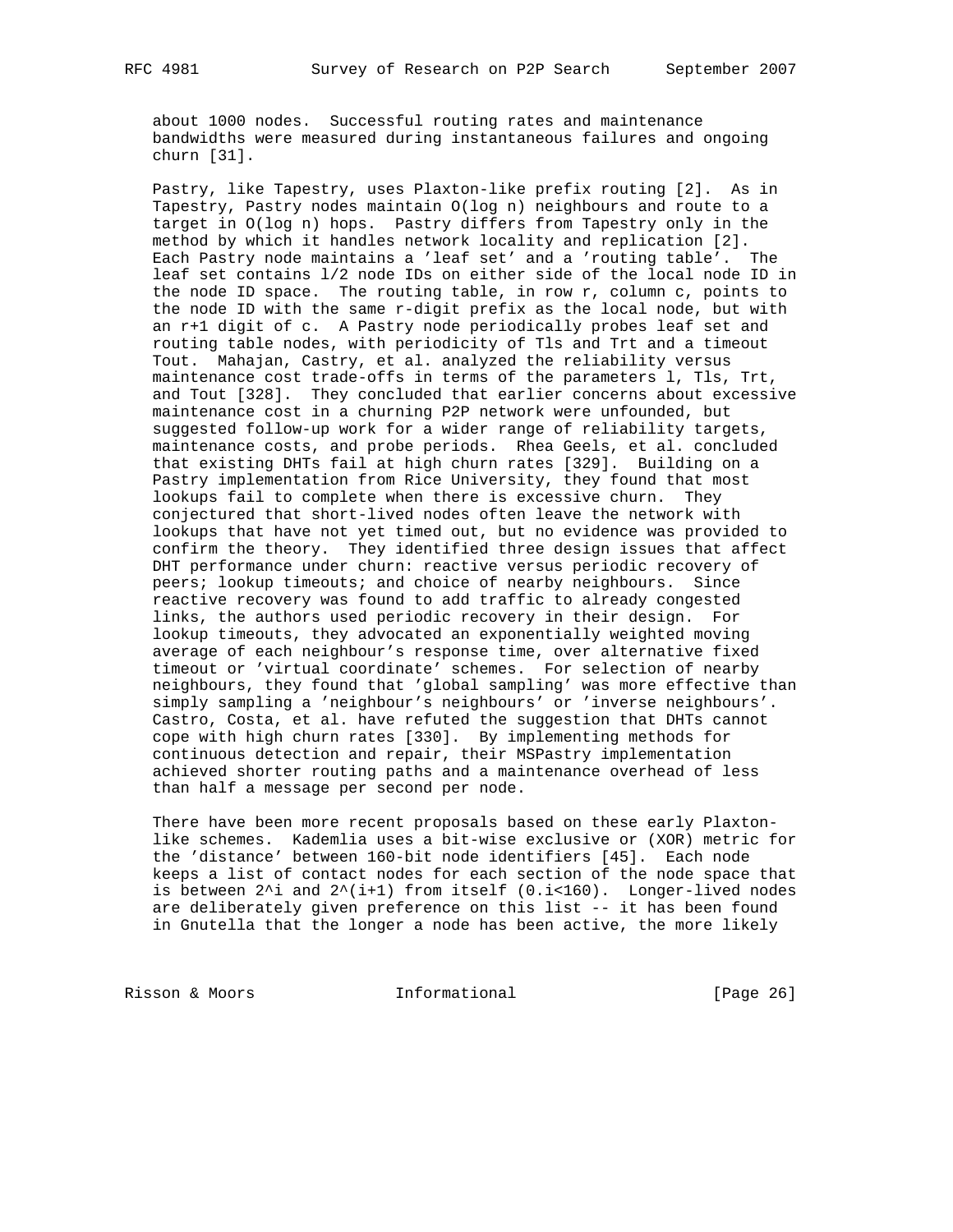it is to remain active. Like Kademlia, Willow uses the XOR metric [32]. It implements a Tree Maintenance Protocol to 'zipper' together broken segments of a tree. Where other schemes use DHT routing to inefficiently add new peers, Willow can merge disjoint or broken trees in O(log n) parallel operations.

### 3.5.2. Rings (Chord, DKS)

 Chord is the prototypical DHT ring, so we first sketch its operation. Chord maps nodes and keys to an identifier ring [7, 34]. Chord supports one main operation: find a node with the given key. It uses Consistent Hashing (Section 3.1) to minimize disruption of keys when nodes join and leave the network. However, Chord peers need only track O(log n) other peers, not all peers as in the original consistent hashing proposal [49]. It enables concurrent node insertions and deletions, improving on PRR. Compared to Pastry, it has a simpler join protocol. Each Chord peer tracks its predecessor, a list of successors, and a finger table. Using the finger table, each hop is at least half the remaining distance around the ring to the target node, giving an average lookup hop count of  $(1/2)$ log n(base 2). Each Chord node runs a periodic stabilization routine that updates predecessor and successor pointers to cater to newly added nodes. All successors of a given node need to fail for the ring to fail. Although a node departure could be treated the same as a failure, a departing Chord node first notifies the predecessor and successors, so as to improve performance.

 In their definitive paper, Chord's inventors critiqued its dependability under churn [34]. They provided proofs on the behaviour of the Chord network when nodes in a stable network fail, stressing that such proofs are inadequate in the general case of a perpetually churning network. An earlier paper had posed the question, "For lookups to be successful during churn, how regularly do the Chord stabilization routines need to run?" [331]. Stoica, Morris, et al. modeled a range of node join/departure rates and stabilization periods for a Chord network of 1000 nodes. They measured the number of timeouts (caused by a finger pointing to a departed node) and lookup failures (caused by nodes that temporarily point to the wrong successor during churn). They also modeled the 'lookup stretch', the ratio of the Chord lookup time to optimal lookup time on the underlying network. They demonstrated the latency advantage of recursive lookups over iterative lookups, but there remains room for delay reduction. For further work, the authors proposed to improve resilience to network partitions, using a small set of known nodes or 'remembered' random nodes. To reduce the number of messages per lookup, they suggested an increase in the size of each step around the ring, accomplished via a larger number of fingers at each node. Much of the paper assumed independent, equally

Risson & Moors **Informational** [Page 27]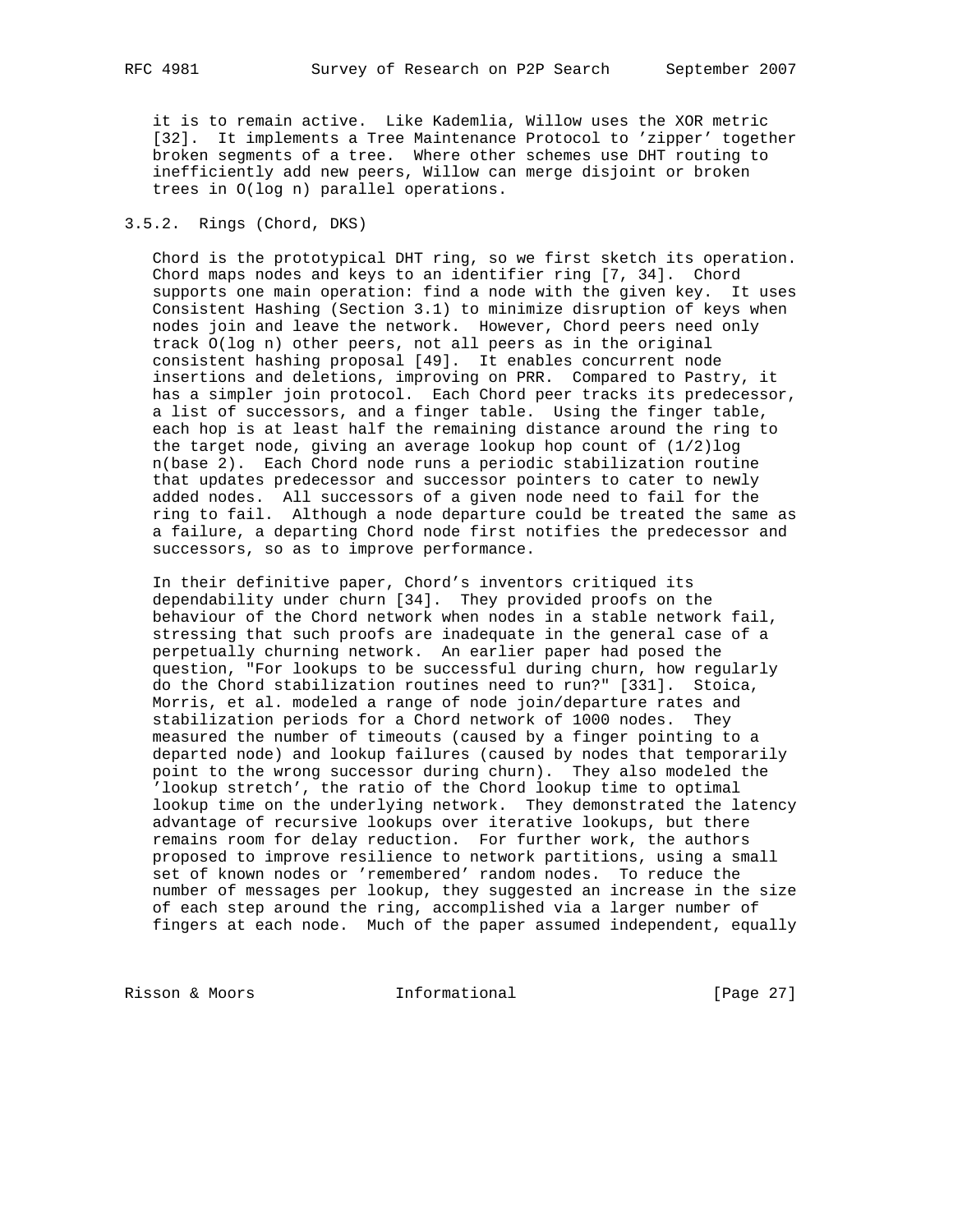likely node failures. Analysis of correlated node failures, caused by massive site or backbone failures, will be more important in some deployments. The paper did not attempt to recommend a fixed optimal stabilization rate. Liben-Nowell, Balakrishnan, et al. had suggested that optimum stabilization rate might evolve according to measurements of peers' behaviour [331] -- such a mechanism has yet to be devised.

 Alima, El-Ansary, et al. considered the communication costs of Chord's stabilization routines, referred to as 'active correction', to be excessive [332]. Two other robustness issues also motivated their Distributed K-ary Search (DKS) design, which is similar to Chord. Firstly, the total system should evolve for an optimum balance between the number of peers, the lookup hop count, and the size of the routing table. Secondly, lookups should be reliable -- P2P algorithms should be able to guarantee a successful lookup for key/value pairs that have been inserted into the system. A similar lookup-correctness issue was raised elsewhere by one of Chord's authors; "Is it possible to augment the data structure to work even when nodes (and their associated finger lists) just disappear?" [333] Alima, El-Ansary, et al. asserted that P2Ps using active correction, like Chord, Pastry, and Tapestry, are unable to give such a guarantee. They propose an alternate 'correction-on-use' scheme, whereby expired routing entries are corrected by information piggybacking lookups and insertions. A prerequisite is that lookup and insertion rates are significantly higher than node arrival, departure, and failure rates. Correct lookups are guaranteed in the presence of simultaneous node arrivals or up to f concurrent node departures, where f is configurable.

## 3.5.3. Tori (CAN)

 Ratnasamy, Francis, et al. developed the Content-Addressable Network (CAN), another early DHT widely referenced alongside Tapestry, Pastry, and Chord [8, 334]. It is arranged as a virtual d-dimensional Cartesian coordinate space on a d-torus. Each node is responsible for a zone in this coordinate space. The designers used a heuristic thought to be important for large, churning P2P networks: keep the number of neighbours independent of system size. Consequently, its design differs significantly from Pastry, Tapestry, and Chord. Whereas they have O(log n) neighbours per node and O(log n) hops per lookup, CAN has  $O(d)$  neighbours and  $O(dn^{(1/d)})$  hop count. When CAN's system-wide parameter d is set to log(n), CAN converges to their profile. If the number of nodes grows, a major rearrangement of the CAN network may be required [151]. The CAN designers considered building on PRR, but opted for the simple, low state-per-node CAN algorithm instead. They had reasoned that a PRR based design would not perform well under churn, given node

Risson & Moors **Informational** [Page 28]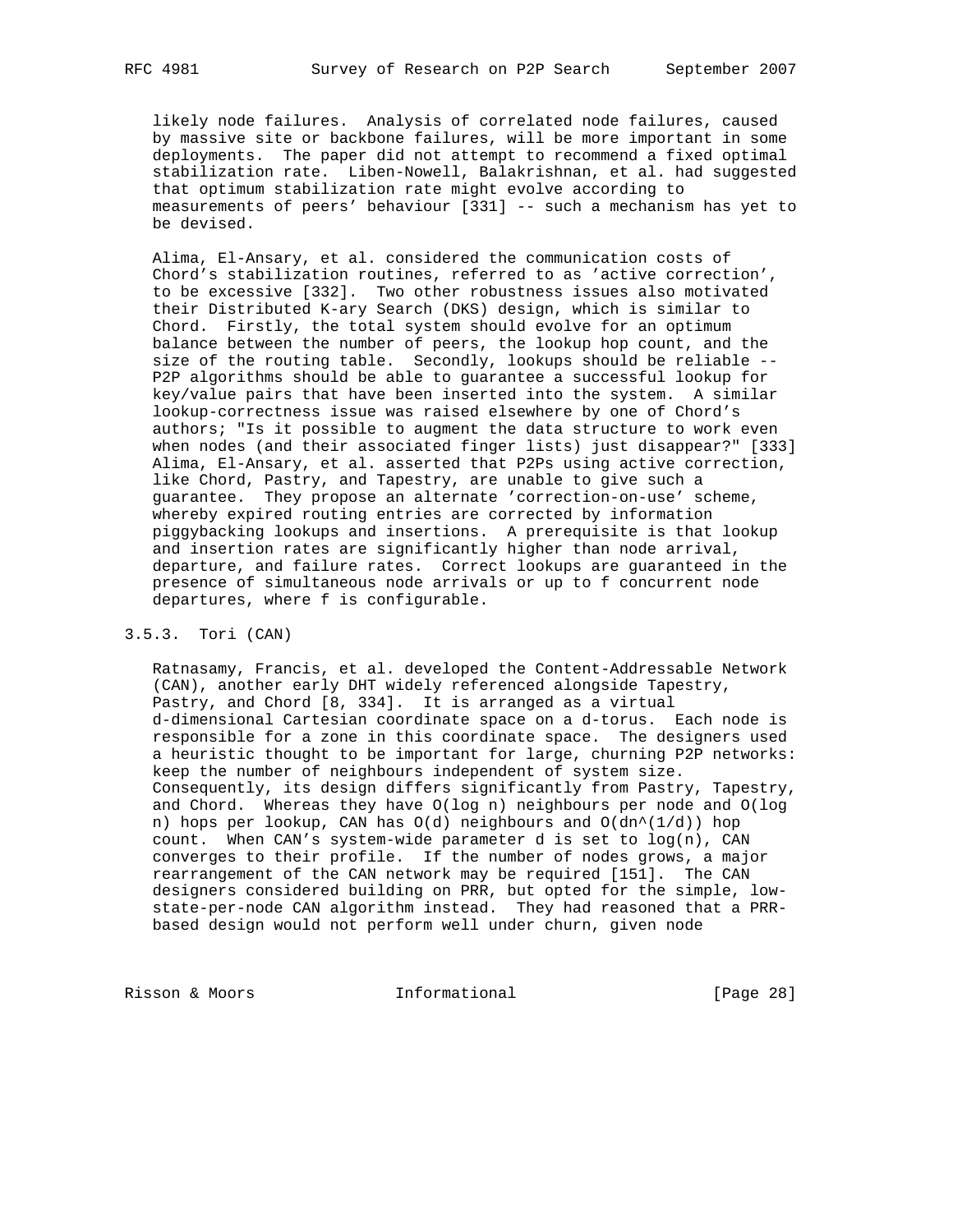departures and arrivals would affect a logarithmic number of nodes [8].

 There have been preliminary assessments of CAN's resilience. When a node leaves the CAN in an orderly fashion, it passes its own Virtual ID (VID), its neighbours' VIDs and IP addresses, and its key/value pairs to a takeover node. If a node leaves abruptly, its neighbours send recovery messages towards the designated takeover node. CAN ensures the recovery messages reach the takeover node, even if nodes die simultaneously, by maintaining a VID chain with Chord's stabilization algorithm. Some initial 'proof of concept' resilience simulations were run using the Network Simulator (NS) [335] for up to a few hundred nodes. Average hop counts and lookup failure probabilities were plotted against the total number of nodes for various node failure rates [8]. The CAN team documented several open research questions pertaining to state/hop count trade-offs, resilience, load, locality, and heterogeneous peers [44, 334].

3.5.4. Butterflies (Viceroy)

 Viceroy approximates a butterfly network [46]. It generally has constant degree like CAN. Like Chord, Tapestry, and Pastry, it has logarithmic diameter. It improves on these systems, inasmuch as its diameter is better than CAN and its degree is better than Chord, Tapestry, and Pastry. As with most DHTs, it utilizes Consistent Hashing. When a peer joins the Viceroy network, it takes a random but permanent 'identity' and selects its 'level' within the network. Each peer maintains general ring pointers ('predecessor' and 'successor'), level ring pointers ('nextonlevel' and 'prevonlevel'), and butterfly pointers ('left', 'right', and 'up'). When a peer departs, it normally passes its key pairs to a successor, and notifies other peers to find a replacement peer.

 The Viceroy paper scoped out the issue of robustness. It explicitly assumed that peers do not fail [46]. It assumed that join and leave operations do not overlap, so as to avoid the complication of concurrency mechanisms like locking. Kaashoek and Karger were somewhat critical of Viceroy's complexity [37]. They also pointed to its fault-tolerance blind spot. Li and Plaxton suggested that such constant-degree algorithms deserve further consideration [47]. They offered several pros and cons. The limited degree may increase the risk of a network partition, or inhibit use of local neighbours (for the simple reason that there are less of them). On the other hand, it may be easier to reason about the correctness of fixed-degree networks. One of the Viceroy authors has since proposed constant degree peers in a two-tier, locality-aware DHT [310] -- the lower degree maintained by each lower-tier peer purportedly improves network adaptability. Another Viceroy author has since explored an

Risson & Moors **Informational** [Page 29]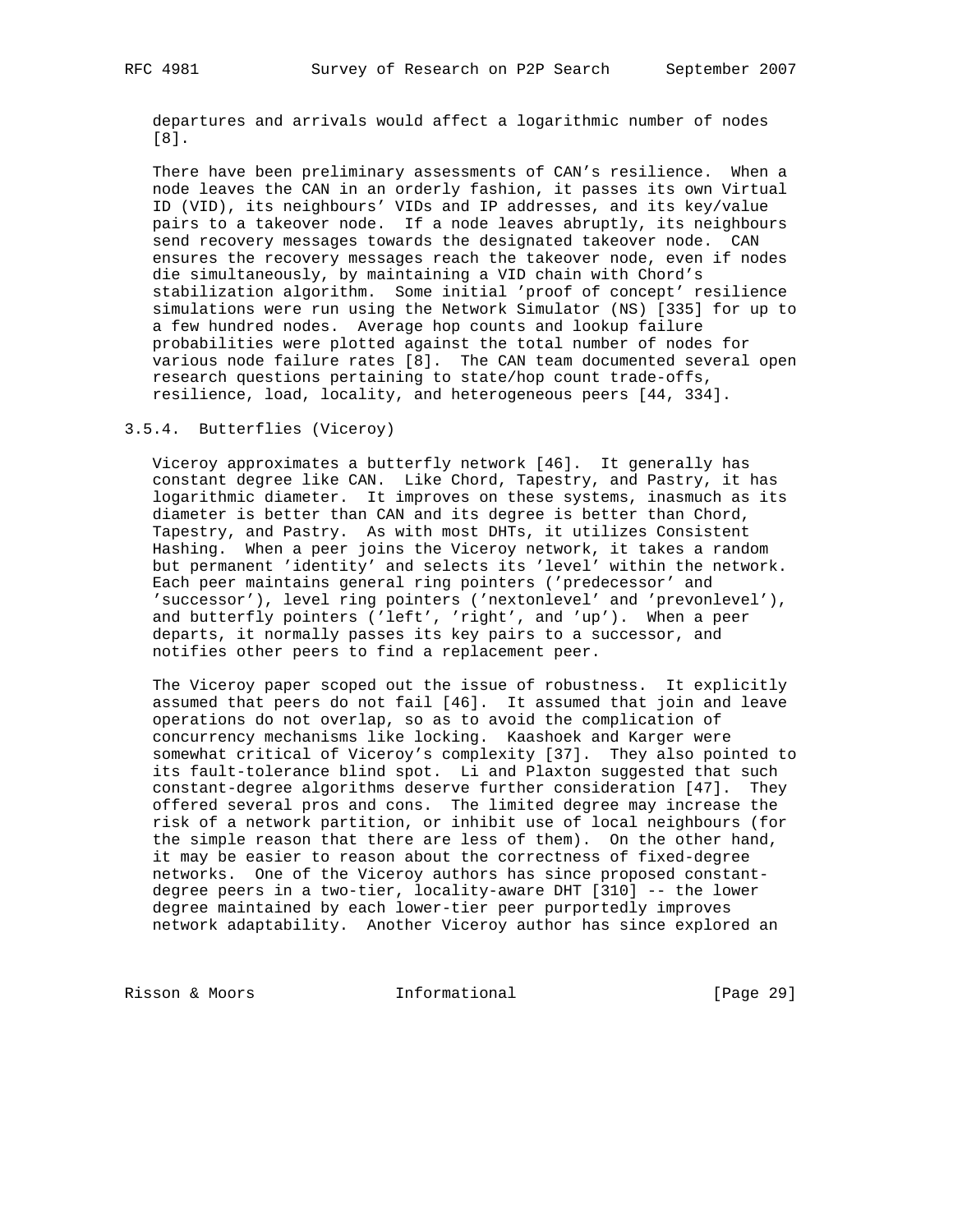alternative bounded-degree graph for P2P, namely the de Bruijn graph [336].

3.5.5. de Bruijn (D2B, Koorde, Distance Halving, ODRI)

 De Bruijn graphs have had numerous refinements since their inception [337, 338]. Schlumberger was the first to use them for networking [339]. Two research teams independently devised the 'generalized' de Bruijn graph that accommodates a flexible number of nodes in the system [340, 341]. Rowley and Bose studied fault-tolerant rings overlaid on the de Bruijn graph [342]. Lee, Liu, et al. devised a two-level de Bruijn hierarchy, whereby clusters of local nodes are interconnected by a second-tier ring [343].

 Many of the algorithms discussed previously are 'greedy' in that each time a query is forwarded, it moves closer to the destination. Unfortunately, greedy algorithms are generally suboptimal -- for a given degree, the routing distance is longer than necessary [344]. Unlike these earlier P2P designs, de Bruijn graphs of degree k achieve an asymptotically optimal diameter log n, where n is the number of nodes in the system and k can be varied to improve resilience. If there are O(log n) neighbours per node, the de Bruijn hop count is O(log n/log log n). To illustrate de Bruijn's practical advantage, consider a network with one million nodes of degree 20: Chord has a diameter of 20, while de Bruijn has a diameter of 5 [36]. In 2003, there were a quick succession of de Bruijn proposals -- D2B [345], Koorde [37], Distance Halving [132, 336], and the Optimal Diameter Routing Infrastructure (ODRI) [36].

 Fraigniaud and Gauron began the D2B design by laying out an informal problem statement: keys should be evenly distributed; lookup latency should be small; traffic load should be evenly distributed; updates of routing tables and redistribution of keys should be fast when nodes join or leave the network. They defined a node's "congestion" to be the probability that a lookup will traverse it. Apart from its optimal de Bruijn diameter, they highlighted D2B's merits: a constant expected update time when nodes join and leave (O(log n) with high probability  $(w.h.p.))$ ; the expected node congestion is  $O((\log n)/n)$  $(0(((\log n)^{2})/n)$  w.h.p.) [345]. D2B's resilience was discussed only in passing.

 Koorde extends Chord to attain the optimal de Bruijn degree/diameter trade-off above [37]. Unlike D2B, Koorde does not constrain the selection of node identifiers. Also unlike D2B, it caters to concurrent joins, by extension of Chord's functionality. Kaashoek and Karger investigated Koorde's resilience to a rather harsh failure scenario: "in order for a network to stay connected when all nodes fail with probability of 1/2, some nodes must have degree

Risson & Moors **Informational** [Page 30]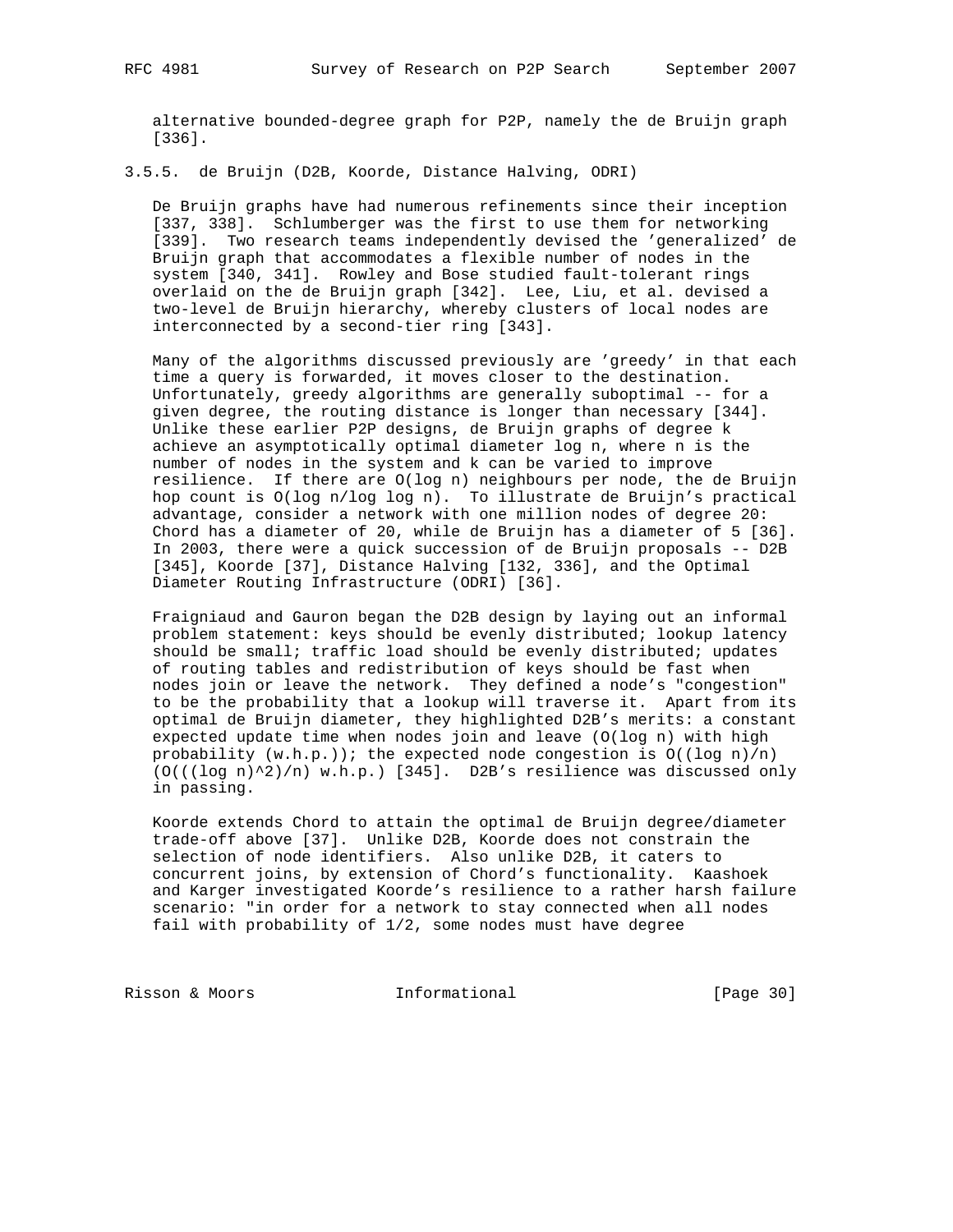omega(log n)" [37]. They sketched a mechanism to increase Koorde's degree for this more stringent fault tolerance, losing de Bruijn's constant degree advantage. Similarly, to achieve a constant-factor load balance, Koorde would have to sacrifice its degree optimality. They suggested that the ability to trade the degree, and hence the maintenance overhead, against the expected hop count may be important for churning systems. They also identified an open problem: find a load-balanced, degree optimal DHT. Datta, Girdzijauskas, et al. showed that for arbitrary key distributions, de Bruijn graphs fail to meet the dual goals of load balancing and search efficiency [346]. They posed the question, "(Is there) a constant routing table sized DHT which meets the conflicting goals of storage load balancing and search efficiency for an arbitrary and changing key distribution?"

 Distance Halving was also inspired by de Bruijn [336] and shares its optimal diameter. Naor and Wieder argued for a two-step "continuous-discrete" approach for its design. The correctness of its algorithms is proven in a continuous setting. The algorithms are then mapped to a discrete space. The source x and target y are points on the continuous interval [0,1). Data items are hashed to this same interval. < str> is a string that determines how messages leave any point on the ring: if bit t of the string is 0, the left leg is taken; if it is 1, the right leg is taken. < str> increases by one bit each hop, giving a sequence by which to step around the ring. A lookup has two phases. In the first, the lookup message containing the source, target, and the random string hops toward the midpoint of the source and target. On each hop, the distance between  $\textrm{str}$ > $(x)$ and  $str>(y)$  is halved, by virtue of the specific 'left' and 'right' functions. In the second phase, the message steps 'backward' from the midpoint to the target, removing the last bit in <str> at each hop. 'Join' and 'leave' algorithms were outlined but there was no consideration of recovery times or message load on churn. Using the Distance Halving properties, the authors devised a caching scheme to relieve congestion in a large P2P network. They have also modified the algorithm to be more robust in the presence of random faults [132].

 Solid comparisons of DHT resilience are scarce, but Loguinov, Kumar, et al. give just that in their ODRI paper [36]. They compare Chord, CAN, and de Bruijn in terms of routing performance, graph expansion and clustering. At the outset, they give the optimal diameter (the maximum hop count between any two nodes in the graph) and average hop count for graphs of fixed degree. De Bruijn graphs converge to both optima, and outperform Chord and CAN on both counts. These optima impact both delay and aggregate lookup load. They present two clustering measures (edge expansion and node expansion), which are interesting for resilience. Unfortunately, after decades of de Bruijn research, they have no exact solution. De Bruijn was shown to

Risson & Moors **Informational** [Page 31]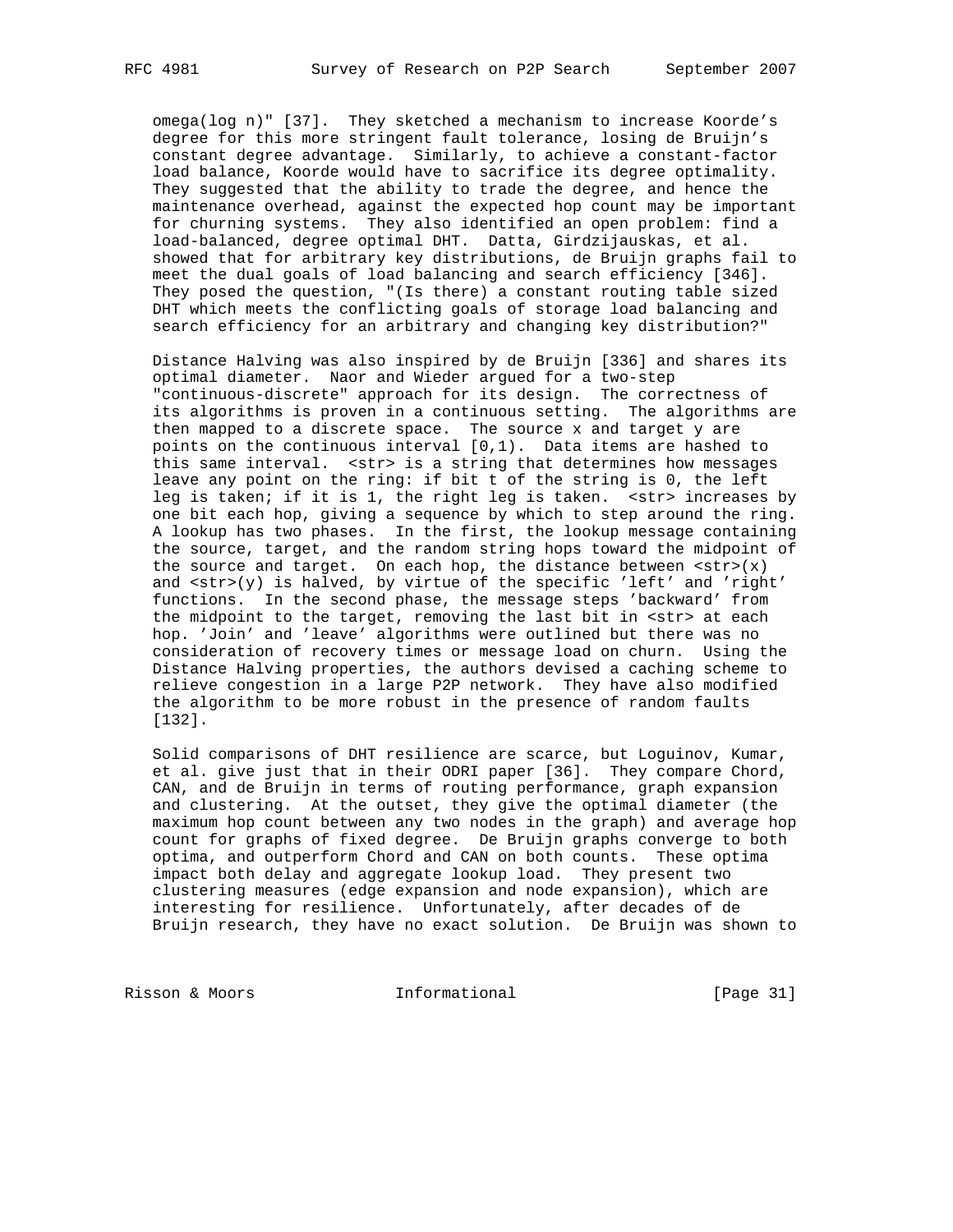be superior in terms of path overlap - "de Bruijn automatically selects backup paths that do not overlap with the best shortest path or with each other" [36].

## 3.5.6. Skip Graphs

 Skip Graphs have been pursued by two research camps [38, 41]. They augment the earlier Skip Lists [347, 348]. Unlike earlier balanced trees, the Skip List is probabilistic -- its insert and delete operations do not require tree rearrangements and so are faster by a constant factor. The Skip List consists of layers of ordered linked lists. All nodes participate in the bottom layer 0 list. Some of these nodes participate in the layer 1 list with some fixed probability. A subset of layer 1 nodes participate in the layer 2 list, and so on. A lookup can proceed quickly through the list by traversing the sparse upper layers until it is close to, or at, the target. Unfortunately, nodes in the upper layers of a Skip List are potential hot spots and single points of failure. Unlike Skip Lists, Skip Graphs provide multiple lists at each level for redundancy, and every node participates in one of the lists at each level.

 Each node in a Skip Graph has theta(log n) neighbours on average, like some of the preceding DHTs. The Skip Graph's primary edge over the DHTs is its support for prefix and proximity search. DHTs hash objects to a random point in the graph. Consequently, they give no guarantees over where the data is stored. Nor do they guarantee that the path to the data will stay within the one administration as far as possible [38]. Skip graphs, on the other hand, provide for location-sensitive name searches. For example, to find the document docname on the node user.company.com, the Skip Graph might step through its ordered lists for the prefix com.company.user [38]. Alternatively, to find an object with a numeric identifier, an algorithm might search the lowest layer of the Skip Graph for the first digit, the next layer for the next digit, in the same vein until all digits are resolved. Being ordered, Skip Graphs also facilitate range searches. In each of these examples, the Skip Graph can be arranged such that the path to the target, as far as possible, stays within an administrative boundary. If one administration is detached from the rest of the Skip Graph, routing can continue within each of the partitions. Mechanisms have been devised to merge disconnected segments [157], though at this stage, segments are re merged one at a time. A parallel merge algorithm has been flagged for future work.

 The advantages of Skip Graphs come at a cost. To be able to provide range queries and data placement flexibility, Skip Graph nodes require many more pointers than their DHT counterparts. An increased number of pointers implies increased maintenance traffic. Another

Risson & Moors **Informational** [Page 32]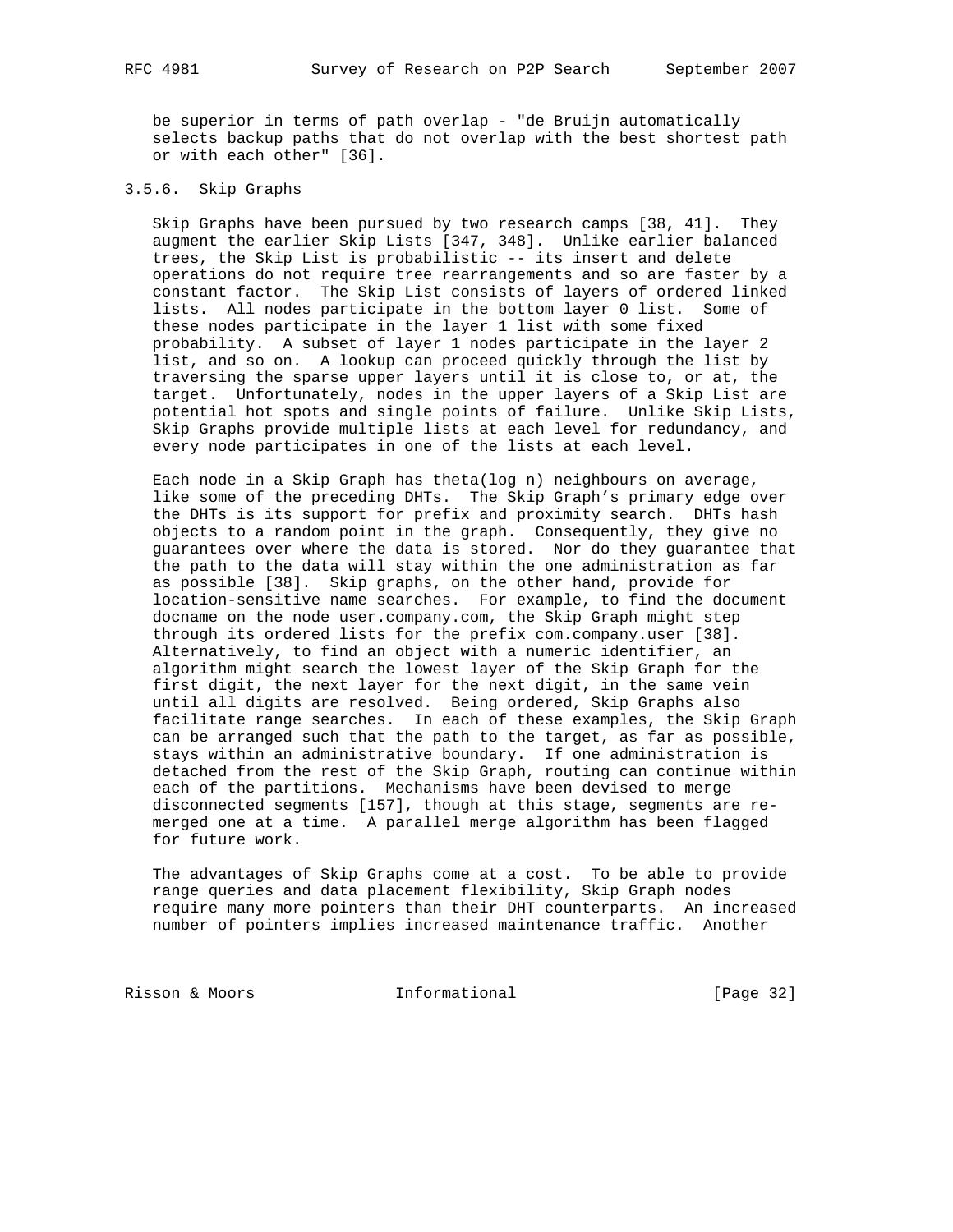shortcoming of at least one of the early proposals was that no algorithm was given to assign keys to machines. Consequently, there are no guarantees on system-wide load balancing or on the distance between adjacent keys [100]. Aspnes, Kirsch, et al. have recently devised a scheme to reduce the inter-machine pointer count from  $O(mlogm)$ , where m is the number of data elements, to  $O(nlog n)$ , where n is the number of nodes [100]. They proposed a two-layer scheme - one layer for the Skip Graph itself and the second 'bucket layer'. Each machine is responsible for a number of buckets and each bucket elects a representative key. Nodes locally adjust their load. They accept additional keys if they are below their threshold or disperse keys to nearby nodes if they are above threshold. There appear to be numerous open issues: simulations have been done but analysis is outstanding; mechanisms are required to handle the arrival and departure of nodes; there were only brief hints as to how to handle nodes with different capacities.

## 4. Semantic Index

 Semantic indexes capture object relationships. While the semantic free methods (DHTs) have firmer theoretic foundations and guarantee that a key can be found if it exists, they do not capture the relationships between the document name and its content or metadata on their own. Semantic P2P designs do. However, since their design is often driven by heuristics, they may not guarantee that scarce items will be found.

 So what might the semantically indexed P2Ps add to an already crowded field of distributed information architectures? At one extreme, there are the distributed relational database management systems (RDBMSs), with their strong consistency guarantees [284]. They provide strong data independence, the flexibility of SQL queries, and strong transactional semantics -- Atomicity, Consistency, Isolation and Durability (ACID) [349]. They guarantee that the query response is complete -- all matching results are returned. The price is performance. They scale to perhaps 1000 nodes, as evidenced in Mariposa [350, 351], or require query caching front ends to constrain the load [284]. Database research has "arguably been cornered into traditional, high-end, transactional applications" [72]. Then there are distributed file systems, like the Network File System (NFS) or the Serverless Network File Systems (xFS), with little data independence, low-level file retrieval interfaces, and varied consistency [284]. Today's eclectic mix of Content Distribution Networks (CDNs) generally deload primary servers by redirecting Web requests to a nearby replica. Some intercept the HTTP requests at the DNS level and then use consistent hashing to find a replica [23]. Since this same consistent hashing was a forerunner to the DHT

Risson & Moors **Informational** [Page 33]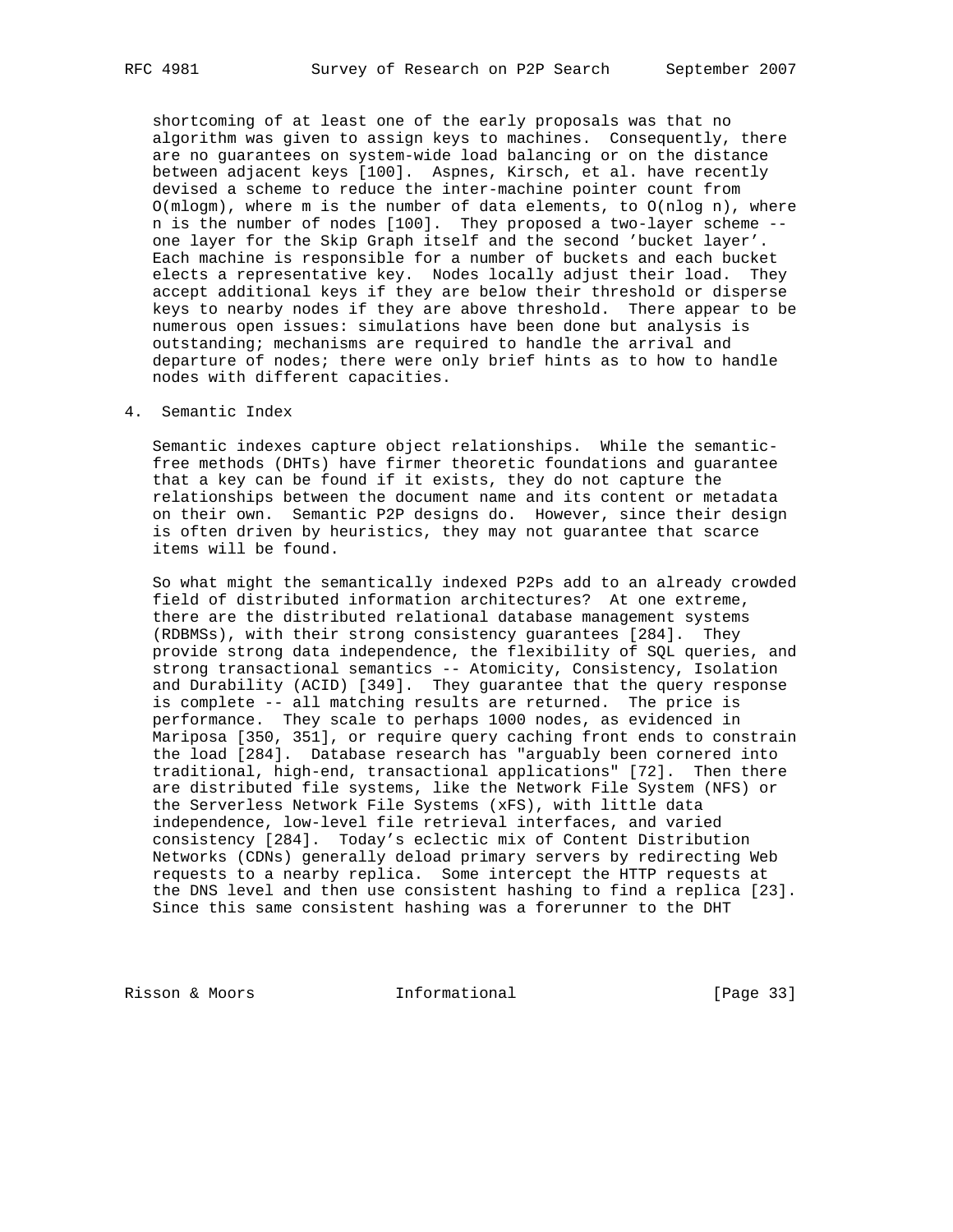approaches above, CDNs are generally constrained to the same simple key lookups.

The opportunity for semantically indexed P2Ps, then, is to provide:

- a) graduated data independence, consistency, and query flexibility, and
- b) probabilistically complete query responses, across
- c) very large numbers of low-cost, geographically distributed, dynamic nodes.
- 4.1. Keyword Lookup

 P2P keyword lookup is best understood by considering the structure of the underlying index and the algorithms by which queries are routed over that index. Figure 3 summarizes the following paragraphs by classifying the keyword query algorithms, index structures, and metrics. The research has largely focused on scalability, not dependability. There have been very few studies that quantify the impact of network churn. One exception is the work by Chawathe, et al. on the Gia system [61]. Gia's combination of algorithms from Figure 3 (receiver-based flow control, biased random walk, and one hop replication) gave 2-4 orders of magnitude improvement in query success rates in churning networks.

Risson & Moors **Informational** [Page 34]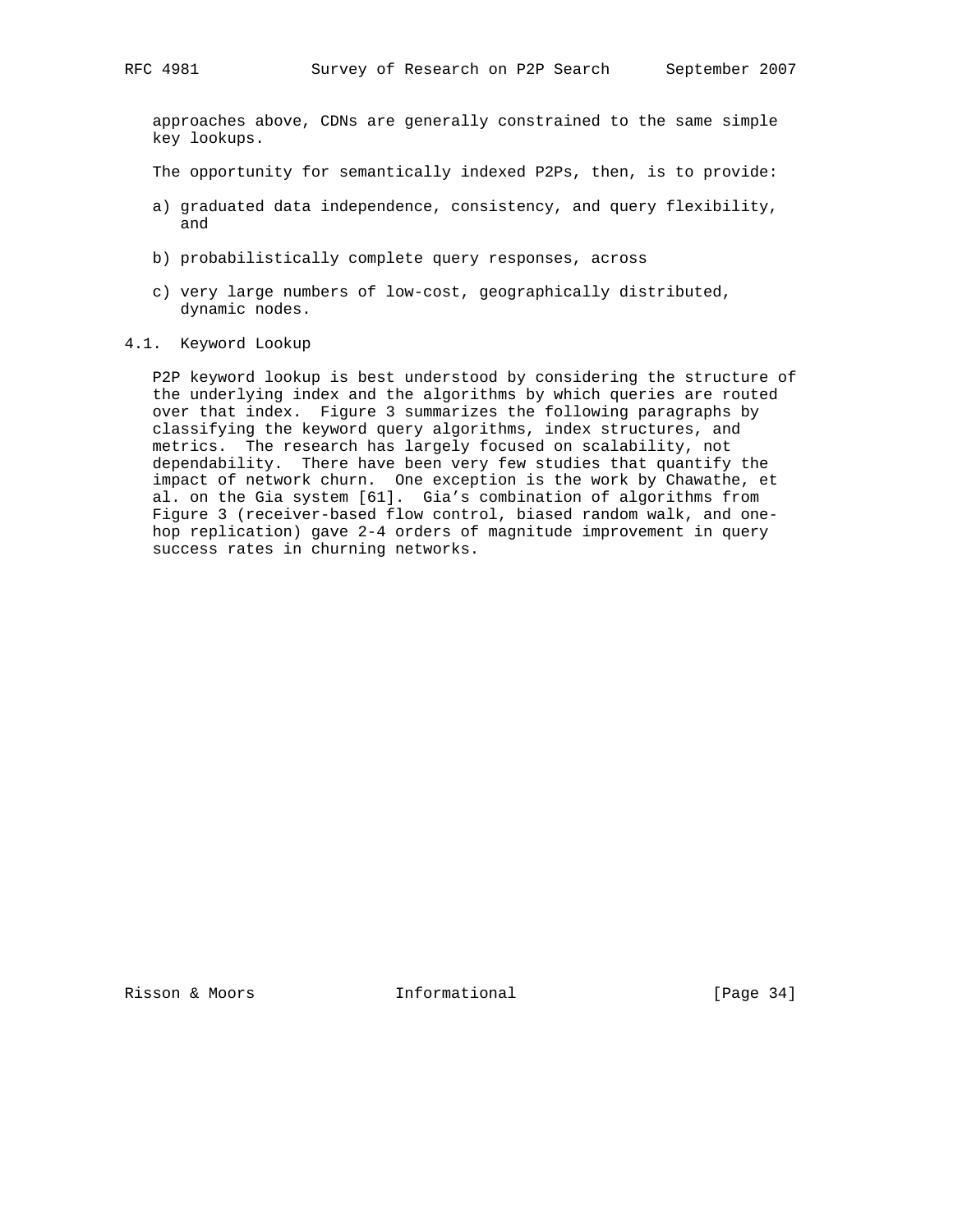QUERY Query routing Flooding: Peers only index local files so queries must propagate widely [4] Policy-based: Choice of the next hop node: random; most/least recently used; most files shared; most results [265, 352] Random walks: Parallel [67] or biased random walks [61, 66] Query forwarding Iterative: Nodes perform iterative unicast searches of ultrapeers, until the desired number of results is achieved. See Gnutella UDP Extension for Scalable Searches (GUESS) [265, 353] Recursive Query flow control Receiver-controlled: Receivers grant query tokens to senders, so as to avoid overload [61] Reactive: sender throttles queries when it notices receivers are discarding packets [61, 66] Dynamic Time To Live: In the Dynamic Query Protocol, the sender adjusts the time-to-live on each iteration based on the number of results received, the number of connections left, and the number of nodes already theoretically reached by the search [354] INDEX Distribution Compression: Leaf nodes periodically send ultrapeers compressed query routing tables, as in the Query Routing Protocol [260] One hop replication: Nodes maintain an index of content on their nearest neighbors [61, 352] Partitioning By document [210] By keyword: Use an inverted list to find a matching document, either locally or at another peer [21]. Partition by keyword sets [355] By document and keyword: Also called Multi-Level Partitioning [21] METR<sub>IC</sub> Query load: Queries per second per node/link [65, 265] Degree: The number of links per node [66, 352]. Early P2P networks approximated power-law networks, where the number of nodes with L links is proportional to  $L^{\wedge}(-k)$ , where k is a constant [65] Query delay: Reported in terms of time and hop count [61, 66] Query success rate: The "Collapse Point" is the per-node query rate at which the query success rate drops below 90% [61]. See also [61, 265, 352]. Figure 3: Keyword Lookup in P2P Systems

Risson & Moors **Informational** [Page 35]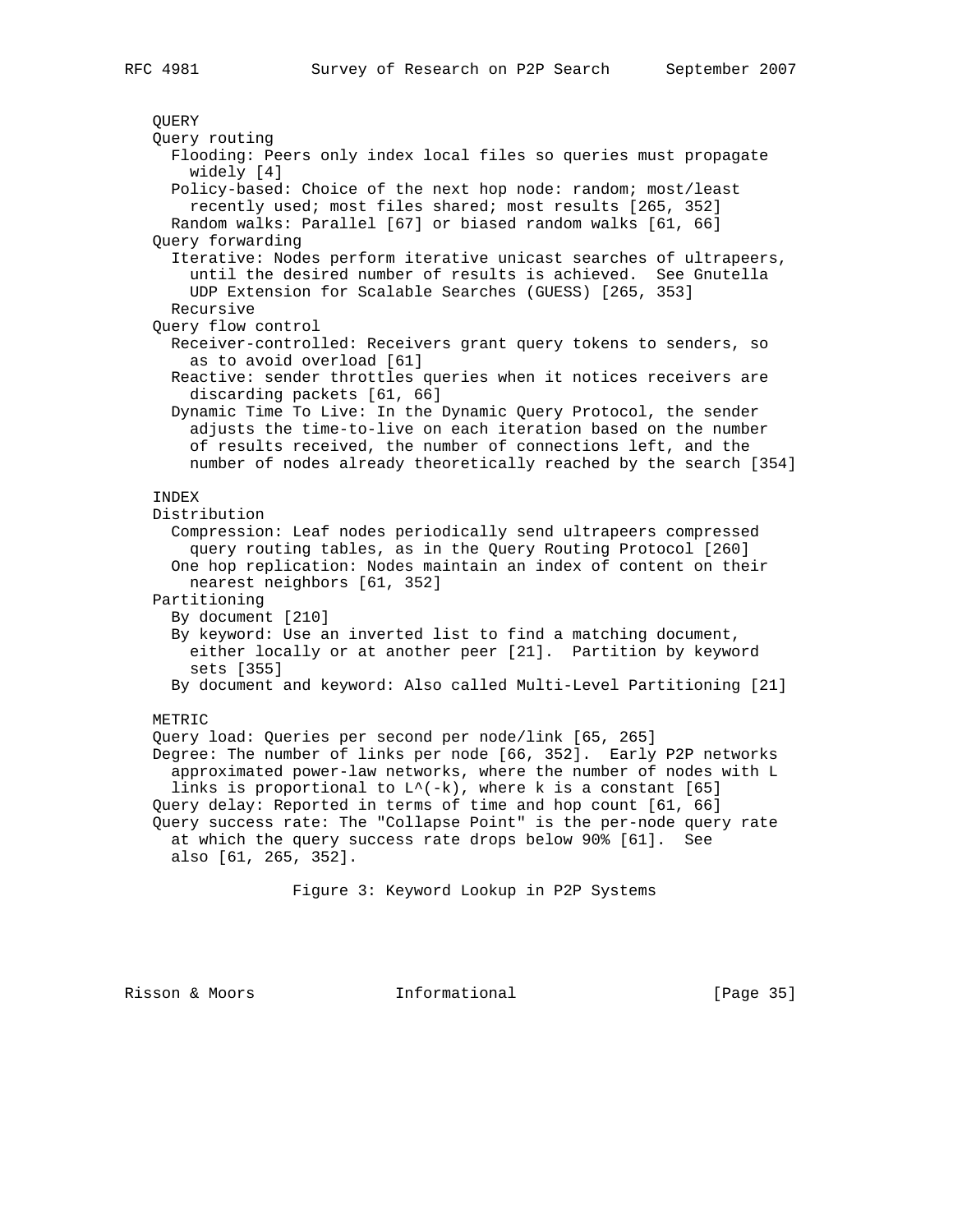## 4.1.1. Gnutella Enhancements

 Perhaps the most widely referenced P2P system for simple keyword match is Gnutella [4]. Gnutella queries contain a string of keywords. Gnutella peers answer when they have files whose names contain all the keywords. As discussed in Section 2.1, early versions of Gnutella did not forward the document index. Queries were flooded and peers searched their own local indexes for filename matches. An early review highlighted numerous areas for improvement [65]. It was estimated that the query traffic alone from 50,000 early-generation Gnutella nodes would amount to 1.7% of the total U.S. Internet backbone traffic at December 2000 levels. It was speculated that high-degree Gnutella nodes would impede dependability. An unnecessarily high percentage of Gnutella traffic crossed Autonomous System (AS) boundaries -- a locality mechanism may have found suitable nearby peers.

 Fortunately, there have since been numerous enhancements within the Gnutella Developer Forum. At the time of writing, it has been reported that Gnutella has almost 350,000 unique hosts, of which nearly 90,000 accept incoming connections [356]. One of the main improvements is that an index of filename keywords, called the Query Routing Table (QRT), can now be forwarded from 'leaf peers' to its 'ultrapeers' [260]. Ultrapeers can then ensure that the leaves only receive queries for which they have a match, dramatically reducing the query traffic at the leaves. Ultrapeers can have connections to many leaf nodes (~10-100) and a small number of other ultrapeers (<10) [260]. Originally, a leaf node's QRT was not forwarded by the parent ultrapeer to other ultrapeers. More recently, there has been a proposal to distribute aggregated QRTs amongst ultrapeers [357]. To further limit traffic, QRTs are compressed by hashing, according to the Query Routing Protocol (QRP) specification [281]. This same specification claims QRP may reduce Gnutella traffic by orders of magnitude, but cautions that simulation is required before mass deployment. A known shortcoming of QRP was that the extent of query propagation was independent of the popularity of the search terms. The Dynamic Query Protocol addressed this [358]. It required leaf nodes to send single queries to high-degree ultrapeers that adjust the queries' time-to-live (TTL) bounds according to the number of received query results. An earlier proposal, called the Gnutella UDP Extension for Scalable Searches (GUESS) [353], similarly aimed to reduce the number of queries for widely distributed files. GUESS reuses the non-forwarding idea (Section 2). A GUESS peer repeatedly queries single ultrapeers with a TTL of 1, with a small timeout on each query to limit load. It chooses the number of iterations and selects ultrapeers so as to satisfy its search needs. For adaptability, a small number of experimental Gnutella nodes have

Risson & Moors **Informational** [Page 36]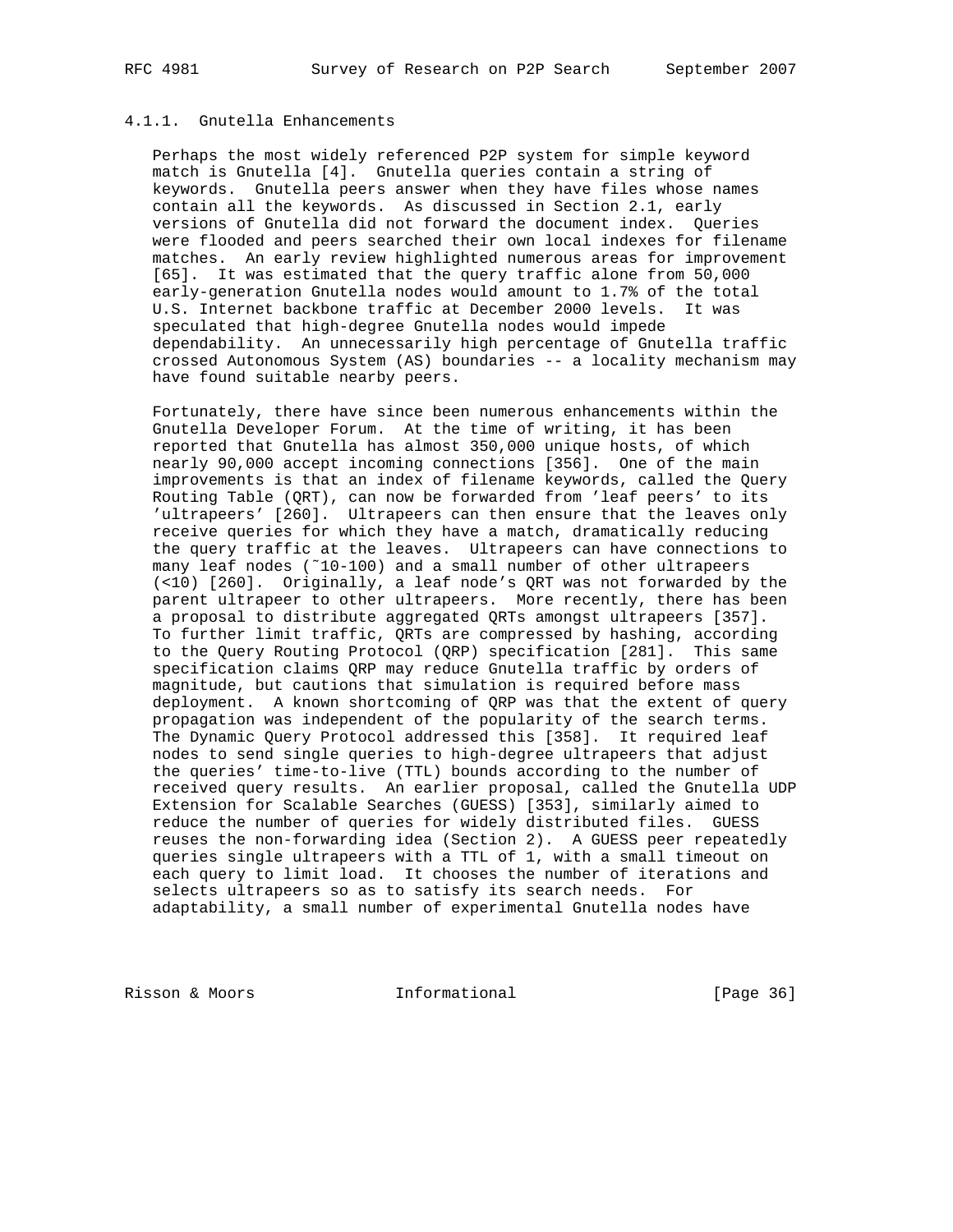implemented eXtensible Markup Language (XML) schemas for richer queries [359, 360]. None of the above Gnutella proposals explicitly assess robustness.

 The broader research community has recently been leveraging aspects of the Gnutella design. Lv, Ratnasamy, et al. exposed one assumption implicit in some of the early DHT work -- that designs "such as Gnutella are inherently not scalable, and therefore should be abandoned" [66]. They argued that by making better use of the more powerful peers, Gnutella's scalability issues could be alleviated. Instead of its flooding mechanism, they used random walks. Their preliminary design to bias random walks towards high capacity nodes did not go as far as the ultrapeer proposals in that the indexes did not move to the high-capacity nodes. Chawathe, Ratnasamy, et al. chose to extend the Gnutella design with their Gia system, in response to the perceived shortcomings of DHTs in Section 1.2 [61]. Compared to the early Gnutella designs, they incorporated several novel features. They devise a topology adaptation algorithm so that most peers are attached to high-degree peers. They use a random walk search algorithm, in lieu of flooding, and bias the query load towards higher-degree peers. For 'one-hop replication', they require all nodes to keep pointers to content on adjacent peers. To implement a receiver-controlled token-based flow control, a peer must have a token from its neighbouring peer before it sends a query to it. Chawathe, Ratnasamy, et al. show by simulations that the combination of these features provides a scalability improvement of three to five orders of magnitude over Gnutella "while retaining significant robustness". The main robustness metrics they used were the 'collapse point' query rate (the per-node query rate at which the successful query rate falls below 90%) and the average hop count immediately prior to collapse. Their comparison with Gnutella did not take into account the Gnutella enhancements above -- this was left as future work. Castro, Costa, and Rowstron argued that if Gnutella were built on top of a structured overlay, then both the query and overlay maintenance traffic could be reduced [259]. Yang, Vinograd, et al. explore various policies for peer selection in the GUESS protocol, since the issue is left open in the original proposal [265]. For example, the peer initiating the query could choose peers that have been "most recently used" or that have the "most files shared". Various policy pitfalls are identified. For example, good peers could be overloaded, victims of their own success. Alternatively, malicious peers could encourage the querying peer to try inactive peers. They conclude that a "most results" policy gives the best balance of robustness and efficiency. Like Castro, Costa, and Rowstron, they concentrated on the static network scenario. Cholvi, Felber, et al. very briefly describe how similar "least recently used" and "most often used" heuristics can be used by a peer to select peer 'acquaintances' [352]. They were motivated by the

Risson & Moors **Informational** [Page 37]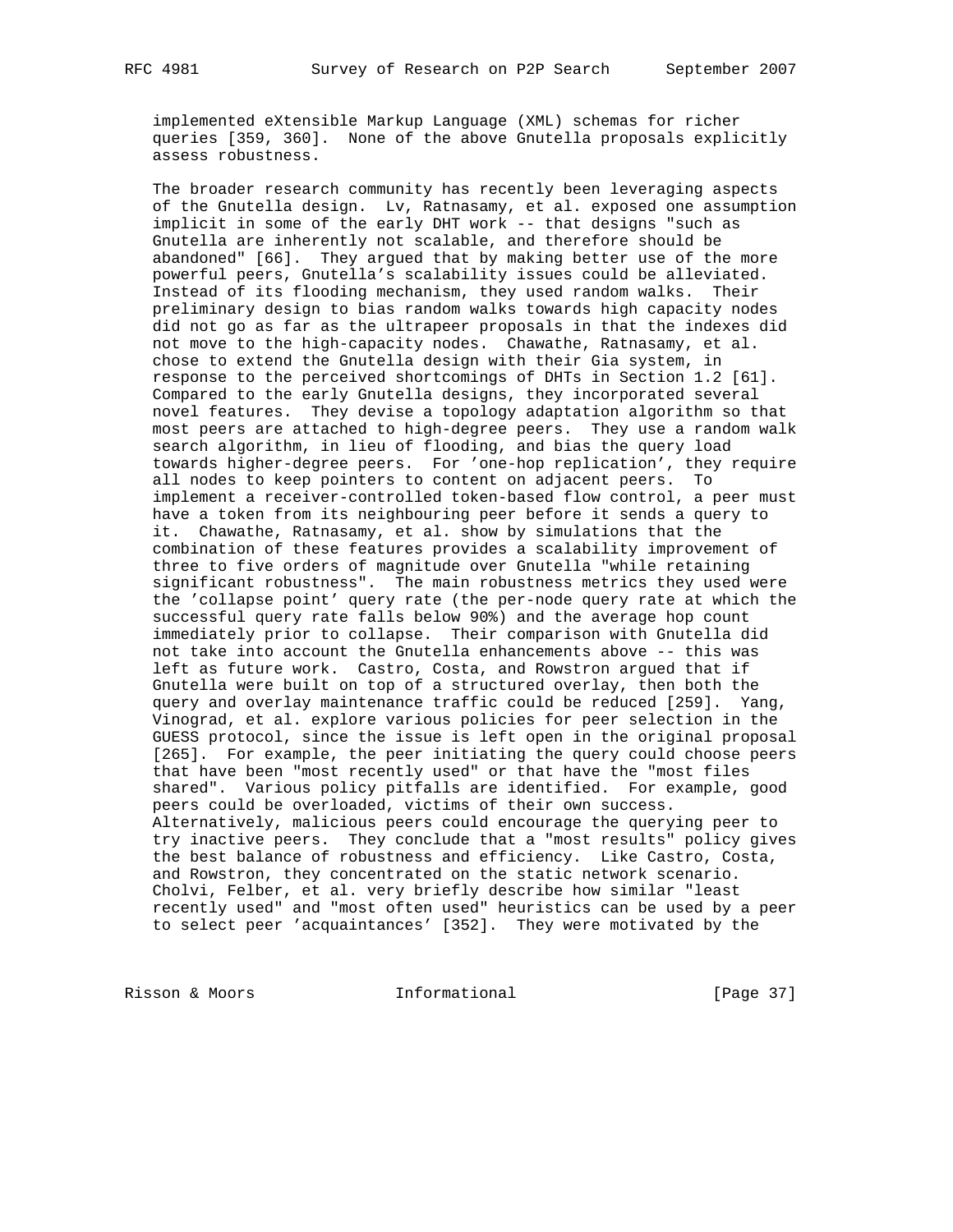congestion associated with Gnutella's TTL-limited flooding. Recognizing that the busiest peers can quickly become overloaded central hubs for the entire network, they limit the number of acquaintances for any given peer to 25. They sketch a mechanism to decrement a query's TTL multiple times when it traverses "interested peers". In summary, these Gnutella-related investigations are characterized by a bias for high-degree peers and very short directed query paths, a disdain for flooding, and concern about excessive load on the 'better' peers. Generally, the robustness analysis for dynamic networks (content updates and node arrivals/departures) remains open.

# 4.1.2. Partition-by-Document, Partition-by-Keyword

 One aspect of P2P keyword search systems has received particular attention: should the index be partitioned by document or by keyword? The issue affects scalability. To be partitioned by document, each node has a local index of documents for which it is responsible. Gnutella is a prime example. Queries are generally flooded in systems partitioned by document. On the other hand, a peer may assume responsibility for a set of keywords. The peer uses an inverted list to find a matching document, either locally or at another peer. If the query contains several keywords, inverted lists may need to be retrieved from several different peers to find the intersection [21]. The initial assessment by Li, Loo, et al. was that the partition-by-document approach was superior [210]. For one scenario of a full-text Web search, they estimated the communications costs to be about six times higher than the feasible budget. However, wanting to exploit prior work on inverted list intersection, they studied the partition-by-keyword strategy. They proposed several optimizations that put the communication costs for a partition-by-keyword system within an order of magnitude of feasibility. There had been a couple of prior papers that suggested partitioned-by-keyword designs incorporate DHTs to map keywords to peers [355, 361]. In Gnawali's Keyword-set Search System (KSS), the index is partitioned by sets of keywords [355]. Terpstra, Behnel, et al. point out that by keeping keyword pairs or triples, the number of lists per document in KSS is squared or tripled [362]. Shi, Guangwen, et al. interpreted the approximations of Li, Loo, et al. to mean that neither approach is feasible on its own [21]. Their Multi-Level Partitioning (MLP) scheme incorporates both partitioning approaches. They arrange nodes into a group hierarchy, with all nodes in the single 'level 0' group, and with the same nodes sub divided into k logical subgroups on 'level 1'. The subgroups are again divided, level by level, until level l. The inverted index is partitioned by document between groups and by keyword within groups. MLP avoids the query flooding normally associated with systems partitioned by document, since a small number of nodes in each group

Risson & Moors **Informational** [Page 38]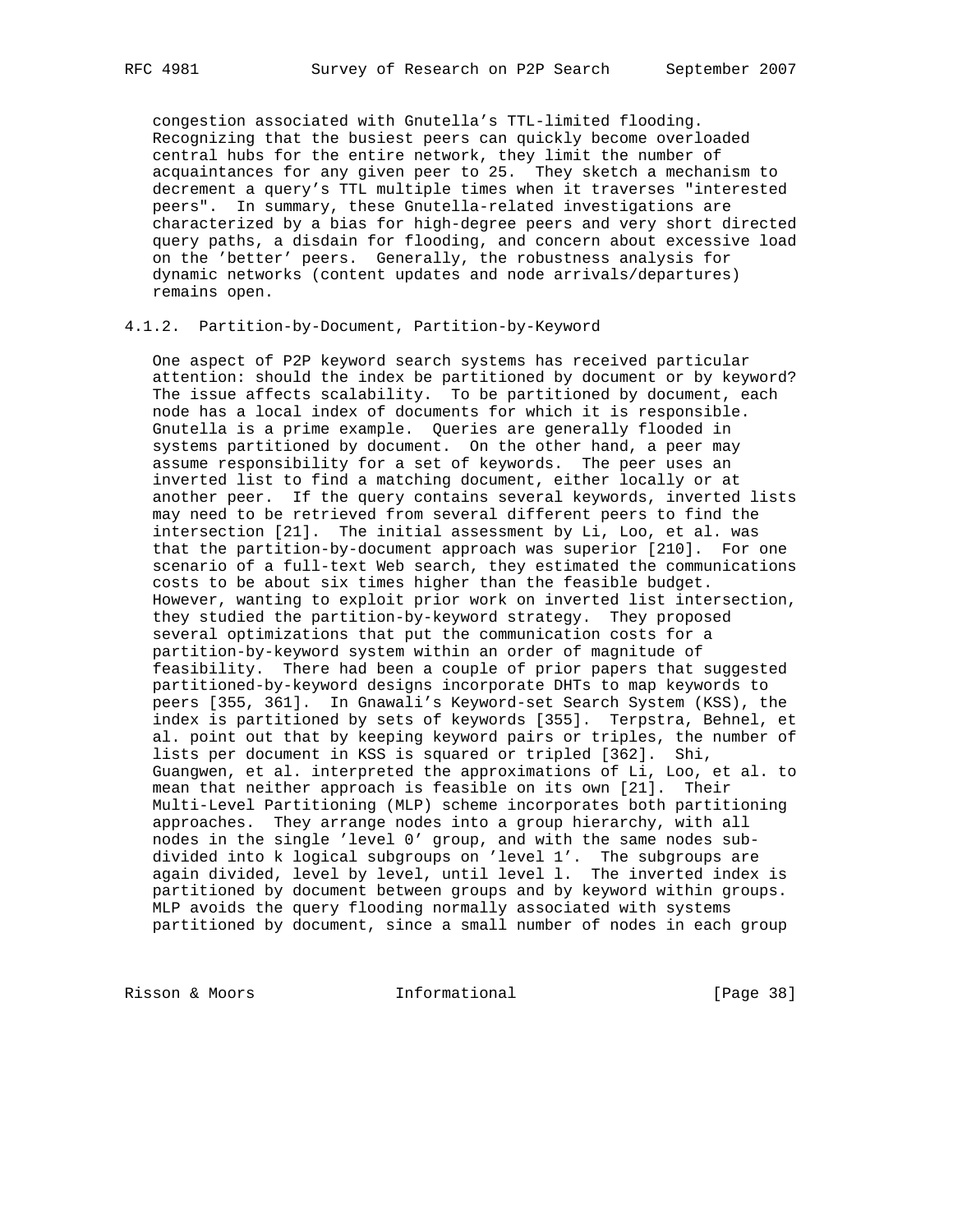process the query. It reduces the bandwidth overheads associated with inverted list intersection in systems partitioned solely by keyword, since groups can calculate the intersection independently over the documents for which they are responsible. MLP was overlaid on SkipNet, per Section 3.5.6 [38]. Some initial analyses of communications costs and query latencies were provided.

# 4.1.3. Partial Search, Exhaustive Search

 Much of the research above addresses partial keyword search. Daswani, et al. highlighted the open problem of efficient, comprehensive keyword search [25]. How can exhaustive searches be achieved without flooding queries to every peer in the network? Terpstra, Behnel et al. couched the keyword search problem in rendezvous terms: dynamic keyword queries need to 'meet' with static document lists [362]. Their Bitzipper scheme is partitioned by document. They improved on full flooding by putting document metadata on 2sqrt(n) nodes and forwarding queries through only 6sqrt(n) nodes. They reported that Bitzipper nodes need only 1/166th of the bandwidth of full-flooding Gnutella nodes for an exhaustive search. An initial comparison of query load was given. There was little consideration of either static or dynamic resilience; that is, of nodes failing, of documents continually changing, or of nodes continually joining and leaving the network.

# 4.2. Information Retrieval

 The field of Information Retrieval (IR) has matured considerably since its inception in the 1950s [363]. A taxonomy for IR models has been formalized [262]. It consists of four elements: a representation of documents in a collection; a representation of user queries; a framework describing relationships between document representations and queries; and a ranking function that quantifies an ordering amongst documents for a particular query. Three main issues motivate current IR research -- information relevance, query response time, and user interaction with IR systems. The dominant IR trends for searching large text collections are also threefold [262]. The size of collections is increasing dramatically. More complicated search mechanisms are being found to exploit document structure, to accommodate heterogeneous document collections, and to deal with document errors. Compression is in favour -- it may be quicker to search compact text or retrieve it from external devices. In a distributed IR system, query processing has four parts. Firstly, particular collections are targeted for the search. Secondly, queries are sent to the targeted collections. Queries are then evaluated at the individual collections. Finally, results from the collections are collated.

Risson & Moors **Informational** [Page 39]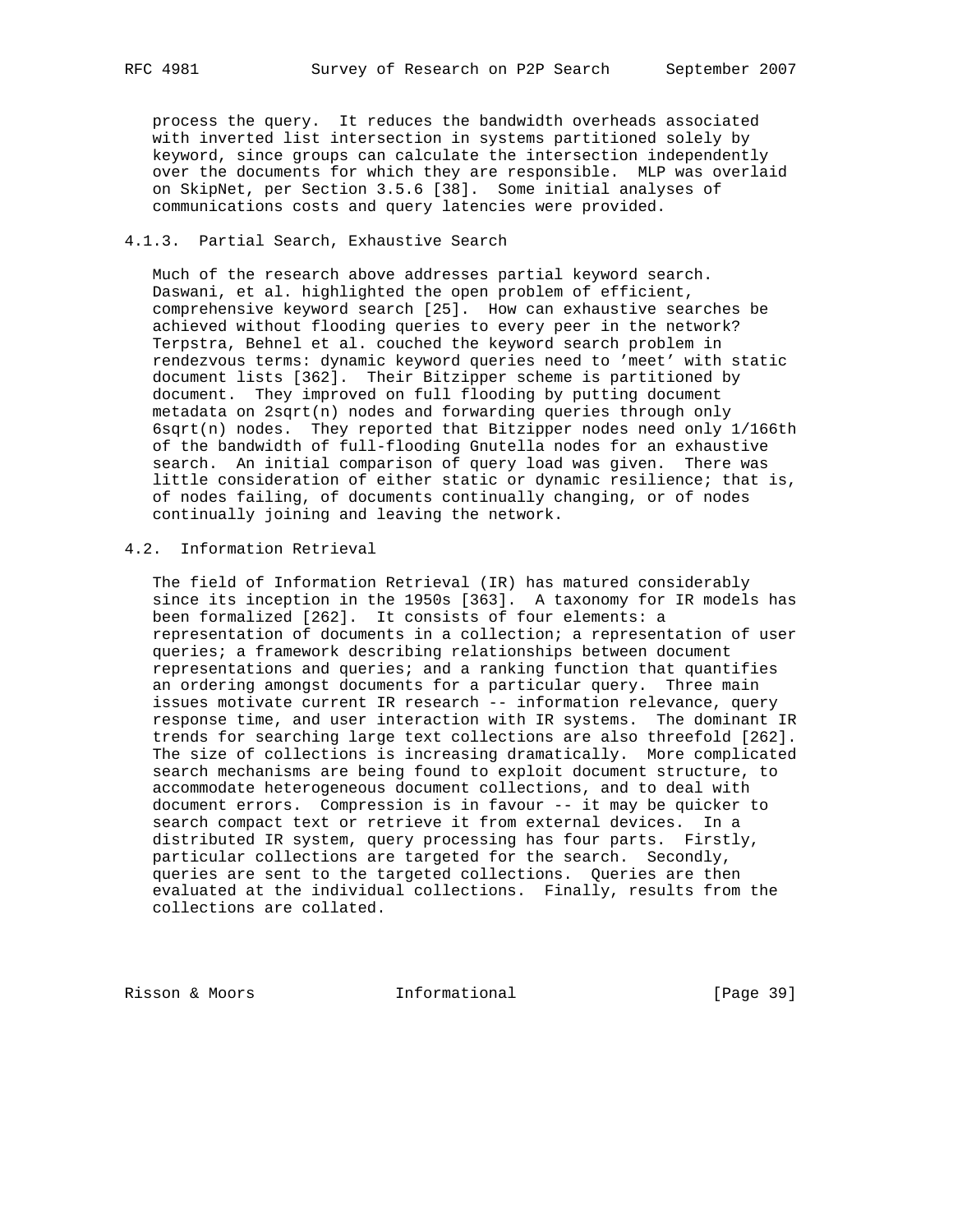So how do P2P networks differ from distributed IR systems? Bawa, Manku, et al. presented four differences [62]. They suggested that a P2P network is typically larger, with tens or hundreds of thousands of nodes. It is usually more dynamic, with node lifetimes measured in hours. They suggested that a P2P network is usually homogeneous, with a common resource description language. It lacks the centralized "mediators" found in many IR systems that assume responsibility for selecting collections, for rewriting queries, and for merging ranked results. These distinctions are generally aligned with the peer characteristics in Section 1. One might add that P2P nodes display more symmetry -- peers are often both information consumers and producers. Daswani, Garcia-Molina, et al. pointed out that, while there are IR techniques for ranked keyword search at moderate scale, research is required so that ranking mechanisms are efficient at the larger scale targeted by P2P designs [25]. Joseph and Hoshiai surveyed several P2P systems using metadata techniques from the IR toolkit [60]. They described an assortment of IR techniques and P2P systems, including various metadata formats, retrieval models, bloom filters, DHTs, and trust issues.

 In the ensuing paragraphs, we survey P2P work that has incorporated information retrieval models, particularly the Vector Model and the Latent Semantic Indexing Model. We omit the P2P work based on Bayesian models. Some have pointed to such work [60], but made no explicit mention of the model [364]. One early paper on P2P content-based image retrieval also leveraged the Bayesian model [365]. For the former two models, we briefly describe the design, then try to highlight robustness aspects. On robustness, we are again stymied for lack of prior work. Indeed, a search across all proceedings of the Annual ACM Conference on Research and Development in Information Retrieval for the words "reliable", "available", "dependable", or "adaptable" did not return any results at the time of writing. In contrast, a standard text on distributed database management systems [366] contains a whole chapter on reliability. IR research concentrates on performance measures. Common performance measures include recall, the fraction of the relevant documents that has been retrieved and precision, the fraction of the retrieved documents that is relevant [262]. Ideally, an IR system would have high recall and high precision. Unfortunately techniques favouring one often disadvantage the other [363].

Risson & Moors **Informational** [Page 40]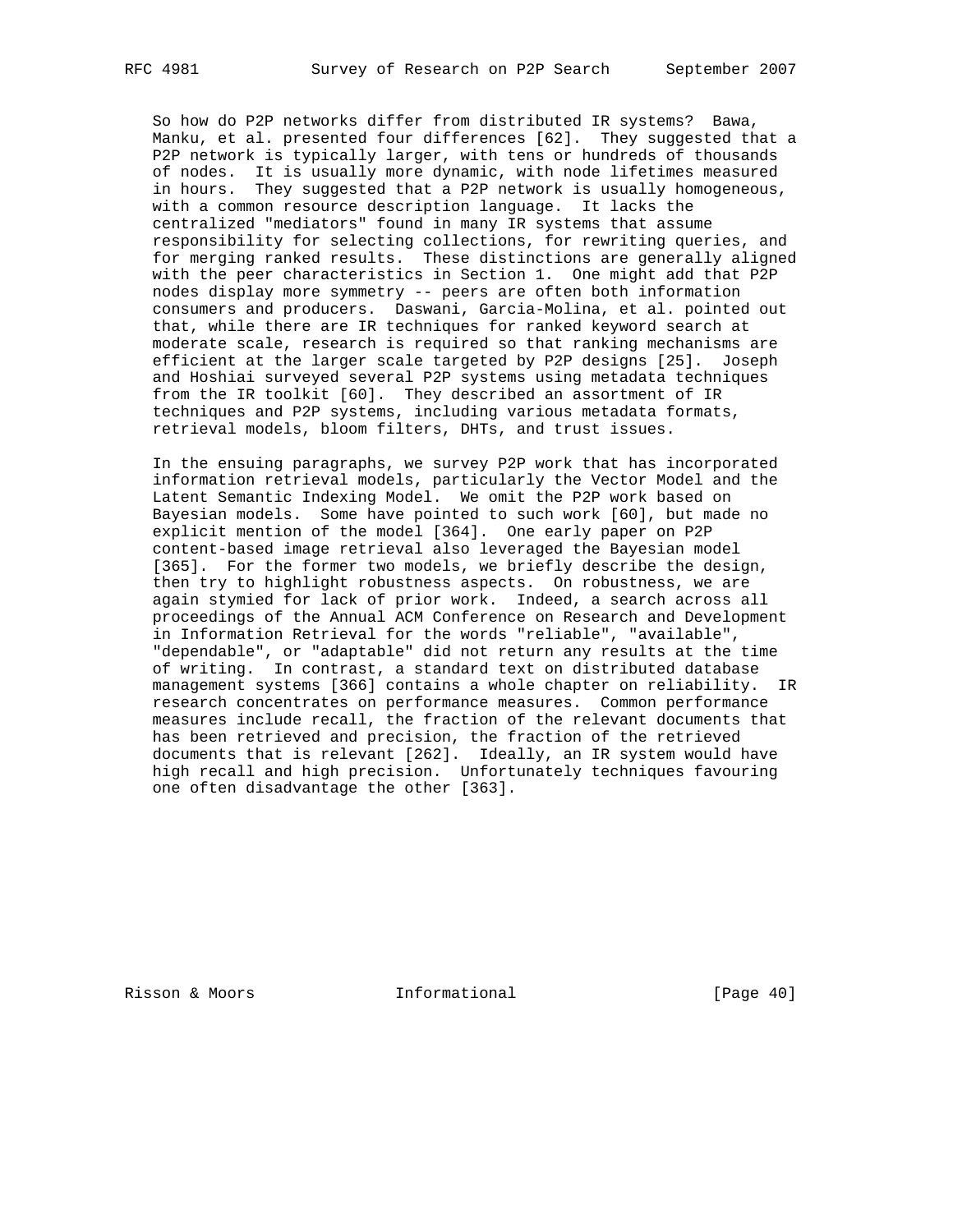#### 4.2.1. Vector Model (PlanetP, FASD, eSearch)

 The vector model [367] represents both documents and queries as term vectors, where a term could be a word or a phrase. If a document or query has a term, the weight of the corresponding dimension of the vector is non-zero. The similarity of the document and query vectors gives an indication of how well a document matches a particular query.

 The weighting calculation is critical across the retrieval models. Amongst the numerous proposals for the probabilistic and vector models, there are some commonly recurring weighting factors [363]. One is term frequency. The more a term is repeated in a document, the more important the term is. Another is inverse document frequency. Terms common to many documents give less information about the content of a document. Then there is document length. Larger documents can bias term frequencies, so weightings are sometimes normalized against document length. The expression "TFIDF weighting" refers to the collection of weighting calculations that incorporate term frequency and inverse document frequency, not just to one. Two weighting calculations have been particularly dominant -- Okapi [368] and pivoted normalization [369]. A distributed version of Google's Pagerank algorithm has also been devised for a P2P environment [370]. It allows incremental, ongoing Pagerank calculations while documents are inserted and deleted.

 A couple of early P2P systems leveraged the vector model. Building on the vector model, PlanetP divided the ranking problem into two steps [215]. In the first, peers are ranked for the probability that they have matching documents. In the second, higher-priority peers are contacted and the matching documents are ranked. An Inverse Peer Frequency, analogous to the Inverse Document Frequency, is used to rank relevant peers. To further constrain the query traffic, PlanetP contacts only the first group of m peers to retrieve a relevant set of documents. In this way, it repeatedly contacts groups of m peers until the top k document rankings are stable. While the PlanetP designers first quantified recall and precision, they also considered reliability. Each PlanetP peer has a global index with a list of all other peers, their IP addresses, and their Bloom filters. This large volume of shared information needs to be maintained. Klampanos and Jose saw this as PlanetP's primary shortcoming [371]. Each Bloom filter summarized the set of terms in the local index of each peer. The time to propagate changes, be they new documents or peer arrivals/departures, was studied by simulation for up to 1000 peers. The reported propagation times were in the hundreds of seconds. Design workarounds were required for PlanetP to be viable across slower dial-up modem connections. For future work, the authors were

Risson & Moors **Informational** [Page 41]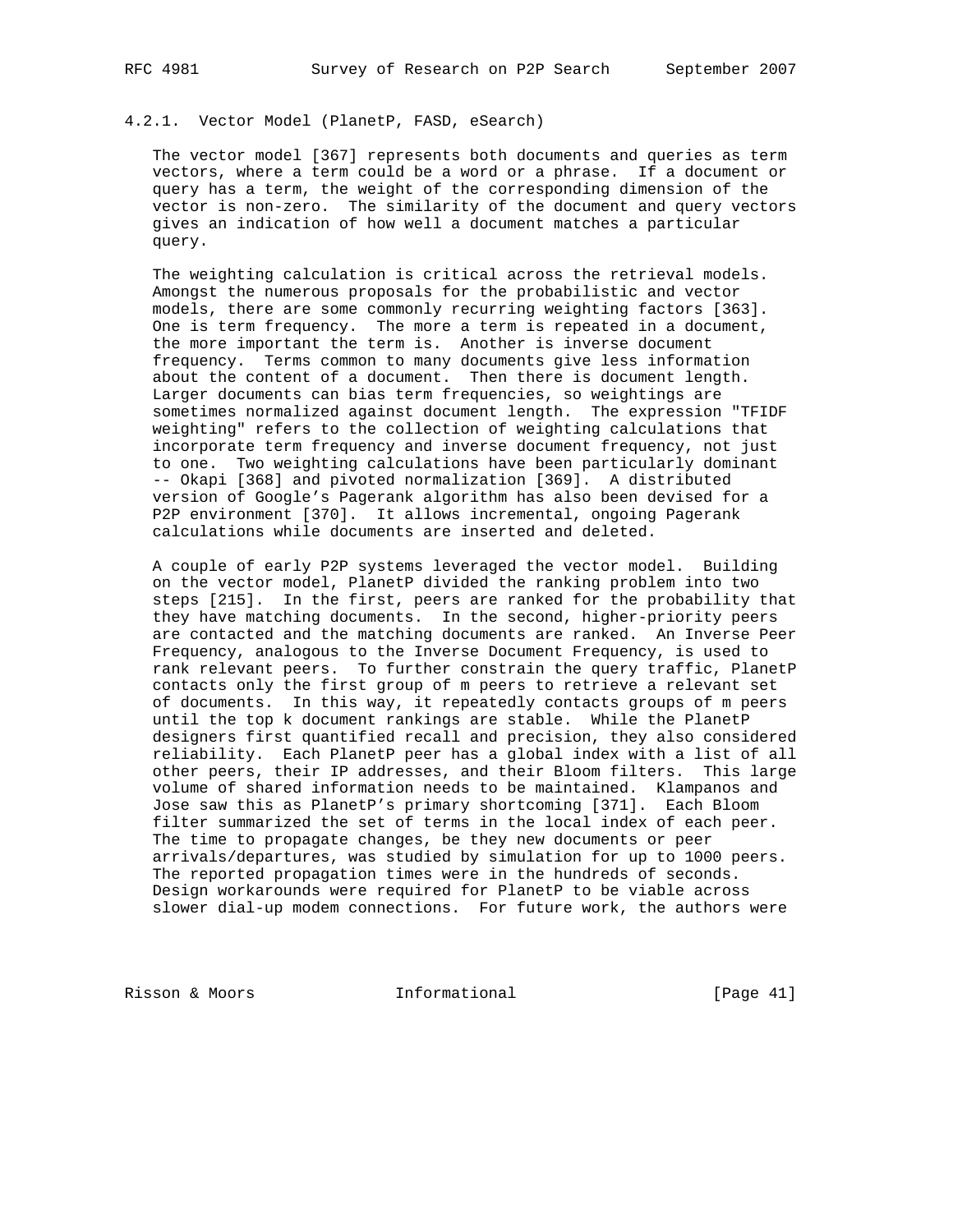considering some sort of hierarchy to scale to larger numbers of peers.

 A second early system using the vector model is the Fault-tolerant, Adaptive, Scalable Distributed (FASD) search engine [283], which extended the Freenet design (Section 2.3) for richer queries. The original Freenet design could find a document based on a globally unique identifier. Kronfol's design added the ability to search, for example, for documents about "apples AND oranges NOT bananas". It uses a TFIDF weighting scheme to build a document's term vector. Each peer calculates the similarity of the query vector and local documents and forwards the query to the best downstream peer. Once the best downstream peer returns a result, the second-best peer is tried, and so on. Simulations with 1000 nodes gave an indication of the query path lengths in various situations -- when routing queries in a network with constant rates of node and document insertion, when bootstrapping the network in a "worst-case" ring topology, or when failing randomly and specifically selected peers. Kronfol claimed excellent average-case performance -- less than 20 hops to retrieve the same top n results as a centralized search engine. There were, however, numerous cases where the worst-case path length was several hundred hops in a network of only 1000 nodes.

 In parallel, there have been some P2P designs based on the vector model from the University of Rochester -- pSearch [9, 372] and eSearch [373]. The early pSearch paper suggested a couple of retrieval models, one of which was the Vector Space Model, to search only the nodes likely to have matching documents. To obtain approximate global statistics for the TFIDF calculation, a spanning tree was constructed across a subset of the peers. For the m top terms, the term-to-document index was inserted into a Content- Addressable Network [334]. A variant that mapped terms to document clusters was also suggested. eSearch is a hybrid of the partition by-document and partition-by-term approaches (Section 4.1.2) eSearch nodes are primarily partitioned by term. Each is responsible for the inverted lists for some top terms. For each document in the inverted list, the node stores the complete term list. To reduce the size of the index, the complete term lists for a document are only kept on nodes that are responsible for top terms in the document. eSearch uses the Okapi term weighting to select top terms. It relies on the Chord DHT [34] to associate terms with nodes storing the inverted lists. It also uses automatic query expansion. This takes the significant terms from the top document matches and automatically adds them to the user's query to find additional relevant documents. The eSearch performance was quantified in terms of search precision, the number of retrieved documents, and various load-balancing metrics. Compared to the more common proposals for partitioning by

Risson & Moors **Informational** [Page 42]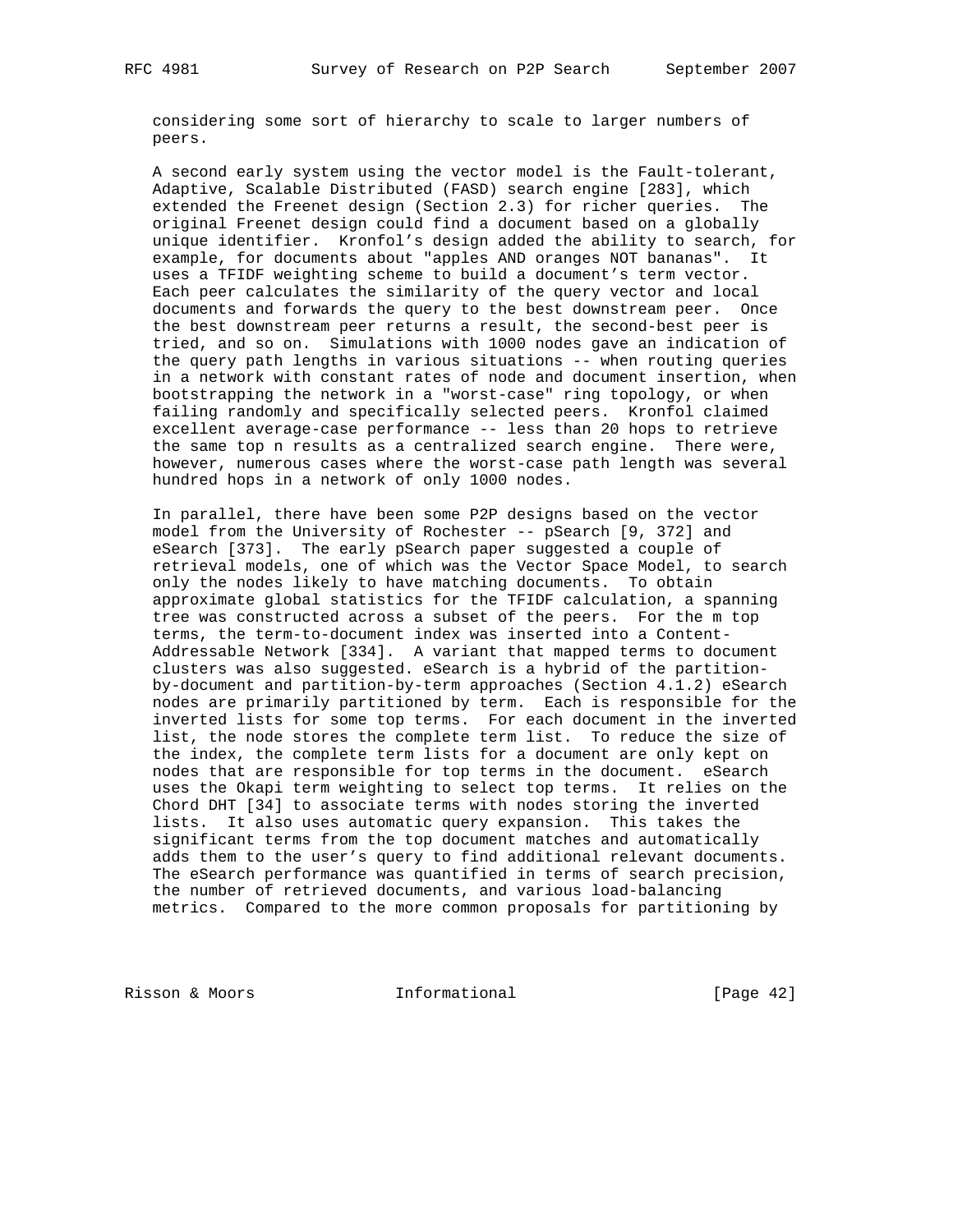keywords, eSearch consumed 6.8 times the storage space to achieve faster search times.

## 4.2.2. Latent Semantic Indexing (pSearch)

 Another retrieval model used in P2P proposals is Latent Semantic Indexing (LSI) [374]. Its key idea is to map both the document and query vectors to a concept space with lower dimensions. The starting point is a t\*N weighting matrix, where t is the total number of indexed terms, N is the total number of documents, and the matrix elements could be TFIDF rankings. Using singular value decomposition, this matrix is reduced to a smaller number of dimensions, while retaining the more significant term-to-document mappings. Baeza-Yates and Ribeiro-Neto suggested that LSI's value is a novel theoretic framework, but that its practical performance advantage for real document collections had yet to be proven [262]. pSearch incorporated LSI [9]. By placing the indices for semantically similar documents close in the network, Tang, Xu, et al. touted significant bandwidth savings relative to the early full flooding variant of Gnutella [372]. They plotted the number of nodes visited by a query. They also explored the trade-off with accuracy, the percentage match between the documents returned by the distributed pSearch algorithm and those from a centralized LSI baseline. In a more recent update to the pSearch work, Tang, Dwarkadas, et al. summarized LSI's shortcomings [375]. Firstly, for large document collections, its retrieval quality is inherently inferior to Okapi. Secondly, singular value decomposition consumes excessive memory and computation time. Consequently, the authors used Okapi for searching while retaining LSI for indexing. With Okapi, they selected the next node to be searched and selected documents on searched nodes. With LSI, they ensured that similar documents are clustered near each other, thereby optimizing the network search costs. When retrieving a small number of top documents, the precision of LSI+Okapi approached that of Okapi. However, if retrieving a large number of documents, the LSI+Okapi precision is inferior. The authors want to improve this in future work.

# 4.2.3. Small Worlds

 The "small world" concept originally described how people are interconnected by short chains of acquaintances [376]. Kleinberg was struck by the algorithmic lesson of the small world, namely "that individuals using local information are collectively very effective at constructing short paths between two points in a social network" [377]. Small world networks have a small diameter and a large clustering coefficient (a large number of connections amongst relevant nodes) [378].

Risson & Moors **Informational** [Page 43]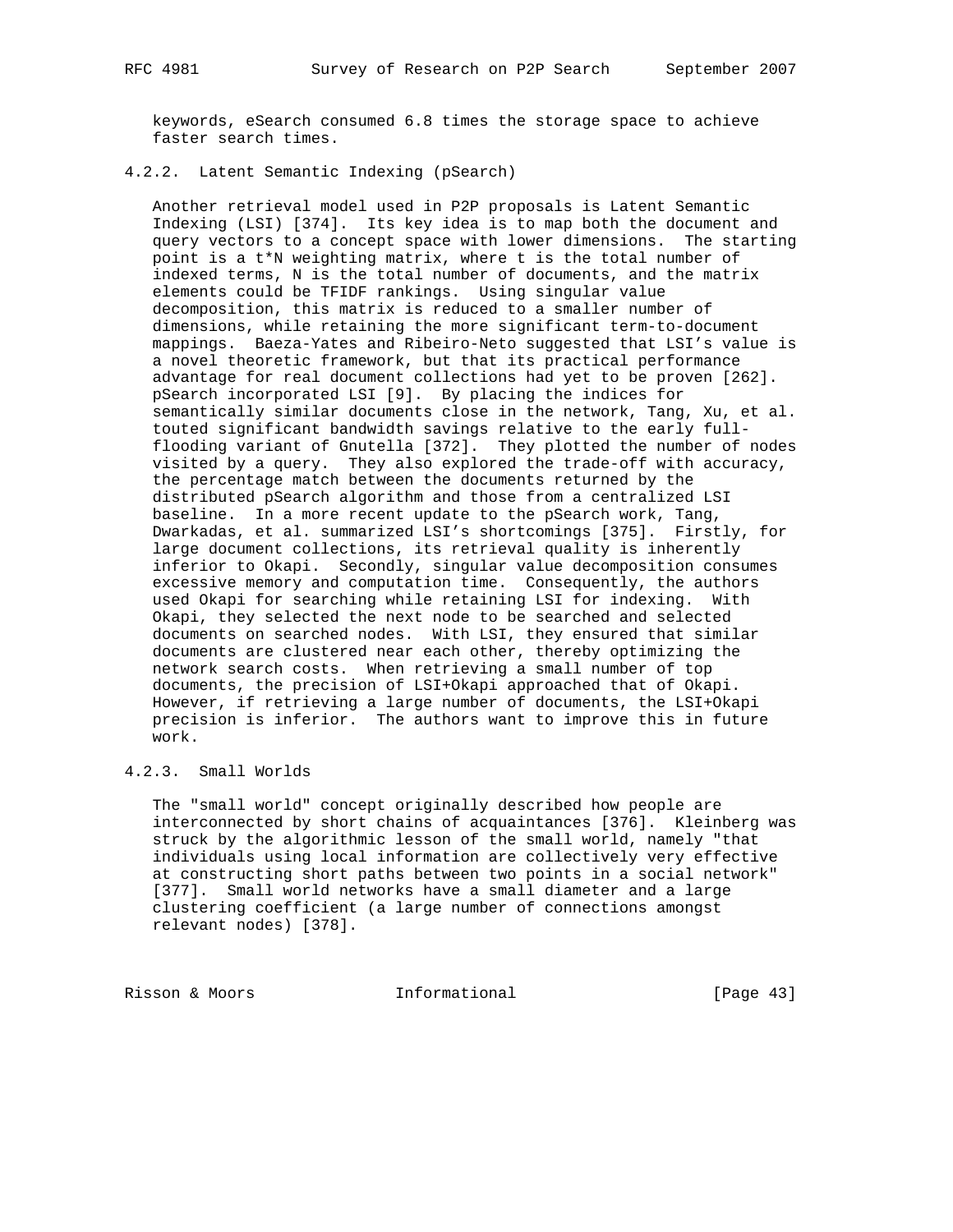The small world idea has had a limited impact on peer-to-peer algorithms. It has influenced only a few unstructured [62, 378-380] and structured [344, 381] algorithms. The most promising work on "small worlds" in P2P networks are those concerned with the information retrieval metrics, precision and recall [62, 378, 380].

### 5. Queries

 Database research suggests directions for P2P research. Hellerstein observed that, while work on fast P2P indexes is well underway, P2P query optimization remains a promising topic for future research [23]. Kossman reviewed the state of the art of distributed query processing, highlighting areas for future research: simulation and query optimization for networks of tens of thousands of servers and millions of clients; non-relational data types (e.g., XML, text, and images); and partial query responses since on the Internet, "failure is the rule rather than the exception" [19]. A primary motivation for the P2P system, PIER, was to scale from the largest database systems of a few hundred nodes to an Internet environment in which there are over 160 million nodes [22]. Litwin and Sahri have also considered ways to combine distributed hashing, more specifically the Scalable Distributed Data Structures, with SQL databases, claiming to be first to implement scalable distributed database partitioning [382]. Motivated by the lack of transparent distribution in current distributed databases, they measure query execution times for Microsoft SQL servers aggregated by means of an SDDS layer. One of their starting assumptions was that it is too challenging to change the SQL query optimizer.

 Database research also suggests the approach to P2P research. Researchers of database query optimization were divided between those looking for optimal solutions in special cases and those using heuristics to answer all queries [383]. Gribble, et al. cast query optimization in terms of the data placement problem, which is to "distribute data and work so the full query workload is answered with lowest cost under the existing bandwidth and resource constraints" [250]. They pointed out that even the static version of this problem is NP-complete in P2P networks. Consequently, research on massive, dynamic P2P networks will likely progress using both strategies of early database research - heuristics and special-case optimizations.

 If P2P networks are going to be adaptable, if they are to support a wide range of applications, then they need to accommodate many query types [72]. Up to this point, we have reviewed queries for keys (Section 3) and keywords (Sections 4.1. and 4.2). Unfortunately, a major shortcoming of the DHTs in Section 3.5 is that they primarily support exact-match, single-key queries. Skip Graphs support range and prefix queries, but not aggregation queries. Here we probe below

Risson & Moors **Informational** [Page 44]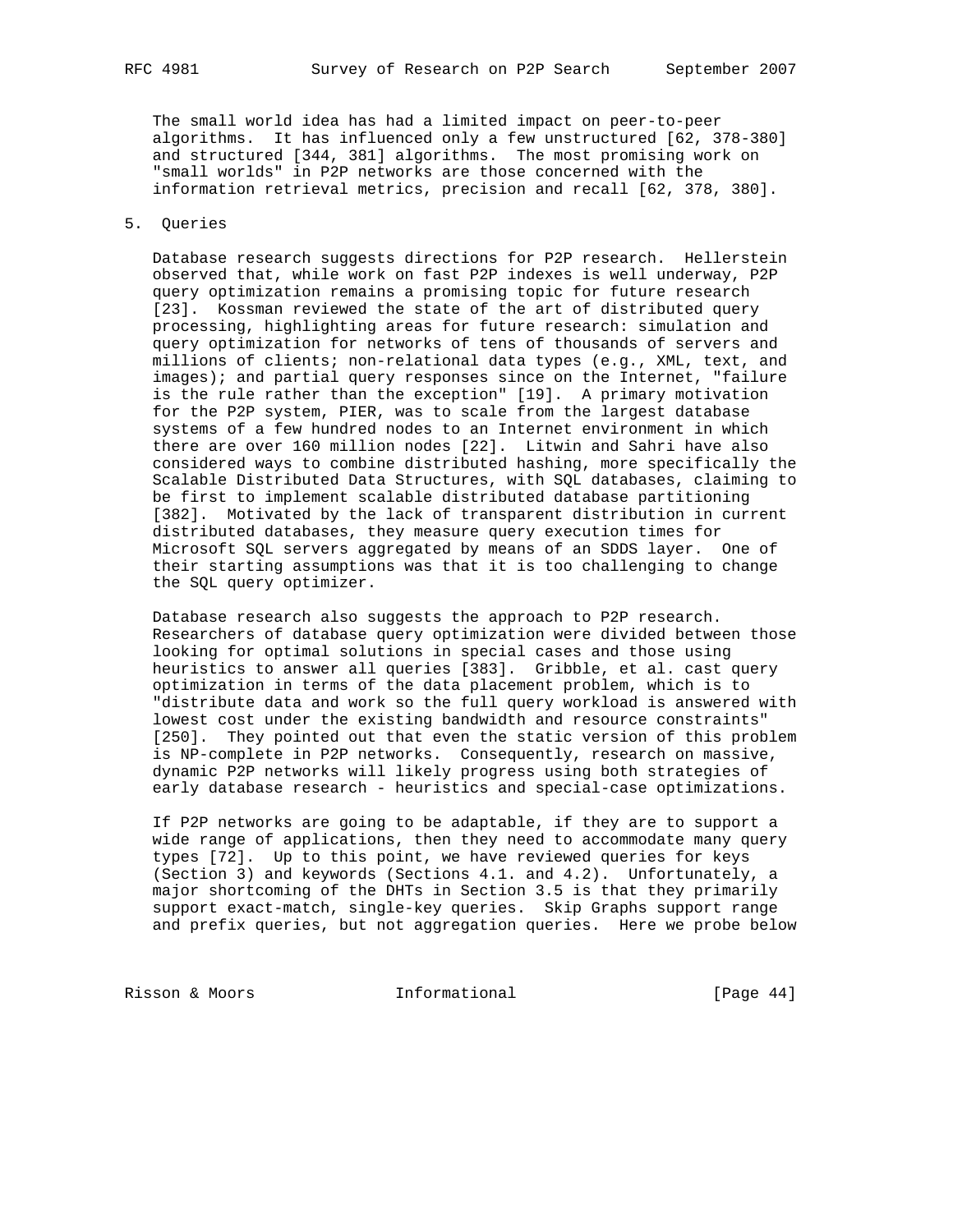the language syntax to identify the open research issues associated with more expressive P2P queries [25]. Triantafillou and Pitoura observed the disparate P2P designs for different types of queries and so outlined a unifying framework [76]. To classify queries, they considered the number of relations (single or multiple), the number of attributes (single or multiple), and the type of query operator. They described numerous operators: equality, range, join, and "special functions". The latter referred to aggregation (like sum, count, average, minimum, and maximum), grouping and ordering. The following sections approximately fit their taxonomy -- range queries, multi-attribute queries, join queries and aggregation queries. There has been some initial P2P work on other query types -- continuous queries [20, 22, 73], recursive queries [22, 74], and adaptive queries [23, 75]. For these, we defer to the primary references.

#### 5.1. Range Queries

 The support of efficient range predicates in P2P networks was identified as an important open research issue by Huebsch, et al. [22]. Range partitioning has been important in parallel databases to improve performance, so that a transaction commonly needs data from only one disk or node [22]. One type of range search, longest prefix match, is important because of its prevalence in routing schemes for voice and data networks alike. In other applications, users may pose broad, inexact queries, even though they require only a small number of responses. Consequently, techniques to locate similar ranges are also important [77]. Various proposals for range searches over P2P networks are summarized in Figure 4. Since the Scalable Distributed Data Structure (SDDS) has been an important influence on contemporary Distributed Hash Tables (DHTs) [49-51], we also include ongoing work on SDDS range searches.

 PEER-TO-PEER (P2P) Locality Sensitive Hashing (Chord) [77] Prefix Hash Trees (unspecified DHT) [78, 79] Space Filling Curves (CAN) [80] Space Filling Curves (Chord) [81] Quadtrees (Chord) [82] Skip Graphs [38, 41, 83, 100] Mercury [84] P-Grid [85, 86]

 SCALABLE DISTRIBUTED DATA STRUCTURES (SDDS) RP\* [87, 88]

Figure 4: Solutions for Range Queries on P2P and SDDS Indexes

Risson & Moors **Informational** [Page 45]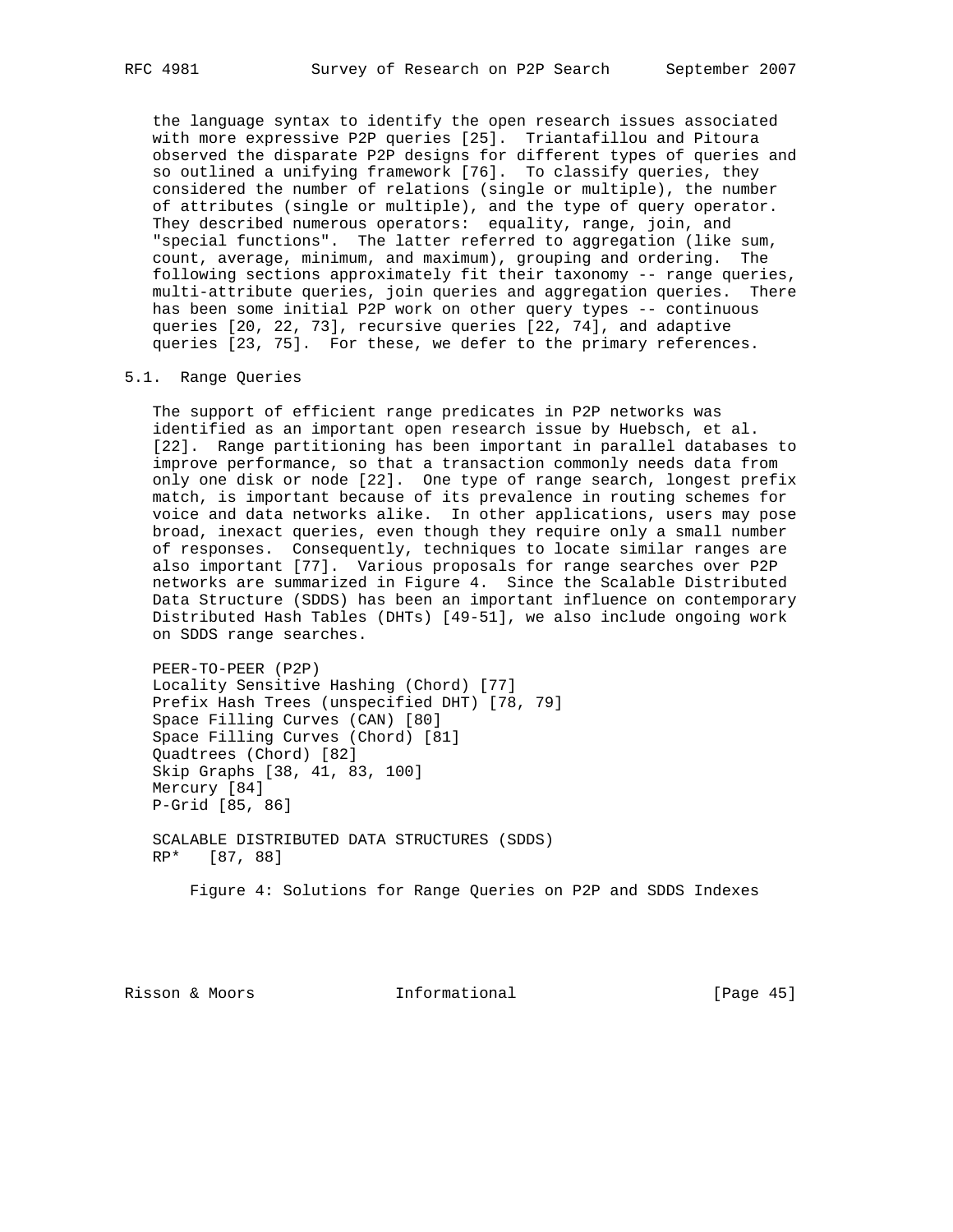The papers on P2P range search can be divided into those that rely on an underlying DHT (the first five entries in Figure 4) and those that do not (the subsequent three entries). Bharambe, Agrawal, et al. argued that DHTs are inherently ill-suited to range queries [84]. The very feature that makes for their good load balancing properties, randomized hash functions, works against range queries. One possible solution would be to hash ranges, but this can require a priori partitioning. If the partitions are too large, partitions risk overload. If they are too small, there may be too many hops.

 Despite these potential shortcomings, there have been several range query proposals based on DHTs. If hashing ranges to nodes, it is entirely possible that overlapping ranges map to different nodes. Gupta, Agrawal, et al. rely on locality sensitive hashing to ensure that, with high probability, similar ranges are mapped to the same node [77]. They propose one particular family of locality sensitive hash functions, called min-wise independent permutations. The number of partitions per node and the path length were plotted against the total numbers of peers in the system. For a network with 1000 nodes, the hop count distribution was very similar to that of the exact matching Chord scheme. Was it load-balanced? For the same network with 50,000 partitions, there were over two orders of magnitude variation in the number of partitions at each node (first and ninety-ninth percentiles). The Prefix Hash Tree is a trie in which prefixes are hashed onto any DHT. The preliminary analysis suggests efficient doubly logarithmic lookup, balanced load, and fault resilience [78, 79]. Andrzejak and Xu were perhaps the first to propose a mapping from ranges to DHTs [80]. They use one particular Space Filling Curve, the Hilbert curve, over a Content Addressable Network (CAN) construction (Section 3.5.3). They maintain two properties: nearby ranges map to nearby CAN zones; if a range is split into two sub-ranges, then the zones of the sub-ranges partition the zone of the primary range. They plot path length and load proxy measures (the total number of messages and nodes visited) for three algorithms to propagate range queries: brute force, controlled flooding, and directed controlled flooding. Schmidt and Parashar also advocated Space Filling Curves to achieve range queries over a DHT [81]. However, they point out that, while Andrzejak and Xu use an inverse Space Filling Curve to map a one-dimensional space to d dimensional zones, they map a d-dimensional space back to a one dimensional index. Such a construction gives the ability to search across multiple attributes (Section 5.2). Tanin, Harwood, et al. suggested quadtrees over Chord [82], and gave preliminary simulation results for query response times.

 Because DHTs are naturally constrained to exact-match, single-key queries, researchers have considered other P2P indexes for range searches. Several were based on Skip Graphs [38, 41], which, unlike

Risson & Moors **Informational** [Page 46]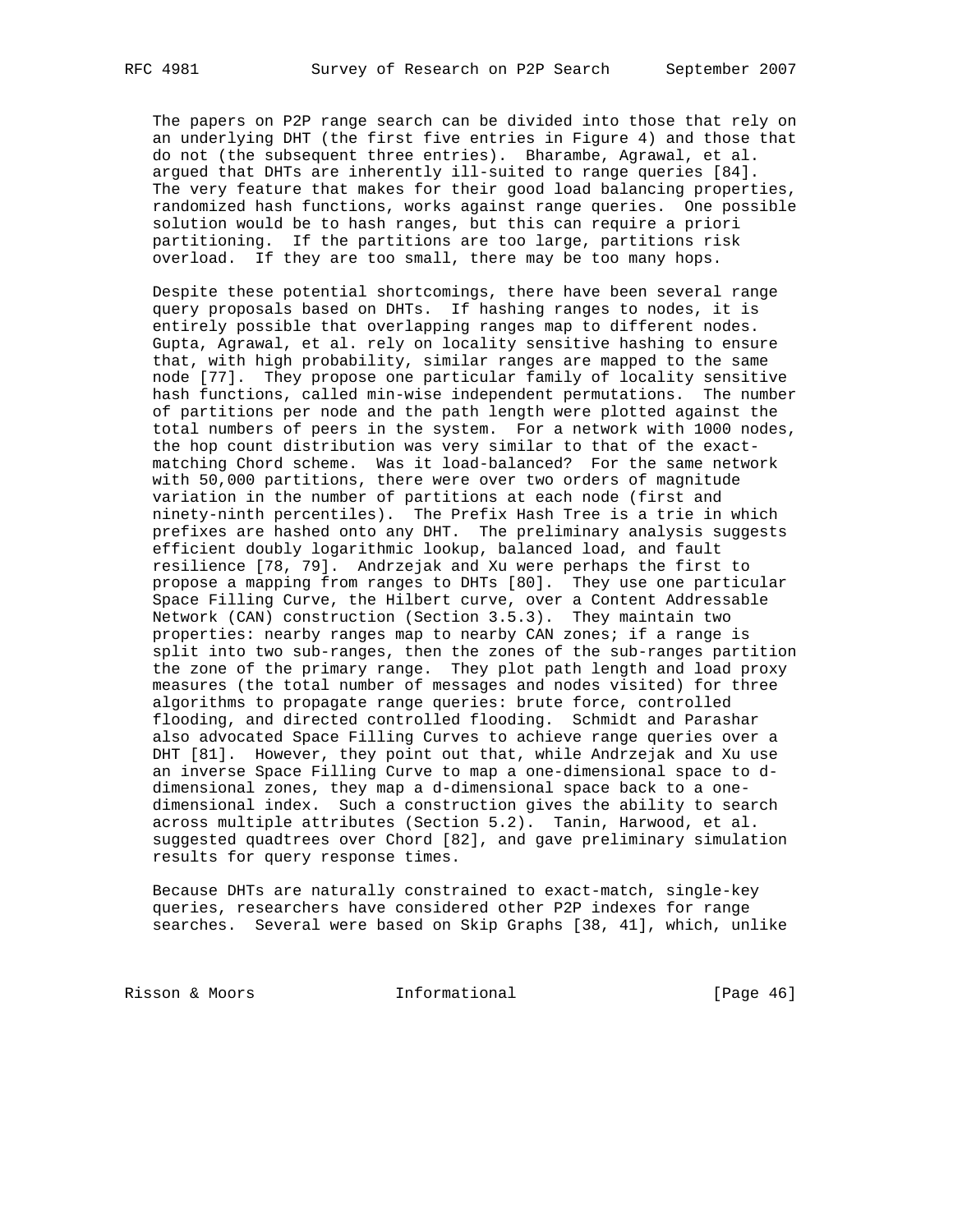the DHTs, do not necessitate randomizing hash functions and are therefore capable of range searches. Unfortunately, they are not load balanced [83]. For example, in SkipNet [48], hashing was added to balance the load -- the Skip Graph could support range searches or load balancing, but not both. One solution for load-balancing relies on an increased number of 'virtual' servers [168] but, in their search for a system that can both search for ranges and balance loads, Bharambe, Agrawal, et al. rejected the idea [84]. The virtual servers work assumed load imbalance stems from hashing; that is, by skewed data insertions and deletions. In some situations, the imbalance is triggered by a skewed query load. In such circumstances, additional virtual servers can increase the number of routing hops and increase the number of pointers that a Skip Graph needs to maintain. Ganesan, Bawa, et al. devised an alternate method to balance load [83]. They proposed two Skip Graphs, one to index the data itself and the other to track load at each node in the system. Each node is able to determine the load on its neighbours and the most (least) loaded nodes in the system. They devise two algorithms: NBRADJUST balances load on neighbouring nodes; using REORDER, empty nodes can take over some of the tuples on heavily loaded nodes. Their simulations focus on skewed storage load, rather than on skewed query loads, but they surmise that the same approach could be used for the latter.

 Other proposals for range queries avoid both the DHT and the Skip Graph. Bharambe, Agrawal, et al. distinguish their Mercury design by its support for multi-attribute range queries and its explicit load balancing [84]. In Mercury, nodes are grouped into routing hubs, each of which is responsible for various query attributes. While it does not use hashing, Mercury is loosely similar to the DHT approaches: nodes within hubs are arranged into rings, like Chord [34]; for efficient routing within hubs, k long-distance links are used, like Symphony [381]. Range lookups require  $O((\log n)^2)/k)$  hops. Random sampling is used to estimate the average load on nodes and to find the parts of the overlay that are lightly loaded. Whereas Symphony assumed that nodes are responsible for ranges of approximately equal size, Mercury's random sampling can determine the location of the start of the range, even for non-uniform ranges [84]. P-Grid [42] does provide for range queries, by virtue of the key ordering in its tree structures. Ganesan, Bawa, et al. critiqued its capabilities [83]: P-Grid assumes fixed-capacity nodes; there was no formal characterization of imbalance ratios or balancing costs; every P-Grid periodically contacts other nodes for load information.

 The work on Scalable Distributed Data Structures (SDDSs) has progressed in parallel with P2P work and has addressed range queries. Like the DHTs above, the early SDDS Linear Hashing (LH\*) schemes were not order-preserving [52]. To facilitate range queries, Litwin,

Risson & Moors **Informational** [Page 47]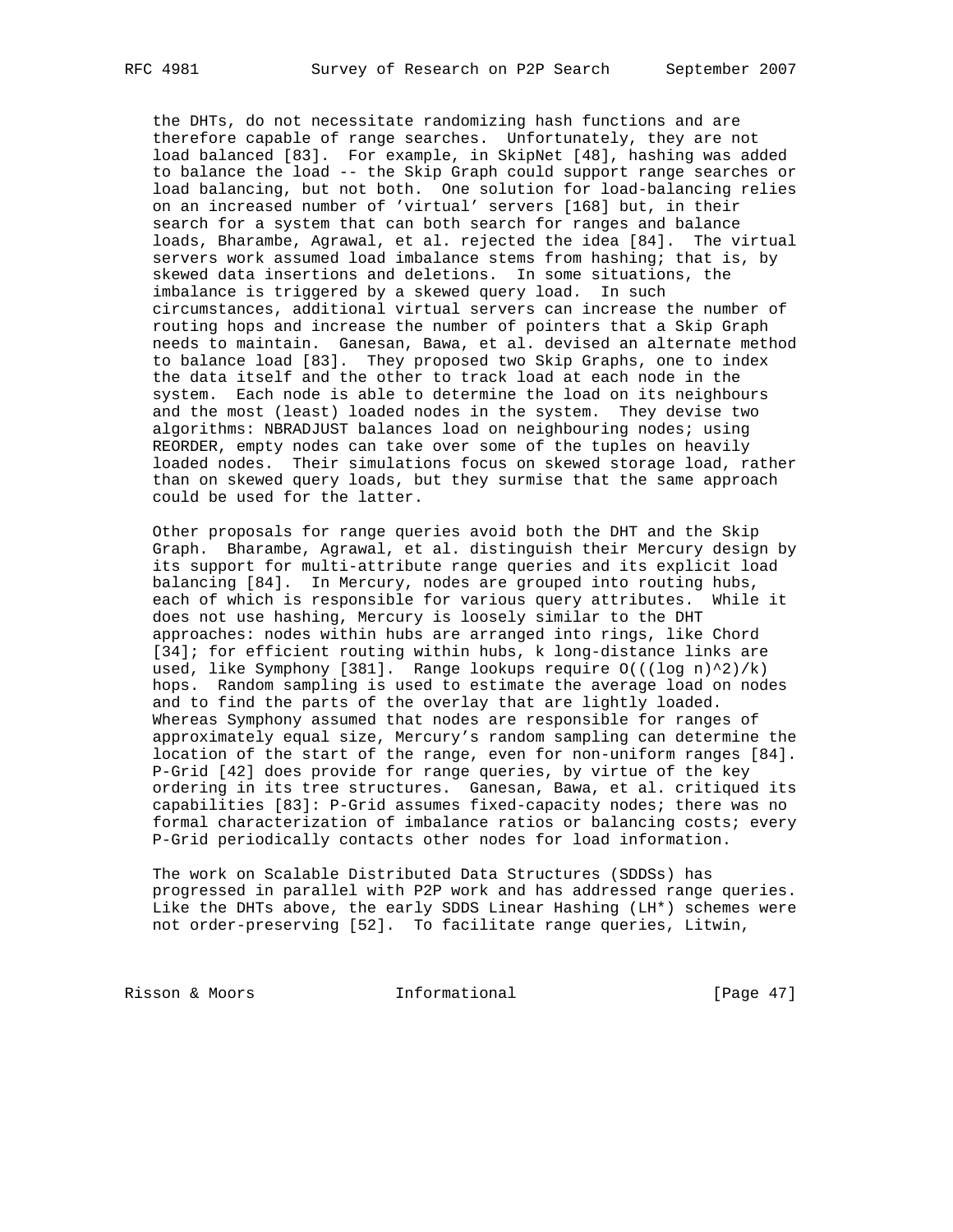Niemat, et al. devised a Range Parititioning variant, RP\* [87]. There are options to dispense with the index, to add indexes to clients, and to add them to servers. In the variant without an index, every query is issued via multicasting. The other variants also use some multicasting. The initial RP\* paper suggested scalability to thousands of sites, but a more recent RP\* simulation was capped at 140 servers [88]. In that work, Tsangou, Ndiaye, et al. investigated TCP and UDP mechanisms by which servers could return range query results to clients. The primary metrics were search and response times. Amongst the commercial parallel database management systems, they reported that the largest seems only to scale to 32 servers (SQL Server 2000). For future work, they planned to explore aggregation of query results, rather than establishing a connection between the client and every single server with a response.

 All in all, it seems there are numerous open research questions on P2P range queries. How realistic is the maintenance of global load statistics considering the scale and dynamism of P2P networks? Simulations at larger scales are required. Proposals should take into account both the storage load (insert and delete messages) and the query load (lookup messages). Simplifying assumptions need to be attacked. For example, how well do the above solutions work in networks with heterogeneous nodes, where the maximum message loads and index sizes are node-dependent?

### 5.2. Multi-Attribute Queries

 There has been some work on multi-attribute P2P queries. As late as September 2003, it was suggested that there has not been an efficient solution [76].

 Again, an early significant work on multi-attribute queries over aggregated commodity nodes germinated amongst SDDSs. k-RP\* [89] uses the multi-dimensional binary search tree (or k-d tree, where k indicates the number of dimensions of the search index) [384]. It builds on the RP\* work from the previous section and inherits their capabilities for range search and partial match. Like the other SDDSs, k-RP\* indexes can fit into RAM for very fast lookup. For future work, Litwin and Neimat suggested a) a formal analysis of the range search termination algorithm and the k-d paging algorithm, b) a comparison with other multi-attribute data structures (quad-trees and R-trees) and c) exploration of query processing, concurrency control, and transaction management for k-RP\* files [89]. On the latter point, others have considered transactions to be inconsequential to the core problem of supporting more complex queries in P2P networks [72].

Risson & Moors **Informational** [Page 48]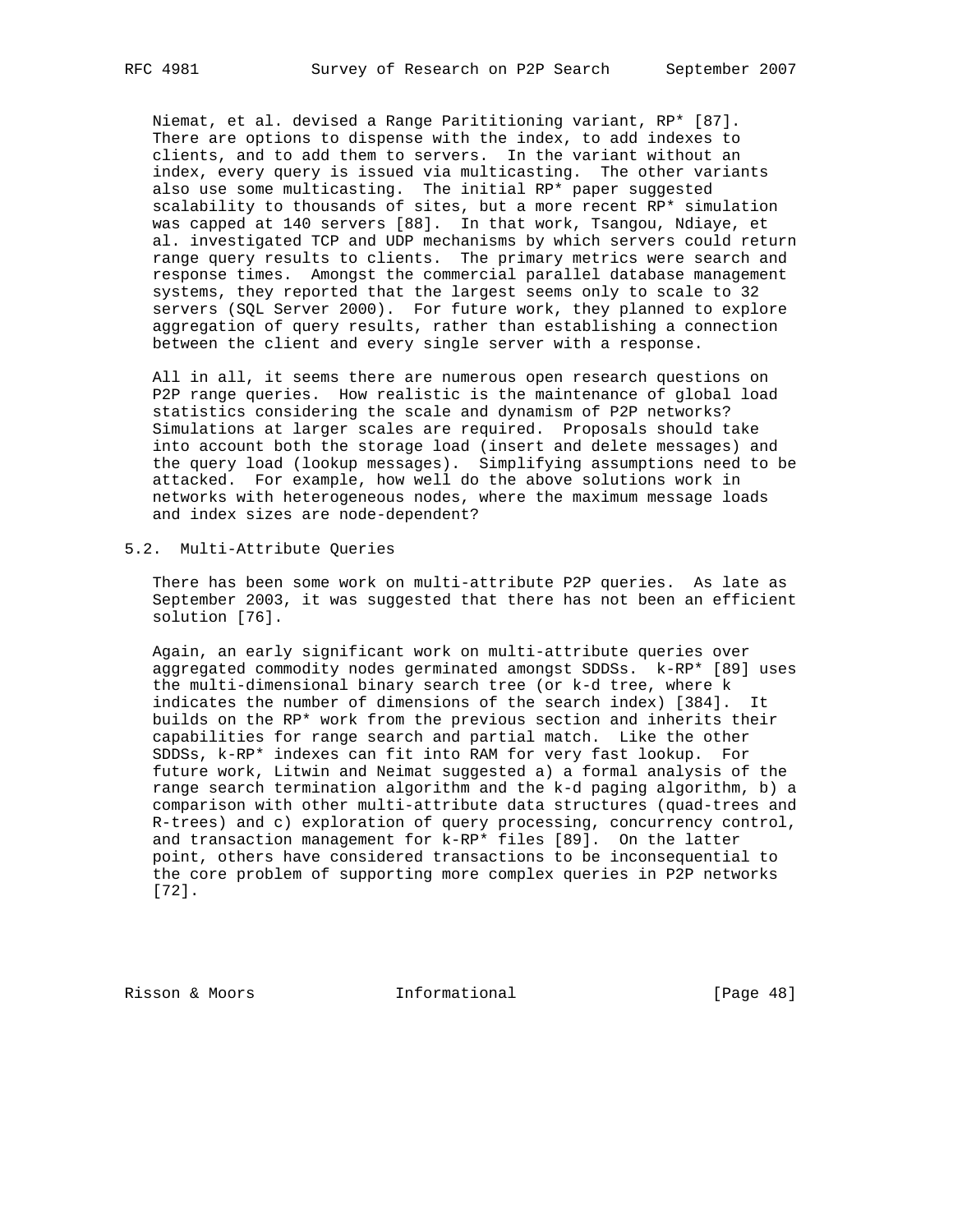In architecting their secure wide-area Service Discovery Service (SDS), Hodes, Czerwinski, et al. considered three possible designs for multi-criteria search -- Centralization, Mapping and Flooding [90]. These correlate to the index classifications of Section 2 -- Central, Distributed, and Local. They discounted the centralized, Napster-like index for its risk of a single point of failure. They considered the hash-based mappings of Section 3, but concluded that it would not be possible to adequately partition data. A document satisfying many criteria would be wastefully stored in many partitions. They rejected full flooding for its lack of scalability. Instead, they devised a query filtering technique, reminiscent of Gnutella's query routing protocol (Section 4.1). Nodes push proactive summaries of their data rather than waiting for a query. Summaries are aggregated and stored throughout a server hierarchy, to guide subsequent queries. Some initial prototype measurements were provided for total load on the system, but not for load distribution. They put several issues forward for future work. The indexing needs to be flexible to change according to query and storage workloads. A mesh topology might improve on their hierarchic topology since query misses would not propagate to root servers. The choice is analogous to BGP meshes and DNS trees.

 More recently, Cai, Frank, et al. devised the Multi-Attribute Addressable Network (MAAN) [91]. They built on Chord to provide both multi-attribute and range queries, claiming to be the first to service both query types in a structured P2P system. Each MAAN node has O(log n) neighbours, where N is the number of nodes. MAAN multi-attribute range queries require O(log n+N\*Smin) hops, where Smin is the minimum range selectivity across all attributes. Selectivity is the ratio of the query range to the entire identifier range. The paper assumed that a locality preserving hash function would ensure balanced load. Per Section 5.1, the arguments by Bharambe, Agrawal, et al. have highlighted the shortcomings of this assumption [84]. MAAN required that the schema must be fixed and known in advance -- adaptable schemas were recommended for subsequent attention. The authors also acknowledged that there is a selectivity breakpoint at which full flooding becomes more efficient than their scheme. This begs for a query resolution algorithm that adapts to the profile of queries. Cai and Frank followed up with RDFPeers [55]. They differentiate their work from other RDF proposals by a) guaranteeing to find query results if they exist and b) removing the requirement of prior definition of a fixed schema. They hashed <subject, predicate, object> triples onto the MAAN and reported routing hop metrics for their implementation. Load imbalance across nodes was reduced to less than one order of magnitude, but the specific measure was the number of triples stored per node - skewed query loads were not considered. They plan to improve load balancing with the virtual servers of Section 5.1 [168].

Risson & Moors **Informational** [Page 49]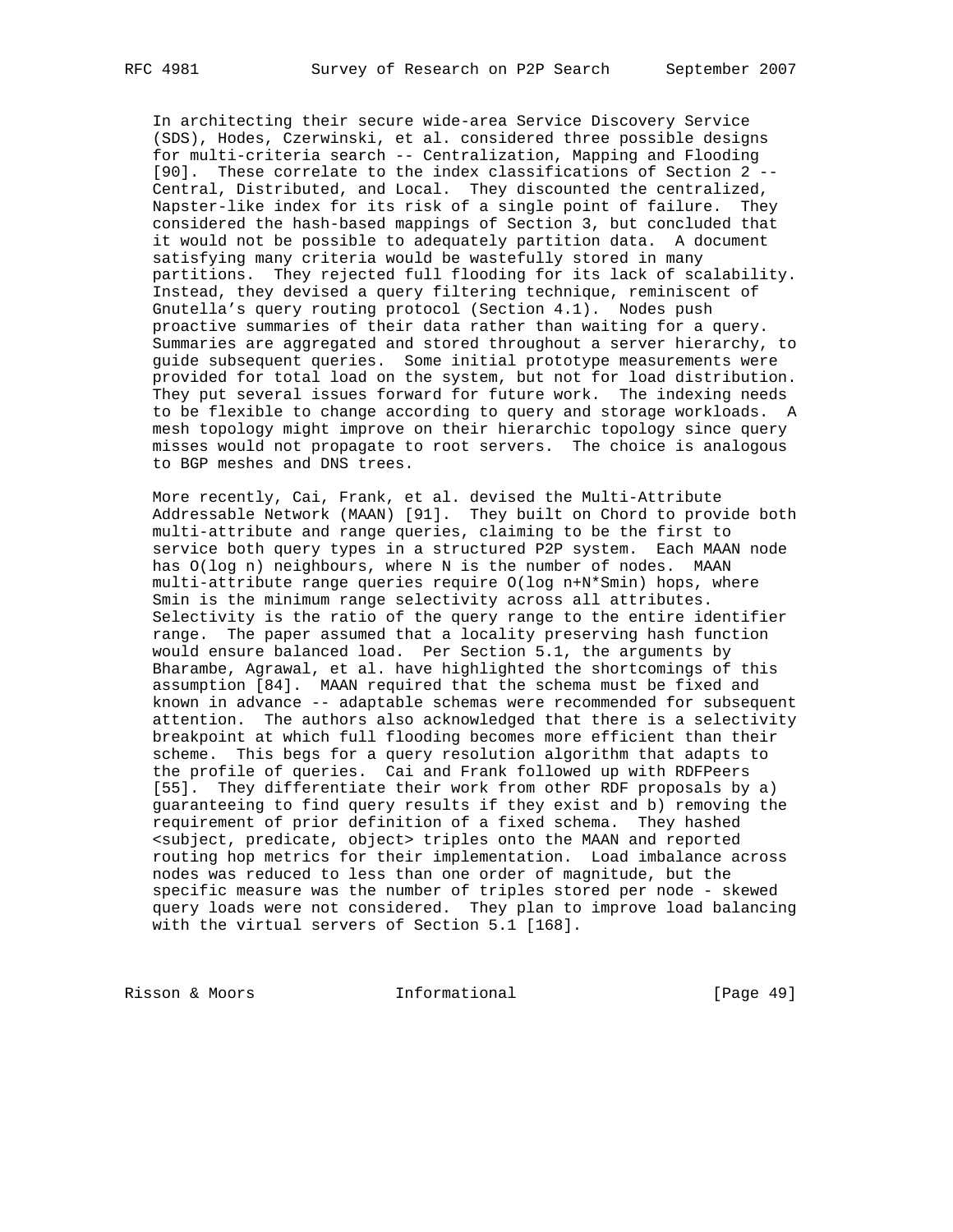### 5.3. Join Queries

 Two research teams have done some initial work on P2P join operations. Harren, Hellerstein, et al. initially described a three-layer architecture -- storage, DHT and query processing. They implemented the join operation by modifying an existing Content Addressable Network (CAN) simulator, reporting "significant hot-spots in all dimensions: storage, processing, and routing" [72]. They progressed their design more recently in the context of PIER, a distributed query engine based on CAN [22, 385]. They implemented two equi-join algorithms. In their design, a key is constructed from the "namespace" and the "resource ID". There is a namespace for each relation and the resource ID is the primary key for base tuples in that relation. Queries are multicast to all nodes in the two namespaces (relations) to be joined. Their first algorithm is a DHT version of the symmetric hash join. Each node in the two namespaces finds the relevant tuples and hashes them to a new query namespace. The resource ID in the new namespace is the concatenation of join attributes. In the second algorithm, called "fetch matches", one of the relations is already hashed on the join attributes. Each node in the second namespace finds tuples matching the query and retrieves the corresponding tuples from the first relation. They leveraged two other techniques, namely the symmetric semi-join rewrite and the Bloom filter rewrite, to reduce the high bandwidth overheads of the symmetric hash join. For an overlay of 10,000 nodes, they simulated the delay to retrieve tuples and the aggregate network bandwidth for these four schemes. The initial prototype was on a cluster of 64 PCs, but it has more recently been expanded to PlanetLab.

 Triantafillou and Pitoura considered multicasting to large numbers of peers to be inefficient [76]. They therefore allocated a limited number of special peers, called range guards. The domain of the join attributes was divided, one partition per range guard. Join queries were sent only to range guards, where the query was executed. Efficient selection of range guards and a quantitive evaluation of their proposal were left for future work.

## 5.4. Aggregation Queries

 Aggregation queries invariable rely on tree-structures to combine results from a large number of nodes. Examples of aggregation queries are Count, Sum, Maximum, Minimum, Average, Median, and Top-K [92, 386, 387]. Figure 5 summarizes the tree and query characteristics that affect dependability.

Risson & Moors **Informational** [Page 50]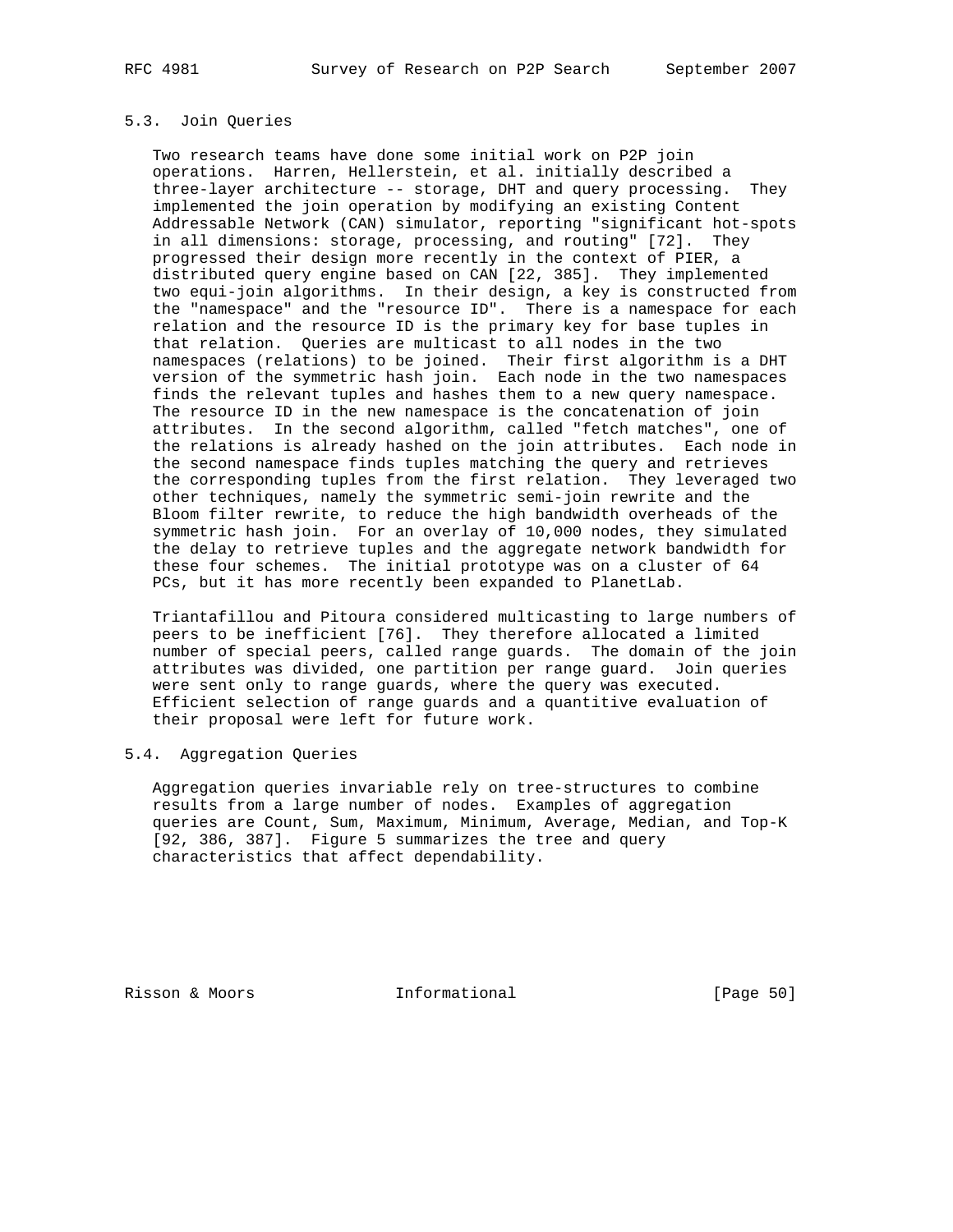Tree type: Doesn't use DHT [92], use internal DHT trees [95], use independent trees on top of DHTs Tree repair: Periodic [93], exceptional [32] Tree count: One per key, one per overlay [56] Tree flexibility: Static [92], dynamic Query interface: install, update, probe [98] Query distribution: multicast [98], gossip [92] Query applications: leader election, voting, resource location, object placement and error recovery [98, 388] Query semantics Consistency: Best-effort, eventual [92], snapshot / interval / single-site validity [99]

 Timeliness [388] Lifetime: Continuous [97, 99], single-shot

- No. attributes: Single, multiple
- Query types: Count, sum, maximum, minimum, average, median, top k [92, 386, 387]

Figure 5: Aggregation Trees and Queries in P2P Networks

 Key: Astrolabe [92]; Cone [93]; Distributed Approximative System Information Service (DASIS) [95]; Scalable Distributed Information

 Management System (SDIMS) [98]; Self-Organized Metadata Overlay (SOMO) [56]; Wildfire [99]; Willow [32]; Newscast [97]

 The fundamental design choices for aggregation trees relate to how the overlay uses DHTs, how it repairs itself when there are failures, how many aggregation trees there are, and whether the tree is static or dynamic (Figure 5). Astrolabe is one of the most influential P2P designs included in Figure 5, yet it makes no use of DHTs [92]. Other designs make use of the internal trees of Plaxton-like DHTs. Others build independent tree structures on top of DHTs. Most of the designs repair the aggregation tree with periodic mechanisms similar to those used in the DHTs themselves. Willow is an exception [32]. It uses a Tree Maintenance Protocol to "zip" disjoint aggregation trees together when there are major failures. Yalagandula and Dahlin found reconfigurations at the aggregation layer to be costly, suggesting more research on techniques to reduce the cost and frequency of such reconfigurations [98]. Many of the designs use multiple aggregation trees, each rooted at the DHT node responsible for the aggregation attribute. On the other hand, the Self-Organized Metadata Overlay [56] uses a single tree and is vulnerable to a single point of failure at its root.

Risson & Moors **Informational** [Page 51]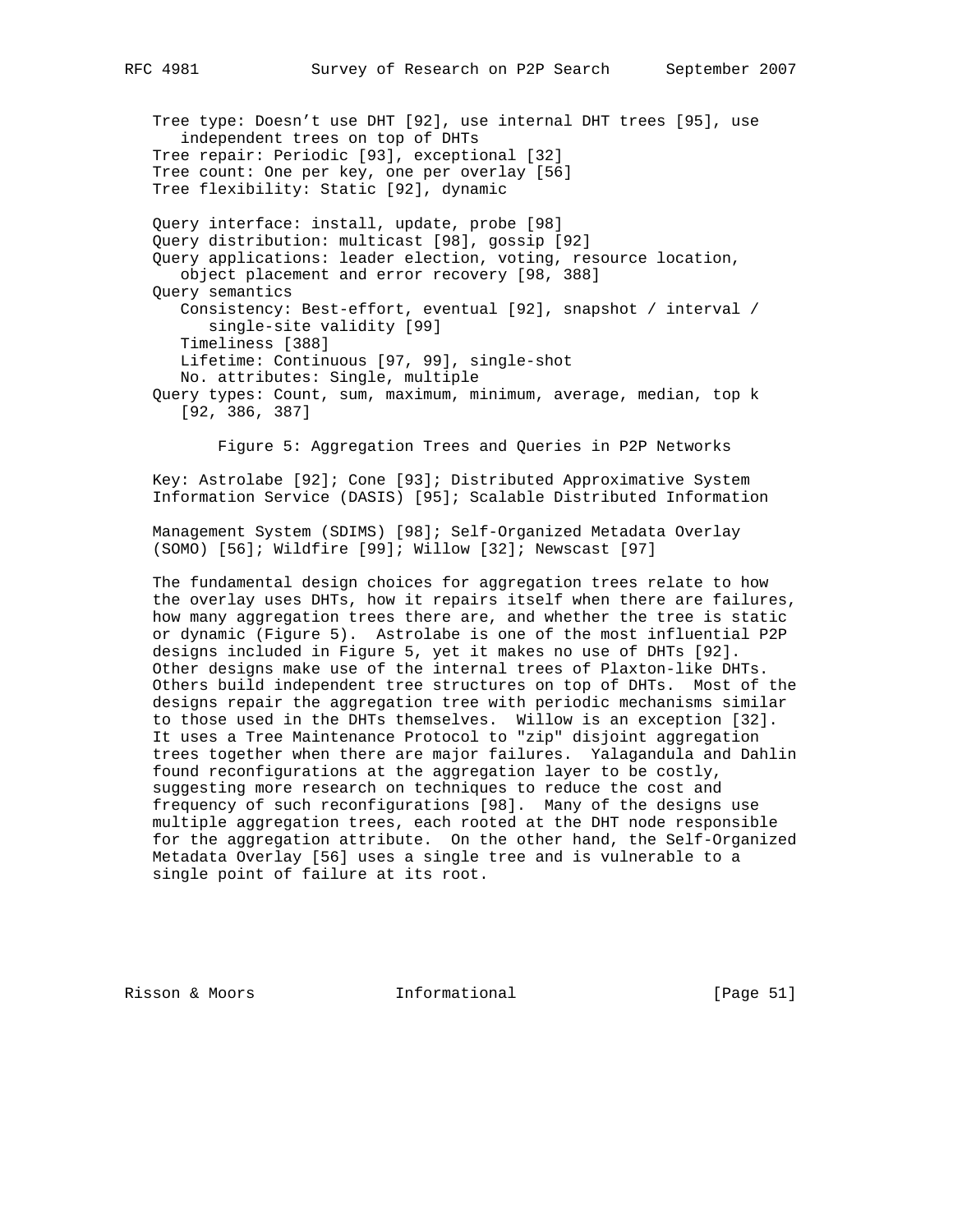At the time of writing, researchers have just begun exploring the performance of queries in the presence of churn. Most designs are for best-effort queries. Bawa, et al. devised a better consistency model, called Single-Site Validity [99] to qualify the accuracy of results when there is churn. Its price was a five-fold increase in the message load, when compared to an efficient but best-effort Spanning Tree. Gossip mechanisms are resilient to churn, but they delay aggregation results and incur high message cost for aggregation attributes with small read-to-write ratios.

6. Security Considerations

 An initial list of references to research on P2P security is given in Figure 1, Section 1. This document addresses P2P search. P2P storage, security, and applications are recommended for further investigation in Section 8.

# 7. Conclusions

 Research on peer-to-peer networks can be divided into four categories -- search, storage, security and applications. This critical survey has focused on search methods. While P2P networks have been classified by the existence of an index (structured or unstructured) or the location of the index (local, centralized, and distributed), this survey has shown that most have evolved to have some structure, whether it is indexes at superpeers or indexes defined by DHT algorithms. As for location, the distributed index is most common. The survey has characterized indexes as semantic and semantic-free. It has also critiqued P2P work on major query types. While much of it addresses work from 2000 or later, we have traced important building blocks from the 1990s.

 The initial motivation in this survey was to answer the question, "How robust are P2P search networks?" The question is key to the deployment of P2P technology. Balakrishnan, Kaashoek, et al. argued that the P2P architecture is appealing: the startup and growth barriers are low; they can aggregate enormous storage and processing resources; "the decentralized and distributed nature of P2P systems gives them the potential to be robust to faults or intentional attacks" [18]. If P2P is to be a disruptive technology in applications other than casual file sharing, then robustness needs to be practically verified [20].

 The best comparative research on P2P dependability has been done in the context of Distributed Hash Tables (DHTs) [291]. The entire body of DHT research can be distilled to four main observations about dependability (Section 3.2). Firstly, static dependability comparisons show that no O(log n) DHT geometry is significantly more

Risson & Moors **Informational** [Page 52]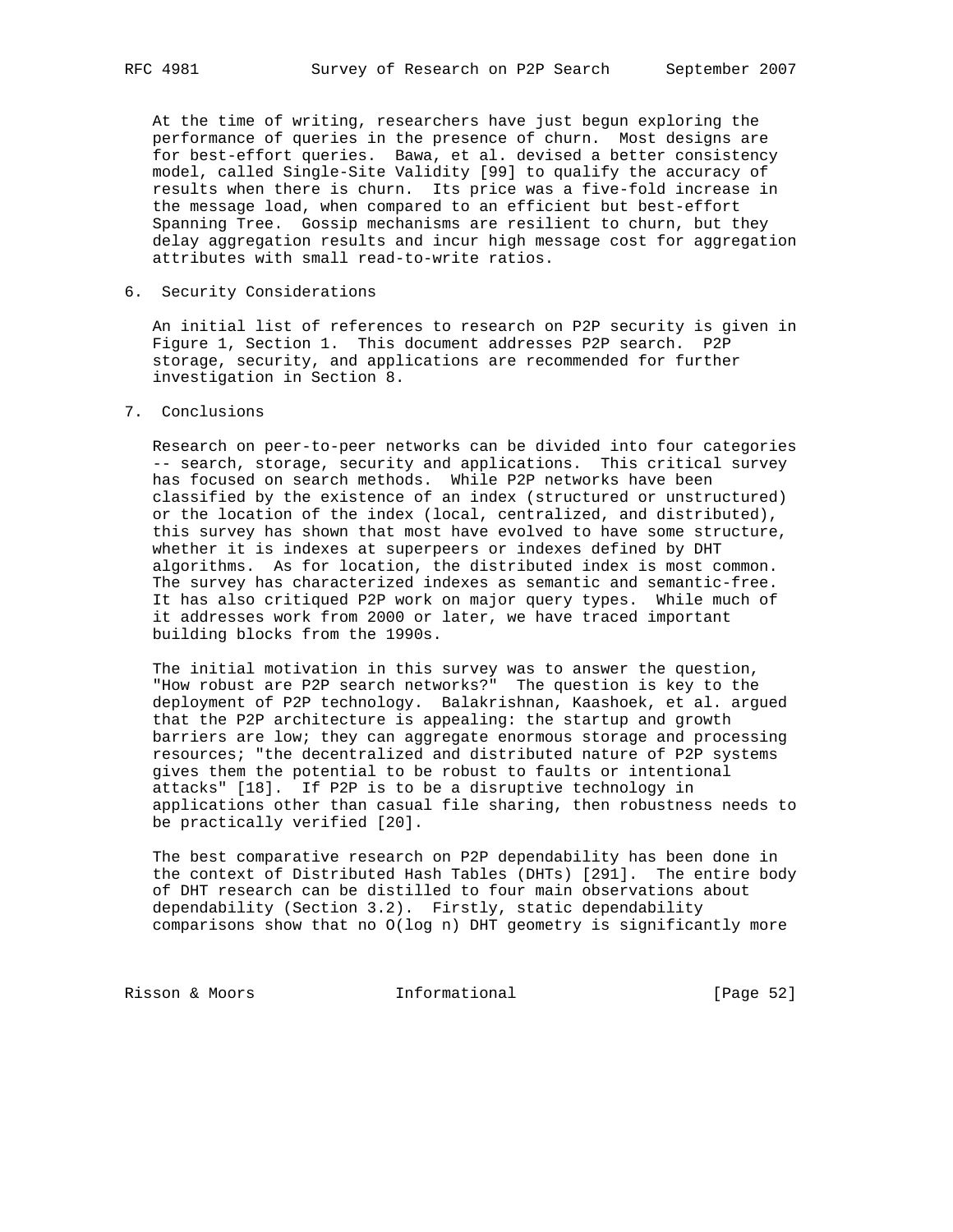dependable than the other O(log n) geometries. Secondly, dynamic dependability comparisons show that DHT dependability is sensitive to the underlying topology maintenance algorithms (Figure 2). Thirdly, most DHTs use O(log n) geometries to suit ephemeral nodes, whereas the O(1) hop DHTs suit stable nodes - they deserve more research attention. Fourthly, although not yet a mature science, the study of DHT dependability is helped by recent simulation tools that support multiple DHTs [299].

We make the following four suggestions for future P2P research:

- 1) Complete the companion P2P surveys for storage, security, and applications. A rough outline has been suggested in Figure 1, along with references. The need for such surveys was highlighted within the peer-to-peer research group of the Internet Research Task Force (IRTF) [17].
- 2) P2P indexes are maturing. P2P queries are embryonic. Work on more expressive queries over P2P indexes started to gain momentum in 2003, but remains fraught with efficiency and load issues.
- 3) Isolate the low-level mechanisms affecting robustness. There is limited value in comparing robustness of DHT geometries (like rings versus de Bruijn graphs), when robustness is highly sensitive to underlying topology maintenance algorithms (Figure 2).
- 4) Build consensus on robustness metrics and their acceptable ranges. This paper has teased out numerous measures that impinge on robustness, for example, the median query path length for a failure of x% of nodes, bisection width, path overlap, the number of alternatives available for the next hop, lookup latency, average live bandwidth (bytes/node/sec), successful routing rates, the number of timeouts (caused by a finger pointing to a departed node), lookup failure rates (caused by nodes that temporarily point to the wrong successor during churn), and clustering measures (edge expansion and node expansion). Application-level robustness metrics need to drive a consistent assessment of the underlying search mechanics.
- 8. Acknowledgments

 This document was adapted from a paper in Elsevier's Computer Networks:

 J. Risson & T. Moors, Survey of Research towards Robust Peer-to- Peer Networks: Search Methods, Computer Networks 51(7)2007.

Risson & Moors **Informational** [Page 53]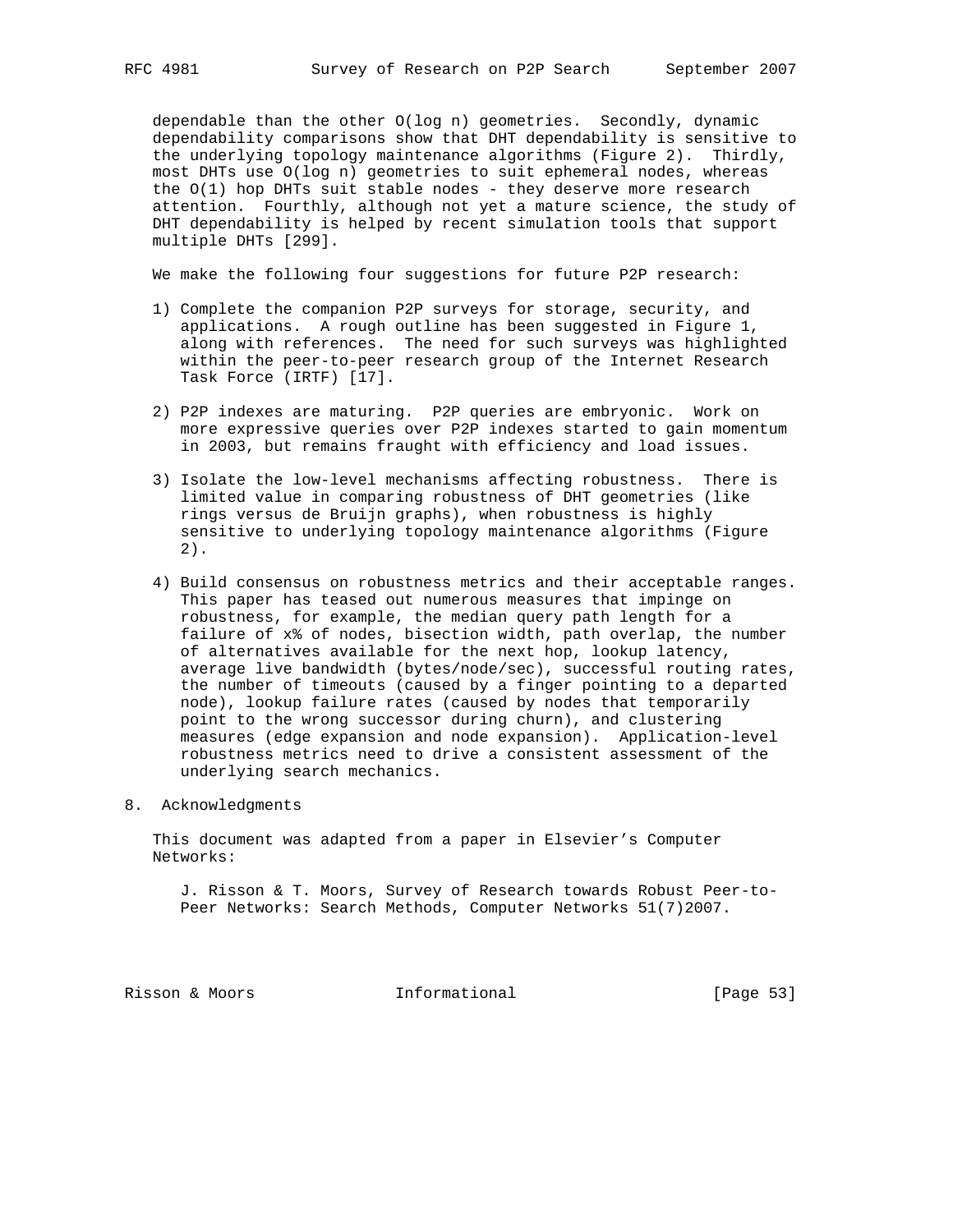We thank Bill Yeager, Ali Ghodsi, and several anonymous reviewers for thorough comments that significantly improved the quality of earlier versions of this document.

- 9. References
- 9.1. Informative References
	- [1] M. Roussopoulos, M. Baker, D. Rosenthal, T. Guili, P. Maniatis, and J. Mogul, 2 P2P of Not 2 P2P?, The 3rd Int'l Workshop on Peer-to-Peer Systems, February 26-27 2004.
	- [2] A. Rowstron and P. Druschel, Pastry: Scalable, distributed object location and routing for large-scale peer-to-peer systems, IFIP/ACM Middleware 2001, Nov 2001.
	- [3] B. Yeager and B. Bhattacharjee, Peer-to-Peer Research Group Charter, http://www.irtf.org/charters/p2prg.html (2003)
	- [4] T. Klingberg and R. Manfredi, Gnutella 0.6, (2002)
	- [5] I. Clarke, A Distributed Decentralised Information Storage and Retrieval System, Undergraduate Thesis, 1999.
	- [6] B. Zhao, J. Kubiatowicz, and A. Joseph, Tapestry: an infrastructure for fault-tolerant wide-area location and routing, Report No. UCB/CSD-01-1141 2001.
	- [7] I. Stoica, R. Morris, D. Liben-Nowell, D. Karger, M. Kaashoek, F. Dabek, and H. Balakrishnan, Chord: A scalable peer-to-peer lookup service for internet applications, Proc. ACM SIGCOMM 2001 2001, pp. 149-160.
	- [8] S. Ratnasamy, P. Francis, M. Handley, R. Karp, and S. Shenker, A scalable content-addressable network, Proc. of the conf. on Applications, technologies, architectures and protocols for computer communications, August 27-31 2001, pp. 161-172.
	- [9] C. Tang, Z. Xu, and M. Mahalingam, pSearch: information retrieval in structured overlays, First Workshop on Hot Topics in Networks. Also Computer Communication Review, Volume 33, Number 1, January 2003, Oct 28-29 2002.
	- [10] W. Nejdl, S. Decker, and W. Siberski, Edutella Project, RDF based Metadata Infrastructure for P2P Applications, http://edutella.jxta.org/ (2003)

Risson & Moors **Informational** [Page 54]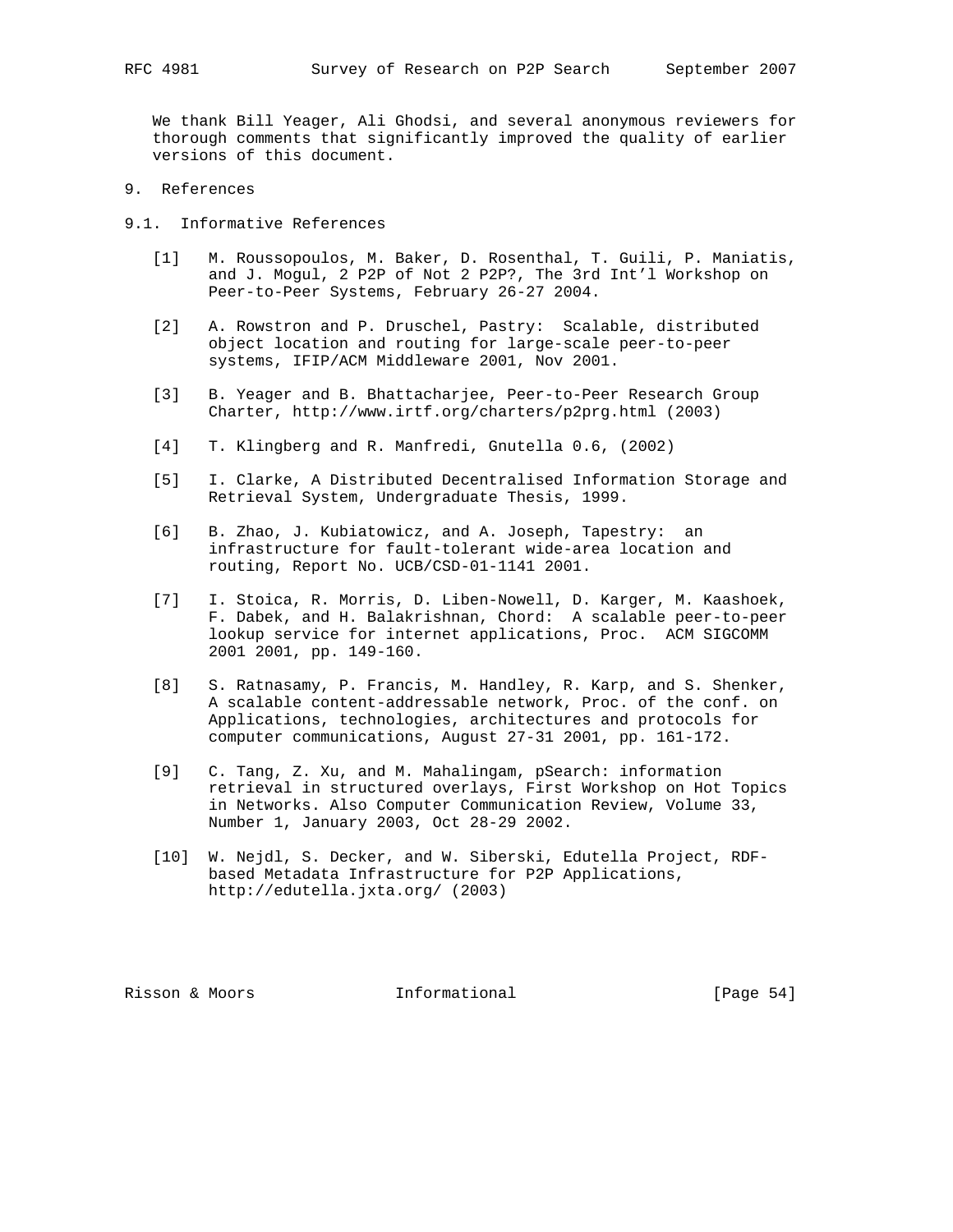- [11] K. Aberer and M. Hauswirth, Peer-to-peer information systems: concepts and models, state-of-the-art, and future systems, ACM SIGSOFT Software Engineering Notes, Proc. 8th European software engineering conference held jointly with 9th ACM SIGSOFT international symposium on foundations of software engineering 26 (5) (2001)
- [12] L. Zhou and R. van Renesse, P6P: a peer-to-peer approach to internet infrastructure, The 3rd Int'l Workshop on Peer-to-Peer Systems, February 26-27 2004.
- [13] Citeseer, Citeseer Scientific Literature Digital Library, http://citeseer.ist.psu.edu/ (2004)
- [14] D. Milojicic, V. Kalogeraki, R. Lukose, K. Nagaraja, J. Pruyne, B. Richard, S. Rollins, and Z. Xu, Peer-to-Peer Computing, HP Technical Report, HPL-2002-57 2002.
- [15] K. Aberer and M. Hauswirth, An overview on peer-to-peer information systems, Workshop on Distributed Data and Structures WDAS-2002 2002.
- [16] F. DePaoli and L. Mariani, Dependability in Peer-to-Peer Systems, IEEE Internet Computing 8 (4) (2004) 54-61.
- [17] B. Yeager, Proposed research tracks, Email to the Internet Research Task Force IRTF P2P Research Group, Nov 10 2003.
- [18] H. Balakrishnan, M. F. Kaashoek, D. Karger, R. Morris, and I. Stoica, Looking up data in P2P systems, Communications of the ACM 46 (2) (2003) 43-48.
- [19] D. Kossmann, The state of the art in distributed query processing, ACM Computing Surveys 32 (4) (2000) 422-469.
- [20] B. Gedik and L. Liu, Reliable peer-to-peer information monitoring through replication, Proc. 22nd Int'l Symp. on Reliable Distributed Systems, 6-8 Oct 2003, pp. 56-65.
- [21] S.-M. Shi, Y. Guangwen, D. Wang, J. Yu, S. Qu, and M. Chen, Making peer-to-peer keyword searching feasible using multi level partitioning, The 3rd Int'l Workshop on Peer-to-Peer Systems, February 26-27 2004.
- [22] R. Huebsch, J. M. Hellerstein, N. Lanham, B. T. Loo, S. Shenker, and I. Stoica, Querying the Internet with PIER, Proc. 29th Int'l Conf. on Very Large Databases VLDB'03, September 2003.

Risson & Moors **Informational** [Page 55]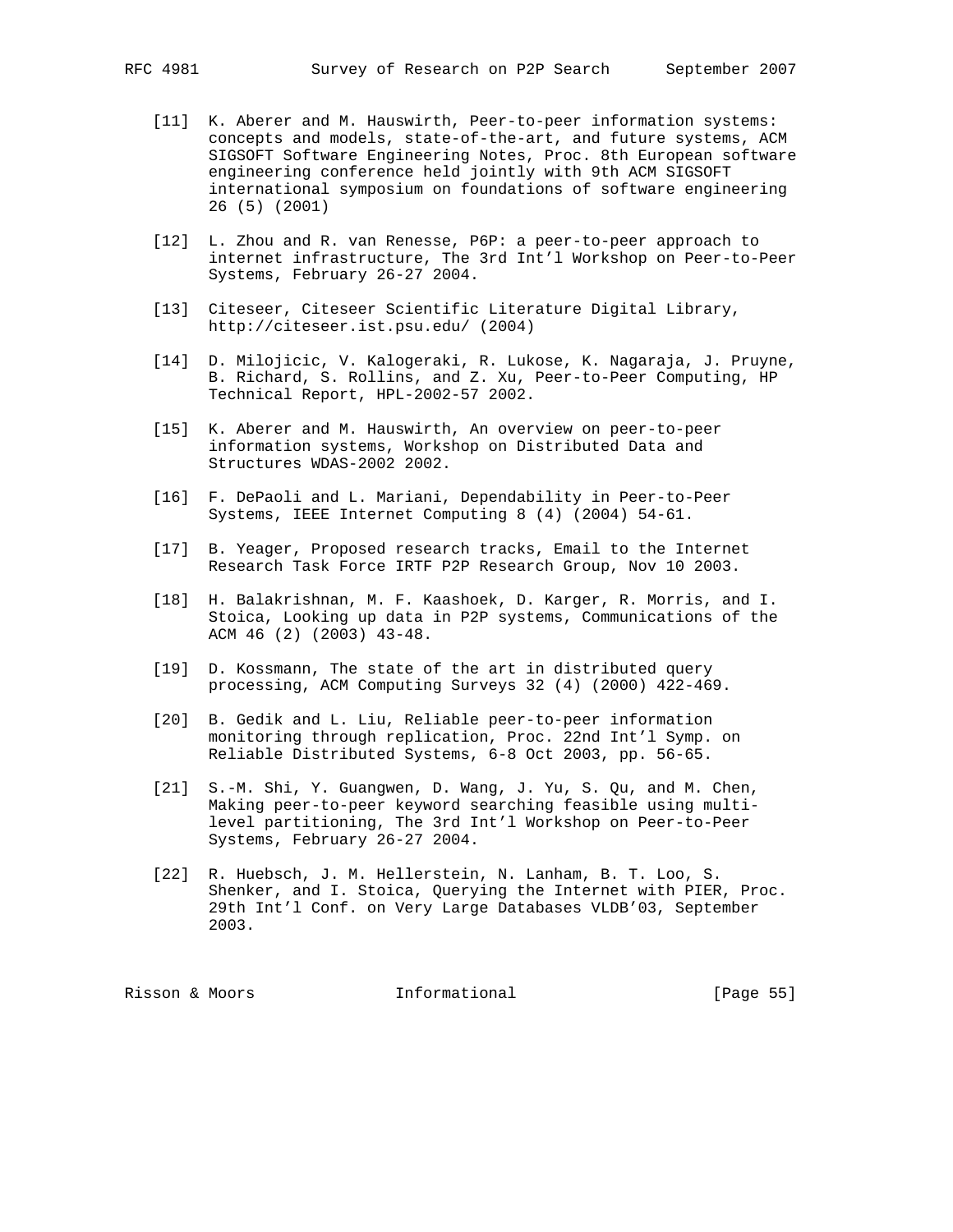- [23] J. M. Hellerstein, Toward network data independence, ACM SIGMOD Record 32 (3) (2003) 34-40.
- [24] K. Gummadi, R. Gummadi, S. Gribble, S. Ratnasamy, S. Shenker, and I. Stoica, The impact of DHT routing geometry on resilience and proximity, Proc. 2003 conference on Applications, Technologies, Architectures and Protocols for Computer Communications 2003, pp. 381-394.
- [25] N. Daswani, H. Garcia-Molina, and B. Yang, Open Problems in Data- sharing Peer-to-peer Systems, The 9th Int'l Conf. on Database Theory (ICDT 2003), Siena, Italy, 8-10 January (2003)
- [26] B. Cooper and H. Garcia-Molina, Studying search networks with SIL, Second Int'l Workshop on Peer-to-Peer Systems IPTPS 03, 20- 21 February 2003.
- [27] M. Bawa, Q. Sun, P. Vinograd, B. Yang, B. Cooper, A. Crespo, N. Daswani, P. Ganesan, H. Garcia-Molina, S. Kamvar, S. Marti, and M. Schlossed, Peer-to-peer research at Stanford, ACM SIGMOD Record 32 (3) (2003) 23-28.
- [28] B. Yang and H. Garcia-Molina, Improving search in peer-to-peer networks, Proc. 22nd IEEE Int'l Conf. on Distributed Computing Systems, July 2002.
- [29] B. Yang and H. Garcia-Molina, Efficient search in peer-to-peer networks, Proc. 22nd Int'l Conf. on Distributed Computing Systems, July 2-5 2002.
- [30] C. Plaxton, R. Rajaraman, and A. Richa, Accessing nearby copies of replicated objects in a distributed environment, ACM Symp. on Parallel Algorithms and Architectures (1997)
- [31] B. Zhao, L. Huang, J. Stribling, S. Rhea, A. Joseph, and J. Kubiatowicz, Tapestry: A Resilient Global-Scale overlay for Service Deployment, IEEE Journal on Selected Areas in Communications 22 (1) (2004) 41-53.
- [32] R. van Renesse and A. Bozdog, Willow: DHT, aggregation and publish/subscribe in one protocol, The 3rd Int'l Workshop on Peer-to-Peer Systems, February 26-27 2004.
- [33] P. Ganesan, G. Krishna, and H. Garcia-Molina, Canon in G Major: Designing DHTs with Hierarchical Structure, Proc. Int'l Conf. on Distributed Computing Systems ICDCS 2004 2004.

Risson & Moors **Informational Example 1** Page 56]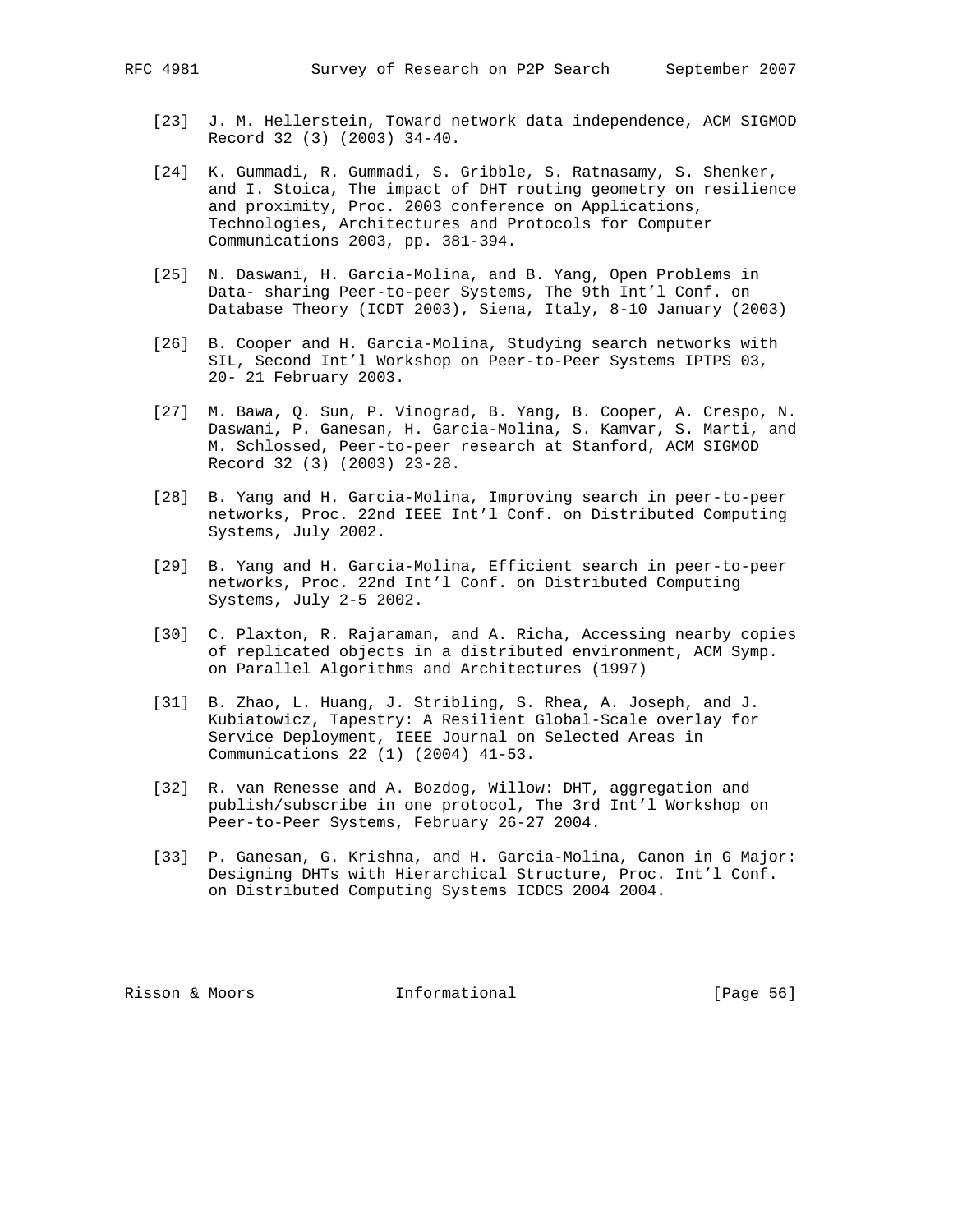- [34] I. Stoica, R. Morris, D. Liben-Nowell, D. Karger, M. Kaashoek, F. Dabek, and H. Balakrishnan, Chord: a scalable peer-to-peer lookup protocol for Internet applications, IEEE/ACM Trans. on Networking 11 (1) (2003) 17-32.
- [35] S. Rhea, T. Roscoe, and J. Kubiatowicz, Structured Peer-to-Peer Overlays Need Application-Driven Benchmarks, Proc. 2nd Int'l Workshop on Peer-to-Peer Systems IPTPS'03, February 20-21 2003.
- [36] D. Loguinov, A. Kumar, and S. Ganesh, Graph-theoretic analysis of structured peer-to-peer systems: routing distances and fault resilience, Proc. 2003 conference on Applications, Technologies, Architectures and Protocols for Computer Communications, August 25-29 2003, pp. 395-406.
- [37] F. Kaashoek and D. Karger, Koorde: A simple degree-optimal hash table, Second Int'l Workshop on Peer-to-Peer Systems IPTPS'03, 20-21 February 2003.
- [38] N. Harvey, M. B. Jones, S. Saroiu, M. Theimer, and A. Wolman, SkipNet: A Scalable Overlay Network with Practical Locality Properties, Proc. Fourth USENIX Symp. on Internet Technologies and Systems USITS'03, March 2003.
- [39] I. Gupta, K. Birman, P. Linga, A. Demers, and R. Van Renesse, Kelips: Building an efficient and stable P2P DHT through increased memory and background overhead, Second Int'l Workshop on Peer-to-Peer Systems IPTPS 03, Feb 20-21 2003.
- [40] J. Cates, Robust and Efficient Data Management for a Distributed Hash Table, Master's Thesis, May 2003.
- [41] J. Aspnes and G. Shah, Skip graphs, Proc. 14th annual ACM-SIAM symposium on discrete algorithms (2003) 384-393.
- [42] K. Aberer, P. Cudre-Mauroux, A. Datta, Z. Despotovic, M. Hauswirth, M. Punceva, and R. Schmidt, P-Grid: a self organizing structured P2P system, ACM SIGMOD Record 32 (3) (2003) 29-33.
- [43] B. Zhao, Y. Duan, L. Huang, A. Joseph, and J. Kubiatowicz, Brocade: landmark routing on overlay networks, First Int'l Workshop on Peer-to-Peer Systems IPTPS'02, March 2002.
- [44] S. Ratnasamy, S. Shenker, and I. Stoica, Routing algorithms for DHTs: some open questions, Proc. First Int'l Workshop on Peer to Peer Systems, IPTPS 2002, March 2002.

Risson & Moors **Informational** [Page 57]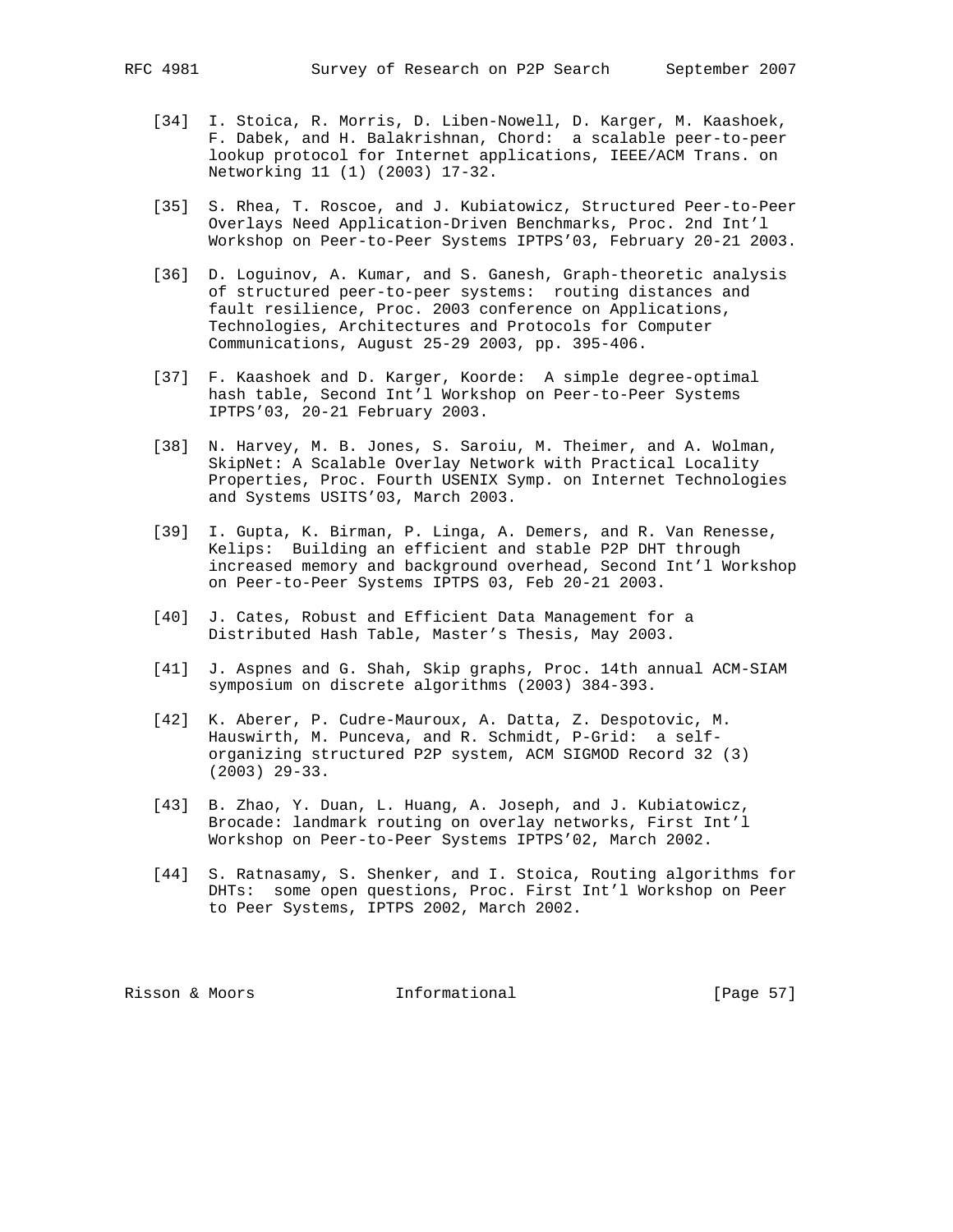- [45] P. Maymounkov and D. Mazieres, Kademlia: A peer-to-peer information system based on the XOR metric, Proc. First Int'l Workshop on Peer to Peer Systems, IPTPS 2002, March 7-8 2002.
- [46] D. Malkhi, M. Naor, and D. Ratajczak, Viceroy: a scalable and dynamic emulation of the butterfly, Proc. 21st annual symposium on principles of distributed computing PODC, July 21-24 2002, pp. 183-192.
- [47] X. Li and C. Plaxton, On name resolution in peer to peer networks, Proc. ACM SIGACT Annual Workshop on Principles of Mobile Computing POMC'02 2002, pp. 82-89.
- [48] N. Harvey, J. Dunagan, M. B. Jones, S. Saroiu, M. Theimer, and A. Wolman, SkipNet: A Scalable overlay Network with Practical Locality Properties, Microsoft Research Technical Report MSR- TR- 2002-92 (2002)
	- [49] D. Karger, E. Lehman, T. Leighton, R. Panigraphy, M. Levin, and D. Lewin, Consistent hashing and random trees: distributed caching protocols for relieving hot spots on the World Wide Web, ACM Symp. on Theory of Computing (1997)
	- [50] W. Litwin, M. Neimat, and D. Schneider, LH\* a scalable, distributed data structure, ACM Trans. on Database Systems (TODS) 21 (4) (1996) 480-525.
	- [51] R. Devine, Design and Implementation of DDH: A Distributed Dynamic Hashing Algorithm, Proc. 4th Int'l Conf. on Foundations of Data Organizations and Algorithms 1993.
	- [52] W. Litwin, M.-A. Niemat, and D. Schneider, LH\* Linear Hashing for Distributed Files, Proc. ACM Int'l Conf. on Mngt. of Data SIGMOD, May 1993, pp. 327-336.
	- [53] C. Tempich, S. Staab, and A. Wranik, Remindin': semantic query routing in peer-to-peer networks, Proc. 13th conference on World Wide Web, New York, NY, USA, May 17-20 (2004) 640-649.
	- [54] B. T. Loo, R. Huebsch, I. Stoica, and J. M. Hellerstein, The case for a hybrid P2P search infrastructure, The 3rd Int'l Workshop on Peer-to-Peer Systems, February 26-27 2004.
	- [55] M. Cai and M. Frank, RDFPeers: a scalable distributed RDF repository based on a structured peer-to-peer network, Proc. 13th conference on World Wide Web, May 17-20 2004, pp. 650-657.

Risson & Moors **Informational** [Page 58]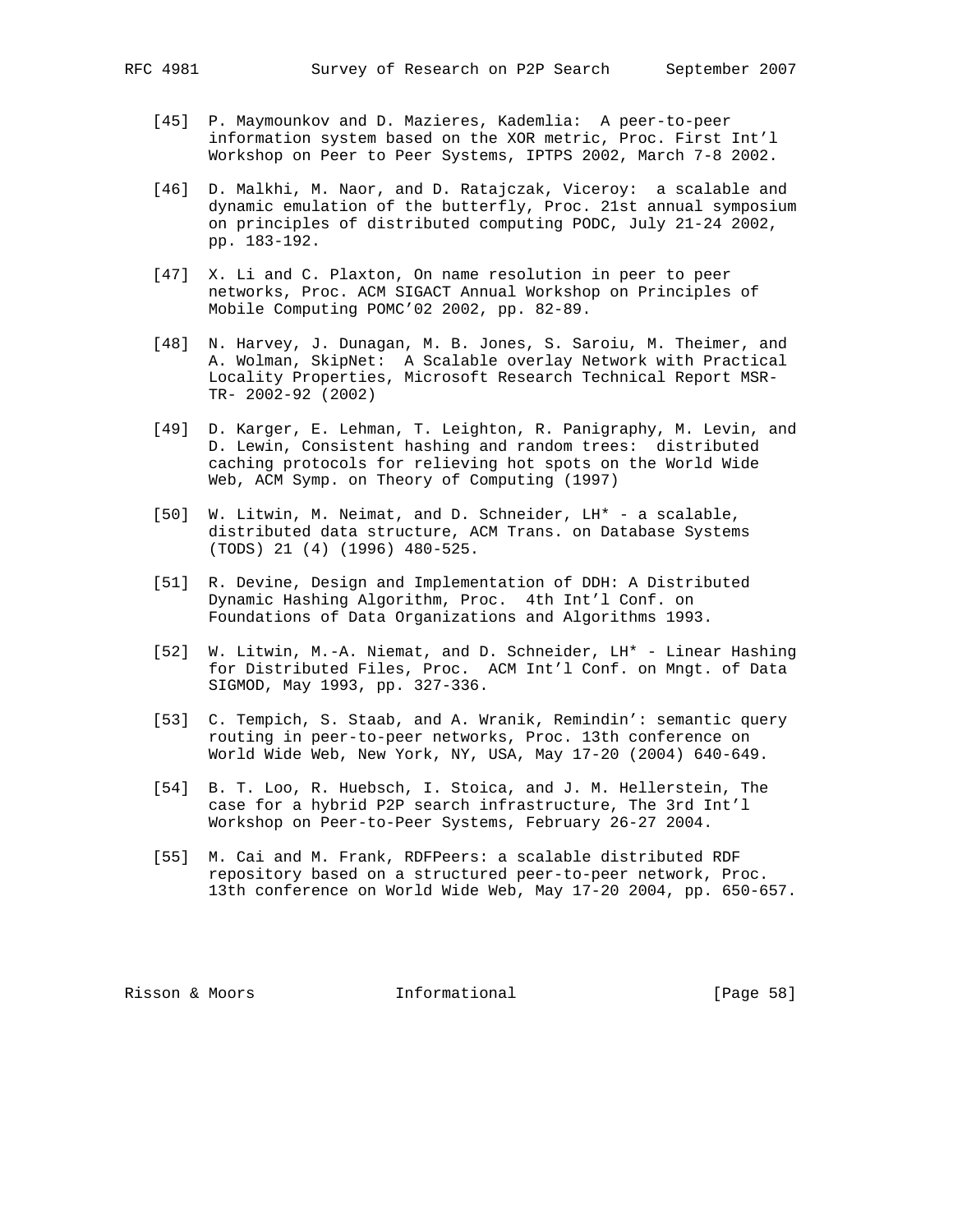- [56] Z. Zhang, S.-M. Shi, and J. Zhu, SOMO: Self-organized metadata overlay for resource management in P2P DHTs, Second Int'l Workshop on Peer-to-Peer Systems IPTPS'03, Feb 20-21 2003.
- [57] B. Yang and H. Garcia-Molina, Designing a super-peer network, Proc. 19th Int'l Conf. on Data Engineering ICDE, March 2003.
- [58] I. Tatarinov, P. Mork, Z. Ives, J. Madhavan, A. Halevy, D. Suciu, N. Dalvi, X. Dong, Y. Kadiyska, and G. Miklau, The Piazza peer data management project, ACM SIGMOD Record 32 (3) (2003) 47-52.
- [59] W. Nejdl, W. Siberski, and M. Sintek, Design Issues and Challenges for RDF- and schema-based peer-to-peer systems, ACM SIGMOD Record 32 (3) (2003) 41-46.
- [60] S. Joseph and T. Hoshiai, Decentralized Meta-Data Strategies: Effective Peer-to-Peer Search, IEICE Trans. Commun. E86-B (6 June) (2003) 1740-1753.
- [61] Y. Chawathe, S. Ratnasamy, L. Breslau, N. Lanham, and S. Shenker, Making gnutella-like P2P systems scalable, Proc. 2003 conference on Applications, Technologies, Architectures and Protocols for Computer Communications, August 25-29 2003, pp. 407-418.
- [62] M. Bawa, G. S. Manku, and P. Raghavan, SETS: search enhanced by topic segmentation, Proc. 26th annual international ACM SIGIR conference on Research and Development in Information Retrieval 2003, pp. 306-313.
- [63] H. Sunaga, M. Takemoto, and T. Iwata, Advanced peer to peer network platform for various services - SIONet Semantic Information Oriented Network, Proc. Second Int'l Conf. on Peer to Peer Computing, Sept 5-7 2002, pp. 169-170.
- [64] M. Schlosser, M. Sintek, S. Decker, and W. Nejdl, HyperCuP Hypercubes, Ontologies and P2P Networks, Springer Lecture Notes on Computer Science, Agents and Peer-to-Peer Systems Vol. 2530 (2002)
- [65] M. Ripeanu, A. Iamnitchi, and P. Foster, Mapping the Gnutella network, IEEE Internet Computing 6 (1) (2002) 50-57.
- [66] Q. Lv, S. Ratnasamy, and S. Shenker, Can Heterogeneity Make Gnutella Scalable?, Proc. 1st Int'l Workshop on Peer-to-Peer Systems IPTPS2002, March 7-8 2002.

Risson & Moors **Informational** [Page 59]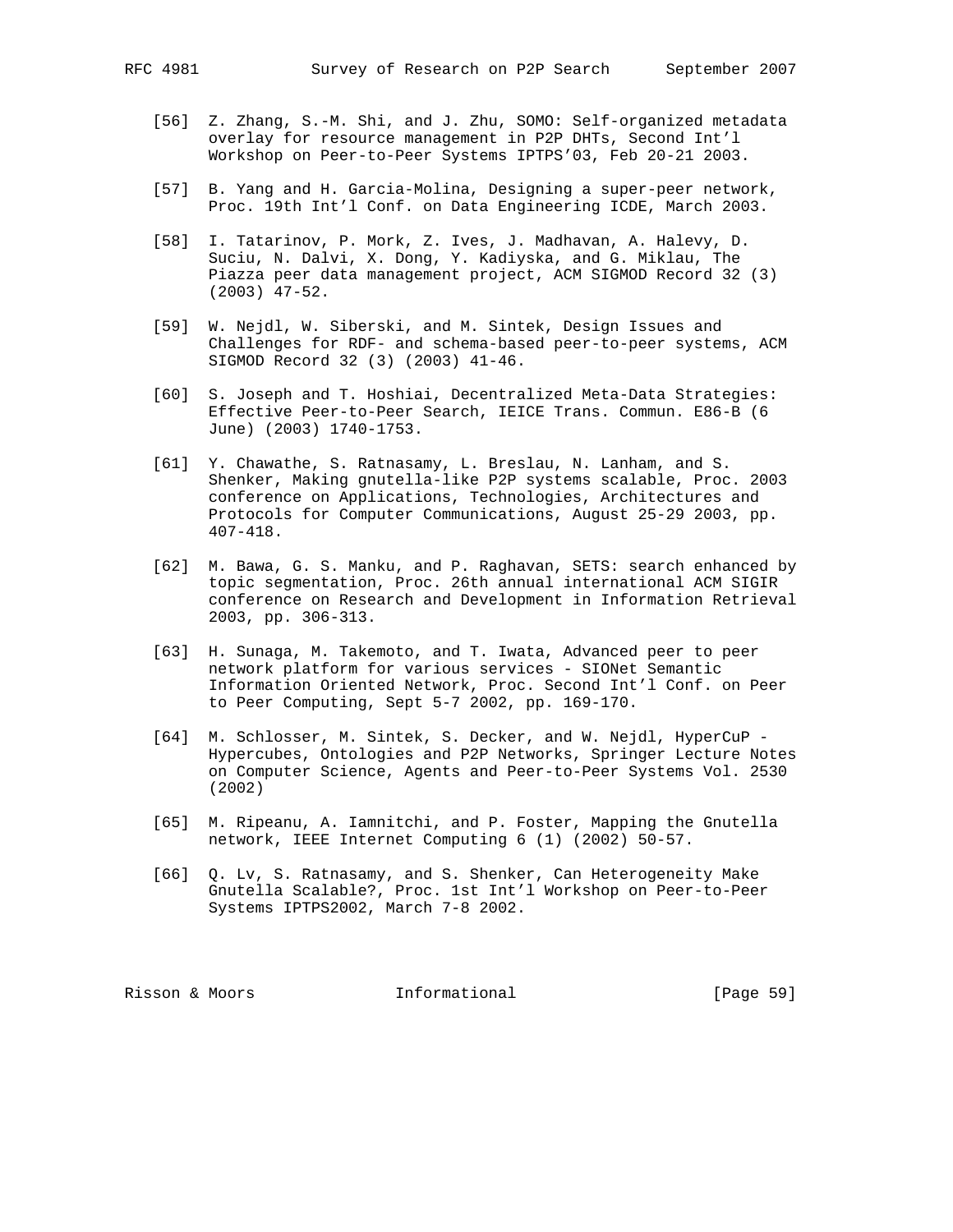- [67] Q. Lv, P. Cao, E. Cohen, K. Li, and S. Shenker, Search and replication in unstructured peer to peer networks, Proc. 16th international conference on supercomputing, June 22-26 2002, pp. 84-95.
- [68] V. Kalogaraki, D. Gunopulos, and D. Zeinalipour-Yasti, XML schemas: integration and translation: A local search mechanism for peer to peer networks, Proc. 11th ACM international conference on Information and Knowledge management 2002, pp. 300- 307.
- [69] O. Babaoglu, H. Meling, and Montresor, Anthill: a framework for the development of agent-based peer-to-peer systems, Proc. IEEE Int'l Conf. on Distributed Computer systems 2002, pp. 15- 22.
- [70] M. Jovanovic, Modeling large-scale peer-to-peer networks and a case study of Gnutella, Master's Thesis 2001.
- [71] I. Clarke, O. Sandberg, B. Wiley, and T. Hong, Freenet: A Distributed Anonymous Information Storage and Retrieval System. Springer, New York, USA, 2001.
- [72] J. Harren, J. Hellerstein, R. Huebsch, B. Loo, S. Shenker, and I. Stoica, Complex queries in DHT-based peer-to-peer networks, Proc. First Int'l Workshop on Peer to Peer Systems IPTPS 2002, March 2002.
- [73] B. Gedik and L. Liu, PeerCQ: A Decentralized and Self- Configuring Peer-to-Peer Information Monitoring System, Proc. 23rd Int'l Conf. on Distributed Computing Systems ICDCS2003, May 19-22 2003.
- [74] B. T. Loo, R. Huebsch, J. M. Hellerstein, T. Roscoe, and I. Stoica, Analyzing P2P Overlays with Recursive Queries, Technical Report, CSD-04-1301, January 14 2004.
- [75] R. Avnur and J. Hellerstein, Eddies: continuously adaptive query processing, Proc. 2000 ACM SIGMOD international conference on Management of Data 2000, pp. 261-272.
- [76] P. Triantafillou and T. Pitoura, Towards a unifying framework for complex query processing over structured peer-to-peer data networks, Proc. First Int'l Workshop on Databases, Information Systems and Peer-to-Peer Computing DBISP2P, Sept 7-8 2003, pp. 169-183.

Risson & Moors **Informational** [Page 60]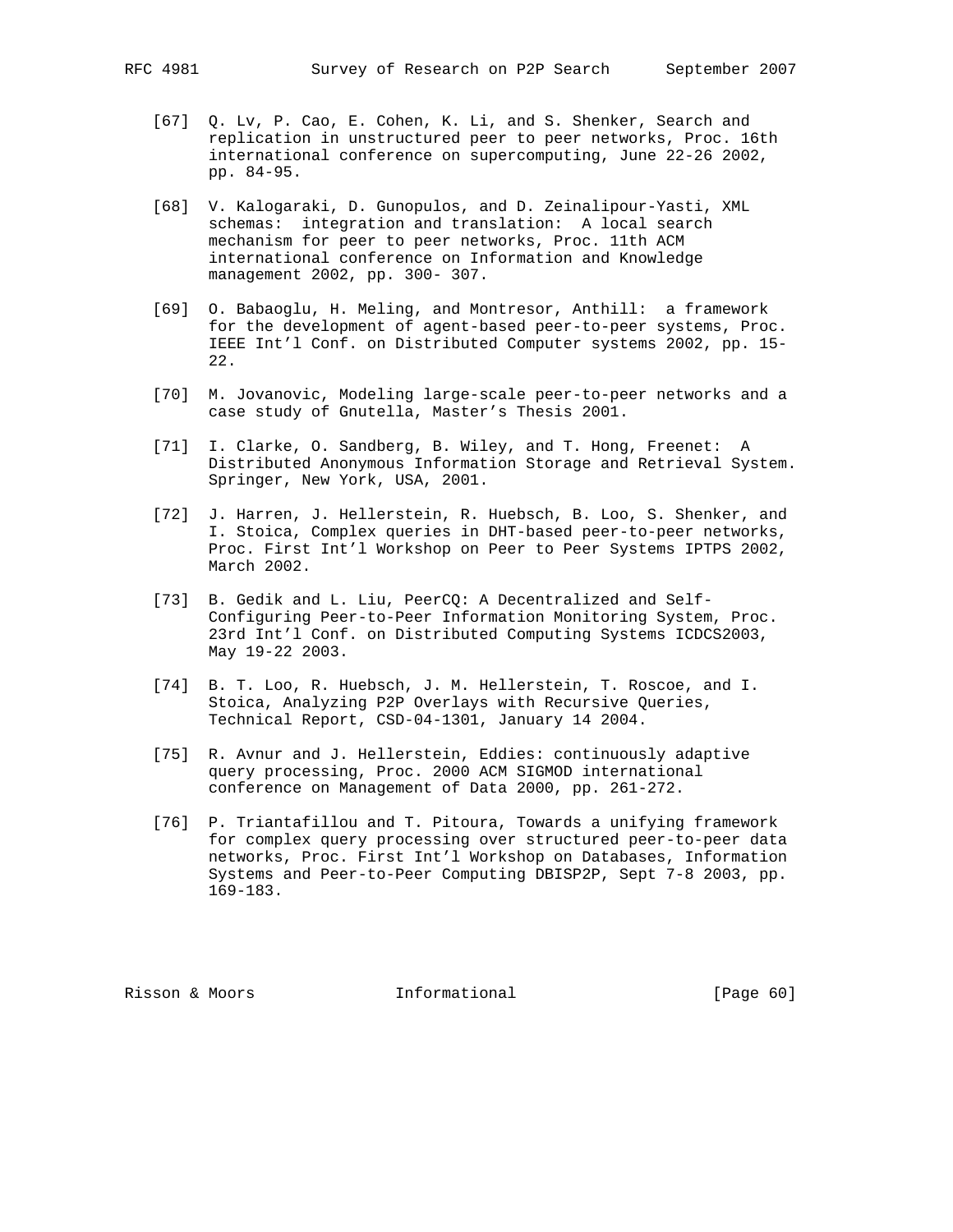- - [77] A. Gupta, D. Agrawal, and A. E. Abbadi, Approximate range selection queries in peer-to-peer systems, Proc. First Biennial Conf. on Innovative Data Systems Research CIDR 2003 2003.
	- [78] S. Ratnasamy, P. Francis, and M. Handley, Range queries in DHTs, Technical Report IRB-TR-03-009, July 2003.
	- [79] S. Ramabhadran, S. Ratnasamy, J. Hellerstein, and S. Shenker, Brief announcement: prefix hash tree, Proc. 23rd Annual ACM SIGACT-SIGOPS Symp. on Principles of Distributed Computing, PODC 2004, July 25-28 2004, pp. 368-368.
	- [80] A. Andrzejak and Z. Xu, Scalable, efficient range queries for grid information services, Proc. Second IEEE Int'l Conf. on Peer to Peer Computing, September 2002.
	- [81] C. Schmidt and M. Parashar, Enabling flexible queries with guarantees in P2P systems, IEEE Internet Computing 8 (3) (2004) 19-26.
	- [82] E. Tanin, A. Harwood, and H. Samet, Indexing distributed complex data for complex queries, Proc. National Conf. on Digital Government Research 2004, pp. 81-90.
	- [83] P. Ganesan, M. Bawa, and H. Garcia-Molina, Online Balancing of Range-Partitioned Data with Applications to Peer-to-Peer Systems, Proc. 30th Int'l Conf. on Very Large Data Bases VLDB 2004, 29 August - 3 September 2004.
	- [84] A. Bharambe, M. Agrawal, and S. Seshan, Mercury: Supporting Scalable Multi-Attribute Range Queries, SIGCOMM'04, Aug 30-Sept 3 2004.
	- [85] K. Aberer, Scalable Data Access in P2P Systems Using Unbalanced Search Trees, Workshop on Distributed Data and Structures WDAS- 2002 2002.
	- [86] K. Aberer, A. Datta, and M. Hauswirth, The Quest for Balancing Peer Load in Structured Peer-to-Peer Systems, Technical Report IC/2003/32 2003.
	- [87] W. Litwin, M.-A. Neimat, and D. Schneider, RP\*: a family of order-preserving scalable distributed data structures, Proc. 20th Int'l Conf. on Very Large Data Bases VLDB'94, September 12-15 1994.

Risson & Moors **Informational** [Page 61]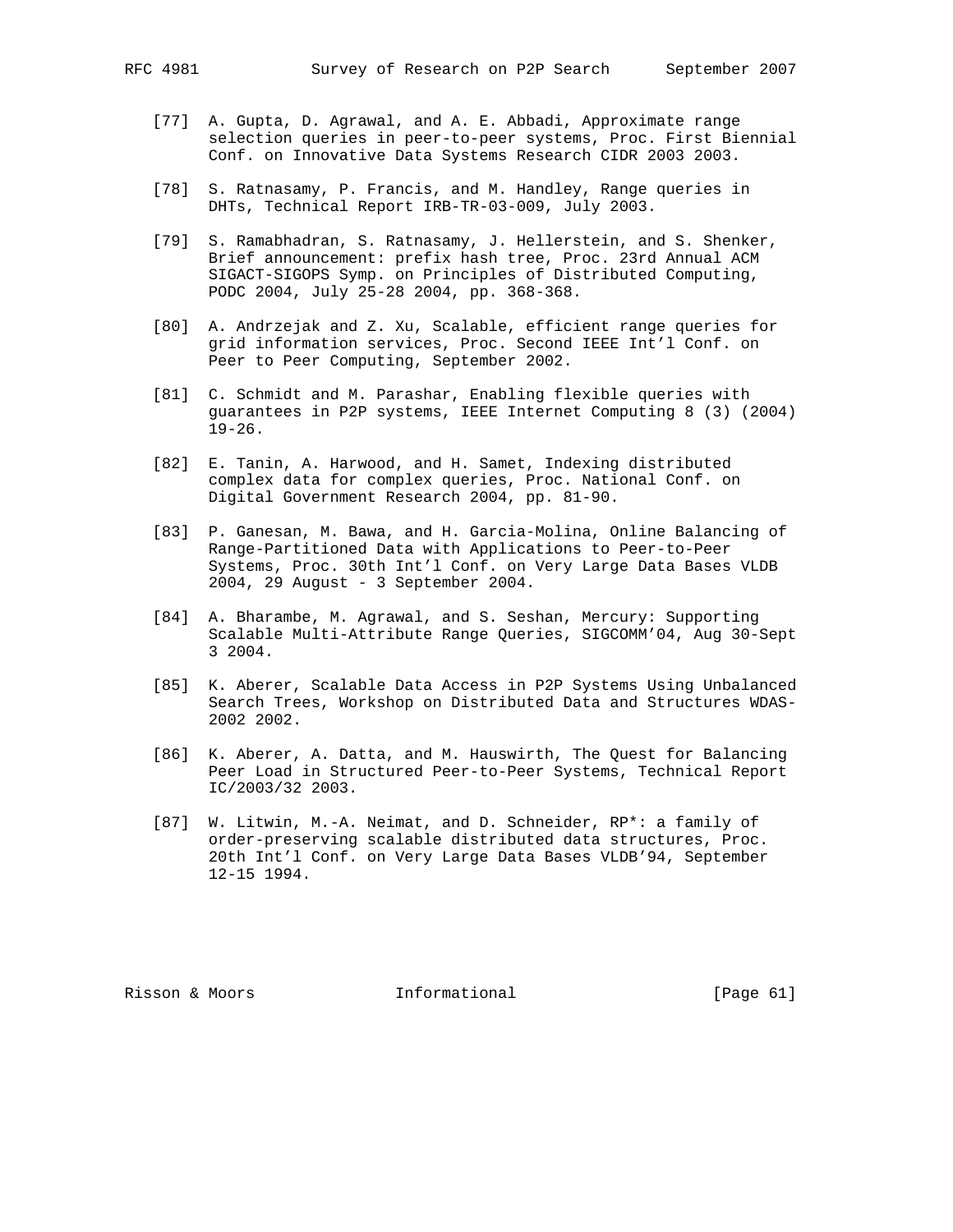- [88] M. Tsangou, S. Ndiaye, M. Seck, and W. Litwin, Range queries to scalable distributed data structure RP\*, Proc. Fifth Workshop on Distributed Data and Structures, WDAS 2003, June 2003.
- [89] W. Litwin and M.-A. Neimat, k-RP\*s: a scalable distributed data structure for high-performance multi-attributed access, Proc. Fourth Int'l Conf. on Parallel and Distributed Information Systems (1996) 120-131.
- [90] T. Hodes, S. Czerwinski, B. Zhao, A. Joseph, and R. Katz, An architecture for secure wide-area service discovery, Wireless Networks 8 (2/3) (2002) 213-230.
- [91] M. Cai, M. Frank, J. Chen, and P. Szekely, MAAN: A Multi- Attribute Addressable Network for Grid Information Services, Proc. Int'l Workshop on Grid Computing, November 2003.
- [92] R. van Renesse, K. P. Birman, and W. Vogels, Astrolabe: A robust and scalable technology for distribute system monitoring, management and data mining, ACM Trans. on Computer Systems 21 (2) (2003) 164-206.
- [93] R. Bhagwan, G. Varghese, and G. Voelker, Cone: Augmenting DHTs to support distributed resource discovery, Technical Report, CS2003- 0755, July 2003.
- [94] K. Albrecht, R. Arnold, and R. Wattenhofer, Join and Leave in Peer-to-Peer Systems: The DASIS Approach, Technical Report 427, Department of Computer Science, November 2003.
- [95] K. Albrecht, R. Arnold, and R. Wattenhofer, Aggregating information in peer-to-peer systems for improved join and leave, Proc. Fourth IEEE Int'l Conf. on Peer-to-Peer Computing, 25-27 August 2004.
- [96] A. Montresor, M. Jelasity, and O. Babaoglu, Robust aggregation protocol for large-scale overlay networks, Technical Report UBLCS-2003-16, December 2003.
- [97] M. Jelasity, W. Kowalczyk, and M. van Steen, An Approach to Aggregation in Large and Fully Distributed Peer-to-Peer Overlay Networks, Proc. 12th Euromicro Conf. on Parallel, Distributted and Network based Processing PDP 2004, February 2004.
- [98] P. Yalagandula and M. Dahlin, A scalable distributed information management system, SIGCOMM'04, Aug 30-Sept 3 2004.

Risson & Moors **Informational** [Page 62]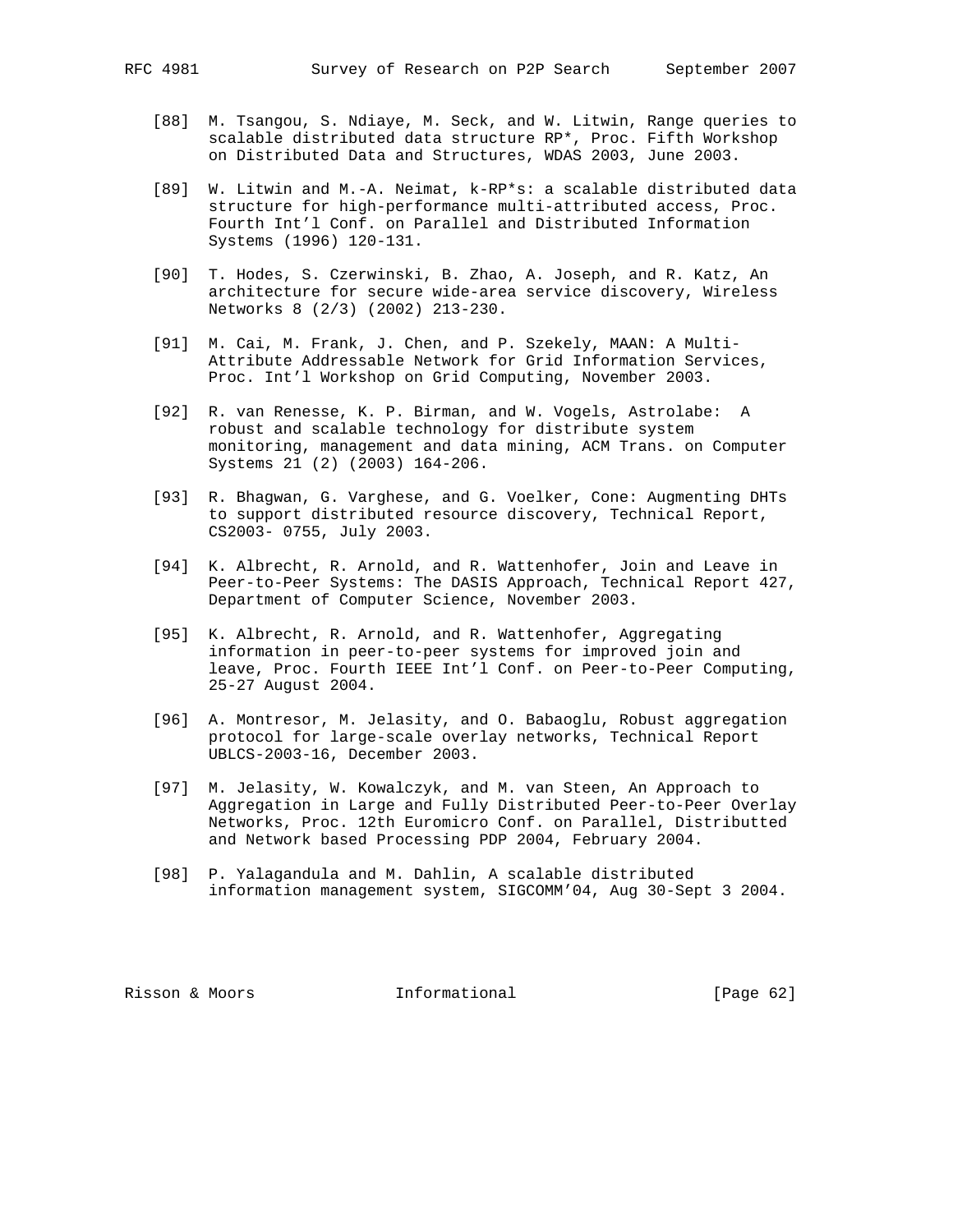- [99] M. Bawa, A. Gionis, H. Garcia-Molina, and R. Motwani, The price of validity in dynamic networks, Proc. 2004 ACM SIGMOD Int'l Conf. on the management of data 2004, pp. 515-526.
- [100] J. Aspnes, J. Kirsch, and A. Krishnamurthy, Load Balancing and Locality in Range-Queriable Data Structures, Proc. 23rd Annual ACM SIGACT-SIGOPS Symp. on Principles of Distributed Computing PODC 2004, July 25-28 2004.
- [101] G. On, J. Schmitt, and R. Steinmetz, The effectiveness of realistic replication strategies on quality of availability for peer-to-peer systems, Proc. Third Int'l IEEE Conf. on Peer-to- Peer Computing, Sept 1-3 2003, pp. 57-64.
- [102] D. Geels and J. Kubiatowicz, Replica management should be a game, Proc. SIGOPS European Workshop, September 2003.
- [103] E. Cohen and S. Shenker, Replication strategies in unstructured peer to peer networks, Proc. 2002 conference on applications, technologies, architectures and protocols for computer communications 2002, pp. 177-190.
- [104] E. Cohen and S. Shenker, P2P and multicast: replication strategies in unstructured peer to peer networks, Proc. 2002 conference on applications, technologies, architectures and protocols for computer communications 2002, pp. 177-190.
- [105] H. Weatherspoon and J. Kubiatowicz, Erasure coding vs replication: a quantative comparison, Proc. First Int'l Workshop on Peer to Peer Systems IPTPS'02, March 2002.
- [106] D. Lomet, Replicated indexes for distributed data, Proc. Fourth Int'l Conf. on Parallel and Distributed Information Systems, December 18-20 1996, pp. 108-119.
- [107] V. Gopalakrishnan, B. Silaghi, B. Bhattacharjee, and P. Keleher, Adaptive Replication in Peer-to-Peer Systems, Proc. 24th Int'l Conf. on Distributed Computing Systems ICDCS 2004, March 23-26 2004.
- [108] S.-D. Lin, Q. Lian, M. Chen, and Z. Zhang, A practical distributed mutual exclusion protocol in dynamic peer-to-peer systems, The 3rd Int'l Workshop on Peer-to-Peer Systems, February 26-27 2004.

Risson & Moors **Informational** [Page 63]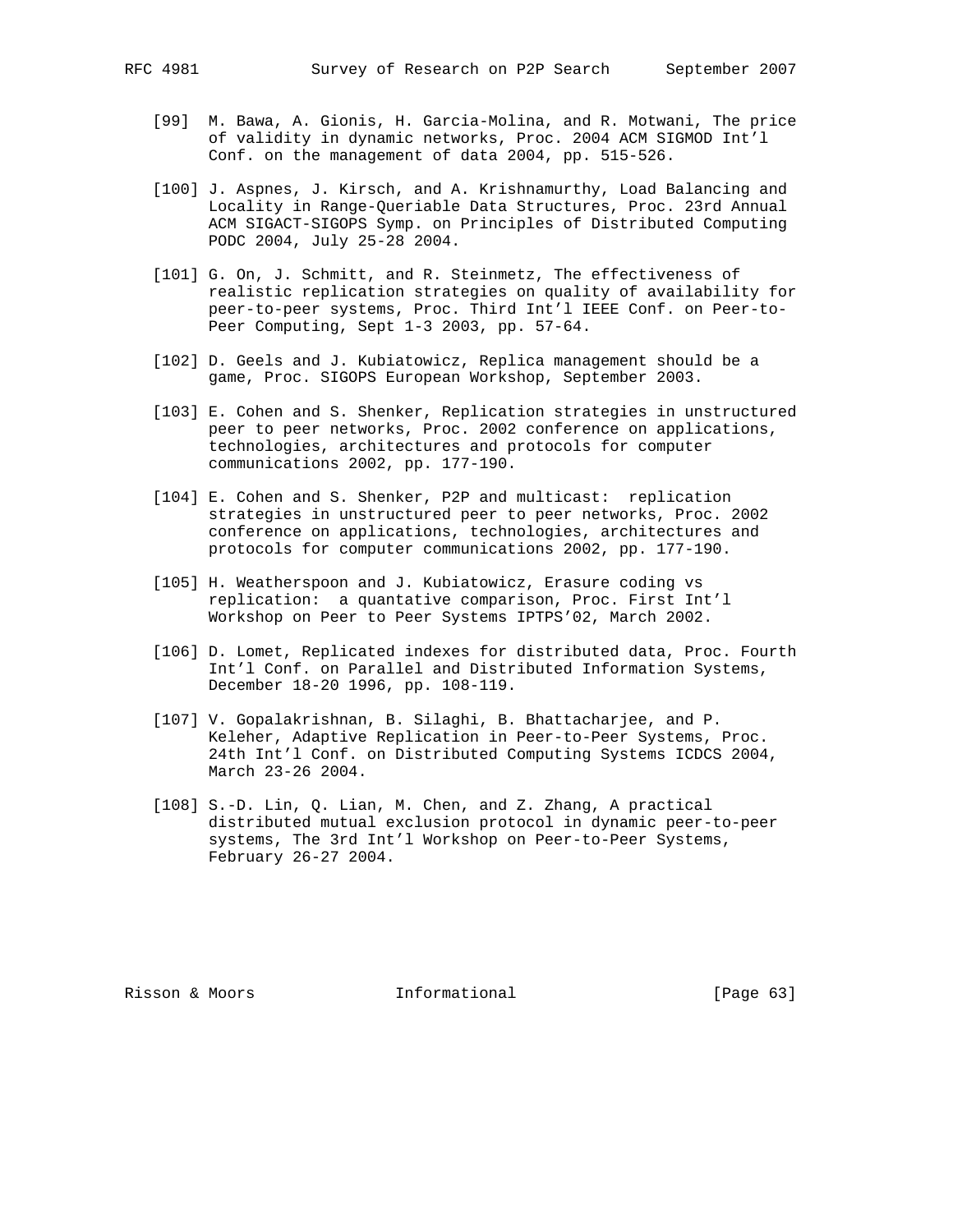- [109] A. Adya, R. Wattenhofer, W. Bolosky, M. Castro, G. Cermak, R. Chaiken, J. Douceur, J. Howell, J. Lorch, and M. Thiemer, Farsite: federated, available and reliable storage for an incompletely trusted environment, ACM SIGOPS Operating Systems Review, Special issue on Decentralized storage systems (2002)  $1 - 14$ .
- [110] A. Rowstron and P. Druschel, Storage management and caching in PAST, a large-scale, persistent peer-to-peer storage utility, Proceedings ACM SOSP'01, October 2001, pp. 188-201.
- [111] S. Rhea, C. Wells, P. Eaton, D. Geels, B. Zhao, H. Weatherspoon, and J. Kubiatowicz, Maintenance-Free Global Data Storage, IEEE Internet Computing 5 (5) (2001) 40-49.
- [112] J. Kubiatowicz, D. Bindel, Y. Chen, S. Czerwinski, P. Eaton, D. Geels, R. Gummadi, S. Rhea, H. Weatherspoon, W. Weimer, C. Wells, and B. Zhao, Oceanstore: An Architecture for global scale persistent storage, Proc. Ninth Int'l Conf. on Architecture Support for Programming Languages and Operating Systems ASPLOS 2000, November 2000, pp. 190-201.
- [113] K. Birman, The Surprising Power of Epidemic Communication, Springer-Verlag Heidelberg Lecture Notes in Computer Science Volume 2584/2003 (2003) 97-102.
- [114] P. Costa, M. Migliavacca, G. P. Picco, and G. Cugola, Introducing reliability in content-based publish-subscribe through epidemic algorithms, Proc. 2nd international workshop on Distributed event-based systems 2003, pp. 1-8.
- [115] P. Costa, M. Migliavacca, G. P. Picco, and G. Cugola, Epidemic Algorithms for Reliable Content-Based Publish-Subscribe: An Evaluation, The 24th Int'l Conf. on Distributed Computing Systems (ICDCS-2004), Mar 23-26, Tokyo University of Technology, Hachioji, Tokyo, Japan (2004)
- [116] A. Demers, D. Greene, C. Hauser, W. Irish, J. Larson, S. Shenker, H. Sturgis, D. Swinehart, and D. Terry, Epidemic algorithms for replicated data management, Proc. Sixth ACM Symp. on Principles of Distributed Computing 1987, pp. 1-12.
- [117] P. Eugster, R. Guerraoiu, A. Kermarrec, and L. Massoulie, Epidemic information dissemination in distributed systems, IEEE Computer 37 (5) (2004) 60-67.

Risson & Moors **Informational** [Page 64]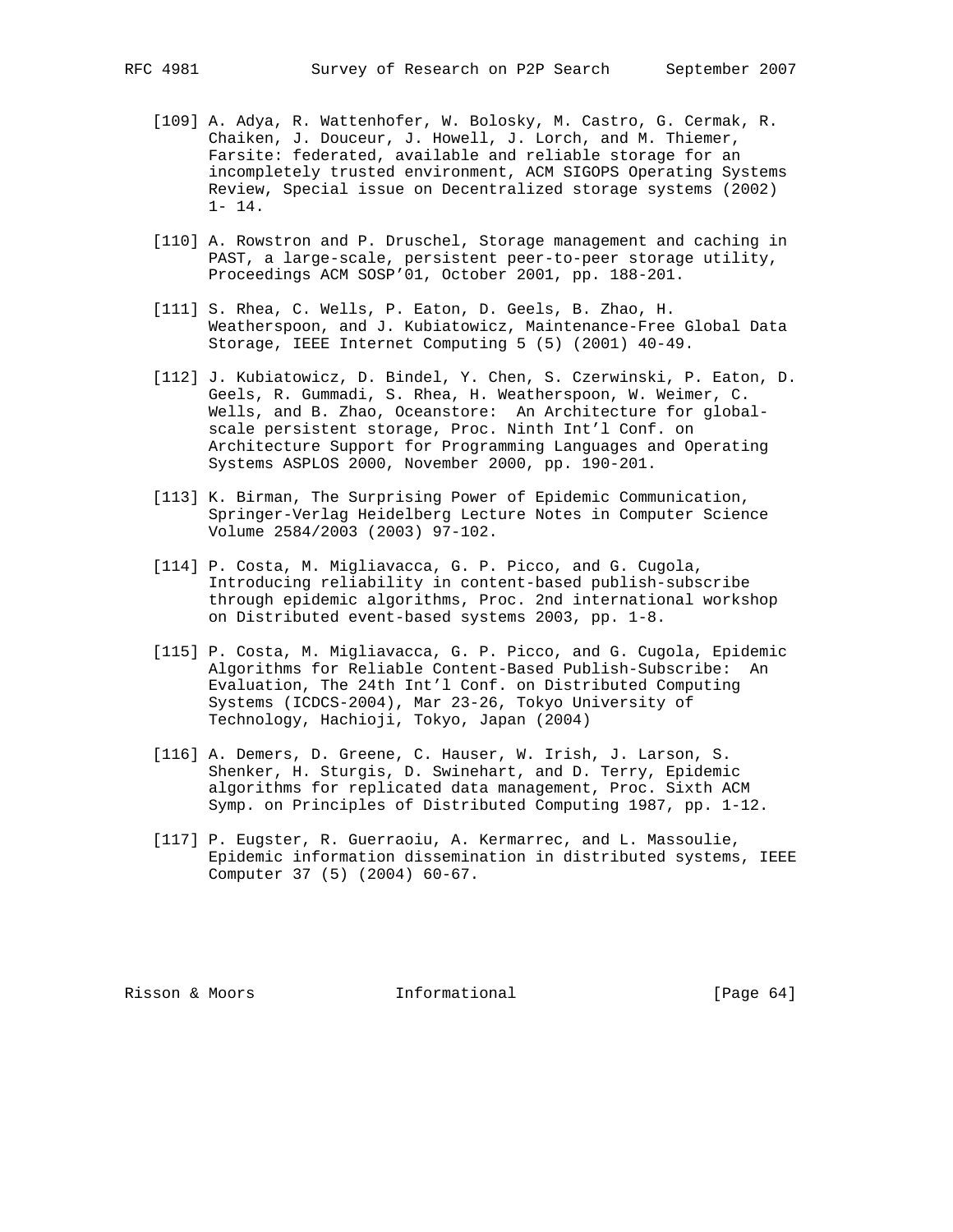- [118] W. Vogels, R. v. Renesse, and K. Birman, The power of epidemics: robust communication for large-scale distributed systems, ACM SIGCOMM Computer Communication Review 33 (1)
- [119] S. Voulgaris and M. van Steen, An epidemic protocol for managing routing tables in very large peer to peer networks, Proc. 14th IFIP/IEEE Workshop on Distributed Systems: Operations and Management, October 2003.
- [120] I. Gupta, On the design of distributed protocols from differential equations, Proc. 23rd Annual ACM SIGACT-SIGOPS Symp. on Principles of Distributed Computing PODC 2004, July 25-28 2004, pp. 216-225.
- [121] I. Gupta, K. Birman, and R. van Renesse, Fighting fire with fire: using randomized gossip to combat stochastic scalability limits, Cornell University Dept of Computer Science Technical Report, March 2001.
- [122] K. Birman and I. Gupta, Building Scalable Solutions to Distributed Computing Problems using Probabilistic Components, Submitted to the Int'l Conf. on Dependable Systems and Networks DSN-2004, Dependable Computing and Computing Symp. DCCS, June 28- July 1 2004.
- [123] A. Ganesh, A.-M. Kermarrec, and L. Massoulie, Peer-to-peer membership management for gossip-based protocols, IEEE Trans. on Computers 52 (2) (2003) 139-149.
- [124] N. Bailey, Epidemic Theory of Infectious Diseases and its Applications, Second Edition ed. Hafner Press, 1975.
- [125] P. Eugster, R. Guerraoiu, S. Handurukande, P. Kouznetsov, and A.- M. Kermarrec, Lightweight probabilistic broadcast, ACM Trans. on Computer Systems 21 (4) (2003) 341-374.
- [126] H. Weatherspoon and J. Kubiatowicz, Efficient heartbeats and repair of softstate in decentralized object location and routing systems, Proc. SIGOPS European Workshop, September 2002.
- [127] G. Koloniari and E. Pitoura, Content-based Routing of Path Queries in Peer-to-Peer Systems, Proc. 9th Int'l Conf. on Extending DataBase Technology EDBT, March 14-18 2004.

Risson & Moors **Informational** [Page 65]

(2003) 131-135.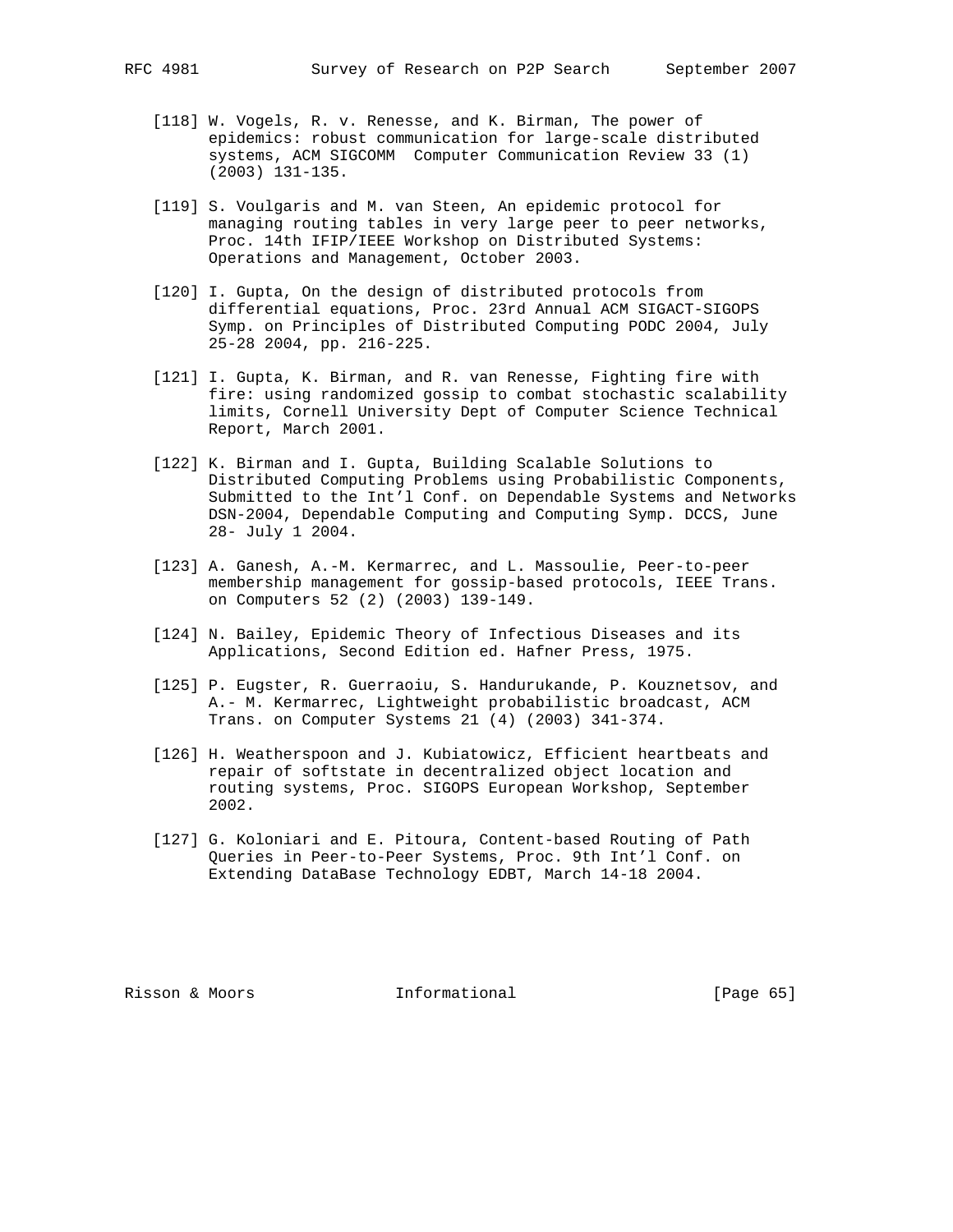- - [128] A. Mohan and V. Kalogaraki, Speculative routing and update propagation: a kundali centric approach, IEEE Int'l Conf. on Communications ICC'03, May 2002.
	- [129] G. Koloniari, Y. Petrakis, and E. Pitoura, Content-Based Overlay Networks for XML Peers Based on Multi-Level Bloom Filters, Proc. First Int'l Workshop on Databases, Information Systems and Peer-to-Peer Computing DBISP2P, Sept 7-8 2003, pp. 232-247.
	- [130] G. Koloniari and E. Pitoura, Bloom-Based Filters for Hierarchical Data, Proc. 5th Workshop on Distributed Data and Structures (WDAS) (2003)
	- [131] B. Bloom, Space/time trade-offs in hash coding with allowable errors, Communications of the ACM 13 (7) (1970) 422-426.
	- [132] M. Naor and U. Wieder, A Simple Fault Tolerant Distributed Hash Table, Second Int'l Workshop on Peer-to-Peer Systems (IPTPS 03), Berkeley, CA, USA, 20-21 February (2003)
	- [133] P. Maymounkov and D. Mazieres, Rateless codes and big downloads, Second Int'l Workshop on Peer-to-Peer Systems, IPTPS'03, February 20-21 2003.
	- [134] M. Krohn, M. Freedman, and D. Mazieres, On-the-fly verification of rateless erasure codes for efficient content distribution, Proc. IEEE Symp. on Security and Privacy, May 2004.
	- [135] J. Byers, J. Considine, M. Mitzenmacher, and S. Rost, Informed content delivery across adaptive overlay networks, Proc. 2002 conference on applications, technologies, architectures and protocols for computer communications 2002, pp. 47-60.
	- [136] J. Plank, S. Atchley, Y. Ding, and M. Beck, Algorithms for High Performance, Wide-Area Distributed File Downloads, Parallel Processing Letters 13 (2) (2003) 207-223.
	- [137] M. Castro, P. Rodrigues, and B. Liskov, BASE: Using abstraction to improve fault tolerance, ACM Trans. on Computer Systems 21 (3) (2003) 236-269.
	- [138] R. Rodrigues, B. Liskov, and L. Shrira, The design of a robust peer-to-peer system, 10th ACM SIGOPS European Workshop, Sep 2002.

Risson & Moors **Informational** [Page 66]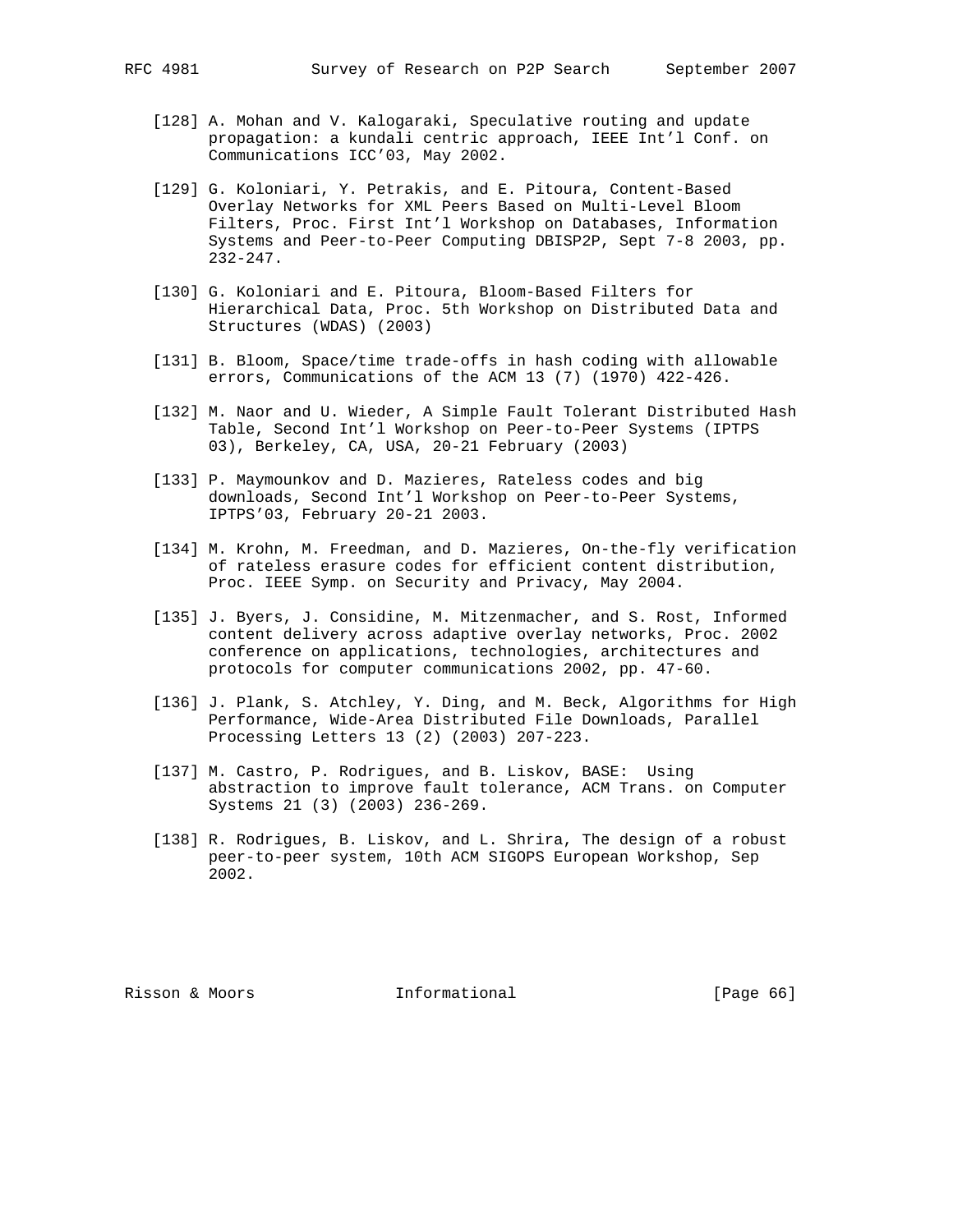- [139] H. Weatherspoon, T. Moscovitz, and J. Kubiatowicz, Introspective failure analysis: avoiding correlated failures in peer-to-peer systems, Proc. Int'l Workshop on Reliable Peer to-Peer Distributed Systems, Oct 2002.
	- [140] F. Dabek, R. Cox, F. Kaashoek, and R. Morris, Vivaldi: A Decentralized Network Coordinate System, SIGCOMM'04, Aug 30- Sept 3 2004.
	- [141] E.-K. Lua, J. Crowcroft, and M. Pias, Highways: proximity clustering for massively scaleable peer-to-peer network routing, Proc. Fourth IEEE Int'l Conf. on Peer-to-Peer Computing, August 25-27 2004.
	- [142] F. Fessant, S. Handurukande, A.-M. Kermarrec, and L. Massoulie, Clustering in Peer-to-Peer File Sharing Workloads, The 3rd Int'l Workshop on Peer-to-Peer Systems, February 26-27 2004.
	- [143] T. S. E. Ng and H. Zhang, Predicting internet network distance with coordinates-based approaches, IEEE Infocom 2002, The 21st Annual Joint Conf. of the IEEE Computer and Communication Societies, June 23-27 2002.
	- [144] K. Hildrum, R. Krauthgamer, and J. Kubiatowicz, Object Location in Realistic Networks, Proc. Sixteenth ACM Symp. on Parallel Algorithms and Architectures (SPAA 2004), June 2004, pp. 25-35.
	- [145] P. Keleher, S. Bhattacharjee, and B. Silaghi, Are Virtualized Overlay Networks Too Much of a Good Thing?, First Int'l Workshop on Peer-to-Peer Systems IPTPS, March 2002.
	- [146] A. Mislove and P. Druschel, Providing administrative control and autonomy in structured peer-to-peer overlays, The 3rd Int'l Workshop on Peer-to-Peer Systems, June 9-12 2004.
	- [147] D. Karger and M. Ruhl, Diminished Chord: A Protocol for Heterogeneous SubGroup Formation in Peer-to-Peer Networks, The 3rd Int'l Workshop on Peer-to-Peer Systems, February 26-27 2004.
	- [148] B. Awerbuch and C. Scheideler, Consistent, order-preserving data management in distributed storage systems, Proc. Sixteenth ACM Symp. on Parallel Algorithms and Architectures SPAA 2004, June 27-30 2004, pp. 44-53.
	- [149] M. Freedman and D. Mazieres, Sloppy Hashing and Self-Organizing Clusters, Proc. 2nd Int'l Workshop on Peer-to-Peer Systems IPTPS

Risson & Moors **Informational** [Page 67]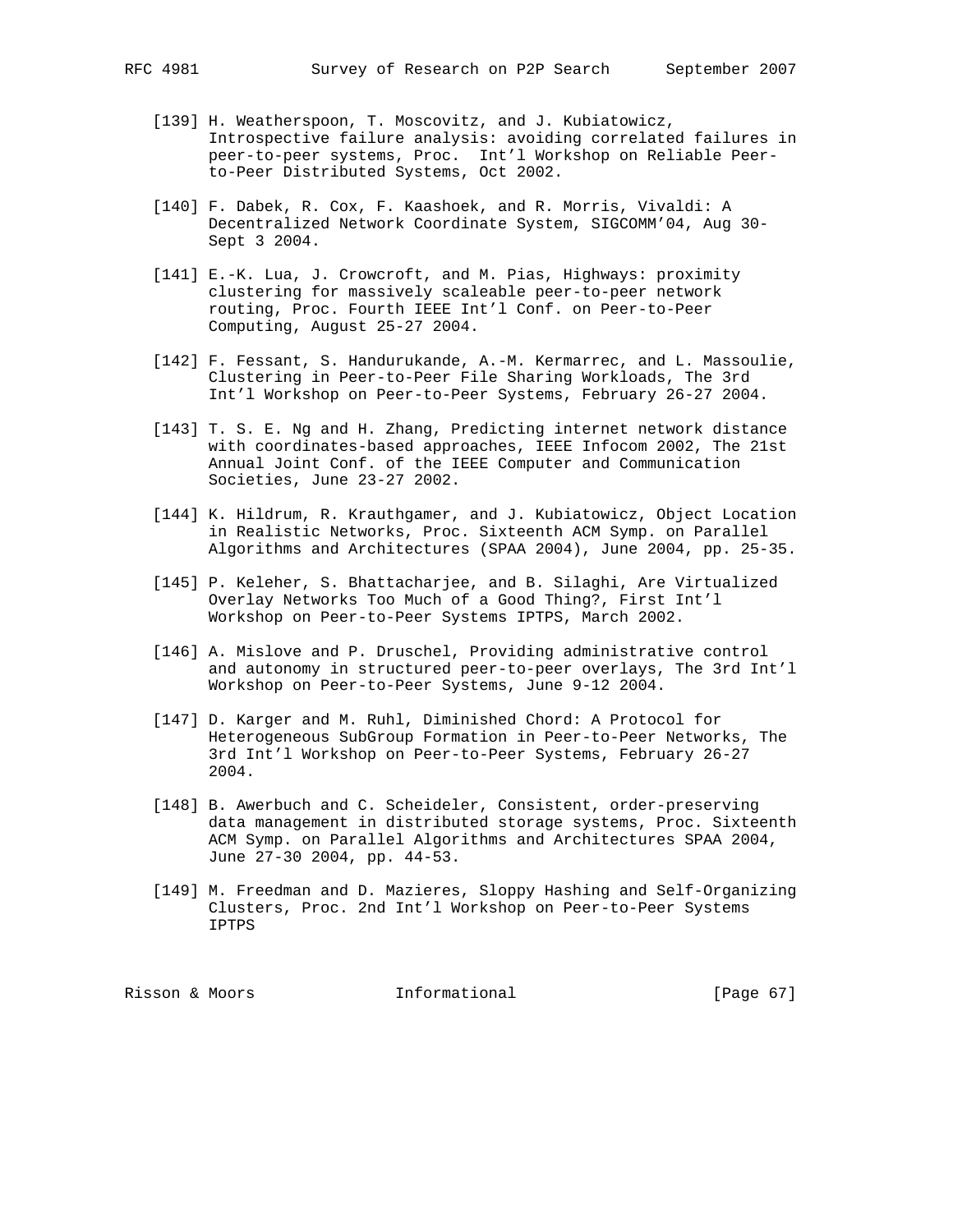- [150] F. Dabek, J. Li, E. Sit, J. Robertson, F. Kaashoek, and R. Morris, Designing a DHT for low latency and high throughput, Proc. First Symp. on Networked Systems Design and Implementation (NSDI'04), San Francisco, California, March 29-31 (2004) 85-98.
- [151] M. Ruhl, Efficient algorithms for new computational models, Doctoral Dissertation, September 2003.
- [152] K. Sollins, Designing for scale and differentiation, Proc. ACM SIGCOMM workshop on Future Directions in network architecture, August 25-27 2003.
- [153] L. Massoulie, A. Kermarrec, and A. Ganesh, Network awareness and failure resilience in self-organizing overlay networks, Proc. 22nd Int'l Symp. on Reliable Distributed Systems, SRDS'03, Oct 6-8 2003, pp. 47-55.
- [154] R. Cox, F. Dabek, F. Kaashoek, J. Li, and R. Morris, Practical,distributed network coordinates, ACM SIGCOMM Computer Communication Review 34 (1) (2004) 113-118.
- [155] K. Hildrum, J. Kubiatowicz, S. Rao, and B. Zhao, Distributed object location in a dynamic network, Proc. 14th annual ACM symposium on parallel algorithms and architectures 2002, pp. 41- 52.
- [156] X. Zhang, Q. Zhang, G. Song, and W. Zhu, A Construction of Locality-Aware Overlay Network: mOverlay and its Performance, IEEE Journal on Selected Areas in Communications 22 (1) (2004) 18-28.
- [157] N. Harvey, M. B. Jones, M. Theimer, and A. Wolman, Efficient recovery from organization disconnects in Skipnet, Second Int'l Workshop on Peer-to-Peer Systems IPTPS'03, Feb 20-21 2003.
- [158] M. Pias, J. Crowcroft, S. Wilbur, T. Harris, and S. Bhatti, Lighthouses for scalable distributed location, Second Int'l Workshop on Peer-to-Peer Systems IPTPS'03, February 20-21 2003.
- [159] K. Gummadi, S. Saroui, S. Gribble, and D. King, Estimating latency between arbitrary internet end hosts, Proc. SIGCOMM IMW 2002, November 2002.
- [160] Y. Liu, X. Liu, L. Xiao, L. Ni, and X. Zhang, Location-aware topology matching in P2P systems, Proc. IEEE Infocomm, Mar 7-11 2004.

Risson & Moors **Informational** [Page 68]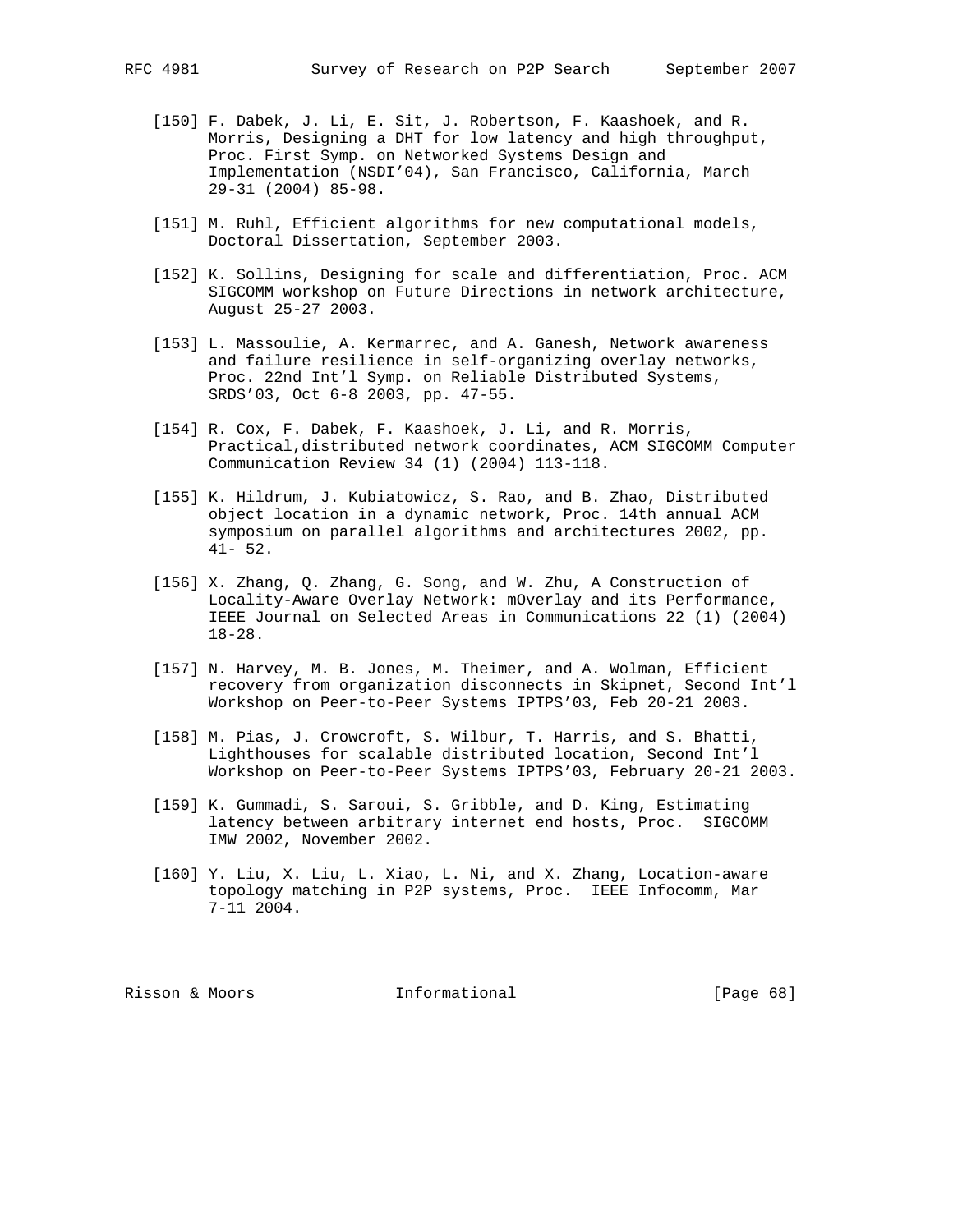- [161] G. S. Manku, Balanced binary trees for ID management and load balance in distributed hash tables, Proc. 23rd Annual ACM SIGACT-SIGOPS Symp. on Principles of Distributed Computing, PODC 2004, July 25-28 2004, pp. 197-205.
- [162] J. Gao and P. Steenkiste, Design and Evaluation of a Distributed Scalable Content Delivery System, IEEE Journal on Selected Areas in Communications 22 (1) (2004) 54-66.
- [163] X. Wang, Y. Zhang, X. Li, and D. Loguinov, On zone-balancing of peer-to-peer networks: analysis of random node join, Proc. joint international conference on measurement and modeling of computer systems, June 2004.
- [164] D. Karger and M. Ruhl, Simple efficient load balancing algorithms for peer-to-peer systems, Proc. Sixteenth ACM Symp. on Parallel Algorithms and Architectures SPAA 2004, June 27-30 2004.
- [165] D. Karger and M. Ruhl, Simple efficient load balancing algorithms for peer-to-peer systems, The 3rd Int'l Workshop on Peer-to-Peer Systems, February 26-27 2004.
- [166] M. Adler, E. Halperin, R. Karp, and V. Vazirani, A stochastic process on the hypercube with applications to peer-to-peer networks, Proc. 35th ACM symposium on Theory of Computing 2003, pp. 575-584.
- [167] C. Baquero and N. Lopes, Towards peer to peer content indexing, ACM SIGOPS Operating Systems Review 37 (4) (2003) 90-96.
- [168] A. Rao, K. Lakshminarayanan, S. Surana, R. Karp, and I. Stoica, Load balancing in structured P2P systems, Proc. 2nd Int'l Workshop on Peer-to-Peer Systems, IPTPS'03, February 20-21 2003.
- [169] J. Byers, J. Considine, and M. Mitzenmacher, Simple Load Balancing for Distributed Hash Tables, Second Int'l Workshop on Peer-to-Peer Systems IPTPS 03, 20-21 February 2003.
- [170] P. Castro, J. Lee, and A. Misra, CLASH: A Protocol for Internet- Scale Utility-Oriented Distributed Computing, Proc. 24th Int'l Conf. on Distributed Computing Systems ICDCS 2004, March 23-26 2004.
- [171] A. Stavrou, D. Rubenstein, and S. Sahu, A Lightwight, Robust P2P System to Handle Flash Crowds, IEEE Journal on Selected Areas in Communications 22 (1) (2004) 6-17.

| Risson & Moors<br>Informational | [Page 69] |  |
|---------------------------------|-----------|--|
|---------------------------------|-----------|--|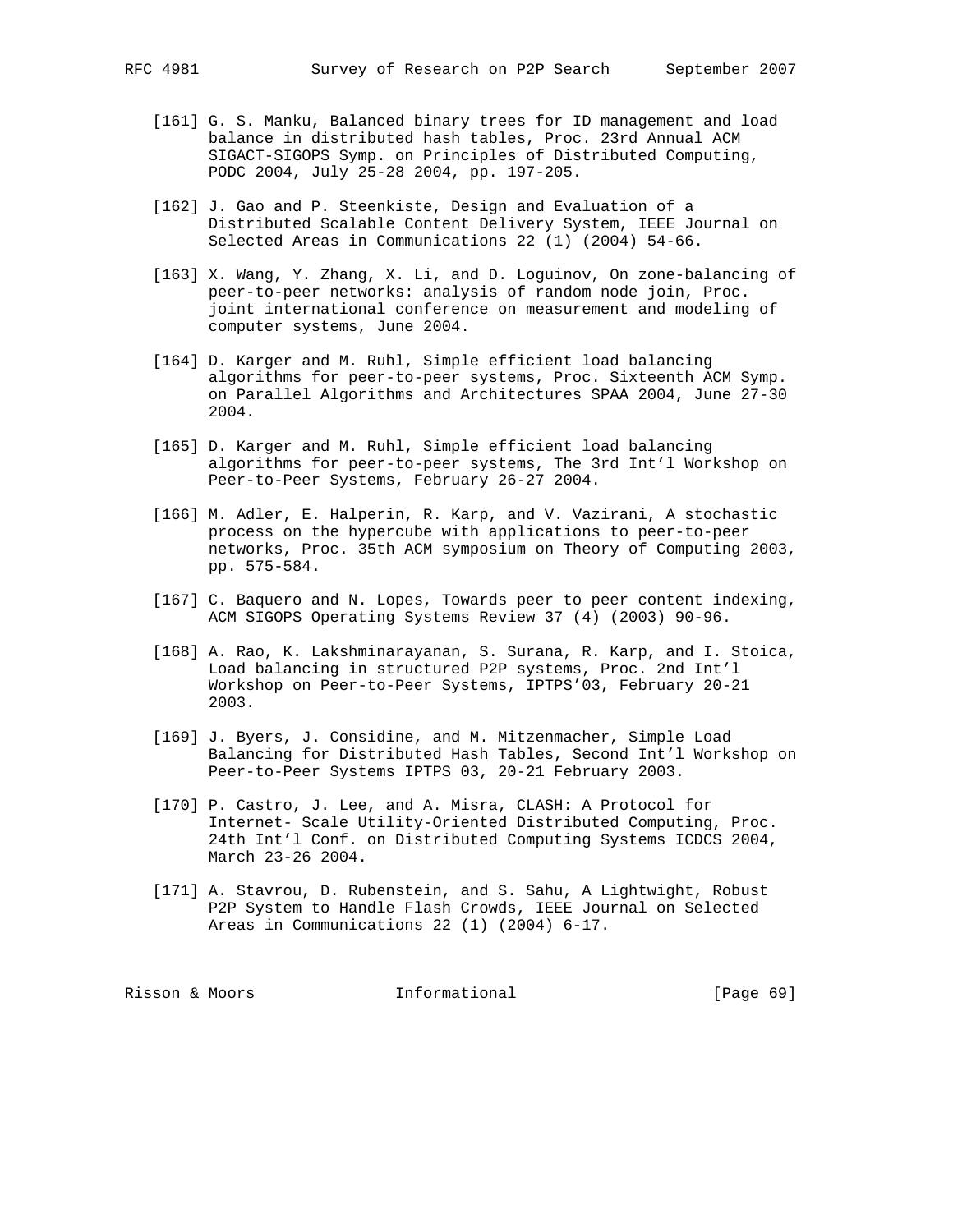- - [172] A. Selcuk, E. Uzun, and M. R. Pariente, A reputation-based trust management system for P2P networks, Fourth Int'l Workshop on Global and Peer-to-Peer Computing, April 20-21 2004.
	- [173] T. Papaioannou and G. Stamoulis, Effective use of reputation in peer-to-peer environments, Fourth Int'l Workshop on Global and Peer-to-Peer Computing, April 20-21 2004.
	- [174] M. Blaze, J. Feigenbaum, and J. Lacy, Trust and Reputation in P2P networks, http://www.neurogrid.net/twiki/bin/view/Main/ReputationAndTrust (2003)
	- [175] E. Damiani, D. C. di Vimercati, S. Paraboschi, P. Samarati, and F. Violante, A reputation-based approach for choosing reliable resources in peer to peer networks, Proc. 9th conference on computer and communications security 2002, pp. 207-216.
	- [176] S. Marti, P. Ganesan, and H. Garcia-Molina, DHT routing using social links, The 3rd Int'l Workshop on Peer-to-Peer Systems, February 26-27 2004.
	- [177] G. Caronni and M. Waldvogel, Establishing trust in distributed storage providers, Proc. Third Int'l IEEE Conf. on Peer-to-Peer Computing, 1-3 Sept 2003, pp. 128-133.
	- [178] B. Sieka, A. Kshemkalyani, and M. Singhal, On the security of polling protocols in peer-to-peer systems, Proc. Fourth IEEE Int'l Conf. on Peer-to-Peer Computing, 25-27 August 2004.
	- [179] M. Feldman, K. Lai, I. Stoica, and J. Chuang, Robust Incentive Techniques for Peer-to-Peer Networks, ACM E-Commerce Conf. EC'04, May 2004.
	- [180] K. Anagnostakis and M. Greenwald, Exchange-based Incentive Mechanism for Peer-to-Peer File Sharing, Proc. 24th Int'l Conf. on Distributed Computing Systems ICDCS 2004, March 23-26 2004.
	- [181] J. Schneidman and D. Parkes, Rationality and self-Interest in peer to peer networks, Second Int'l Workshop on Peer-to-Peer Systems IPTPS'03, February 20-21 2003.
	- [182] C. Buragohain, D. Agrawal, and S. Subhash, A game theoretic framework for incentives in P2P systems, Proc. Third Int'l IEEE Conf. on Peer-to-Peer Computing, 1-3 Sept 2003, pp. 48-56.

Risson & Moors **Informational** [Page 70]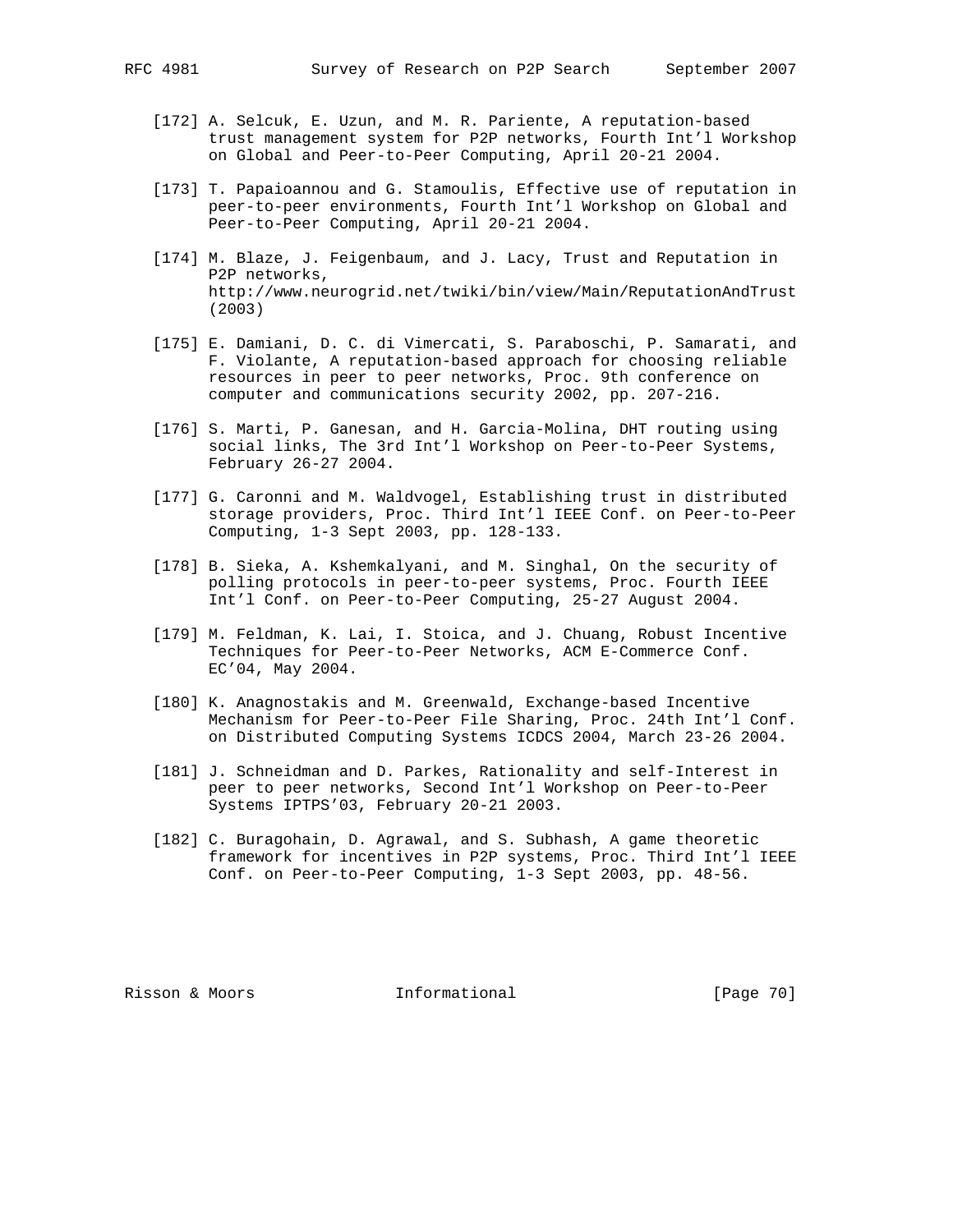- [183] W. Josephson, E. Sirer, and F. Schneider, Peer-to-Peer Authentication with a Distributed Single Sign-On Service, The 3rd Int'l Workshop on Peer-to-Peer Systems, February 26-27 2004.
- [184] A. Fiat and J. Saia, Censorship resistant peer to peer content addressable networks, Proc. 13th annual ACM-SIAM symposium on discrete algorithms 2002, pp. 94-103.
- [185] N. Daswani and H. Garcia-Molina, Query-flood DoS attacks in gnutella, Proc. 9th ACM Conf. on Computer and Communications Security 2002, pp. 181-192.
- [186] A. Singh and L. Liu, TrustMe: anonymous management of trust relationships in decentralized P2P systems, Proc. Third Int'l IEEE Conf. on Peer-to-Peer Computing, Sept 1-3 2003.
- [187] A. Serjantov, Anonymizing censorship resistant systems, Proc. Second Int'l Conf. on Peer to Peer Computing, March 2002.
- [188] S. Hazel and B. Wiley, Achord: A Variant of the Chord Lookup Service for Use in Censorship Resistant Peer-to-Peer Publishing Systems, Proc. Second Int'l Conf. on Peer to Peer Computing, March 2002.
- [189] M. Freedman and R. Morris, Tarzan: a peer-to-peer anonymizing network layer, Proc. 9th ACM Conf. on Computer and Communications Security (2002) 193-206.
- [190] M. Feldman, C. Papadimitriou, J. Chuang, and I. Stoica, Free- Riding and Whitewashing in Peer-to-Peer Systems, 3rd Annual Workshop on Economics and Information Security WEIS04, May 2004.
- [191] L. Ramaswamy and L. Liu, FreeRiding: a new challenge for peer to-peer file sharing systems, Proc. 2003 Hawaii Int'l Conf. on System Sciences, P2P Track, HICSS2003, January 6-9 2003.
- [192] T.-W. Ngan, D. Wallach, and P. Druschel, Enforcing fair sharing of peer-to-peer resources, Second Int'l Workshop on Peer-to- Peer Systems, IPTPS'03, 20-21 February 2003.
- [193] L. Cox and B. D. Noble, Samsara: honor among thieves in peer to-peer storage, Proc. nineteenth ACM symposium on Operating System Principles 2003, pp. 120-132.

Risson & Moors **Informational** [Page 71]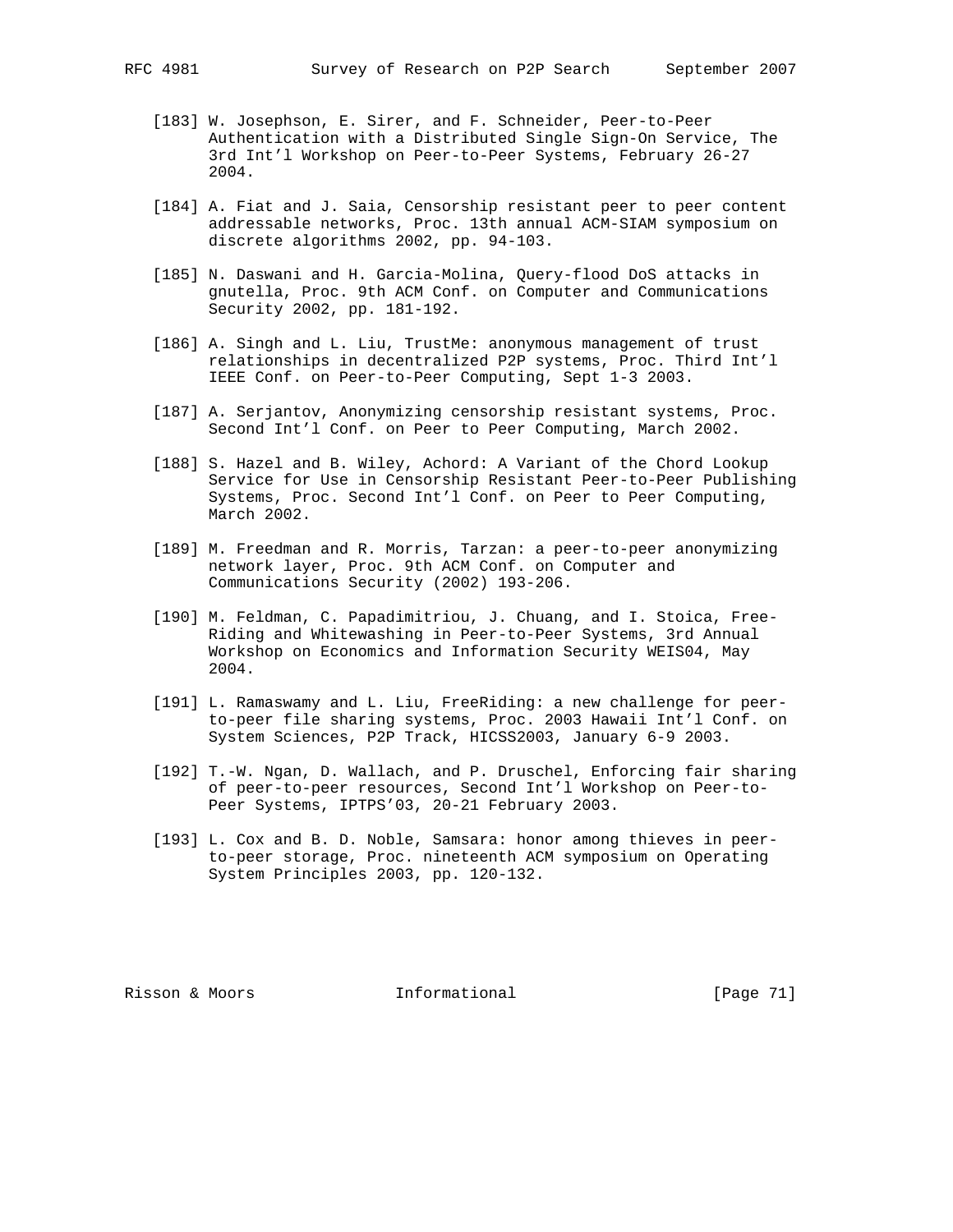- - [194] M. Surridge and C. Upstill, Grid security: lessons for peer-to peer systems, Proc. Third Int'l IEEE Conf. on Peer-to-Peer Computing, Sept 1-3 2003, pp. 2-6.
	- [195] E. Sit and R. Morris, Security considerations for peer-to-peer distributed hash tables, First Int'l Workshop on Peer-to-Peer Systems, March 2002.
	- [196] C. O'Donnel and V. Vaikuntanathan, Information leak in the Chord lookup protocol, Proc. Fourth IEEE Int'l Conf. on Peer to-Peer Computing, 25-27 August 2004.
	- [197] K. Berket, A. Essiari, and A. Muratas, PKI-Based Security for Peer-to-Peer Information Sharing, Proc. Fourth IEEE Int'l Conf. on Peer-to-Peer Computing, 25-27 August 2004.
	- [198] B. Karp, S. Ratnasamy, S. Rhea, and S. Shenker, Spurring adoption of DHTs with OpenHash, a public DHT service, The 3rd Int'l Workshop on Peer-to-Peer Systems, February 26-27 2004.
	- [199] J. Considine, M. Walfish, and D. G. Andersen, A pragmatic approach to DHT adoption, Technical Report,, December 2003.
	- [200] G. Li, Peer to Peer Networks in Action, IEEE Internet Computing 6 (1) (2002) 37-39.
	- [201] A. Mislove, A. Post, C. Reis, P. Willmann, P. Druschel, D. Wallach, X. Bonnaire, P. Sens, J.-M. Busca, and L. Arantes- Bezerra, POST: A Secure, Resilient, Cooperative Messaging System, 9th Workshop on Hot Topics in Operating Systems, HotOS, May 2003.
	- [202] S. Saroiu, P. Gummadi, and S. Gribble, A measurement study of peer-to-peer file sharing systems, Proc. Multimedia Computing and Networking 2002 MMCN'02, January 2002.
	- [203] A. Muthitacharoen, R. Morris, T. Gil, and B. Chen, Ivy: a read/write peer-to-peer file system, ACM SIGOPS Operating Systems Review, Special issue on Decentralized storage systems, December 2002, pp. 31-44.
	- [204] A. Muthitacharoen, R. Morris, T. Gil, and B. Chen, A read/write peer-to-peer file system, Proc. 5th Symp. on Operating System Design and Implementation (OSDI 2002), Boston, MA, December (2002)

Risson & Moors **Informational** [Page 72]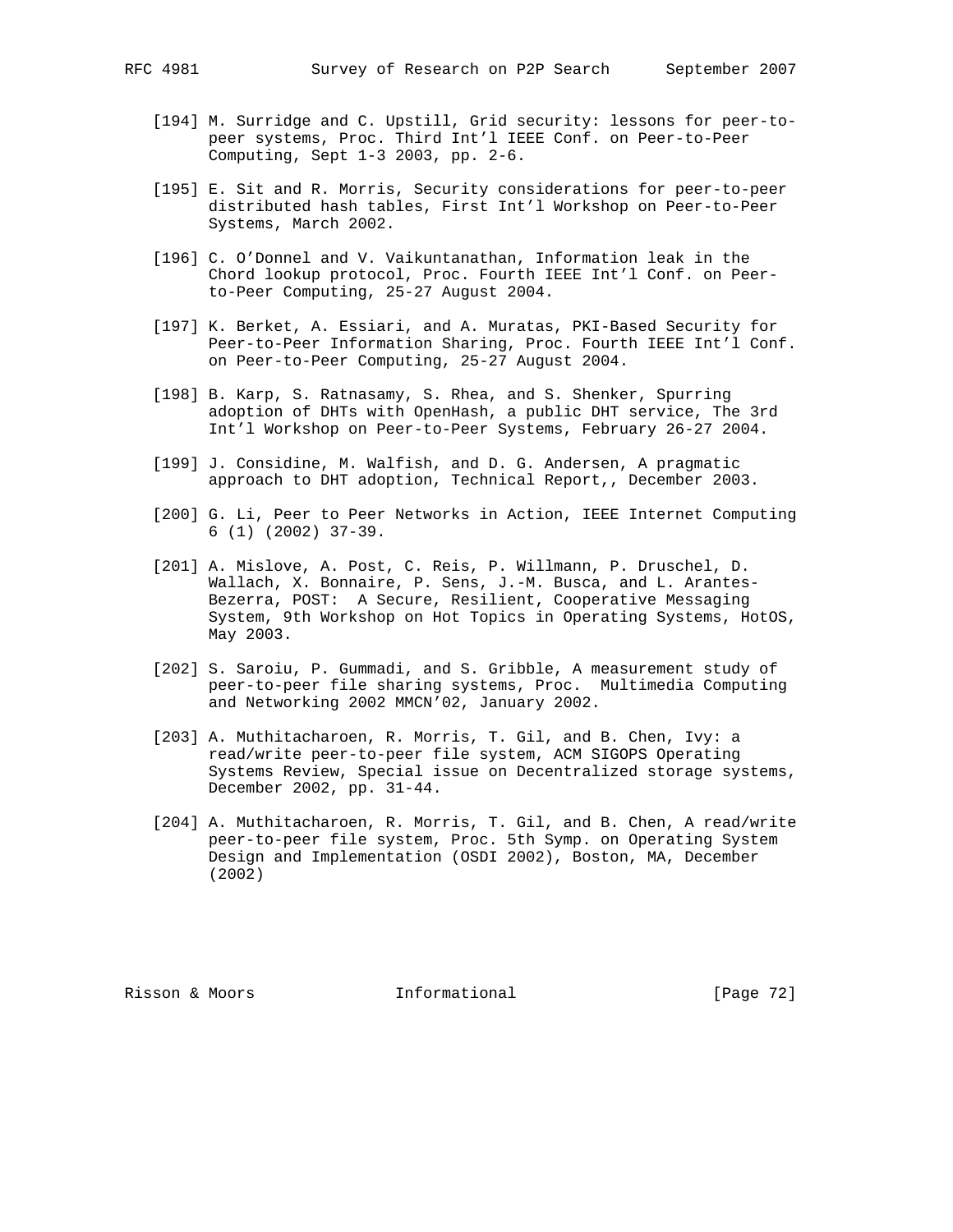- [205] F. Annexstein, K. Berman, M. Jovanovic, and K. Ponnavaikko,
	- Indexing techniques for file sharing in scalable peer to peer networks, 11th IEEE Int'l Conf. on Computer Communications and Networks (2002) 10-15.
- [206] G. Kan and Y. Faybishenko, Introduction to Gnougat, First Int'l Conf. on Peer-to-Peer Computing 2001 2001, pp. 4-12.
- [207] R. Gold and D. Tidhar, Towards a content-based aggregation network, Proc. First Int'l Conf. on Peer to Peer Compuuting 2001, pp. 62-68.
- [208] F. Dabek, M. F. Kaashoek, D. Karger, R. Morris, and I. Stoica, Wide-area cooperative storage with CFS, Proc. 18th ACM symposium on Operating System Principles 2001, pp. 202-215.
- [209] M. Freedman, E. Freudenthal, and D. Mazieres, Democratizing content publication with coral, Proc. First Symp. on Networked Systems Design and Implementation NSDI'04, March 29-31 2004, pp. 239-252.
- [210] J. Li, B. T. Loo, J. Hellerstein, F. Kaashoek, D. Karger, and R. Morris, On the Feasibility of Peer-to-Peer Web Indexing and Search, Second Int'l Workshop on Peer-to-Peer Systems IPTPS 03, 20-21 February 2003.
- [211] S. Iyer, A. Rowstron, and P. Druschel, Squirrel: a decentralized peer-to-peer web cache, Proc. 21st annual symposium on principles of distributed computing 2002, pp. 213-222.
- [212] M. Bawa, R. Bayardo, S. Rajagopalan, and E. Shekita, Make it fresh, make it quick: searching a network of personal webservers, Proc. 12th international conference on World Wide Web 2003, pp. 577-586.
- [213] B. T. Loo, S. Krishnamurthy, and O. Cooper, Distributed web crawling over DHTs, Technical Report, CSD-04-1305, February 9 2004.
- [214] M. Junginger and Y. Lee, A self-organizing publish/subscribe middleware for dynamic peer-to-peer networks, IEEE Network 18 (1) (2004) 38-43.

Risson & Moors **Informational** [Page 73]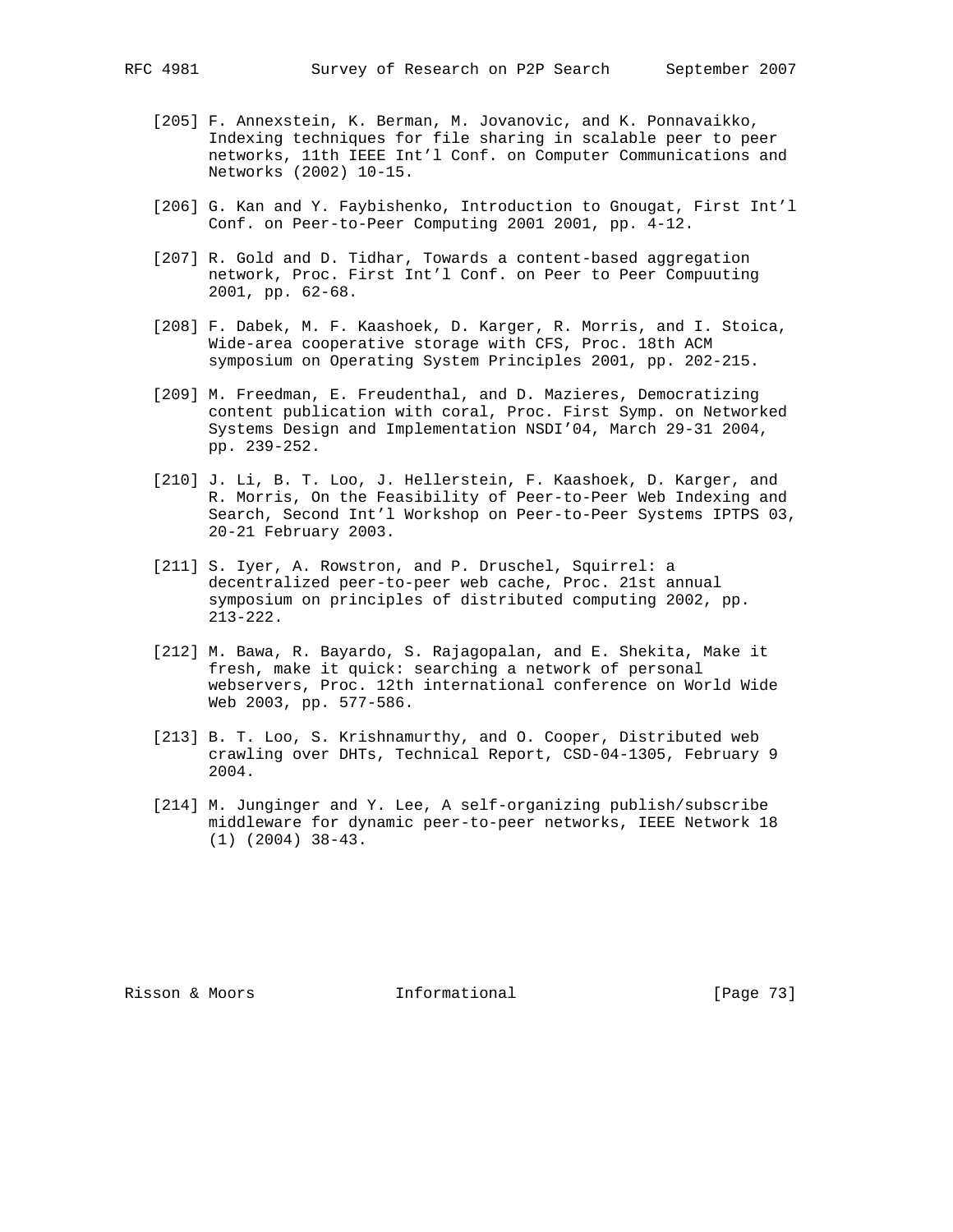- [215] F. Cuenca-Acuna, C. Peery, R. Martin, and T. Nguyen, PlanetP: Using Gossiping to Build Content Addressable Peer-to-Peer Information Sharing Communities, Proc. 12th international symposium on High Performance Distributed Computing (HPDC), June 2002.
- [216] M. Walfish, H. Balakrishnan, and S. Shenker, Untangling the web from DNS, Proc. First Symp. on Networked Systems Design and Implementation NSDI'04, March 29-31 2004, pp. 225-238.
- [217] B. Awerbuch and C. Scheideler, Robust distributed name service, The 3rd Int'l Workshop on Peer-to-Peer Systems, February 26-27 2004.
- [218] A. Iamnitchi, Resource Discovery in Large Resource-Sharing Environments, Doctoral Dissertation 2003.
- [219] R. Cox, A. Muthitacharoen, and R. Morris, Serving DNS using a Peer-to-Peer Lookup Service, First Int'l Workshop on Peer-to- Peer Systems (IPTPS), March 2002.
- [220] A. Chander, S. Dawson, P. Lincoln, and D. Stringer-Calvert, NEVRLATE: scalable resource discovery, Second IEEE/ACM Int'l Symp. on Cluster Computing and the Grid CCGRID2002 2002, pp. 56-65.
- [221] M. Balazinska, H. Balakrishnan, and D. Karger, INS/Twine: A scalable Peer-to-Peer architecture for Intentional Resource Discovery, Proc. First Int'l Conf. on Pervasive Computing (IEEE) (2002)
- [222] J. Kangasharju, K. Ross, and D. Turner, Secure and resilient peer-to-peer E-mail: design and implementation, Proc. Third Int'l IEEE Conf. on Peer-to-Peer Computing, 1-3 Sept 2003.
- [223] V. Lo, D. Zappala, D. Zhou, Y. Liu, and S. Zhao, Cluster computing on the fly: P2P scheduling of idle cycles in the internet, The 3rd Int'l Workshop on Peer-to-Peer Systems, February 26-27 2004.
- [224] A. Iamnitchi, I. Foster, and D. Nurmi, A peer-to-peer approach to resource discovery in grid environments, IEEE High Performance Distributed Computing 2002.
- [225] I. Foster and A. Iamnitchi, On Death, Taxes and the Convergence of Peer-to-Peer and Grid Computing, Second Int'l Workshop on Peer-to-Peer Systems IPTPS 03, 20-21 February 2003.

Risson & Moors **Informational** [Page 74]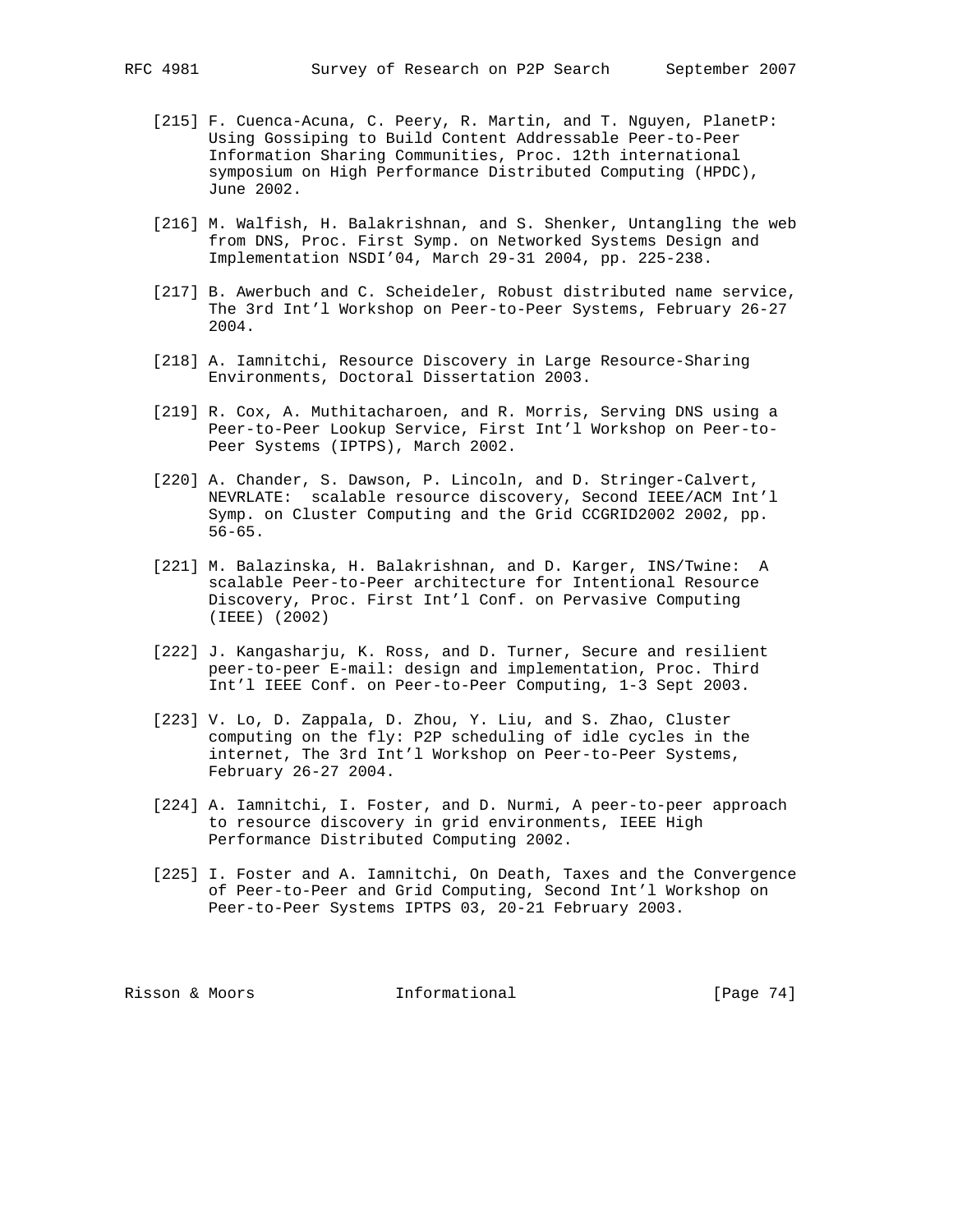- 
- [226] W. Hoschek, Peer-to-Peer Grid Databases for Web Service Discovery, Concurrency - Practice and Experience (2002) 1-7.
- [227] K. Aberer, A. Datta, and M. Hauswirth, A decentralized public key infrastructure for customer-to-customer e-commerce, Int'l Journal of Business Process Integration and Management (2004)
- [228] S. Ajmani, D. Clarke, C.-H. Moh, and S. Richman, ConChord: Cooperative SDSI Certificate Storage and Name Resolution, First Int'l Workshop on Peer-to-Peer Systems IPTPS, March 2002.
- [229] E. Sit, F. Dabek, and J. Robertson, UsenetDHT: a low overhead Usenet server, The 3rd Int'l Workshop on Peer-to-Peer Systems, February 26-27 2004.
- [230] H.-Y. Hsieh and R. Sivakumar, On transport layer support for peer-to-peer networks, The 3rd Int'l Workshop on Peer-to-Peer Systems, February 26-27 2004.
- [231] I. Stoica, D. Adkins, S. Zhuang, S. Shenker, and S. Surana, Internet indirection infrastructure, Proc. 2002 conference on applications, technologies, architectures and protocols for computer communications, August 19-23 2002, pp. 73-86.
- [232] E. Halepovic and R. Deters, Building a P2P forum system with JXTA, Proc. Second IEEE Int'l Conf. on Peer to Peer Computing P2P'02, September 5-7 2002.
- [233] M. Wawrzoniak, L. Peterson, and T. Roscoe, Sophia: an Information Plane for networked systems, ACM SIGCOMM Computer Communication Review 34 (1) (2004) 15-20.
- [234] D. Tran, K. Hua, and T. Do, A Peer-to-Peer Architecture for Media Streaming, IEEE Journal on Selected Areas in Communications 22 (1) (2004) 121-133.
- [235] V. Padmanabhan, H. Wang, and P. Chou, Supporting heterogeneity and congestion control in peer-to-peer multicast streaming, The 3rd Int'l Workshop on Peer-to-Peer Systems, February 26-27 2004.
- [236] A. Nicolosi and D. Mazieres, Secure acknowledgment of multicast messages in open peer-to-peer networks, The 3rd Int'l Workshop on Peer-to-Peer Systems, February 26-27 2004.

Risson & Moors **Informational** [Page 75]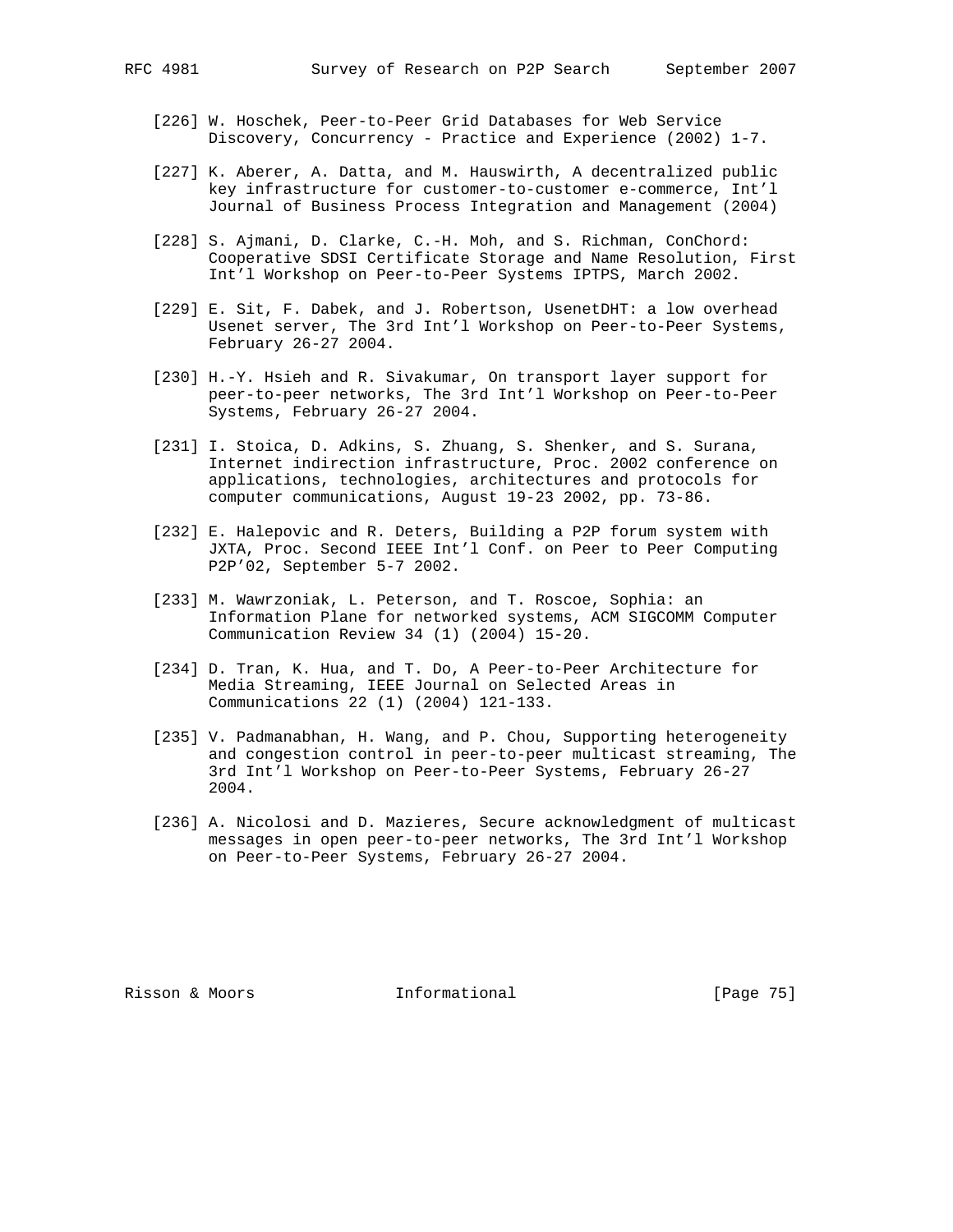- [237] R. Zhang and C. Hu, Borg: a hybrid protocol for scalable application-level multicast in peer-to-peer networks, Proc. 13th international workshop on network and operating systems for digital audio and video 2003, pp. 172-179.
- [238] M. Sasabe, N. Wakamiya, M. Murata, and H. Miyahara, Scalable and continuous media streaming on peer-to-peer networks, Proc. Third Int'l IEEE Conf. on Peer-to-Peer Computing, Sept 1-3 2003, pp. 92-99.
- [239] M. Hefeeda, A. Habib, B. Botev, D. Xu, and B. Bhargava, PROMISE: peer-to-peer media streaming using CollectCast, Proc. eleventh ACM international conference on multimedia 2003, pp. 45-54.
- [240] M. Castro, P. Druschel, A.-M. Kermarrec, A. Nandi, A. Rowstron, and A. Singh, SplitStream: high-bandwidth multicast in cooperative environments, Proc. 19th ACM symposium on operating systems principles 2003, pp. 298-313.
- [241] M. Castro, P. Druschel, A.-M. Kermarrec, and A. Rowstron, SCRIBE: a large-scale and decentralized application-level multicast infrastructure, IEEE Journal on Selected Areas in Communications 20 (8) (2002)
- [242] S. Zhuang, B. Zhao, A. Joseph, R. Katz, and J. Kubiatowicz, Bayeux: an architecture for scalable and fault-tolerant wide area data dissemination, Proc. 11th ACM international workshop on network and operating systems support for digital audio and video, Jan 2001.
- [243] R. Lienhart, M. Holliman, Y.-K. Chen, I. Kozintsev, and M. Yeung, Improving media services on P2P networks, IEEE Internet Computing 6 (1) (2002) 58-67.
- [244] S. Ratnasamy, B. Karp, S. Shenker, D. Estrin, R. Govindan, L. Yin, and F. Yu, Data Centric Storage in Sensornets with GHT, a geographic hash table, Mobile Networks and Applications 8 (4) (2003) 427-442.
- [245] M. Demirbas and H. Ferhatosmanoglu, Peer-to-peer spatial queries in sensor networks, Proc. Third Int'l IEEE Conf. on Peer-to-Peer Computing, 1-3 Sept 2003, pp. 32-39.
- [246] S. Ratnasamy, B. Karp, L. Yin, F. Yu, D. Estrin, R. Govindan, and S. Shenker, GHT: a geographic hash table for data-centric storage, Proc. First ACM Int'l Workshop on Wireless Sensor Networks and Applications (Mobicom) 2002, pp. 78-87.

Risson & Moors **Informational** [Page 76]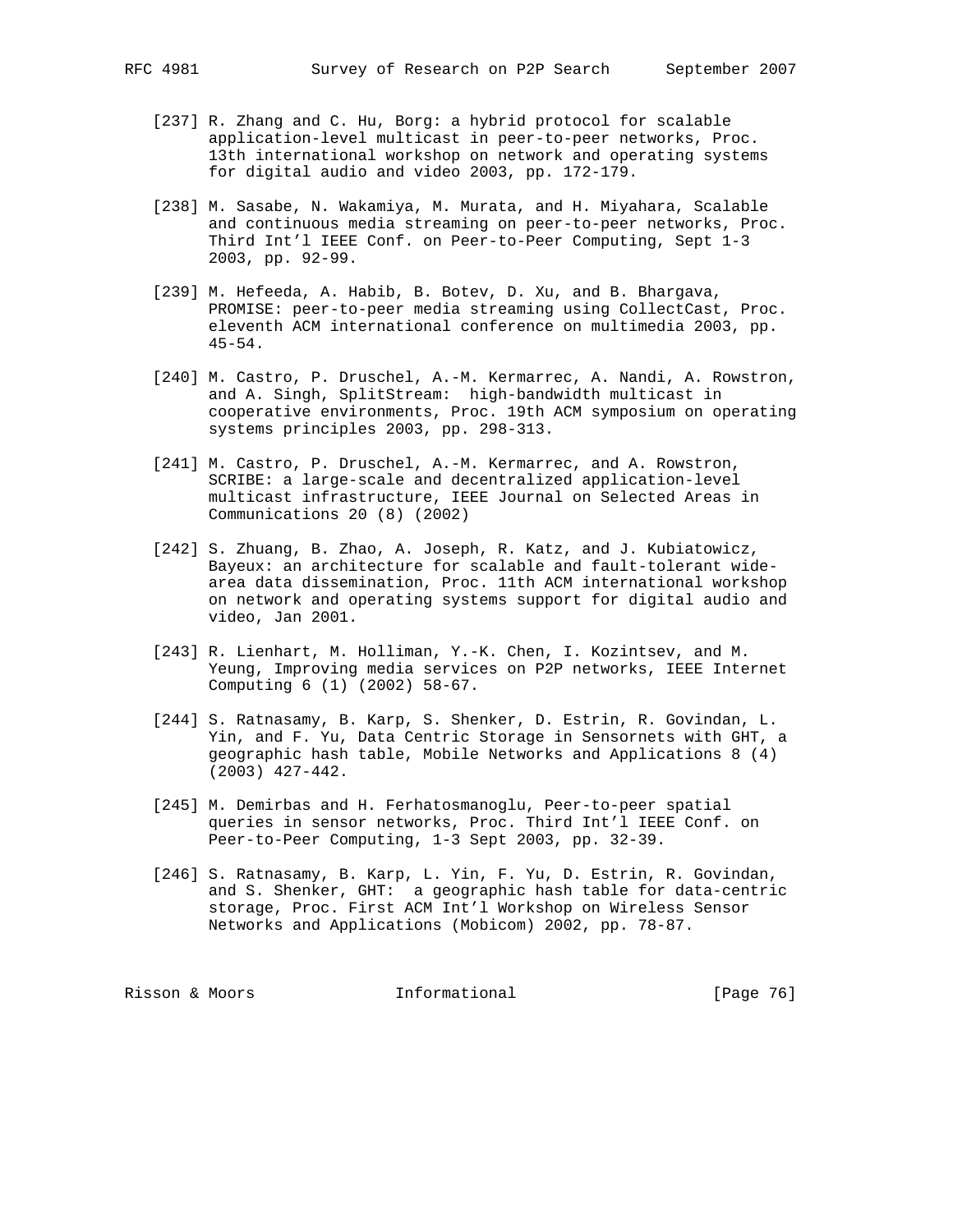- - [247] J. Hellerstein and W. Wang, Optimization of In-Network Data Reduction, Proc. First Workshop on Data Management for Sensor Networks DMSN 2004, August 30th 2004.
	- [248] J. Li, J. Stribling, T. Gil, R. Morris, and F. Kaashoek, Comparing the performance of distributed hash tables under churn, The 3rd Int'l Workshop on Peer-to-Peer Systems, February 26-27 2004.
	- [249] S. Shenker, The data-centric revolution in networking, Keynote Speech, 29th Int'l Conf. on Very Large Data Bases, September 9-12 2003.
- [250] S. Gribble, A. Halevy, Z. Ives, M. Rodrig, and D. Suciu, What can databases do for P2P?, Proc. Fourth Int'l Workshop on Databases and the Web, WebDB2001, May 24-25 2001.
	- [251] D. Clark, The design philosophy of the DARPA internet protocols, ACM SIGCOMM Computer Communication Review, Symp. proceedings on communications architectures and protocols 18 (4) (1988)
	- [252] J.-C. Laprie, Dependable Computing and Fault Tolerance: Concepts and Terminology, Twenty-Fifth Int'l Symp. on Fault- Tolerant Computing, Highlights from Twenty-Five Years 1995, pp.  $2 - 13$ .
	- [253] D. Clark, J. Wroclawski, K. Sollins, and R. Braden, Tussle in cyberspace: defining tomorrow's internet, Conf. on Applications, Technologies, Architectures and Protocols for Computer Communications 2002, pp. 347-356.
	- [254] L. O. Alima, A. Ghodsi, and S. Haridi, "A framework for structured peer-to-peer overlay networks," in Global computing, vol. 3267, Lecture Notes in Computer Science: Springer Berlin / Heidelberg, 2005, pp. 223-249.
	- [255] Clip2, The Gnutella Protocol Specification, http://www.clip2.com (2000)
	- [256] Napster, http://www.napster.com (1999)
	- [257] J. Mishchke and B. Stiller, A methodology for the design of distributed search in P2P middleware, IEEE Network 18 (1) (2004) 30-37.

Risson & Moors **Informational** [Page 77]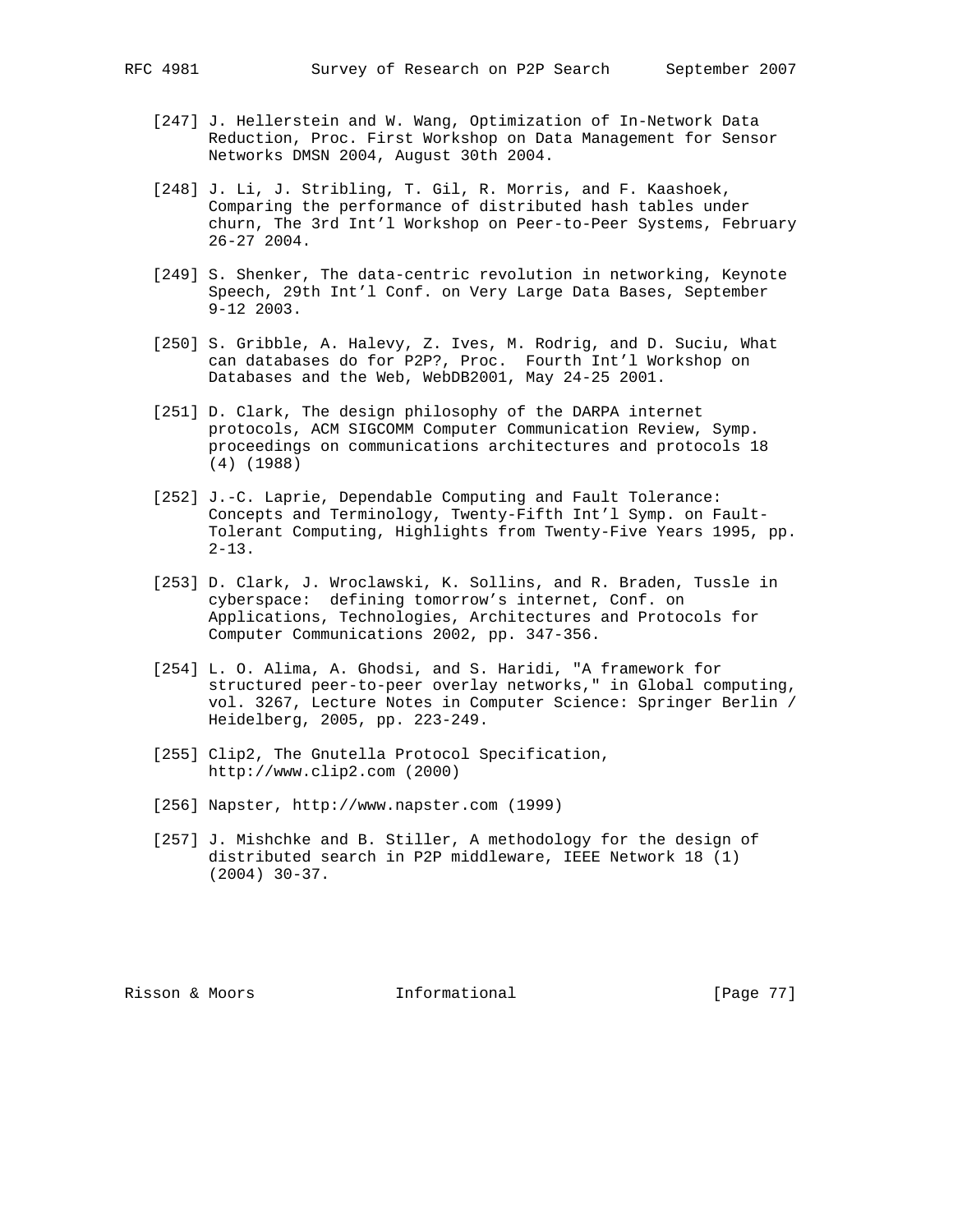- [258] J. Li and K. Sollins, Implementing aggregation and broadcast over distributed hash tables. Full report, http://krs.lcs.mit.edu/regions/docs.html (November) (2003)
- [259] M. Castro, M. Costa, and A. Rowstron, Should we build Gnutella on a structured overlay?, ACM SIGCOMM Computer Communication Review 34 (1) (2004) 131-136.
- [260] A. Singla and C. Rohrs, Ultrapeers: Another Step Towards Gnutella Scalability, http://groups.yahoo.com/group/the\_gdf/files/Proposals/ Working%20Proposals/Ultrapeer/ Version 1.0, 26 November (2002)
- [261] B. Cooper and H. Garcia-Molina, Ad hoc, Self-Supervising Peer to-Peer Search Networks, Technical Report, http://www.cc.gatech.edu/˜cooperb/odin/ 2003.
- [262] R. Baeza-Yates and B. Ribeiro-Neto, Modern Information Retrieval. Addison Wesley, Essex, England, 1999.
- [263] S. Sen and J. Wang, Analyzing peer-to-peer traffic across large networks, IEEE/ACM Trans. on Networking 12 (2) (2004) 219-232.
- [264] H. Balakrishnan, S. Shenker, and M. Walfish, Semantic-Free Referencing in Linked Distributed Systems, Second Int'l Workshop on Peer-to-Peer Systems IPTPS 03, 20-21 February 2003.
- [265] B. Yang, P. Vinograd, and H. Garcia-Molina, Evaluating GUESS and non-forwarding peer-to-peer search, The 24th Int'l Conf. on Distributed Computing Systems ICDCS'04, Mar 23-26 2004.
- [266] A. Gupta, B. Liskov, and R. Rodrigues, One Hop Lookups for Peer-to-Peer Overlays, 9th Workshop on Hot Topics in Operating Systems (HotOS), 18-21 May 2003.
- [267] A. Gupta, B. Liskov, and R. Rodrigues, Efficient routing for peer-to-peer overlays, First symp. on Networked Systems Design and Implementation (NSDI), Mar 29-31 2004, pp. 113-126.
- [268] A. Mizrak, Y. Cheng, V. Kumar, and S. Savage, Structured superpeers: leveraging heterogeneity to provide constant-time lookup, IEEE Workshop on Internet Applications, June 23-24 2003.
- [269] L. Adamic, R. Lukose, A. Puniyani, and B. Huberman, Search in power-law networks, Physical review E, The American Physical Society 64 (046135) (2001)

Risson & Moors **Informational** [Page 78]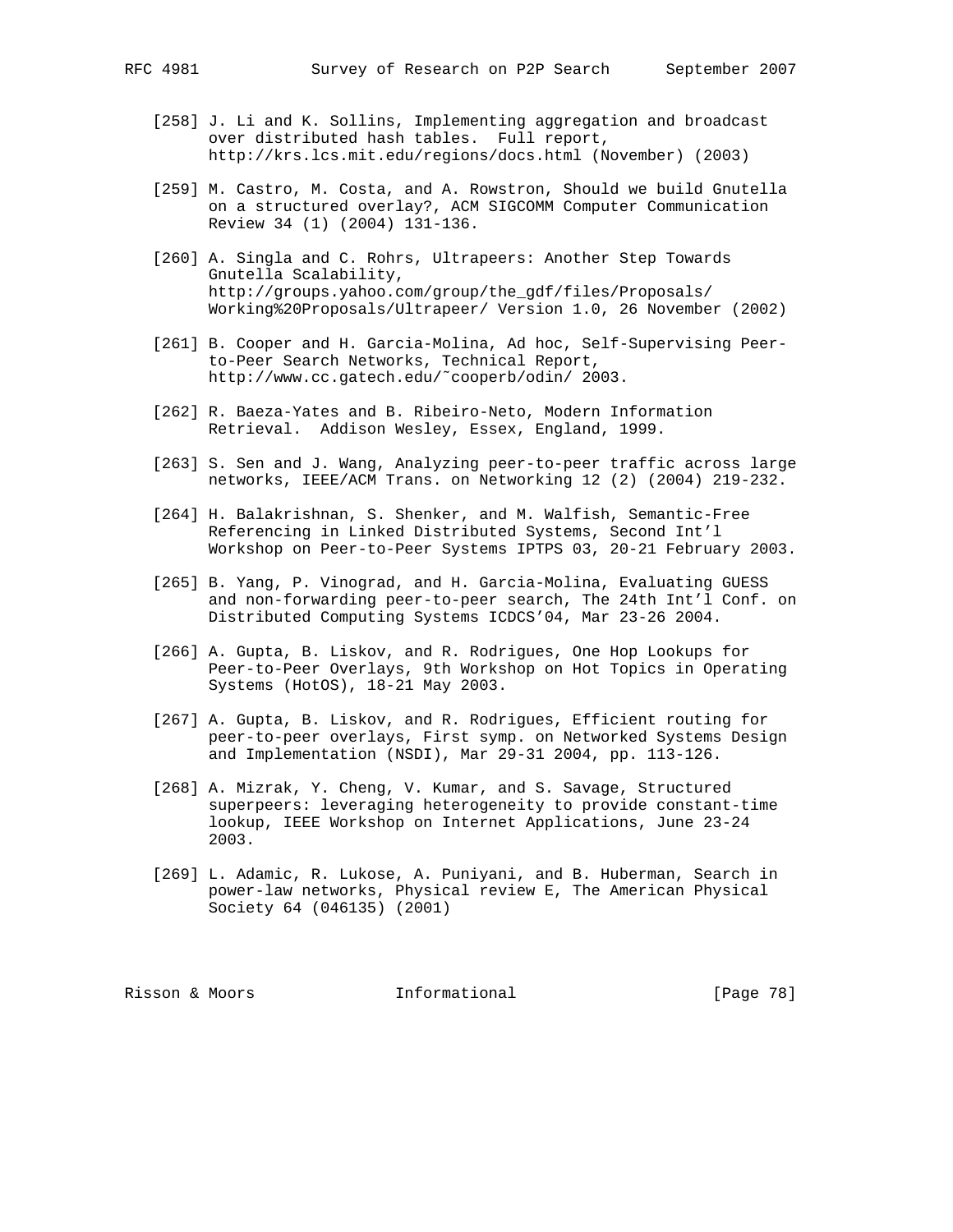- - [270] F. Banaei-Kashani and C. Shahabi, Criticality-based analysis and design of unstructured peer-to-peer networks as "complex systems", Proc. 3rd IEEE/ACM Int'l Symp. on Cluster Computing and the Grid 2003, pp. 351-358.
	- [271] KaZaa, KaZaa Media Desktop, www.kazaa.com (2001)
	- [272] S. Sen and J. Wang, Analyzing peer-to-peer traffic across large networks, Proc. second ACM SIGCOMM workshop on Internet measurement, November 06-08 2002, pp. 137-150.
	- [273] DirectConnect, http:www.neo-modus.com (2001)
	- [274] S. Saroiu, K. Gummadi, R. Dunn, S. Gribble, and H. Levy, An analysis of Internet content delivery systems, ACM SIGOPS Operating Systems Review 36 (2002) 315-327.
	- [275] A. Loo, The Future or Peer-to-Peer Computing, Communications of the ACM 46 (9) (2003) 56-61.
	- [276] B. Yang and H. Garcia-Molina, Comparing Hybrid Peer-to-Peer Systems (extended), 27th Int'l Conf. on Very Large Data Bases, September 11-14 2001.
	- [277] D. Scholl, OpenNap Home Page, http://opennap.sourceforge.net/ (2001)
	- [278] S. Ghemawat, H. Gobioff, and S.-T. Leung, The Google file system, Proc. 19th ACM symposium on operating systems principles 2003, pp. 29-43.
	- [279] I. Clarke, S. Miller, T. Hong, O. Sandberg, and B. Wiley, Protecting Free Expression Online with Freenet, IEEE Internet Computing 6 (1) (2002)
	- [280] J. Mache, M. Gilbert, J. Guchereau, J. Lesh, F. Ramli, and M. Wilkinson, Request algorithms in Freenet-style peer-to-peer systems, Proc. Second IEEE Int'l Conf. on Peer to Peer Computing P2P'02, September 5-7 2002.
	- [281] C. Rohrs, Query Routing for the Gnutella Networks, http://www.limewire.com/developer/query\_routing/ keyword%20routing.htm Version 1.0 (2002)

Risson & Moors **Informational** [Page 79]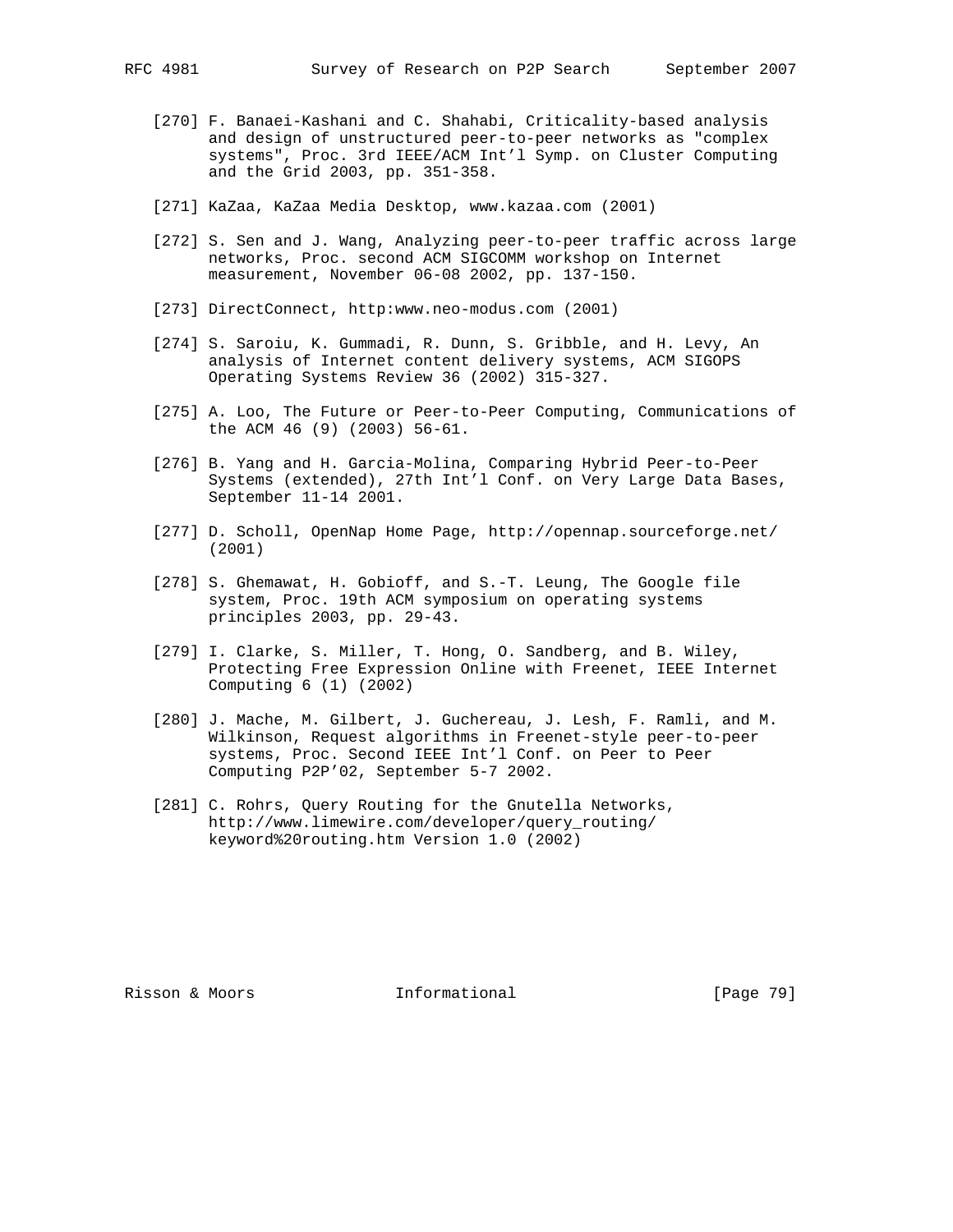- [282] I. Clarke, Freenet's Next Generation Routing Protocol, http://freenetproject.org/index.php?page=ngrouting, 20th July 2003.
- [283] A. Z. Kronfol, FASD: A fault-tolerant, adaptive scalable distributed search engine, Master's Thesis http://www.cs.princeton.edu/˜akronfol/fasd/ 2002.
- [284] S. Gribble, E. Brewer, J. M. Hellerstein, and D. Culler, Scalable, Distributed Data Structures for Internet Service Construction, Proc. 4th Symp. on Operating Systems Design and Implementation OSDI 2000, October 2000.
- [285] K. Aberer, Efficient Search in Unbalanced, Randomized Peer-to- Peer Search Trees, EPFL Technical Report IC/2002/79 (2002)
- [286] R. Honicky and E. Miller, A fast algorithm for online placement and reorganization of replicated data, Proc. 17th Int'l Parallel and Distributed Processing Symp., April 2003.
- [287] G. S. Manku, Routing networks for distributed hash tables, Proc. 22nd annual ACM Symp. on Principles of Distributed Computing, PODC 2003, July 13-16 2003, pp. 133-142.
- [288] D. Lewin, Consistent hashing and random trees: algorithms for caching in distributed networks, Master's Thesis, Department of Electrical Engineering and Computer Science, Massachusetts Institute of Technology (1998)
- [289] S. Lei and A. Grama, Extended consistent hashing: a framework for distributed servers, Proc. 24th Int'l Conf. on Distributed Computing Systems ICDCS 2004, March 23-26 2004.
- [290] W. Litwin, Re: Chord & LH\*, Email to Ion Stoica, March 23 2004a.
- [291] J. Li, J. Stribling, R. Morris, F. Kaashoek, and T. Gil, A performance vs. cost framework for evaluating DHT design tradeoffs under churn, Proc. IEEE Infocom, Mar 13-17 2005.
- [292] S. Zhuang, D. Geels, I. Stoica, and R. Katz, On failure detection algorithms in overlay networks, Proc. IEEE Infocomm, Mar 13-17 2005.
- [293] X. Li, J. Misra, and C. G. Plaxton, Active and Concurrent Topology Maintenance, The 18th Annual Conf. on Distributed Computing (DISC 2004), Trippenhuis, Amsterdam, the Netherlands, October 4 - October 7 (2004)

| Risson & Moors |  |  | Informational | [Page 80] |  |  |
|----------------|--|--|---------------|-----------|--|--|
|----------------|--|--|---------------|-----------|--|--|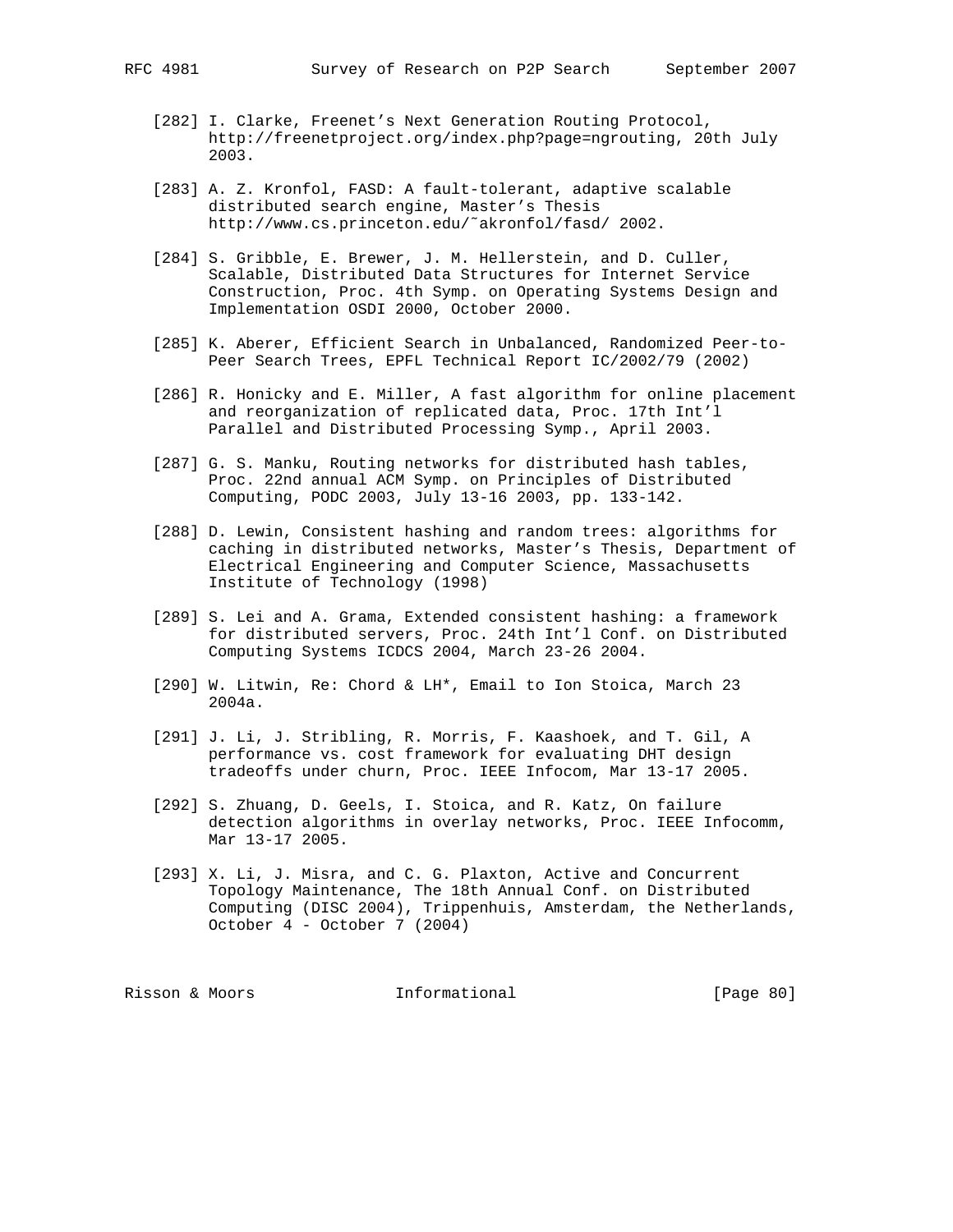- [294] K. Aberer, L. O. Alima, A. Ghodsi, S. Girdzijauskas, M. Hauswirth, and S. Haridi, The essence of P2P: a reference architecture for overlay networks, Proc. of the 5th international conference on peer-to-peer computing, Aug 31-Sep 2 2005.
- [295] C. Tang, M. Buco, R. Chang, S. Dwarkadas, L. Luan, E. So, and C. Ward, Low traffic overlay networks with large routing tables, Proc. of ACM Sigmetrics Int'l Conf. on Measurement and Modeling of Comp. Sys., Jun 6-10 2005, pp. 14-25.
- [296] S. Rhea, D. Geels, T. Roscoe, and J. Kubiatowicz, Handling churn in a DHT, Proc. of the USENIX Annual Technical Conference, June 2004.
- [297] C. Blake and R. Rodrigues, High Availability, Scalable Storage, Dynamic Peer Networks: Pick Two, 9th Workshop on Hot Topics in Operating Systems (HotOS), Lihue, Hawaii, 18-21 May (2003)
- [298] S. Rhea, B. Godfrey, B. Karp, J. Kubiatowicz, S. Ratnasamy, S. Shenker, I. Stoica, and H. Yu, OpenDHT: a public DHT service and its uses, Proc. of the conf. on Applications, technologies, architectures and protocols for computer communications, Aug 22-26 2005, pp. 73-84.
- [299] T. Gil, F. Kaashoek, J. Li, R. Morris, and J. Stribling, p2psim, a simulator for peer-to-peer protocols, http://www.pdos.lcs.mit.edu/p2psim/ (2003)
- [300] K. Hildrum, J. D. Kubiatowicz, S. Rao, and B. Y. Zhao, Distributed object location in a dynamic network, Theory of Computing Systems (2004)
- [301] N. Lynch, D. Malkhi, and D. Ratajczak, Atomic data access in distributed hash tables, Proc. Int'l Peer-to-Peer Symp., March 7-8 2002.
- [302] S. Gilbert, N. Lynch, and A. Shvartsman, RAMBO II: Rapidly Reconfigurable Atomic Memory for Dynamic Networks, Technical Report, MIT-CSAIL-TR-890 2004.
- [303] N. Lynch and I. Stoica, MultiChord: A resilient namespace management algorithm, Technical Memo MIT-LCS-TR-936 2004.
- [304] J. Risson, K. Robinson, and T. Moors, Fault tolerant active rings for structured peer-to-peer overlays, Proc. of the 30th Annual IEEE Conf. on Local Computer Networks, Nov 15-17 2005, pp. 18-25.

Risson & Moors **Informational** [Page 81]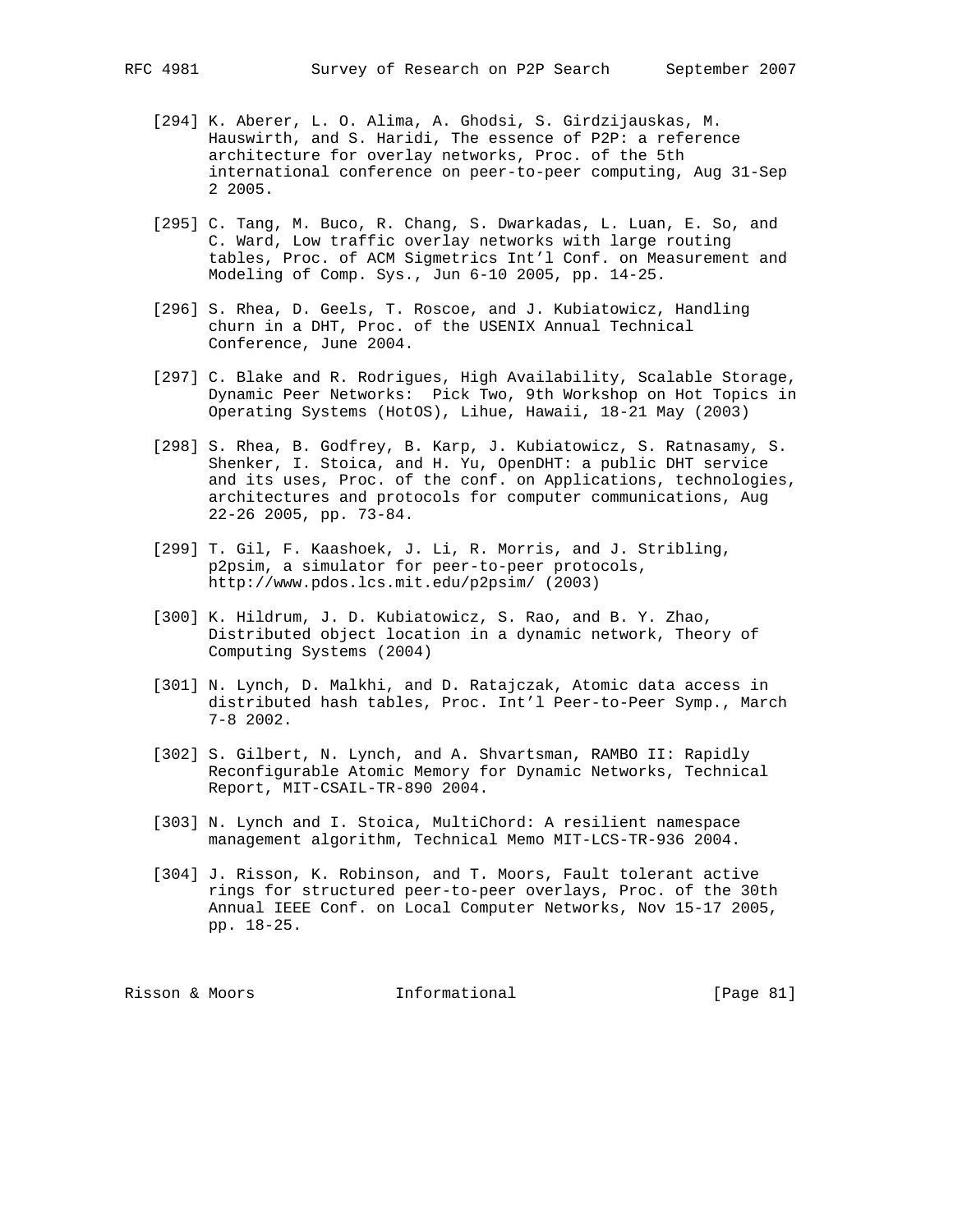- [305] B. Awerbuch and C. Scheideler, Peer-to-peer systems for prefix search, Proc. 22nd annual ACM Symp. on Principles of Distributed Computing 2003, pp. 123-132.
- [306] F. Dabek, B. Zhao, P. Druschel, J. Kubiatowicz, and I. Stoica, Towards a common API for structured P2P overlays, Proc. Second Int'l Workshop on Peer to Peer Systems IPTPS 2003, February 2003.
- [307] N. Feamster and H. Balakrishnan, Towards a logic for wide-area Internet routing, Proc. ACM SIGCOMM workshop on Future Directions in Network Architecture, August 25-27 2003, pp. 289-300.
- [308] B. Ahlgren, M. Brunner, L. Eggert, R. Hancock, and S. Schmid, Invariants: a new design methodology for network architectures, Proc. ACM SIGCOMM workshop on Future Direction in Network Architecture, August 30 2004, pp. 65-70.
- [309] T. Cormen, C. Leiserson, R. Rivest, and C. Stein, Introduction to Algorithms, 2nd Edition. MIT Press, McGraw-Hill, Cambridge, London, England, 2003.
- [310] I. Abraham, D. Malkhi, and O. Dubzinski, LAND:Stretch (1+epsilon) Locality Aware Networks for DHTs, Proc. ACM-SIAM Symp. on Discrete Algorithms SODA-04 2004.
- [311] S. Jain, R. Mahajan, and D. Wetherall, A study of the performance potential of DHT-based overlays, Proc. of the 4th Usenix symposium on internet technologies and systems (USITS), Mar 2003.
- [312] J. Risson, A. Harwood, and T. Moors, Stable high-capacity one hop distributed hash tables, Proc. of the IEEE Symposium on Computers and Communications (ISCC'06), Jun 26-29 2006.
- [313] V. Ramasubramanian and E. Sirer, Beehive: O(1) Lookup Performance for Power-Law Query Distributions in Peer-to-Peer Overlays, Proc. First Symp. on Networked Systems Design and Implementation (NSDI'04), San Francisco, California, March 29-31 (2004) 99-112.
- [314] I. Abraham, A. Badola, D. Bickson, D. Malkhi, S. Maloo, and S. Ron, Practical locality-awareness for large scale information sharing, Proc. 4th International Workshop on Peer-to-Peer Systems, Feb 24-25 2005.

Risson & Moors **Informational** [Page 82]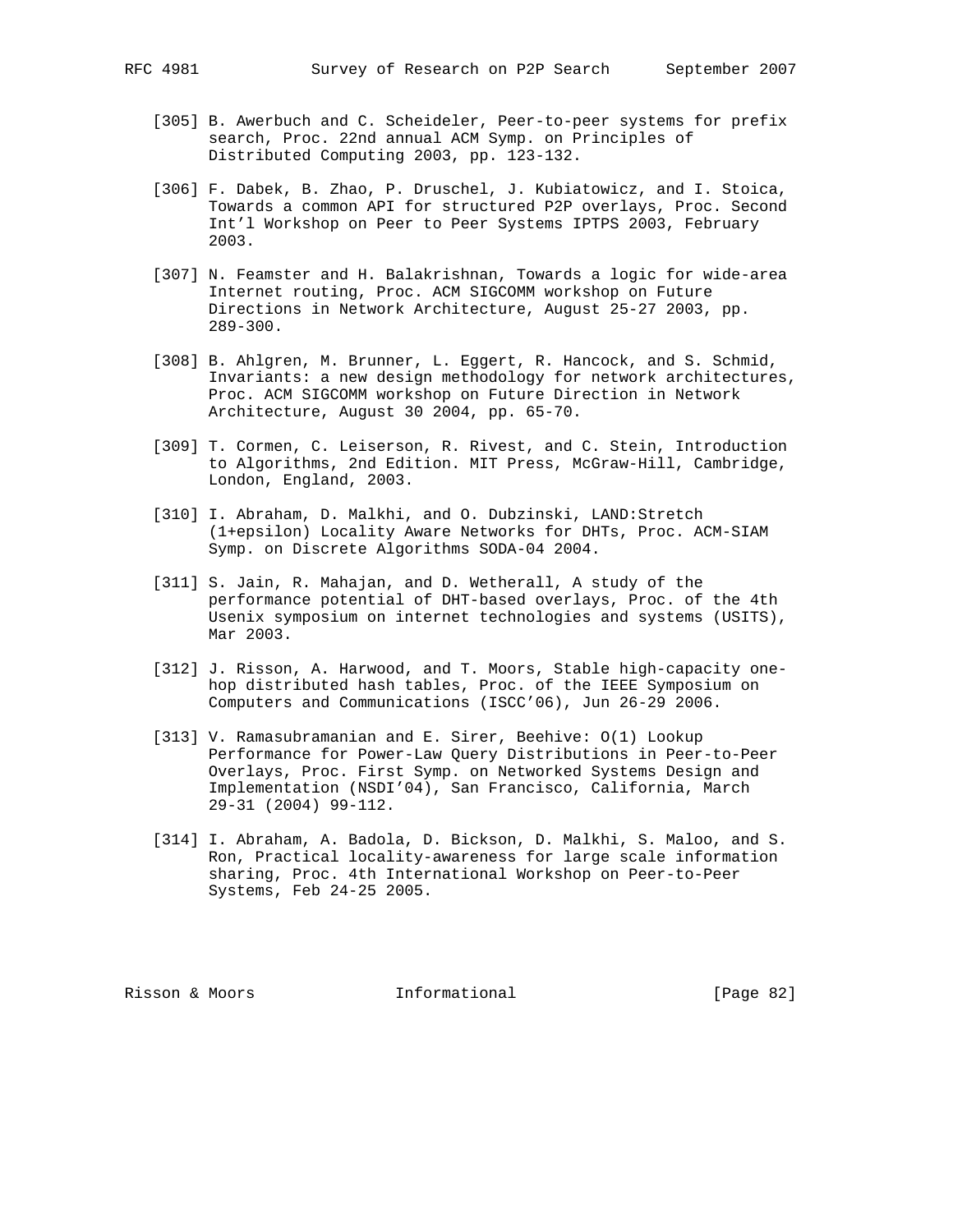- [315] B. Leong, B. Liskov, and E. Demaine, Epichord: parallelizing the Chord lookup algorithm with reactive routing state management, Proc. of the 12th International Conference on Networks, Nov 2004.
- [316] J. Li, J. Stribling, R. Morris, and F. Kaashoek, Bandwidth efficient management of DHT routing tables, Proc. 2nd Symposium on Networked Systems Design and Implementation, May 2-4 2005.
- [317] S. Rhea, B.-G. Chun, J. Kubiatowicz, and S. Shenker, Fixing the embarrassing slowness of OpenDHT on PlanetLab, Proc. of the Second USENIX Workshop on Real, Large Distributed Systems, Dec 13 2005.
- [318] M. Costa, M. Castro, A. Rowstron, and P. Key, PIC: Practical Internet coordinates for distance estimation, Proc. of the 24th international conference on distributed computing systems, Mar 2004.
- [319] M. Castro, M. B. Jones, A.-M. Kermarrec, A. Rowstron, M. Theimer, H. Wang, and A. Wolman, An evaluation of scalable application- level multicast built using peer-to-peer overlays, Proc. of the 22nd Annual Joint Conf. of the IEEE Comp. and Comm. Soc. (INFOCOM), 30 Mar - 3 Apr 2003, pp. 1510-1520.
- [320] S. Ratnasamy, M. Handley, R. Karp, and S. Shenker, Application-level multicast using content-addressable networks, Proc. of the Third International Workshop on Networked Group Communication, Nov 7-9 2001.
- [321] S. El-Ansary, L. Alima, P. Brand, and S. Haridi, Efficient broadcast in structured P2P networks, Second Int'l Workshop on Peer-to-Peer Systems (IPTPS 03), Berkeley, CA, USA, 20-21 February (2003)
- [322] J. Li, K. Sollins, and D.-Y. Lim, Implementing aggregation and broadcast over Distributed Hash Tables, ACM Computer Communication Reviews 35 (1) (2005) 81-92.
- [323] V. Pai, K. Tamilmani, V. Sambamurthy, K. Kumar, and A. Mohr, Chainsaw: eliminating trees from overlay multicast, Proc. 4th Int'l Workshop on Peer-to-Peer Systems, February 24-25 2005.
- [324] K. Birman, M. Hayden, O. Ozkasap, Z. Xiao, and M. Budiu, Bimodal Multicast, ACM Trans. on Computer Systems 17 (2) (1999) 41-88.

Risson & Moors **Informational** [Page 83]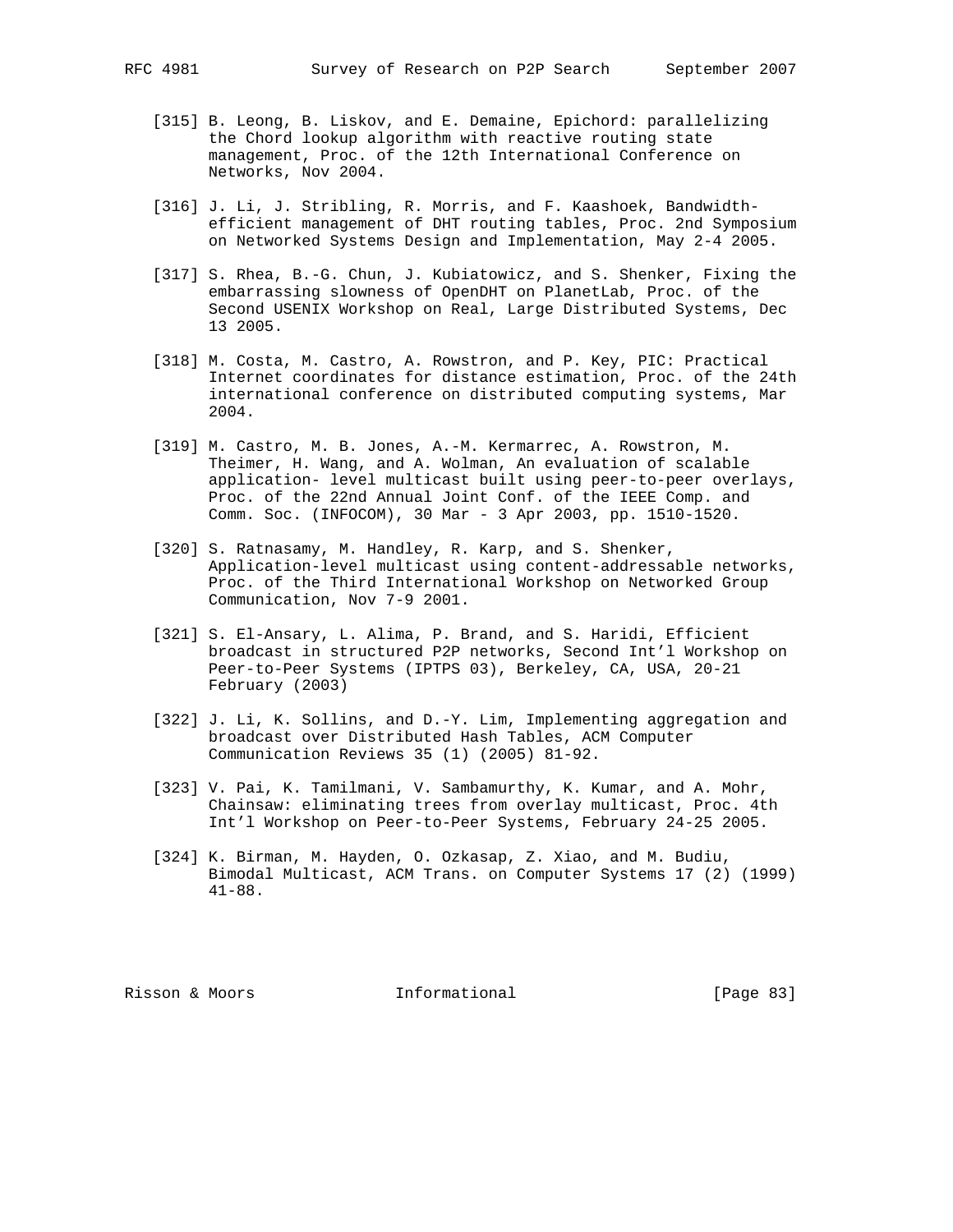- [325] Z. Zhang, S. Chen, Y. Ling, and R. Chow, Resilient capacity aware multicasting based on overlay networks, Proc. of the 25th IEEE Int'l Conf. on Distributed Computing Systems, 6-10 June 2005, pp. 565-574.
- [326] A. Bharambe, S. Rao, V. Padmanabhan, S. Seshan, and H. Zhang, The impact of heterogeneous bandwidth constraints on DHT-based multicast protocols, Proc. 4th Int'l Workshop on Peer-to-Peer Systems, February 24-25 2005.
- [327] A. Ghodsi, L. O. Alima, S. El-Ansary, P. Brand, and S. Haridi, Self-correcting broadcast in distributed hash tables, Proc. of the 15th IASTED International Conf. on Parallel and Distributed Computing and Systems, Nov 2003.
- [328] R. Mahajan, M. Castro, and A. Rowstron, Controlling the cost of reliability in peer-to-peer overlays, Second Int'l Workshop on Peer-to-Peer Systems IPTPS'03, February 20-21 2003.
- [329] S. Rhea, D. Geels, T. Roscoe, and J. Kubiatowicz, Handling churn in a DHT, Report No. UCB/CSD-03-1299, University of California, also Proc. USENIX Annual Technical Conference, June 2003.
- [330] M. Castro, M. Costa, and A. Rowstron, Performance and dependability of structured peer-to-peer overlays, Microsoft Research Technical Report MSR-TR-2003-94, December. Also 2004 Int'l Conf. on Dependable Systems and Networks, June 28-July 1 2003.
- [331] D. Liben-Nowell, H. Balakrishnan, and D. Karger, Analysis of the evolution of peer-to-peer systems, Annual ACM Symp. on Principles of Distributed Computing 2002, pp. 233-242.
- [332] L. Alima, S. El-Ansary, P. Brand, and S. Haridi, DKS(N,k,f): a family of low communication, scalable and fault-tolerant infrastructures for P2P applications, Proc. 3rd IEEE/ACM Int'l Symp. on Cluster Computing and the Grid (2003) 344-350.
- [333] D. Karger and M. Ruhl, Finding nearest neighbours in growth restricted metrics, Proc. 34th annual ACM symposium on Theory of computing 2002, pp. 741-750.
- [334] S. Ratnasamy, A Scalable Content-Addressable Network, Doctoral Dissertation 2002.
- [335] S. McCanne and S. Floyd, The LBNL/UCB Network Simulator.

Risson & Moors **Informational** [Page 84]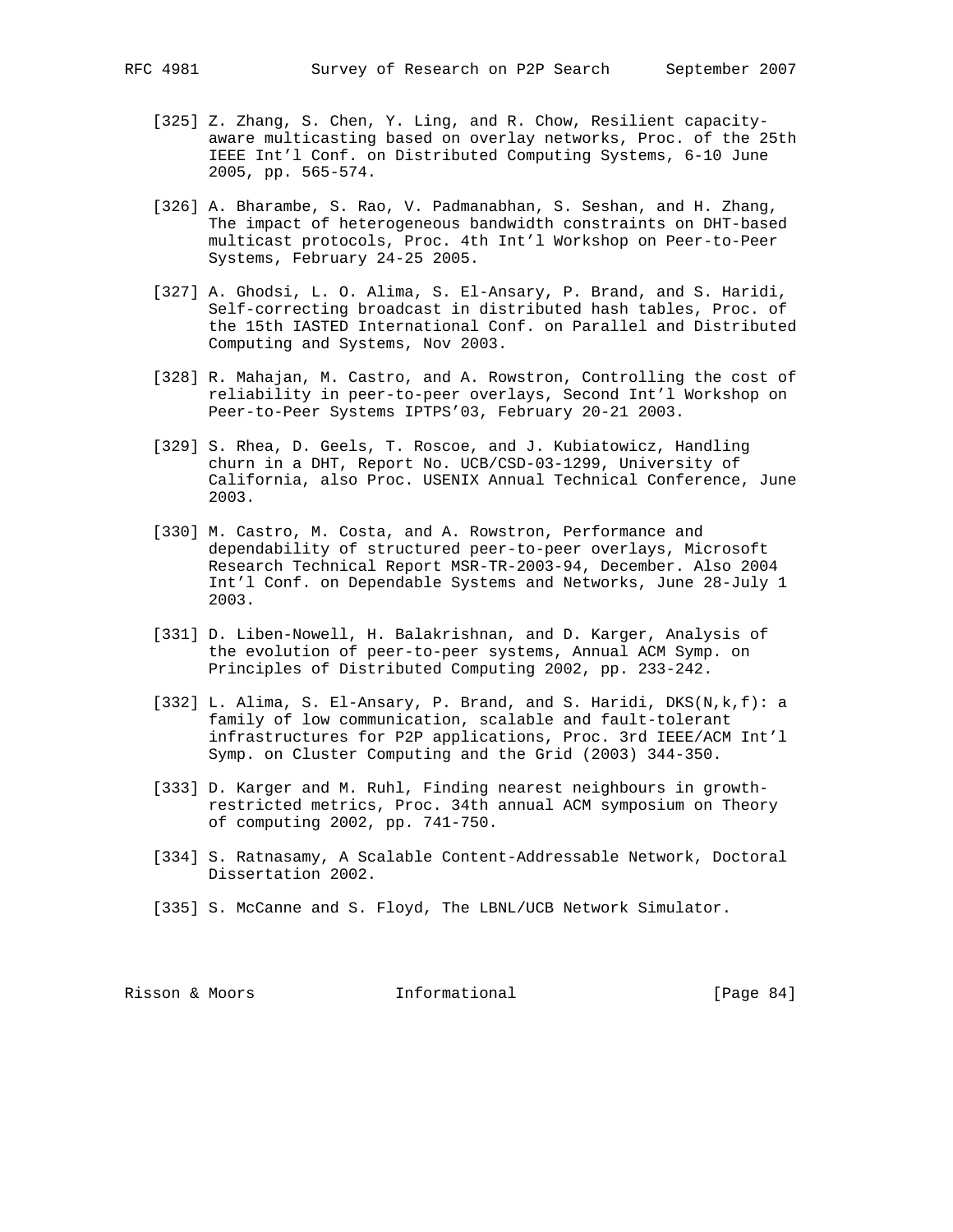- [336] M. Naor and U. Wieder, Novel architectures for P2P applications: the continuous-discrete approach, Proc. fifteenth annual ACM Symp. on Parallel Algorithms and Architectures, SPAA 2003, June 7-9 2003, pp. 50-59.
- [337] N. D. de Bruijn, A combinatorial problem, Koninklijke Netherlands: Academe Van Wetenschappen 49 (1946) 758-764.
- [338] J.-W. Mao, "The Coloring and Routing Problems on de Bruijn Interconnection Networks," in Doctoral Dissertation, National Sun Yat-sen University, 2003.
- [339] M. L. Schlumberger, De Bruijn communication networks, Doctoral Dissertation 1974.
- [340] M. Imase and M. Itoh, Design to minimize diameter on building block network, IEEE Trans. on Computers C-30 (6) (1981) 439- 442.
- [341] S. M. Reddy, D. K. Pradhan, and J. G. Kuhl, Direct graphs with minimal and maximal connectivity, Technical Report, School of Engineering, Oakland University (1980)
- [342] R. A. Rowley and B. Bose, Fault-tolerant ring embedding in de Bruijn networks, IEEE Trans. on Computers 42 (12) (1993) 1480- 1486.
- [343] K. Y. Lee, G. Liu, and H. F. Jordan, Hierarchical networks for optical communications, Journal of Parallel and Distributed Computing 60 (2000) 1-16.
- [344] M. Naor and U. Wieder, Know thy neighbor's neighbor: better routing for skip-graphs and small worlds, The 3rd Int'l Workshop on Peer-to-Peer Systems, February 26-27 2004.
- [345] P. Fraigniaud and P. Gauron, The content-addressable networks D2B, Technical Report 1349, Laboratoire de Recherche en Informatique, January 2003.
- [346] A. Datta, S. Girdzijauskas, and K. Aberer, On de Bruijn routing in distributed hash tables: there and back again, Proc. Fourth IEEE Int'l Conf. on Peer-to-Peer Computing, , 25-27 August 2004.
- [347] W. Pugh, Skip lists: a probabilistic alternative to balanced trees, Proc. Workshop on Algorithms and Data Structures, August 17-19 1989, pp. 437-449.

Risson & Moors **Informational** [Page 85]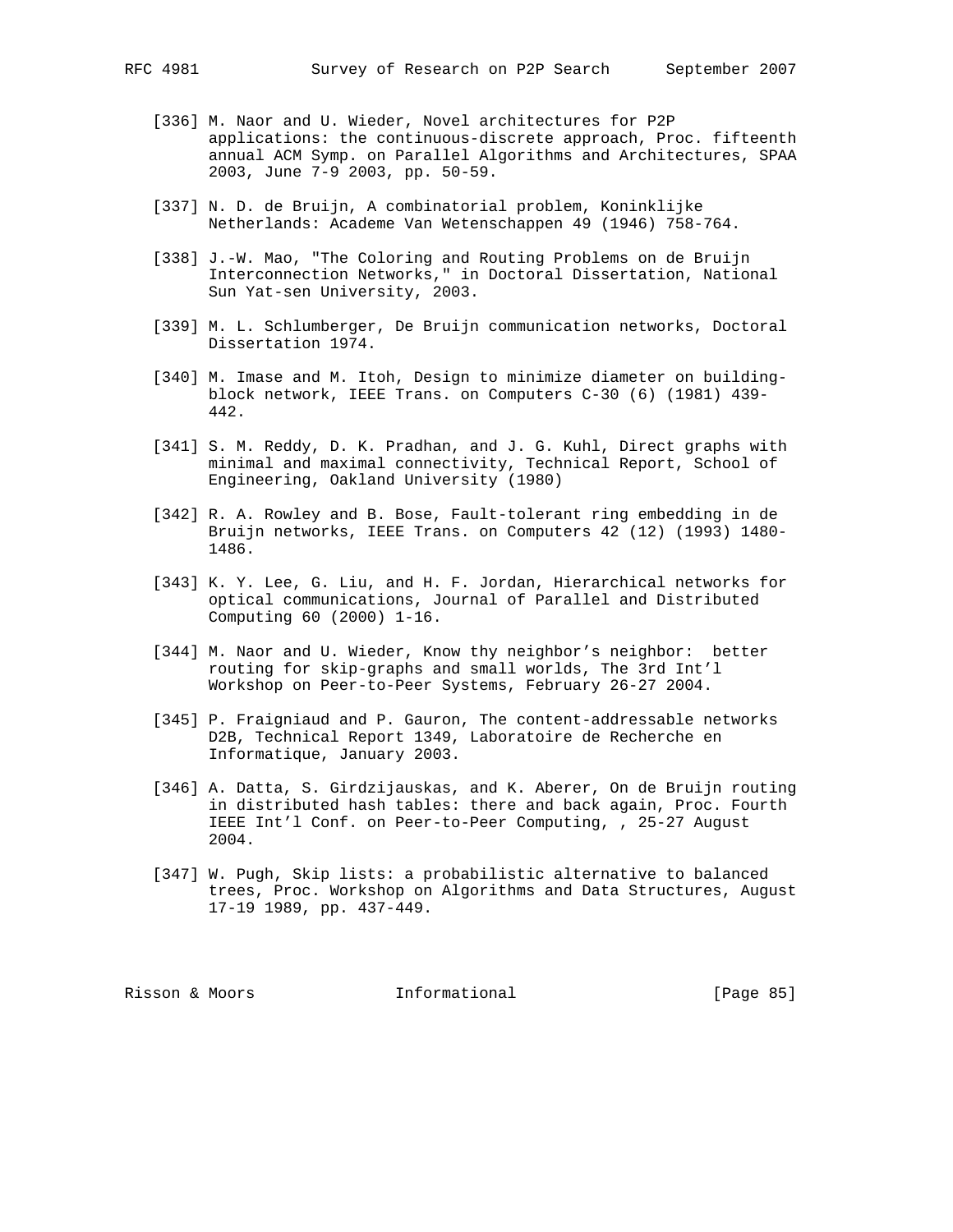- [348] W. Pugh, Skip lists: a probabilistic alternative to balanced trees, Communications of the ACM 33 (6) (1990) 668-676.
- [349] J. Gray, The transaction concept: Virtues and limitations, Proc. VLDB, September 1981.
- [350] B. T. Loo, J. M. Hellerstein, R. Huebsch, S. Shenker, and I. Stoica, Enhancing P2P file-sharing with internet-scale query processor, Proc. 30th Int'l Conf. on Very Large Data Bases VLDB 2004, 29 August-3 September 2004.
- [351] M. Stonebraker, P. Aoki, W. Litwin, A. Pfeffer, A. Sah, J. Sidell, C. Staelin, and A. Yu, Mariposa: a wide-area distributed database system, THE VLDB Journal - The Int'l Journal of Very Large Data Bases (5) (1996) 48-63.
- [352] V. Cholvi, P. Felber, and E. Biersack, Efficient Search in Unstructured Peer-to-Peer Networks, Proc. Symp. on Parallel Algorithms and Architectures, July 2004.
- [353] S. Daswani and A. Fisk, Gnutella UDP Extension for Scalable Searches (GUESS) v0.1, http://www.limewire.org/fisheye/viewrep/˜raw,r=1.2/limecvs/ core/guess\_01.html (2002)
- [354] A. Fisk, Gnutella Dynamic Query Protocol v0.1, Gnutella Developer Forum (2003)
- [355] O. Gnawali, A Keyword Set Search System for Peer-to-Peer Networks, Master's Thesis 2002.
- [356] Limewire, Limewire Host Count, http://www.limewire.com/english/content/netsize.shtml (2004)
- [357] A. Fisk, Gnutella Ultrapeer Query Routing, http://groups.yahoo.com/group/the\_gdf/files/Proposals/ Working%20Proposals/search/Ultrapeer%20QRP/ v0.1 (2003)
- [358] A. Fisk, Gnutella Dynamic Query Protocol, http://groups.yahoo.com/group/the\_gdf/files/Proposals/ Working%20Proposals/search/Dynamic%20Querying/ v0.1 (2003)
- [359] S. Thadani, Meta Data searches on the Gnutella Network (addendum), http://www.limewire.com/developer/MetaProposal2.htm (2001)

Risson & Moors **Informational** [Page 86]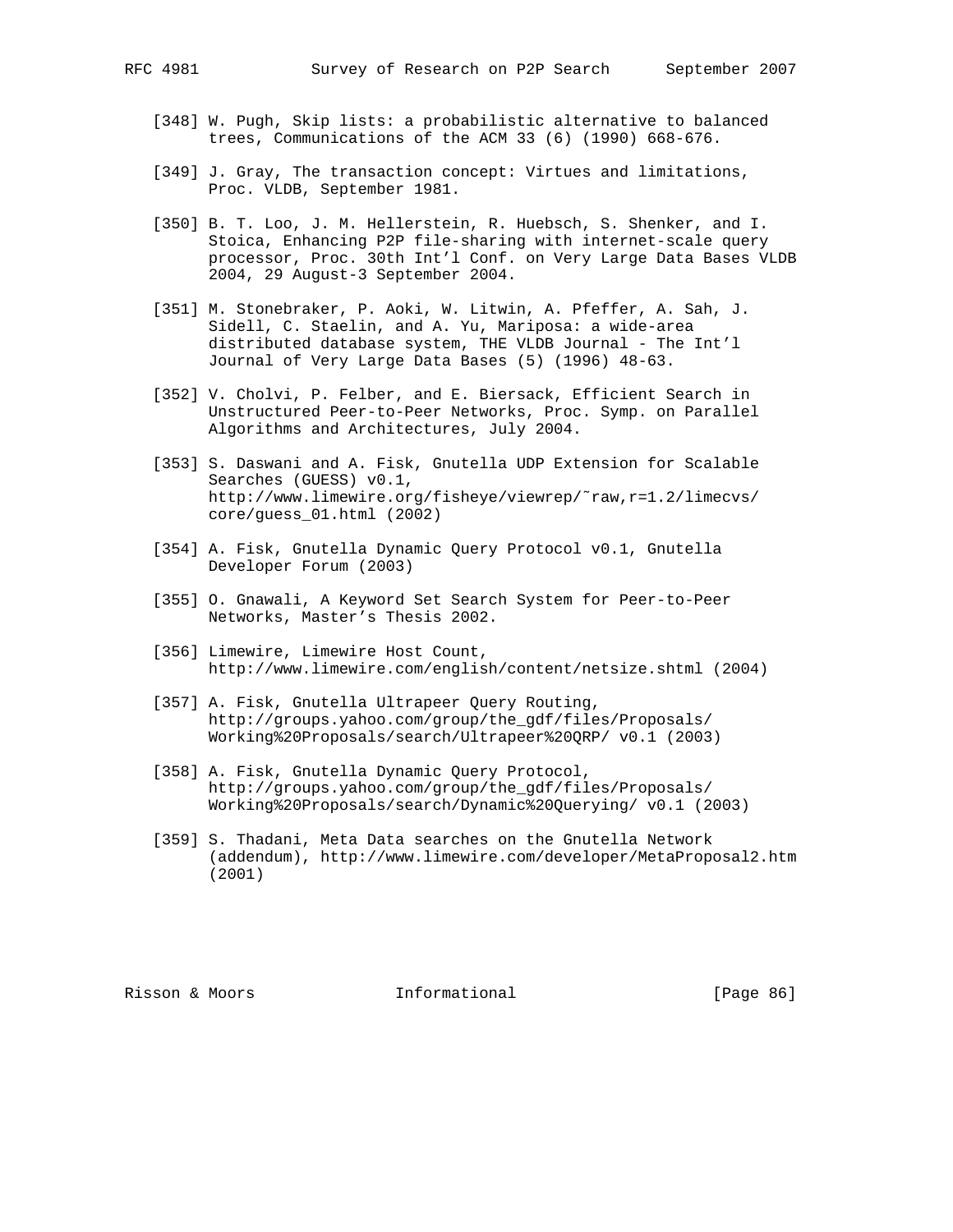- [360] S. Thadani, Meta Information Searches on the Gnutella Networks, http://www.limewire.com/developer/metainfo\_searches.html (2001)
- [361] P. Reynolds and A. Vahdat, Efficient peer-to-peer keyword searching, ACM/IFP/USENIX Int'l Middleware Conference, Middleware 2003, June 16-20 2003.
- [362] W. Terpstra, S. Behnel, L. Fiege, J. Kangasharju, and A. Buchmann, Bit Zipper Rendezvous, optimal data placement for general P2P queries, Proc. First Int'l Workshop on Peer-to-Peer Computing and Databases, March 14 2004.
- [363] A. Singhal, Modern Information Retrieval: A Brief Overview, IEEE Data Engineering Bulletin 24 (4) (2001) 35-43.
- [364] E. Cohen, A. Fiat, and H. Kaplan, Associative Search in Peer to Peer Networks: Harnessing Latent Semantics, IEEE Infocom 2003, The 22nd Annual Joint Conf. of the IEEE Computer and Communications Societies, March 30-April 3 2003.
- [365] W. Muller and A. Henrich, Fast retrieval of high-dimensional feature vectors in P2P networks using compact peer data summaries, Proc. 5th ACM SIGMM international workshop on Multimedia Information Retrieval, November 7 2003, pp. 79-86.
- [366] M. T. Ozsu and P. Valduriez, Principles of Distributed Database Systems, 2nd edition ed. Prentice Hall, 1999.
- [367] G. Salton, A. Wong, and C. S. Yang, A vector space model for automatic indexing, Communications of the ACM 18 (11) (1975) 613- 620.
- [368] S. E. Robertson, S. Walker, and M. Beaulieu, Okapi at TREC-7: automatic ad hoc, filtering, VLC and filtering tracks, Proc. Seventh Text REtrieval Conference, TREC-7, NIST Special Publication 500-242, July 1999, pp. 253-264.
- [369] A. Singhal, J. Choi, D. Hindle, D. Lewis, and F. Pereira, AT&T at TREC-7, Proc. Seventh Text REtrieval Conf. TREC-7, July 1999, pp. 253-264.
- [370] K. Sankaralingam, S. Sethumadhavan, and J. Browne, Distributed Pagerank for P2P Systems, Proc. 12th international symposium on High Performance Distributed Computing HPDC, June 22-24 2003.
- [371] I. Klampanos and J. Jose, An architecture for information retrieval over semi-collaborated peer-to-peer networks, Proc. 2004 ACM symposium on applied computing 2004, pp. 1078-1083.

Risson & Moors **Informational** [Page 87]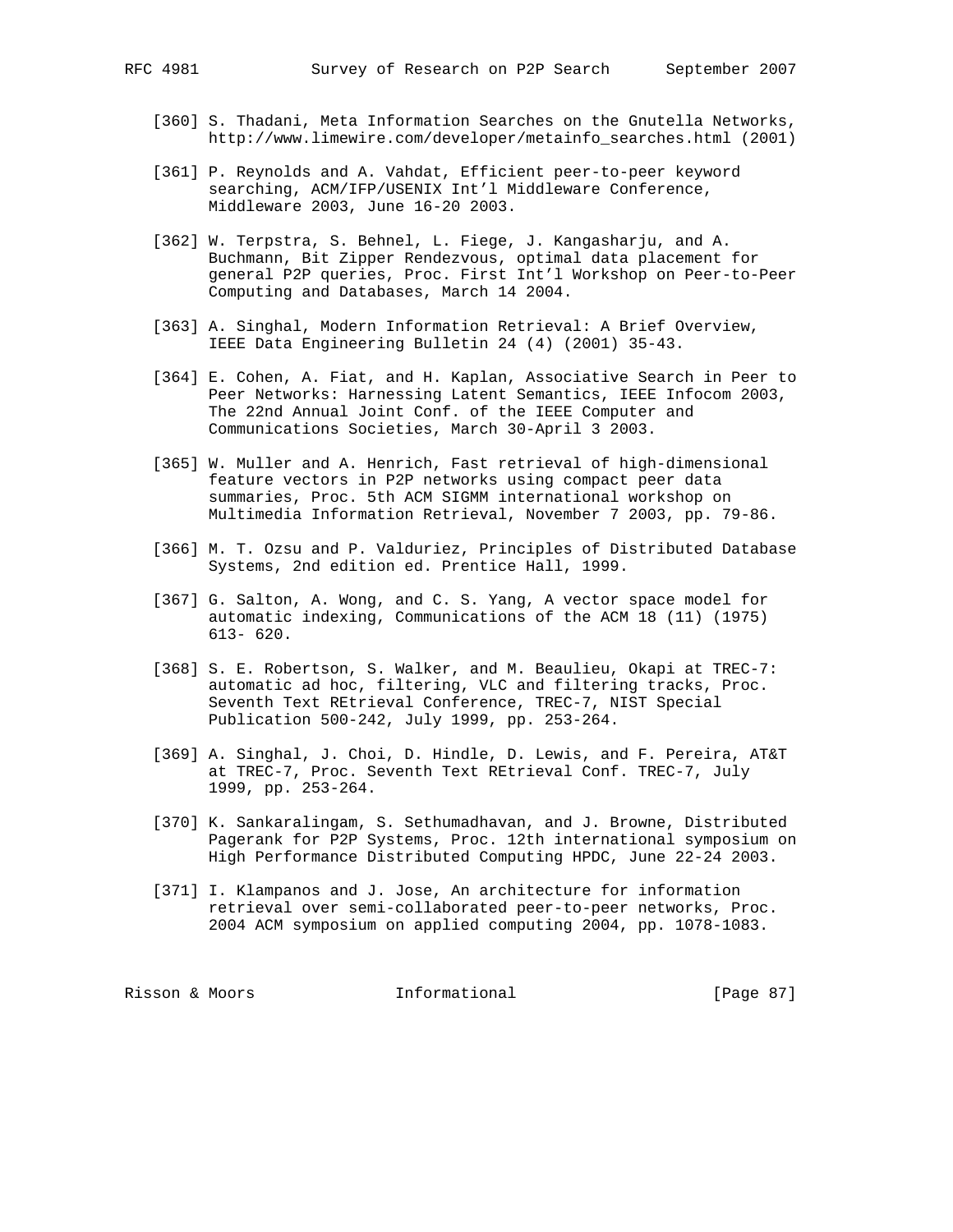- [372] C. Tang, Z. Xu, and S. Dwarkadas, Peer-to-peer information retrieval using self-organizing semantic overlay networks, Proc. 2003 conference on Applications, Technologies, Architectures and Protocols for Computer Communications, August 25-29 2003, pp. 175-186.
- [373] C. Tang and S. Dwarkadas, Hybrid global-local indexing for efficient peer-to-peer information retrieval, Proc. First Symp. on Networked Systems Design and Implementation NSDI'04, March 29-31 2004, pp. 211-224.
- [374] G. W. Furnas, S. Deerwester, S. T. Dumais, T. K. Landauer, R. A. Harshman, L. A. Streeter, and K. E. Lochbaum, Information retrieval using a singular value decomposition model of latent semantic structure, Proc. 11th Annual Int'l ACM SIGIR Conf. on Research and Development in Information Retrieval 1988, pp. 465-480.
- [375] C. Tang, S. Dwarkadas, and Z. Xu, On scaling latent semantic indexing for large peer-to-peer systems, The 27th Annual Int'l ACM SIGIR Conf. SIGIR'04, ACM Special Interest Group on Information Retrieval, July 2004.
- [376] S. Milgram, The small world problem, Psychology Today 1 (61) (1967)
- [377] J. Kleinberg, The small-world phenonemon: An algorithmic perspective, Proc. 32nd ACM Symp. on Theory of Computing (2000)
- [378] Y. Petrakis and E. Pitoura, "On constructing small worlds in unstructured peer-to-peer systems," in Current trends in database technology (Proc. First Int'l Workshop on Peer-to-Peer Computing and Databases, Heraklion, Crete, Greece, March 14), vol. 3268, Lecture Notes in Computer Science: Springer, 2004, pp. 415-424.
- [379] A. Iamnitchi, M. Ripeanu, and I. Foster, Locating Data in (Small World?) P2P Scientific Collaborations, First Int'l Workshop on Peer-to-Peer Systems (IPTPS), Cambridge, MA, March (2002)

Risson & Moors **Informational** [Page 88]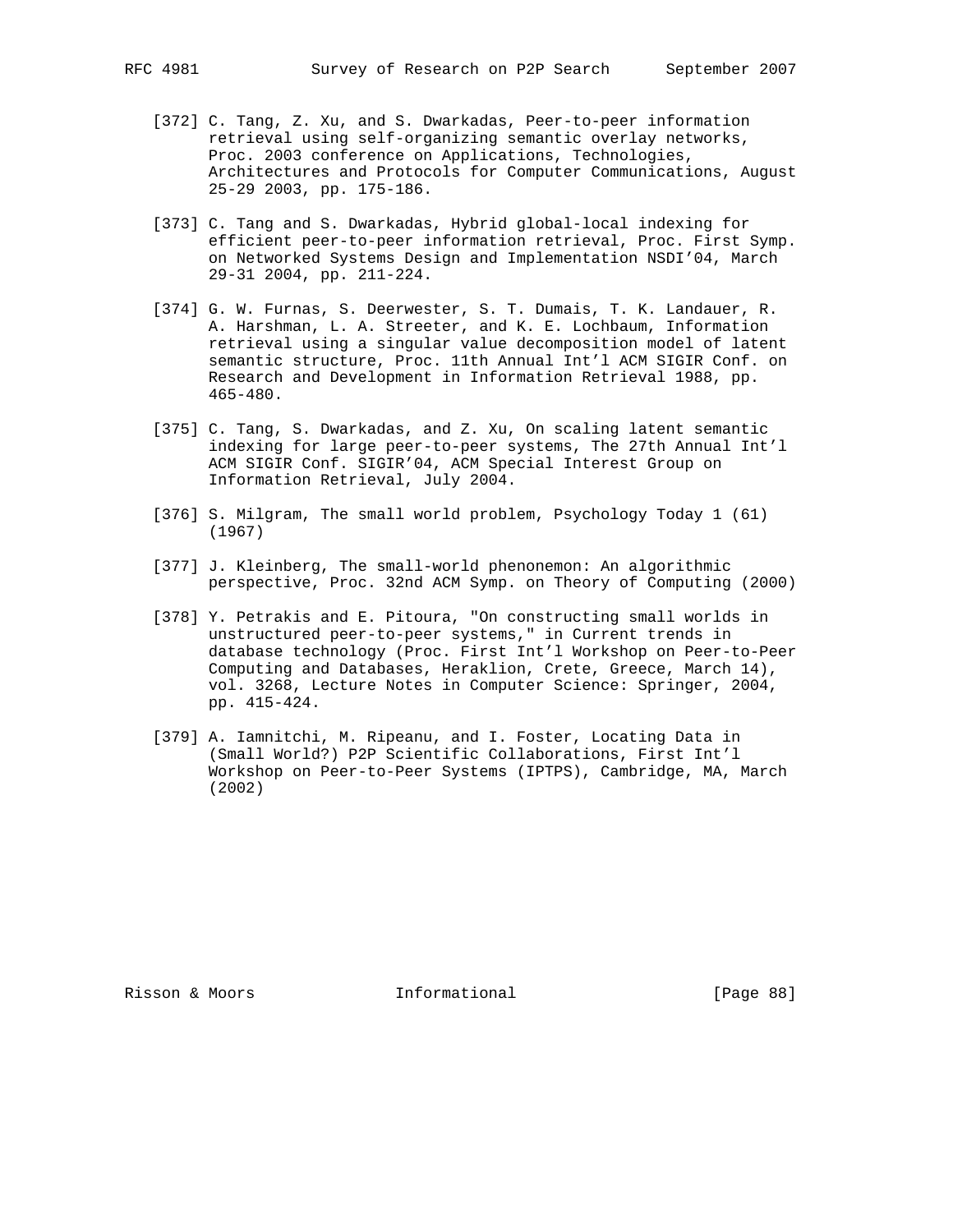- [380] Y. Ren, C. Sha, W. Qian, A. Zhou, B. Ooi, and K. Tan, Explore the "small world phenomena" in pure P2P information sharing systems, Proc. 3rd IEEE/ACM Int'l Symp. on Cluster Computing and the Grid (2003) 232-239.
- [381] G. S. Manku, M. Bawa, and P. Raghavan, Symphony: Distributed Hashing in a Small World, Proc. 4th USENIX Symp. on Internet Technologies and Systems, March 26-28 2003.
- [382] W. Litwin and S. Sahri, Implementing SD-SQL Server: a Scalable Distributed Database System, CERIA Research Rerpot 2004-04-02, April 2004.
- [383] M. Jarke and J. Koch, Query Optimization in Database Systems, ACM Computing Surveys 16 (2) (1984) 111-152.
- [384] J. L. Bentley, Multidimensional binary search trees used for associative searching, Communications of the ACM 18 (9) (1975) 509-517.
- [385] B. Chun, I. Stoica, J. Hellerstein, R. Huebsch, S. Jeffery, B. T. Loo, S. Mardanbeigi, T. Roscoe, S. Rhea, and S. Schenker, Querying at Internet Scale, Proc. 2004 ACM SIGMOD international conference on management of data, demonstration session 2004, pp. 935-936.
- [386] P. Cao and Z. Wang, Efficient top-K query calculation in distributed networks, Proc. 23rd Annual ACM SIGACT-SIGOPS Symp. on Principles of Distributed Computing PODC 2004, July 25-28 2004, pp. 206-215.
- [387] D. Psaltoulis, I. Kostoulas, I. Gupta, K. Birman, and A. Demers, Practical algorithms for size estimation in large and dynamic groups, Proc. Twenty-Third Annual ACM SIGACT-SIGOPS Symp. on Principles of Distributed Computing, PODC 2004, July 25-28 2004.
- [388] R. van Renesse, The importance of aggregation, Springer-Verlag Lecture Notes in Computer Science "Future Directions in Distributed Computing". A. Schiper, A. A. Shvartsman, H. Weatherspoon, and B. Y. Zhao, editors. Springer-Verlag, Heidelberg volume 2584 (2003)

Risson & Moors **Informational** [Page 89]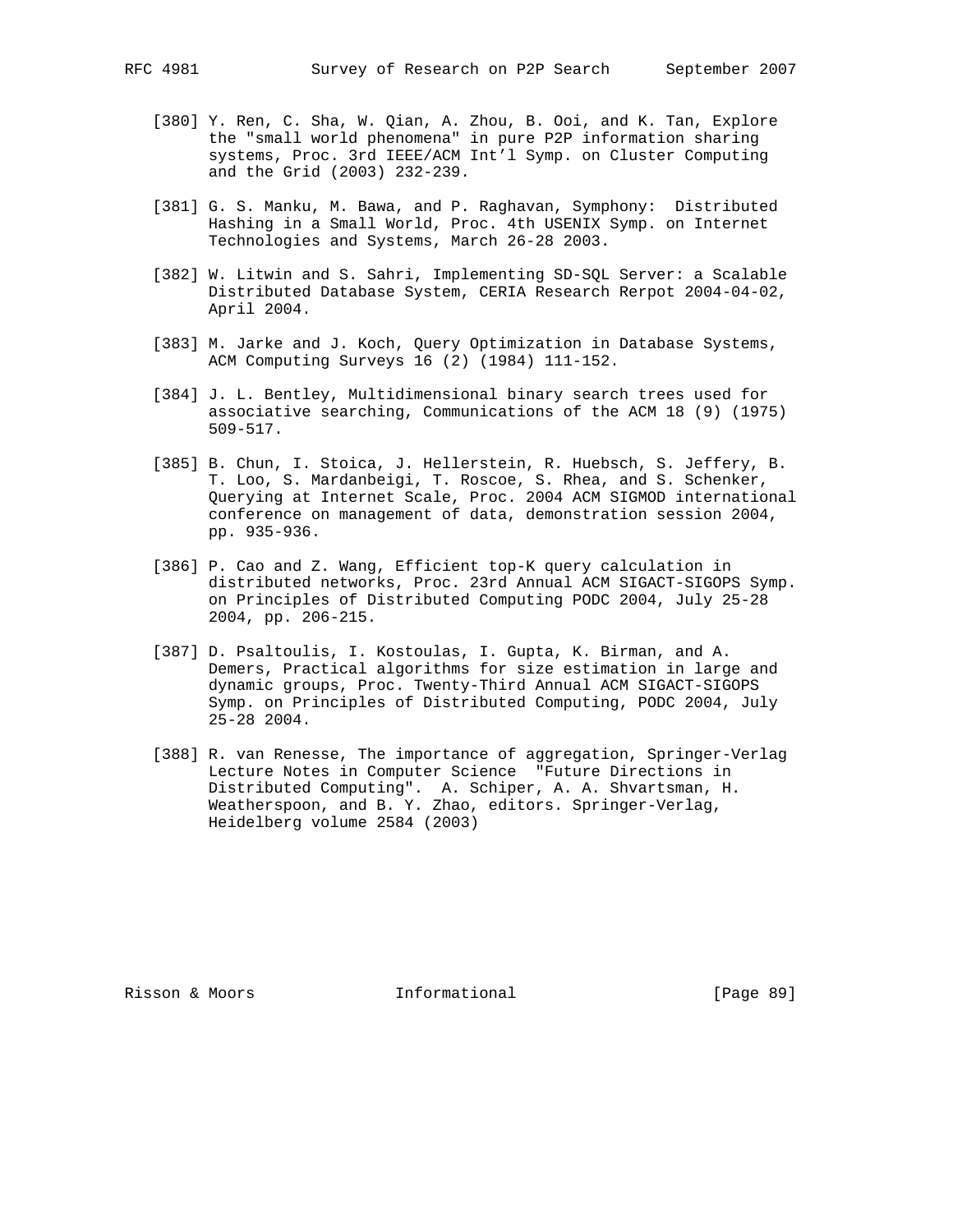Author's Addresses

 John Risson School of Elec Eng and Telecommunications University of New South Wales Sydney NSW 2052 Australia

EMail: jr@tuffit.com

 Tim Moors School of Elec Eng and Telecommunications University of New South Wales Sydney NSW 2052 Australia

EMail: t.moors@unsw.edu.au

Risson & Moors **Informational** [Page 90]